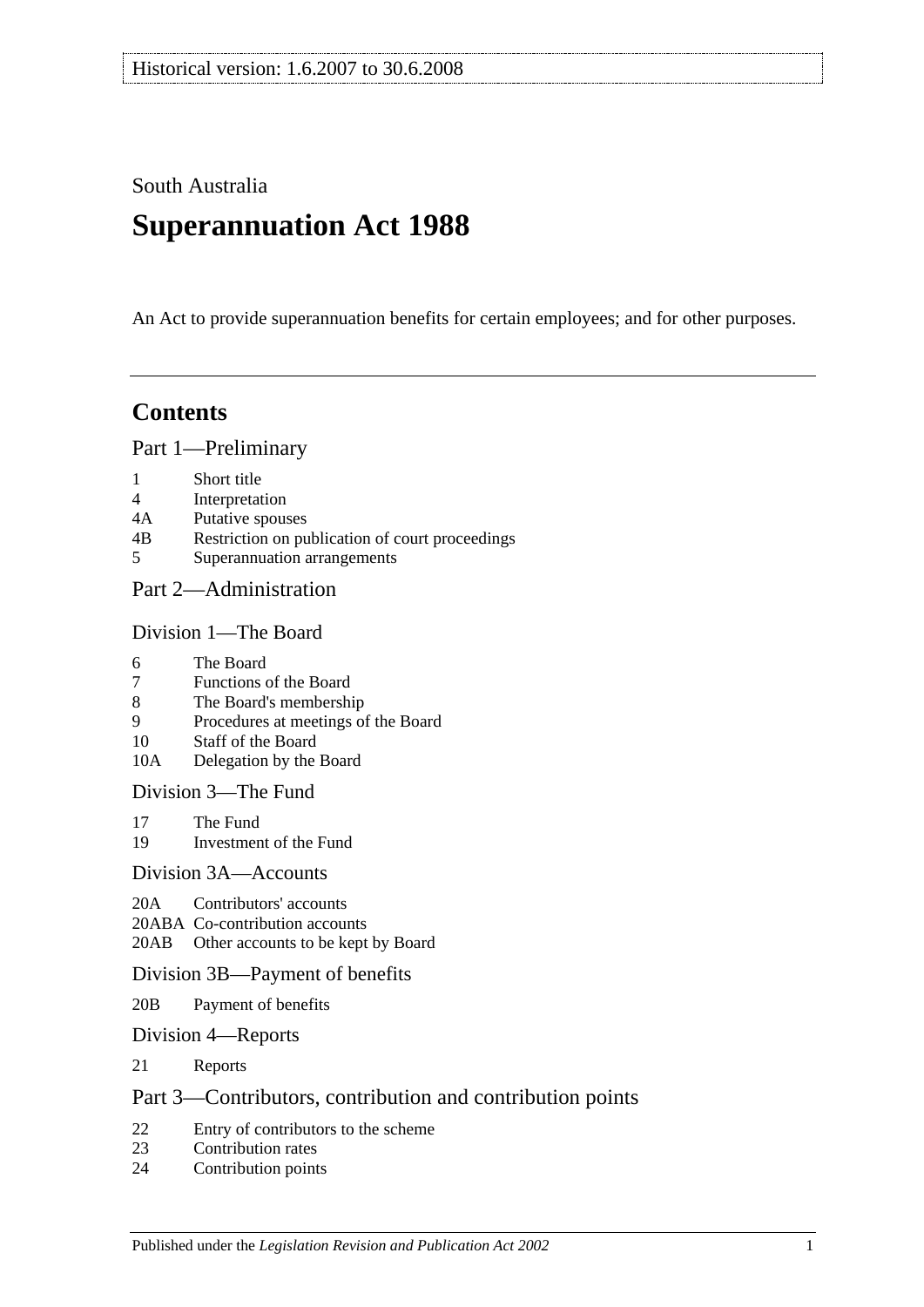25 [Attribution of additional contribution points and contribution months](#page-29-0)

## [Part 4—Superannuation benefits—new scheme contributors](#page-30-0)

- 26 [Application of this Part](#page-30-1)
- 27 [Retirement](#page-30-2)
- 28 [Resignation and preservation of benefits](#page-31-0)
- 28A [Resignation pursuant to a voluntary separation package](#page-34-0)
- 28B [Outplaced employees—55 and over](#page-35-0)
- 28C [Outplaced employees under 55](#page-36-0)
- 29 [Retrenchment](#page-36-1)
- 30 [Disability pension](#page-37-0)
- 30A [Rehabilitation etc of disability pensioner](#page-38-0)
- 31 [Termination of employment on invalidity](#page-39-0)
- 32 [Death of contributor](#page-42-0)
- 32A [PSESS benefit](#page-47-0)
- 32B [Commutation to pay deferred superannuation contributions surcharge—contributor](#page-48-0)
- 32C [Commutation to pay deferred superannuation contributions surcharge following death of](#page-49-0)  [contributor](#page-49-0)
- 32D [Withheld amount](#page-51-0)

## [Part 5—Superannuation benefits—old scheme contributors](#page-52-0)

#### [Division 1—Pension benefits](#page-52-1)

- 33 [Application of this Part](#page-52-2)
- 34 [Retirement](#page-52-3)
- 35 [Retrenchment](#page-54-0)
- 36 [Temporary disability pension](#page-56-0)
- 36A [Rehabilitation etc of disability pensioner](#page-58-0)
- 37 [Invalidity](#page-58-1)
- 38 [Death of contributor](#page-61-0)
- 39 [Resignation and preservation of benefits](#page-64-0)
- 39A [Resignation or retirement pursuant to a voluntary separation package](#page-70-0)
- 39B [Outplaced employees—55 and over](#page-72-0)
- 39C [Outplaced employees under 55](#page-73-0)

#### [Division 2—General](#page-74-0)

- 40 [Commutation of pension](#page-74-1)<br>40A Commutation to pay defe
- [Commutation to pay deferred superannuation contributions surcharge](#page-74-2)
- 41 [Medical examination etc of invalid pensioner](#page-75-0)
- 42 [Suspension of pension if pensioner declines appropriate employment](#page-76-0)
- 42A [Offer of lump sum to certain invalid pensioners](#page-76-1)
- 43 [Notional extension of period of employment](#page-77-0)
- 43A [Proportion of pension etc to be charged against contribution account etc](#page-77-1)
- 43AA [Closure of contribution accounts](#page-77-2)

## [Part 5A—Family Law Act provisions](#page-80-0)

#### [Division 1—Preliminary](#page-80-1)

- 43AB [Purpose of Part](#page-80-2)
- 43AC [Interpretation](#page-80-3)
- 43AD [Value of superannuation interest](#page-81-0)
- 43AE [Board to comply with Commonwealth requirements](#page-81-1)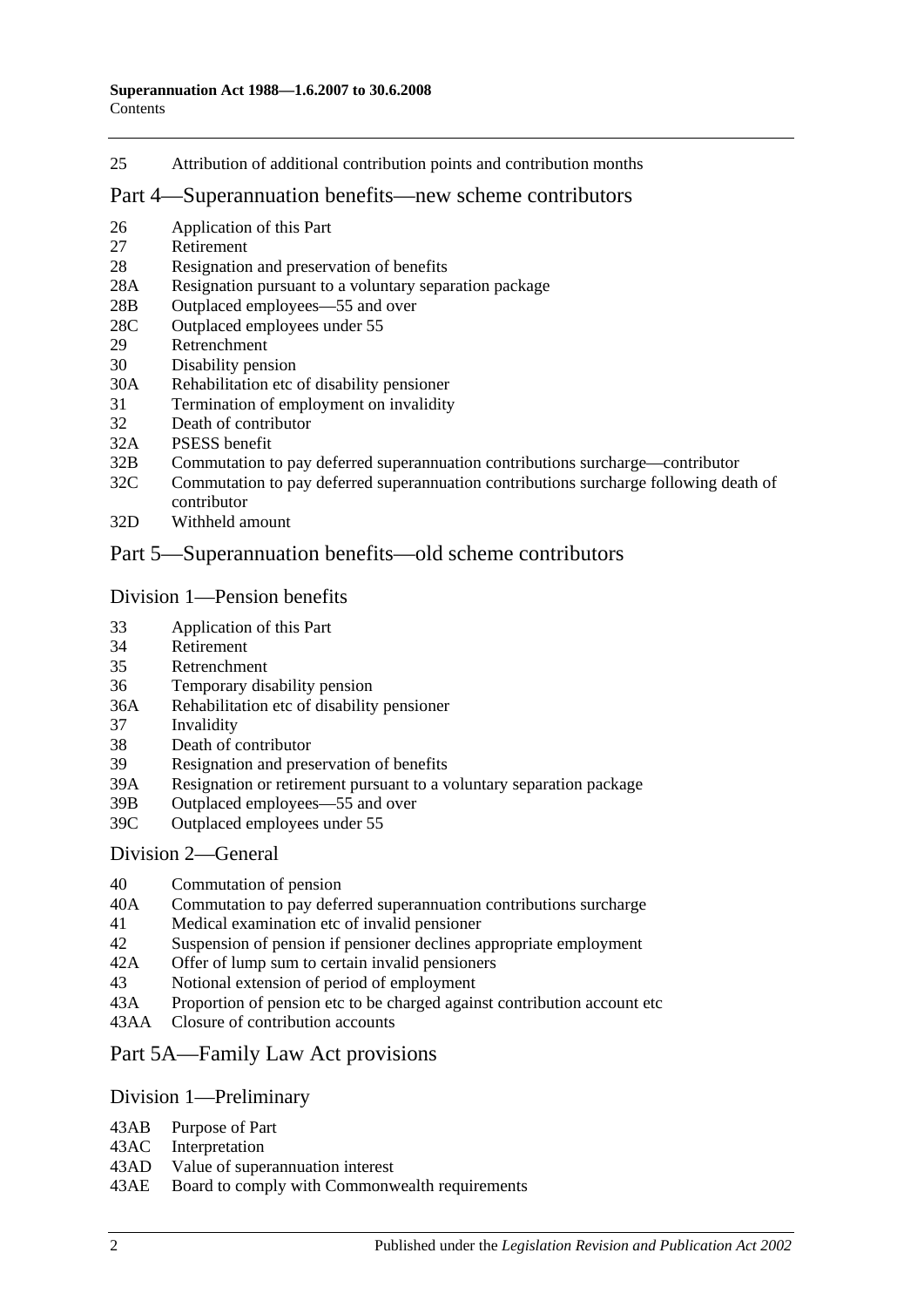- 43AF [Reduction in member's entitlement](#page-81-2)
- 43AG [Benefit not payable to spouse on death of contributor if split has occurred](#page-82-0)

### [Division 2—New scheme contributors](#page-82-1)

- 43AH [Application of Division](#page-82-2)<br>43AI Accrued benefit multiple
- [Accrued benefit multiple](#page-82-3)
- 43AJ [Non-member spouse's entitlement](#page-83-0)

#### [Division 3—Old scheme contributors](#page-83-1)

- 43AK [Application of Division](#page-83-2)
- 43AL [Accrued benefit multiple](#page-83-3)
- 43AM [Non-member spouse's entitlement](#page-84-0)
- 43AN [Non-member spouse's entitlement where pension is in growth phase](#page-84-1)
- 43AO [Non-member spouse's entitlement where pension is in payment phase](#page-84-2)
- 43AP [Payment of non-member spouse's entitlement](#page-86-0)

#### [Division 4—Fees](#page-86-1)

[43AQ](#page-86-2) Fees

#### [Part 6—Miscellaneous](#page-88-0)

- 43B [Exclusion of benefits under awards etc](#page-88-1)
- 44 [Review of the Board's decisions](#page-88-2)
- 45 [Effect of workers compensation etc on pension](#page-88-3)
- 46 [Division of benefit where deceased contributor is survived by lawful and putative spouses](#page-90-0)
- 47 [Adjustment of pensions](#page-91-0)
- 47A [Subsequent roll over of benefits to another fund or scheme](#page-92-0)
- 47B [Roll over of benefits from](#page-92-1) another fund or scheme
- 48 [Repayment of contribution account balance and minimum benefits](#page-92-2)<br>49 Special provision for payment in case of infancy or death
- [Special provision for payment in case of infancy or death](#page-93-0)
- 50 [Pension not to be assignable](#page-93-1)
- 51 [Liabilities may be set off against benefits](#page-94-0)
- 51A [Method of making contributions](#page-94-1)
- 52 [Annuities](#page-94-2)
- 53 Continuation of the [Voluntary Savings Account](#page-94-3)
- 54 [Power to obtain information](#page-94-4)
- 55 [Confidentiality](#page-95-0)
- 56 [Resolution of difficulties](#page-96-0)
- 57 [Summary offences](#page-96-1)
- 58 [Pensions payable in foreign currency](#page-96-2)
- 58A [Rounding off of contributions and benefits](#page-97-0)
- 59 [Regulations](#page-97-1)

#### [Schedule 1—Transitional provisions](#page-98-0)

- 1 [Continuity of contributor status](#page-98-1)<br>2 Contributions by old scheme and
- 2 [Contributions by old scheme and certain new scheme contributors](#page-98-2)
- 3 [Starting balance of contribution account of old scheme contributors](#page-99-0)
- 3A [Starting balance for certain new scheme contributors](#page-99-1)
- 4 [Special provision as to contribution period of certain contributors](#page-99-2)
- 5 [Superannuation points carried over by old scheme contributors](#page-100-0)
- 6 [Special provisions for contributors to the Provident Account](#page-101-0)
- 7 [Limited benefit contributors](#page-102-0)
- 8 [Preservation of excess unit addition](#page-103-0)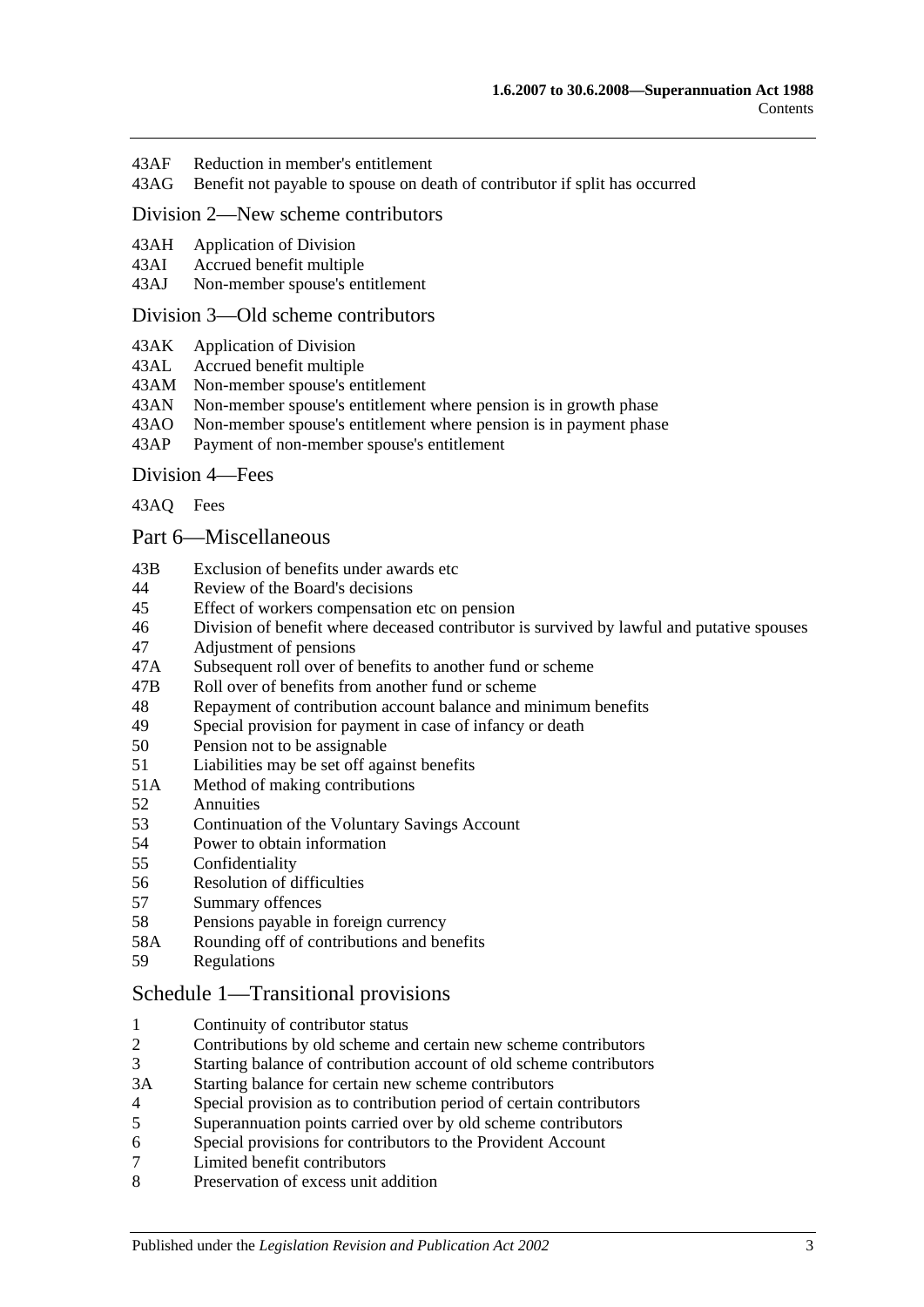- [Neglected unit and fund share reduction](#page-103-1)
- [Pensions that commenced under previous enactments](#page-103-2)
- [Abolition of Provident Account, and Retirement Benefit Account](#page-104-0)
- [Continuation of superannuation arrangements](#page-104-1)
- [Continuation of membership of elected members of the Board](#page-104-2)
- [Retrospective operation of preservation rights](#page-104-3)
- [Benefits under Parts 4](#page-104-4) and [5](#page-104-4)
- 15A [Early retirement benefit for certain contributors](#page-105-0)
- [Transference from old scheme to new scheme](#page-106-0)
- [Payment of contributions while on leave without pay](#page-107-0)
- [Repeal of contribution rate](#page-107-1)
- [Operation of sections](#page-108-0) 28(1f) and [39\(1db\)](#page-108-0)
- [Election on retrenchment under section](#page-108-1) 29
- Operation of amendments made by *[Statutes Amendment \(Equal Superannuation](#page-108-2)  [Entitlements for Same Sex Couples\) Act 2003](#page-108-2)*

[Schedule 1A—Provisions relating to other public sector superannuation](#page-108-3)  [schemes](#page-108-3)

[Schedule 1B—Transfer of certain members of the Electricity Industry](#page-109-0)  [Superannuation Scheme to the State Scheme](#page-109-0)

#### Part 1—Preliminary

[Interpretation](#page-109-1)

## Part 2—Transfer of members

- [Transfer of existing pensioners before the relevant day](#page-110-0)<br>3 Transfer of existing and future pensioners after the rele
- [Transfer of existing and future pensioners after the relevant day](#page-111-0)
- [Transfer of persons entitled to preserved benefits](#page-113-0)<br>5 Transfer of certain other persons
- [Transfer of certain other persons](#page-115-0)

#### Part 3—General

- [Employer contributions](#page-117-0)
- **[Notices](#page-117-1)**
- [Cessation of entitlements under the Electricity Industry Superannuation Scheme](#page-117-2)
- [Power to obtain information](#page-117-3)
- Transfer effective despite *[Electricity Corporations Act](#page-117-4) 1994*
- [Regulations may be made for transitional purposes](#page-117-5)

## [Schedule 2](#page-118-0)

## [Schedule 3—Administered schemes](#page-122-0)

#### Part 1—Interpretation

[Interpretation](#page-122-1)

#### Part 2—Management of schemes

- [Application of Schedule to schemes](#page-123-0)
- [Arrangements as to trust deed and rules](#page-124-0)
- [Arrangements as to assets](#page-125-0)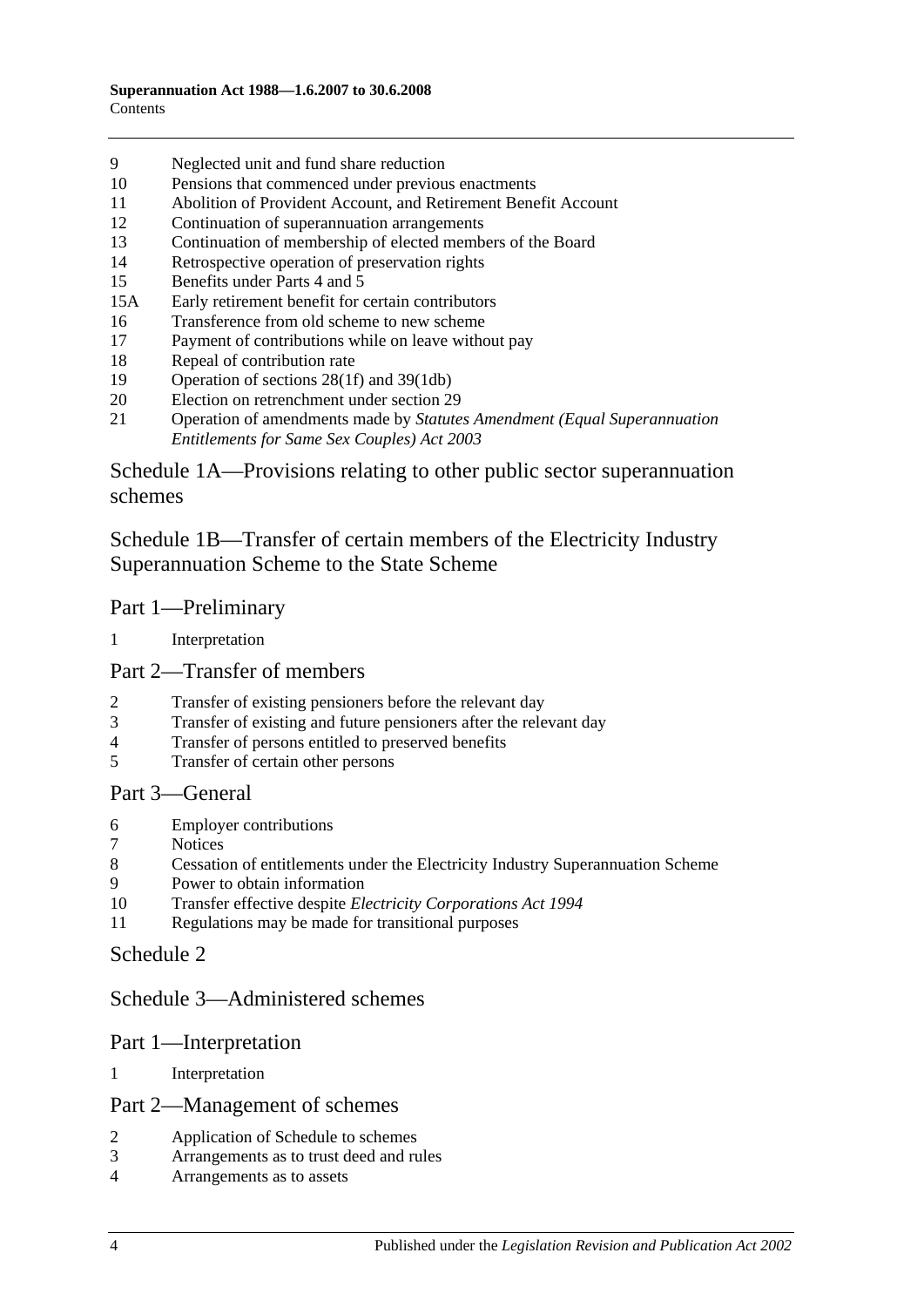# Part 3—Establishment of funds and contribution accounts

#### Division 1—Establishment of funds

- 5 [Establishment of funds](#page-125-1)
- 6 [Division of funds into distinct parts](#page-126-0)

#### Division 2—Contribution accounts

7 [Contribution accounts](#page-126-1)

## Part 4—Miscellaneous

- 8 [Insurance arrangements](#page-127-0)<br>9 Accounts and audit
- [Accounts and audit](#page-127-1)
- 10 [Reports](#page-128-0)
- 11 [Fees](#page-128-1)
- 12 [Cessation of scheme](#page-129-0)
- 13 [Stamp duty](#page-129-1)<br>14 Transitional
- [Transitional provisions](#page-129-2)

## [Legislative history](#page-130-0)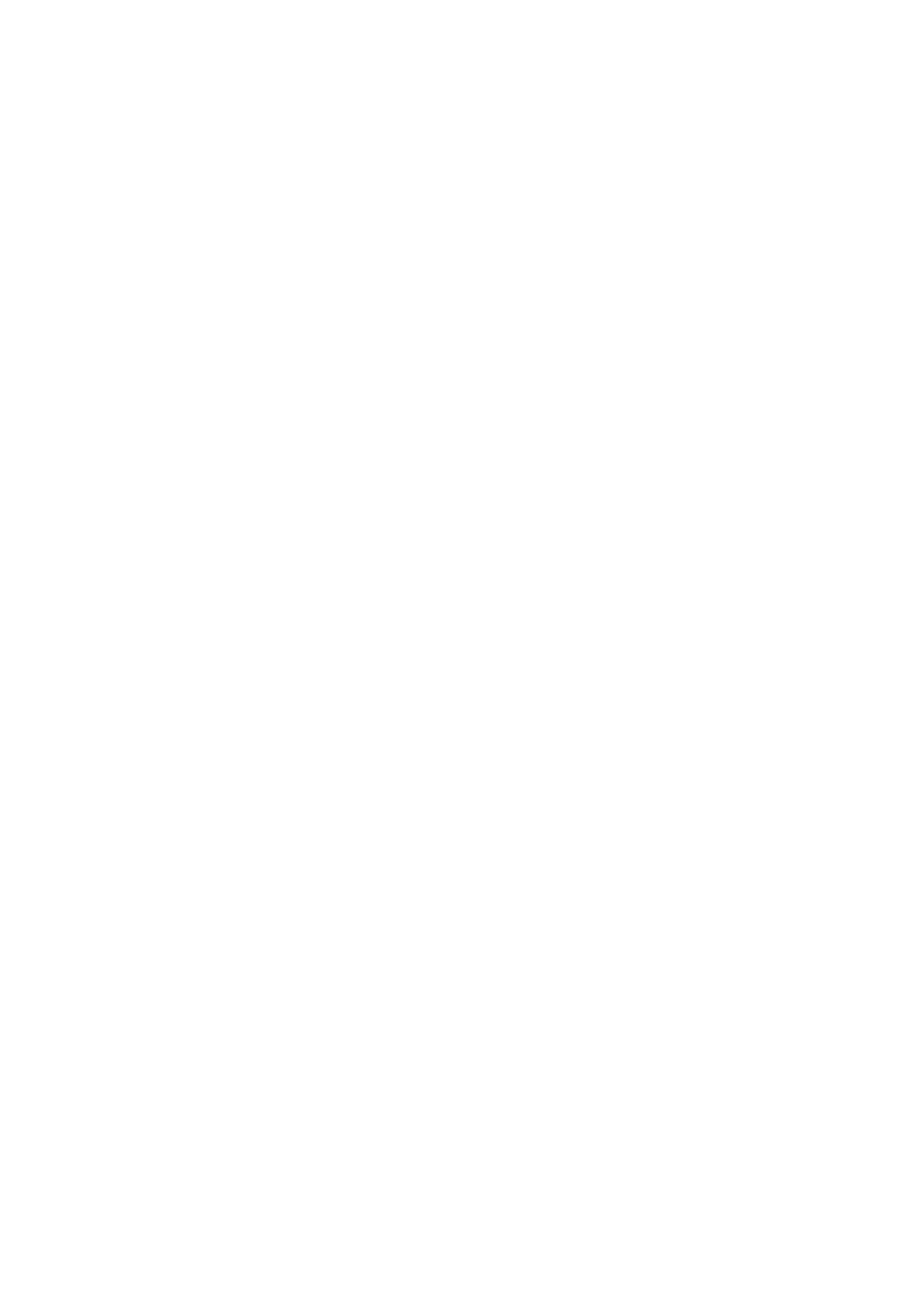## <span id="page-6-0"></span>**The Parliament of South Australia enacts as follows:**

# **Part 1—Preliminary**

## <span id="page-6-1"></span>**1—Short title**

This Act may be cited as the *Superannuation Act 1988*.

## <span id="page-6-3"></span><span id="page-6-2"></span>**4—Interpretation**

(1) In this Act, unless the contrary intention appears—

*active contributor* means a contributor who is contributing to the Fund;

*actual or attributed salary*—see [subsections](#page-11-0) (3) and [\(4\);](#page-11-1)

*actuary* means a Fellow or Accredited Member of the Institute of Actuaries of Australia;

*adjusted salary* in relation to a contributor as at a particular time means—

- (a) where the contributor has been employed on a full-time basis throughout his or her contribution period—the contributor's actual or attributed salary as at that time;
- (b) where the contributor has been employed on a part-time or casual basis over the whole or any part of his or her contribution period—the contributor's actual or attributed salary as at that time reduced to reflect the extent of the contributor's employment over the contribution period expressed as a proportion of full-time employment;

*age of retirement* means—

- (a) in relation to an old scheme contributor for whom 55 years was the age of retirement under the repealed Act—55 years;
- (b) in all other cases—60 years;

*the Board* means the South Australian Superannuation Board;

*co-contribution* means a payment made to the Board in respect of a person by the Commissioner of Taxation pursuant to the requirements of the *Superannuation (Government Co-contribution for Low Income Earners) Act 2003* of the Commonwealth;

*co-contribution account* means an account established and maintained by the Board as a co-contribution account in accordance with the requirements of this Act;

*the Commonwealth Act* means the *Superannuation Guarantee (Administration) Act 1992* of the Commonwealth;

*the Consumer Price Index* means the Consumer Price Index (All groups index for Adelaide);

*contracting out agreement* means an agreement between a Minister or other agent or instrumentality of the Crown and another person or persons—

(a) under which—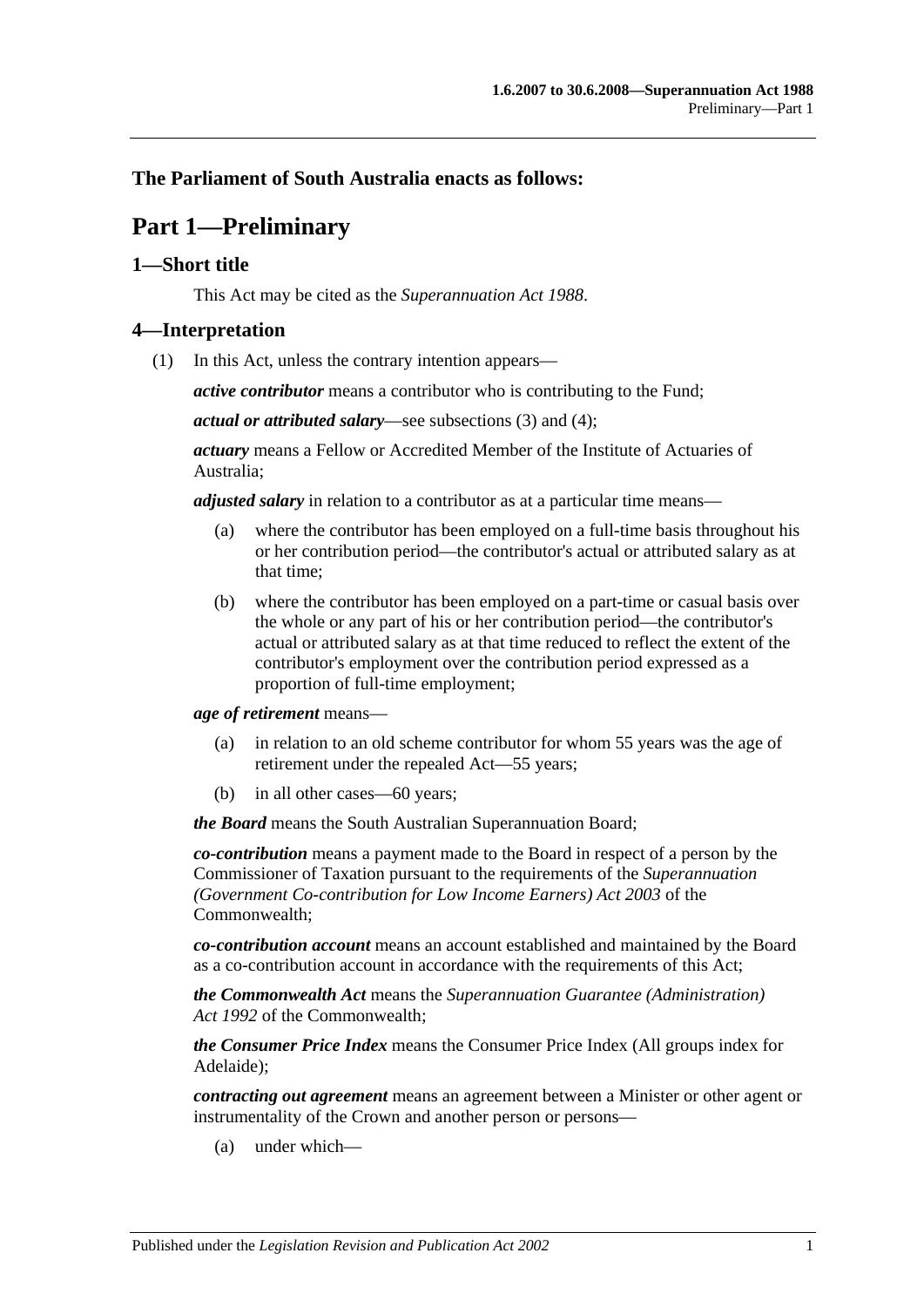- (i) a function previously undertaken by the Crown is to be undertaken by the private sector; or
- (ii) a service previously provided by the Crown to the public, or to a section of the public or to the Crown itself, is to be provided by the private sector; and
- (b) under which persons who had been public sector employees employed in undertaking that function or providing that service are offered employment in the private sector;

*contribution month—see [subsection](#page-10-0) (2a)*;

*contribution period* means—

- (a) in relation to an old scheme contributor—a period (including a period falling wholly or partly before the commencement of this Act) over which the contributor is (or was) an active contributor;
- (b) in relation to a new scheme contributor—a period over which the contributor is (or was) an active contributor;

*contributor* means a person accepted as a contributor (either under this Act or under an earlier Act) and includes such a person who has ceased making contributions unless his or her rights in relation to superannuation have been exhausted and no derivative rights exist in relation to that person under this Act (but does not include a person as a member of an administered scheme under [Schedule](#page-122-0) 3);

*deferred superannuation contributions surcharge* in relation to a contributor means the amount that the contributor is liable to pay the Commissioner of Taxation under section 15(6) of the Superannuation Contributions Tax Act;

*dependency* in relation to a child means any period for which the child is an eligible child;

*eligible child* in relation to a deceased contributor means a child—

- (a) who is—
	- (i) a child of the contributor; or
	- (ii) a child in relation to whom the contributor had assumed parental responsibilities and who was cared for and maintained, wholly or in part, by the contributor up to the date of the contributor's death; and
- (b) who is—
	- (i) under the age of 16 years; or
	- (ii) between the ages of 16 and 25 years and in full-time attendance at an educational institution recognised by the Board for the purposes of this definition;

*employee* means—

- (a) a statutory officer of the Crown (including a Magistrate but not a Judge);
- (b) a person—
	- (i) employed in the Public Service under the *[Government Management](http://www.legislation.sa.gov.au/index.aspx?action=legref&type=act&legtitle=Government%20Management%20and%20Employment%20Act%201985)  [and Employment Act](http://www.legislation.sa.gov.au/index.aspx?action=legref&type=act&legtitle=Government%20Management%20and%20Employment%20Act%201985) 1985*; or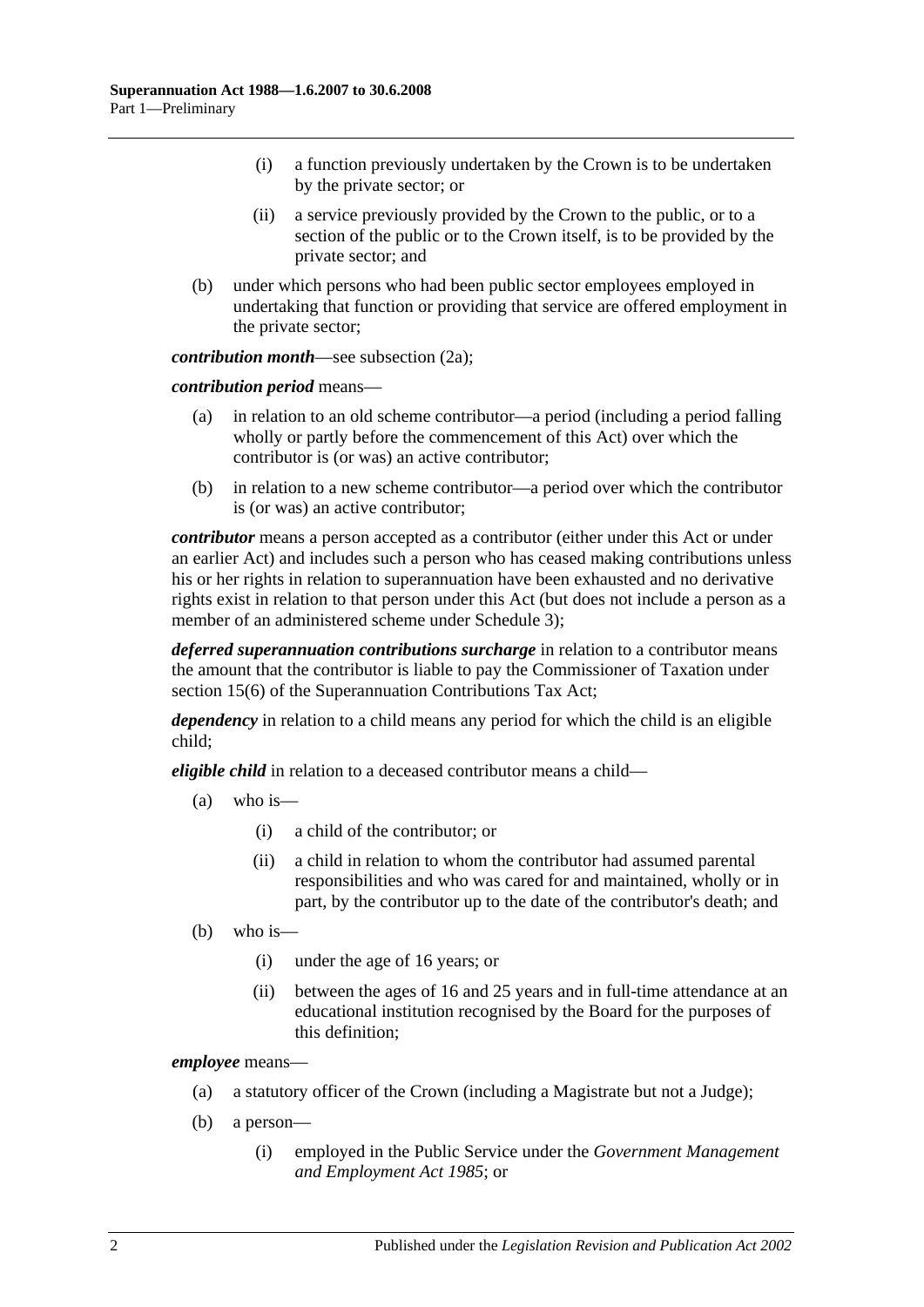- (ii) employed under the *[Education Act](http://www.legislation.sa.gov.au/index.aspx?action=legref&type=act&legtitle=Education%20Act%201972) 1972* or the *[Further Education](http://www.legislation.sa.gov.au/index.aspx?action=legref&type=act&legtitle=Further%20Education%20Act%201975)  Act [1975](http://www.legislation.sa.gov.au/index.aspx?action=legref&type=act&legtitle=Further%20Education%20Act%201975)*; or
- (iii) employed by—
	- TransAdelaide;
	- the Commissioner of Highways;
	- the South Australian Health Commission;
	- an employer with which the Board has entered into superannuation arrangements under this Act; or
- (iv) employed by a Minister, or the Chief Executive Officer of a Public Service administrative unit, on a weekly, daily or hourly basis; or
- (v) employed under the *[Parliament \(Joint Services\) Act](http://www.legislation.sa.gov.au/index.aspx?action=legref&type=act&legtitle=Parliament%20(Joint%20Services)%20Act%201985) 1985*; or
- (vi) employed to provide services to the House of Assembly or the Legislative Council and under the control of the Speaker or the President; or
- (vii) employed as a member of the Governor's staff; or
- (viii) employed in an office or position declared by regulation to be an office or position to which this Act extends;

*employing authority* in relation to an employee means—

- (a) the chief executive officer to whom the employee is answerable on matters relating to his or her employment;
- (b) if there is no such officer—the authority, body or person to whom the employee is answerable;

*entitlement day* means—

- (a) in relation to a contributor who becomes entitled to a pecuniary benefit under this Act—the day on which that entitlement arises;
- (b) in relation to a contributor whose employment is terminated by his or her death—the date of the contributor's death;

*the Fund* means the South Australian Superannuation Fund;

*invalid pension* means a pension payable on account of invalidity;

*invalidity* means physical or mental incapacity to carry out the duties of employment;

*month* means a period starting at the beginning of any day of one of the 12 named months and ending—

- (a) immediately before the beginning of the corresponding day of the next named month; or
- (b) if there is no such corresponding day, at the end of the next named month;

*new scheme contributor* means a person accepted as a contributor on or after 31 May, 1986 (but does not include any such person who is classified by the Board as an old scheme contributor);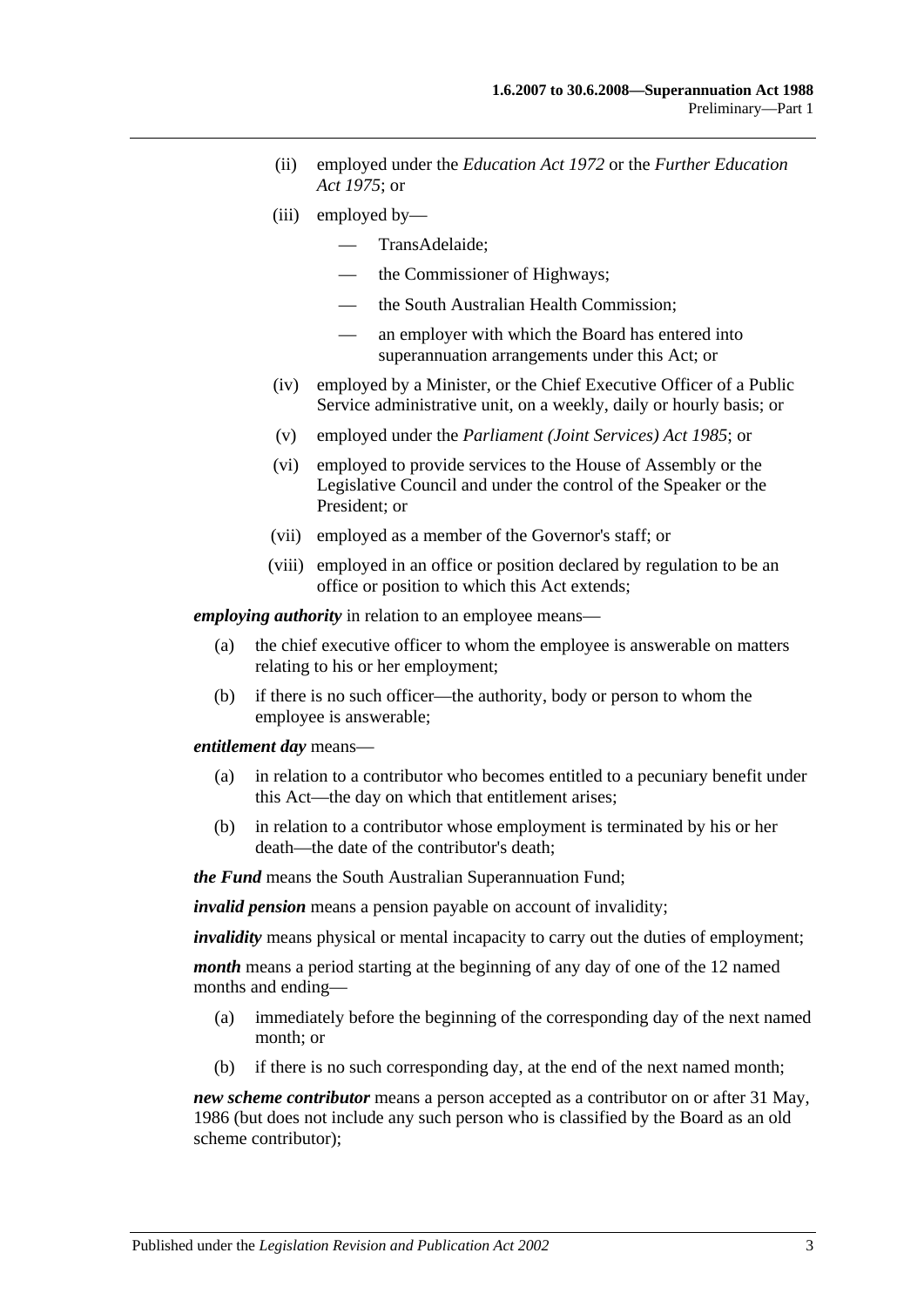*notional salary* in relation to a contributor whose employment has ceased temporarily or permanently (including a contributor who has died) means the salary that the contributor would be receiving if he or she had continued in employment in the same position and at the same grade as were applicable immediately before the cessation of employment and, if the contributor was not in full-time employment immediately before cessation of employment, notional salary will be calculated on the basis of the contributor's average hours of employment (excluding overtime) over the last three years of his or her contribution period;

*old scheme contributor* means a person who was accepted as a contributor to the Fund before 31 May, 1986 (and includes a person accepted as a contributor after that date if that person is classified as an old scheme contributor by the Board);

*outplaced employee* means a contributor who has retired or resigned from employment to take up employment in the private sector pursuant to an offer of employment in a contracting out agreement;

*pensioner* means a person who is entitled to a pension under this Act (including a person who qualifies for a pension but whose pension is under suspension but not including a person as a member of an administered scheme under [Schedule 3\)](#page-122-0);

*pension period* means the period over which a pension is paid;

*private sector employer* means the employer with whom an outplaced employee takes up employment upon retiring or resigning from employment in the public sector;

*Public Sector Employees Superannuation Scheme* means the superannuation scheme of that name established pursuant to a deed of arrangement dated 27 September 1989 between the Treasurer and the secretary of the United Trades and Labor Council;

*putative spouse*—see [section](#page-13-0) 4A;

*the repealed Act* means the *[Superannuation Act](http://www.legislation.sa.gov.au/index.aspx?action=legref&type=act&legtitle=Superannuation%20Act%201974) 1974*;

*to retrench* in relation to a contributor means to terminate the contributor's employment on the ground that work of the kind for which the contributor is qualified and suited is no longer available for the contributor;

*retrenchment pension* means the pension payable to an old scheme contributor on account of retrenchment;

*salary*, in relation to a contributor who is employed pursuant to a TEC contract, means that proportion of the value of the total remuneration package specified in the contract that has been prescribed by regulation for the purposes of this definition;

*salary*, in relation to a contributor who is not employed pursuant to a TEC contract, includes all forms of remuneration except—

- (a) remuneration related to overtime (other than such remuneration that is paid by way of an annual allowance);
- (b) a leave loading;
- (c) a loading arising from the casual nature of the employment or the conditions under which work is performed;
- (d) allowances (unless declared by regulation to be a component of salary) for accommodation, travelling, subsistence or other expenses;
- (da) non-monetary remuneration referred to in [subsection](#page-11-2) (2d);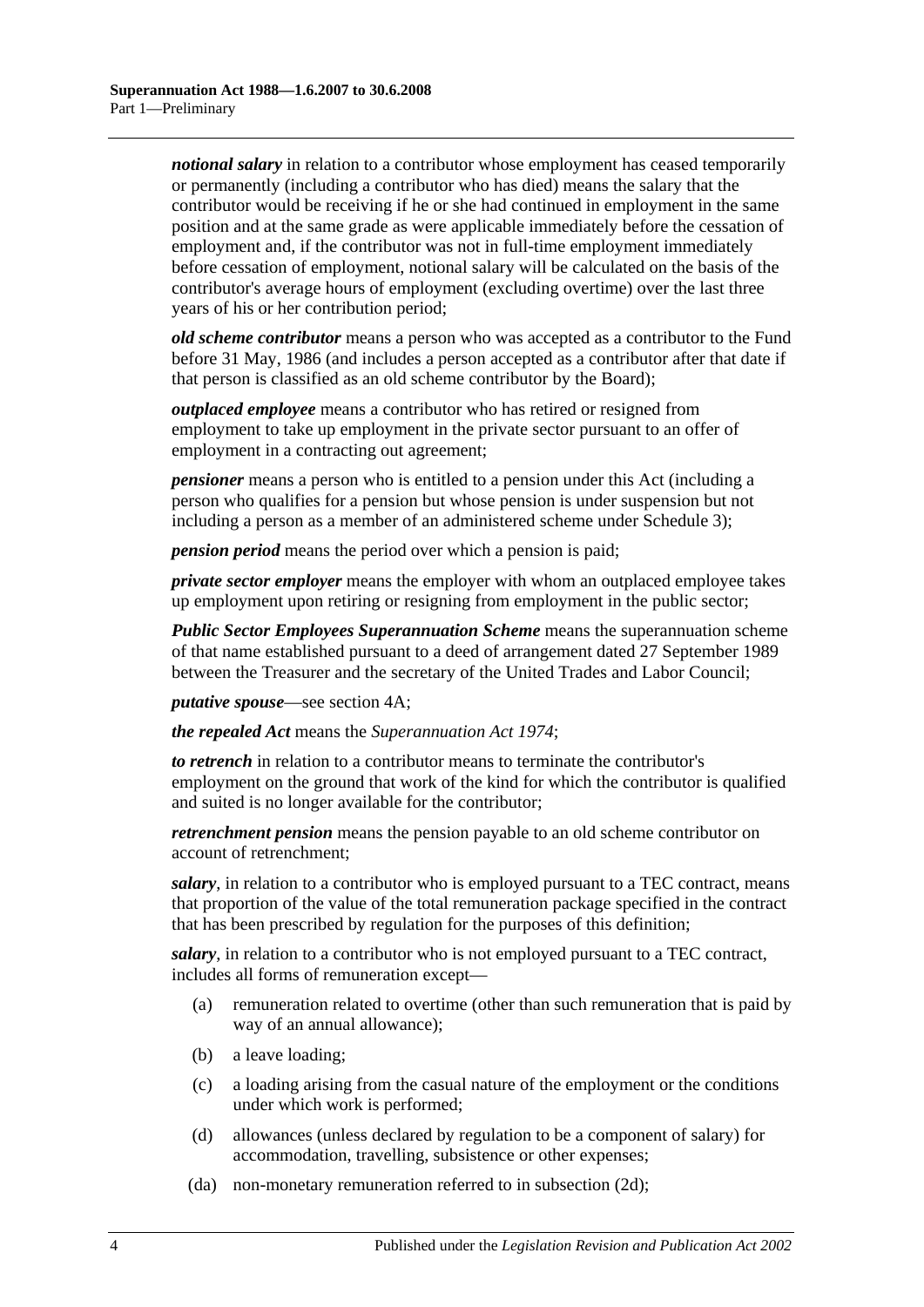(e) remuneration of a kind excluded by regulation from the ambit of this definition (and such a regulation may exclude remuneration of a particular kind for the purpose of calculating contributions but provide for its inclusion as a component of salary for the purpose of calculating benefits);

*the Scheme* means the scheme of superannuation established by this Act and (where the context admits) includes the scheme of superannuation established by a corresponding previous enactment (but does not include any administered scheme under [Schedule 3\)](#page-122-0);

*Southern State Superannuation Fund* means the fund of that name established under the *[Southern State Superannuation Act](http://www.legislation.sa.gov.au/index.aspx?action=legref&type=act&legtitle=Southern%20State%20Superannuation%20Act%201994) 1994*;

*special deposit account* means a special deposit account established under section 8 of the *[Public Finance and Audit Act](http://www.legislation.sa.gov.au/index.aspx?action=legref&type=act&legtitle=Public%20Finance%20and%20Audit%20Act%201987) 1987*;

*spouse* includes a putative spouse;

*standard contribution rate* means—

- (a) in relation to an old scheme contributor whose standard contribution rate is under [clause](#page-98-2) 2 of [Schedule 1](#page-98-0) some rate other than 6% of salary—that other rate of contribution;
- (b) in all other cases—6% of salary;

*Superannuation Contributions Tax Act* means the *Superannuation Contributions Tax (Members of Constitutionally Protected Superannuation Funds) Assessment and Collection Act 1997* of the Commonwealth;

*the Superannuation Funds Management Corporation of South Australia* or *the Corporation* means the Superannuation Funds Management Corporation of South Australia continued in existence by the *[Superannuation Funds Management](http://www.legislation.sa.gov.au/index.aspx?action=legref&type=act&legtitle=Superannuation%20Funds%20Management%20Corporation%20of%20South%20Australia%20Act%201995)  [Corporation of South Australia Act](http://www.legislation.sa.gov.au/index.aspx?action=legref&type=act&legtitle=Superannuation%20Funds%20Management%20Corporation%20of%20South%20Australia%20Act%201995) 1995*;

*surcharge notice* means a notice issued by the Commissioner of Taxation under section 15(7) of the Superannuation Contributions Tax Act;

*TEC contract* means a contract of employment between a contributor and his or her employer under which the value of the total remuneration package specified in the contract reflects the total employment cost to the employer of employing the contributor;

*Triple S scheme* means the Southern State Superannuation Scheme established by the *[Southern State Superannuation Act](http://www.legislation.sa.gov.au/index.aspx?action=legref&type=act&legtitle=Southern%20State%20Superannuation%20Act%201994) 1994*.

- (2) Where a period is to be expressed in months for the purpose of this Act, then, except where express provision is made to the contrary, only completed months will be taken into account and any remainder will be ignored.
- <span id="page-10-0"></span>(2a) The number of contribution months in a contribution period is calculated by multiplying the number of days in the period by 0.032854.
- (2b) A regulation prescribing the proportion of the value of the total remuneration package for the purposes of the first definition of *salary* in [subsection](#page-6-3) (1)—
	- (a) may prescribe different proportions in relation to old scheme contributors and new scheme contributors; and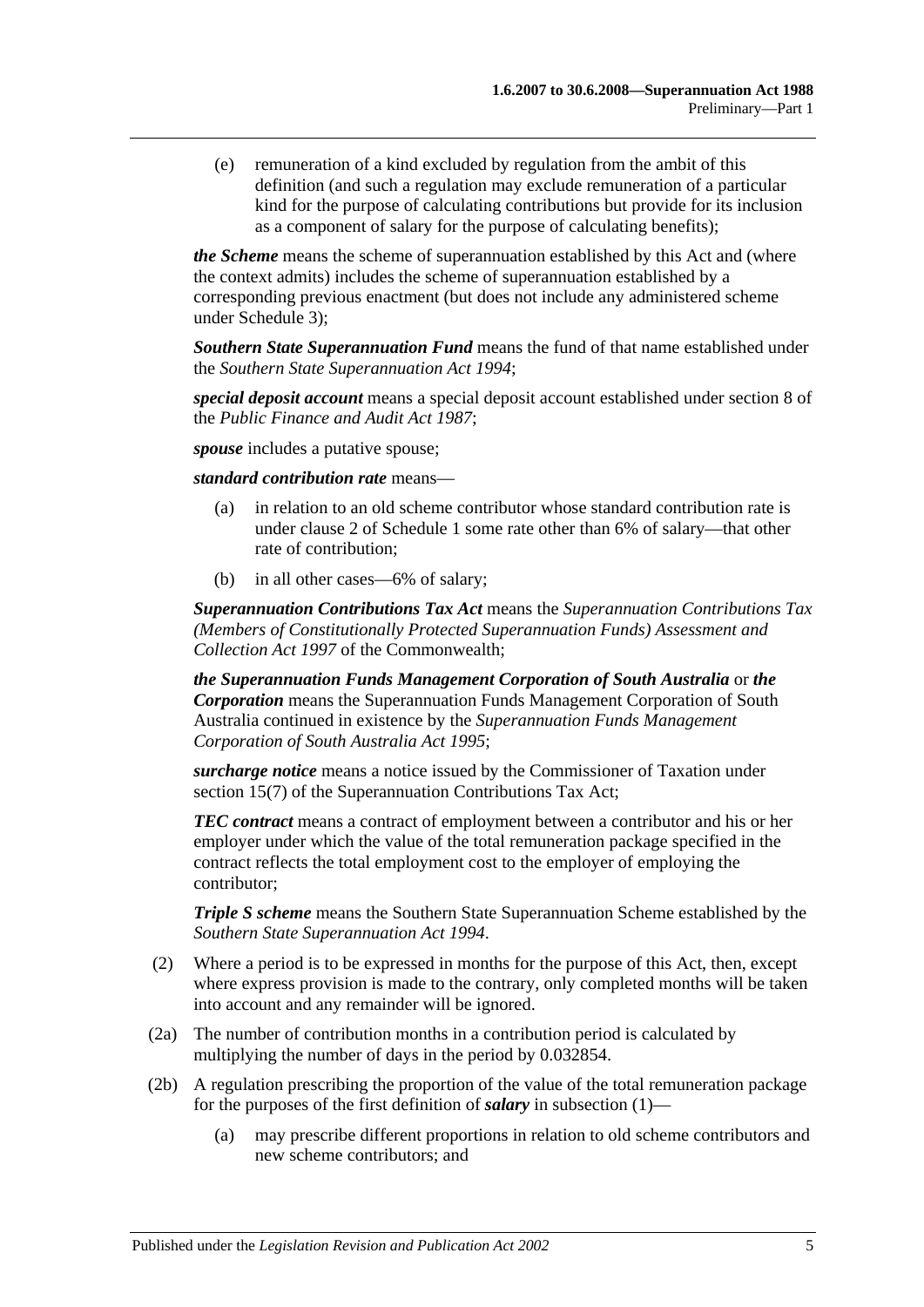- (b) in relation to a contributor whose salary would be less under the first definition of *salary* in [subsection](#page-6-3) (1) than if it were determined under the second definition of *salary* in that subsection—may prescribe a proportion to ensure that the value of the contributor's salary for the purposes of this Act is not less than it would be if determined under the second definition of *salary*.
- <span id="page-11-4"></span><span id="page-11-3"></span>(2c) Non-monetary remuneration received by a contributor as the result of the sacrifice by the contributor of part of his or her salary in accordance with—
	- (a) an award; or
	- (b) an enterprise agreement prescribed by regulation for the purpose of this subsection,

is included in the second definition of *salary* in [subsection](#page-6-3) (1).

- <span id="page-11-2"></span>(2d) All non-monetary remuneration, except for non-monetary remuneration referred to in [subsection](#page-11-3) (2c), is excluded from the second definition of *salary* in [subsection](#page-6-3) (1).
- (2e) For the purposes of determining the amount of the salary received by a contributor who is in receipt of non—monetary remuneration of a kind referred to in [subsection](#page-11-3) (2c), the value of the non-monetary remuneration of that kind will be taken to be the amount of salary sacrificed by the contributor in order to receive that remuneration.
- (2f) A regulation referred to in [subsection](#page-11-4) (2c)(b) may prescribe an enterprise agreement by reference to the agreement or by reference to a class to which the agreement belongs.
- <span id="page-11-0"></span>(3) Subject to [subsection](#page-11-1) (4), a contributor's actual or attributed salary, as at a particular date, is—
	- (a) where the contributor is, at that date, employed on a full-time basis—the contributor's salary;
	- (b) in any other case—the salary that the contributor would have been receiving, at that date, if the contributor had then been employed on a full-time basis.
- <span id="page-11-1"></span> $(4)$  If—
	- (a) there is a reduction in a contributor's rate of salary (not being a reduction resulting from disciplinary action against the contributor);
	- (b) the contributor elects in a manner approved by the Board to contribute as if the reduction had not occurred,

the contributor's contributions will be based on the salary of the position or office held by the contributor immediately before the reduction occurred or, if that position or office ceases to exist or the classification of the position or office is changed, the contributions will be based on the salary of that position or office immediately before it ceased to exist or its classification was changed, adjusted to reflect changes in the Consumer Price Index from that time and the contributor's actual or attributed salary as at a particular date will be determined as if the notional salary in respect of which the contributor was contributing at that date were the contributor's actual salary.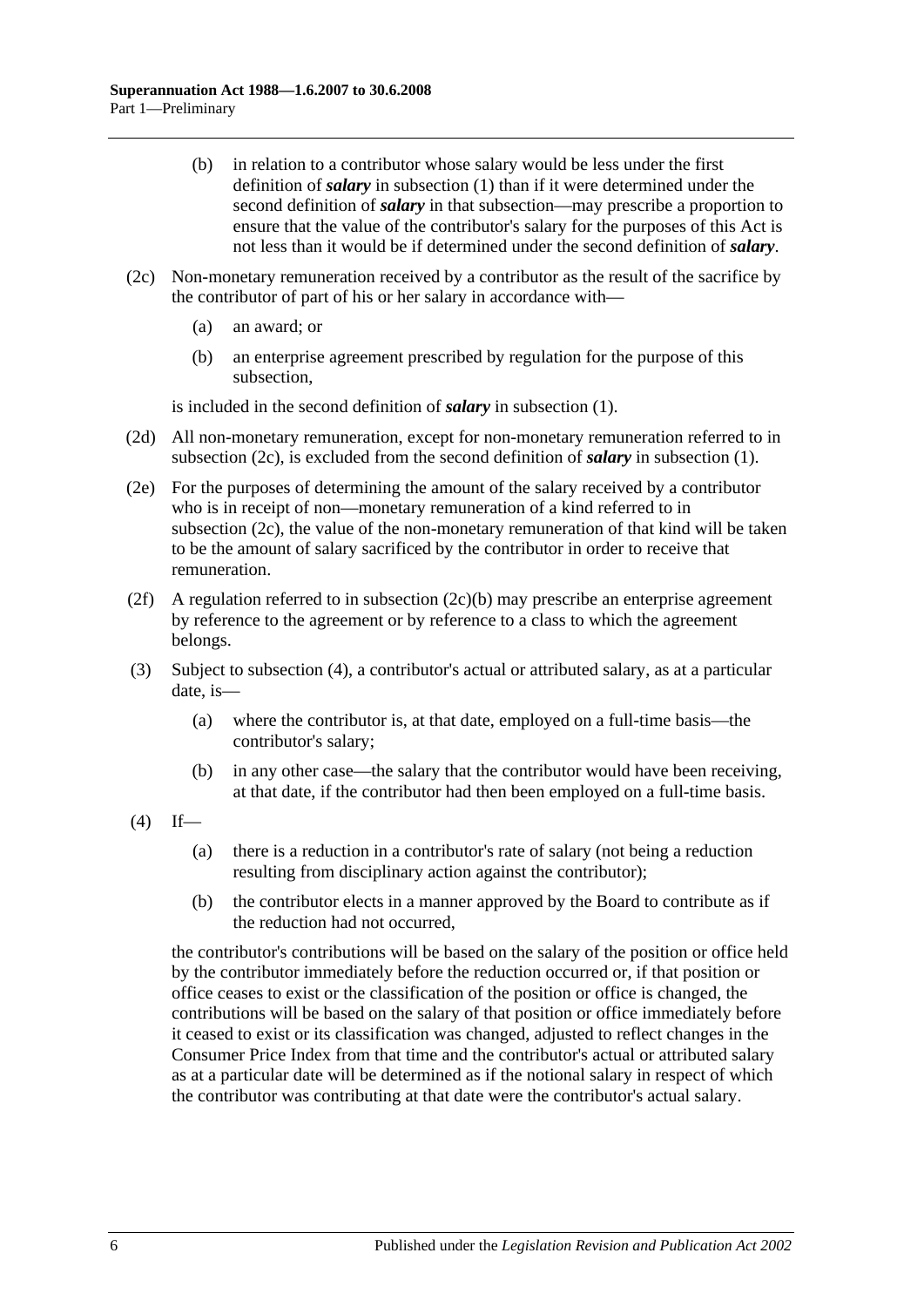(5) Where it is necessary to calculate what would have been the amount standing to the credit of a contributor's contribution account, as at a particular time, if the contributor had contributed at the standard contribution rate throughout his or her contribution period, the calculation may be made as follows:

$$
A = B \times \frac{C}{D} \times P
$$

Where—

*A* is the amount

*B* is the actual credit of the contribution account at the relevant time

*C* is the number of months in the contribution period

*P* is—

- (a) in the case of a contributor who was in full-time employment throughout his or her contribution period—1;
- (b) in any other case—the numerical value arrived at by expressing the contributor's employment during his or her contribution period as a proportion of full-time employment during that period

*D* is the number of the contributor's contribution points.

- <span id="page-12-1"></span><span id="page-12-0"></span>(6) References in this Act to resignation from, or termination of, employment will be read subject to the following qualifications—
	- (a) resignation from a particular position in order to take up some other position in employment to which this Act applies, or to take up employment in the same position but on a different basis, will be ignored unless there is an interval of more than one month between the time the resignation takes effect and the commencement of the new employment;
	- (b) where a person is employed in employment to which this Act applies for a particular term and the term expires the person will be taken to have resigned—
		- (i) if he or she makes an election under this subparagraph—at the expiration of the term; or
		- (ii) if no election is made under [subparagraph](#page-12-0) (i)—at the expiration of 12 months from the expiration of the term except where the person is re-employed in employment to which this Act applies (not being employment on a casual basis) before that time in which case any interruption of employment will be ignored;
	- (c) a person whose employment is terminated on the ground of incompetence will be taken to have retired or resigned from employment depending on whether he or she has then reached the age of 55 years.
- (7) A person referred to in [subsection](#page-12-1) (6)(b) cannot make contributions under this Act in respect of a period before he or she is taken to have resigned under that subsection and during which he or she is not employed in employment to which this Act applies.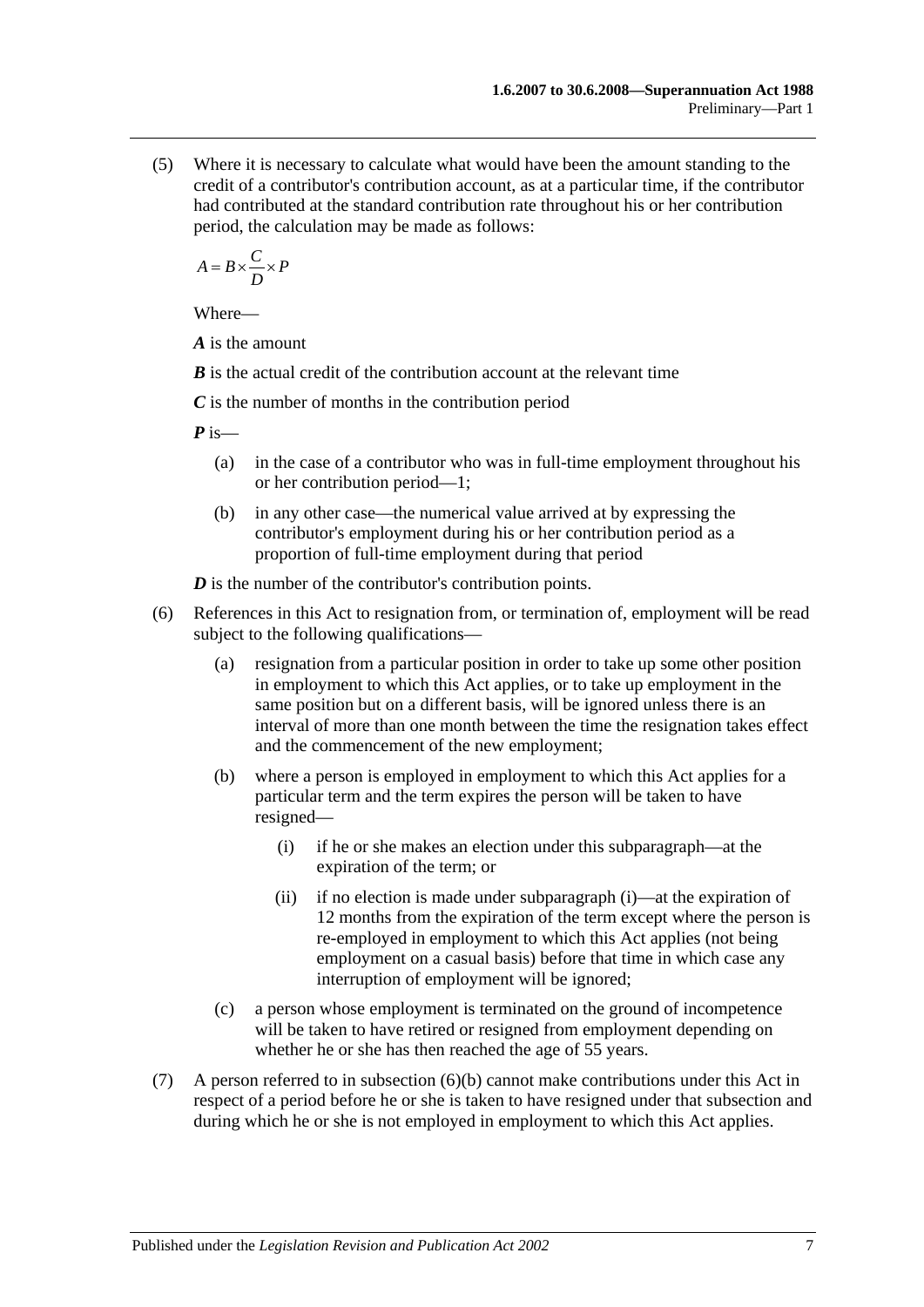- <span id="page-13-1"></span>(8) For the purposes of this Act a contributor who is on leave without pay is not an active contributor if a contribution payable by the contributor has remained unpaid for 14 days or more.
- <span id="page-13-2"></span>(9) [Subsection](#page-13-1) (8) does not apply if the contributor did not know, and could not reasonably have been expected to know, that the contribution had remained unpaid for 14 days.
- (10) For the purposes of [subsections](#page-13-1) (8) and [\(9\),](#page-13-2) contributions become payable at the times at which salary would have been payable to the contributor if he or she had not been on leave without pay.

#### <span id="page-13-0"></span>**4A—Putative spouses**

- (1) For the purposes of this Act, a person is, on a certain date, the *putative spouse* of another person if—
	- (a) he or she is, on that date, cohabiting with the other person as his or her wife or husband de facto and—
		- (i) the person—
			- (A) has been so cohabiting with the other person continuously for the preceding period of 3 years; or
			- (B) has during the preceding period of 4 years so cohabited with the other person for periods aggregating not less than 3 years; or
		- (ii) a child, of whom both persons are the parents, has been born (whether or not the child is still living); or
	- (b) where the 2 persons are of the same sex—he or she is, on that date, cohabiting with the other person in a relationship that has the distinguishing characteristics of a relationship between a married couple (except for the characteristics of different sex and legally recognised marriage and other characteristics arising from either of those characteristics) and the person—
		- (i) has been so cohabiting with the other person continuously for the preceding period of 3 years; or
		- (ii) has during the preceding period of 4 years so cohabited with the other person for periods aggregating not less than 3 years.
- (2) A person whose rights depend on whether—
	- (a) he or she and another person; or
	- (b) two other persons,

were, on a certain date, putative spouses one of the other may apply to the District Court for a declaration under this section.

(3) If it is proved to the satisfaction of the Court that the persons in relation to whom the declaration under this section is sought did, on the date in question, fulfil the requirements of subsection (1), the Court must make a declaration accordingly.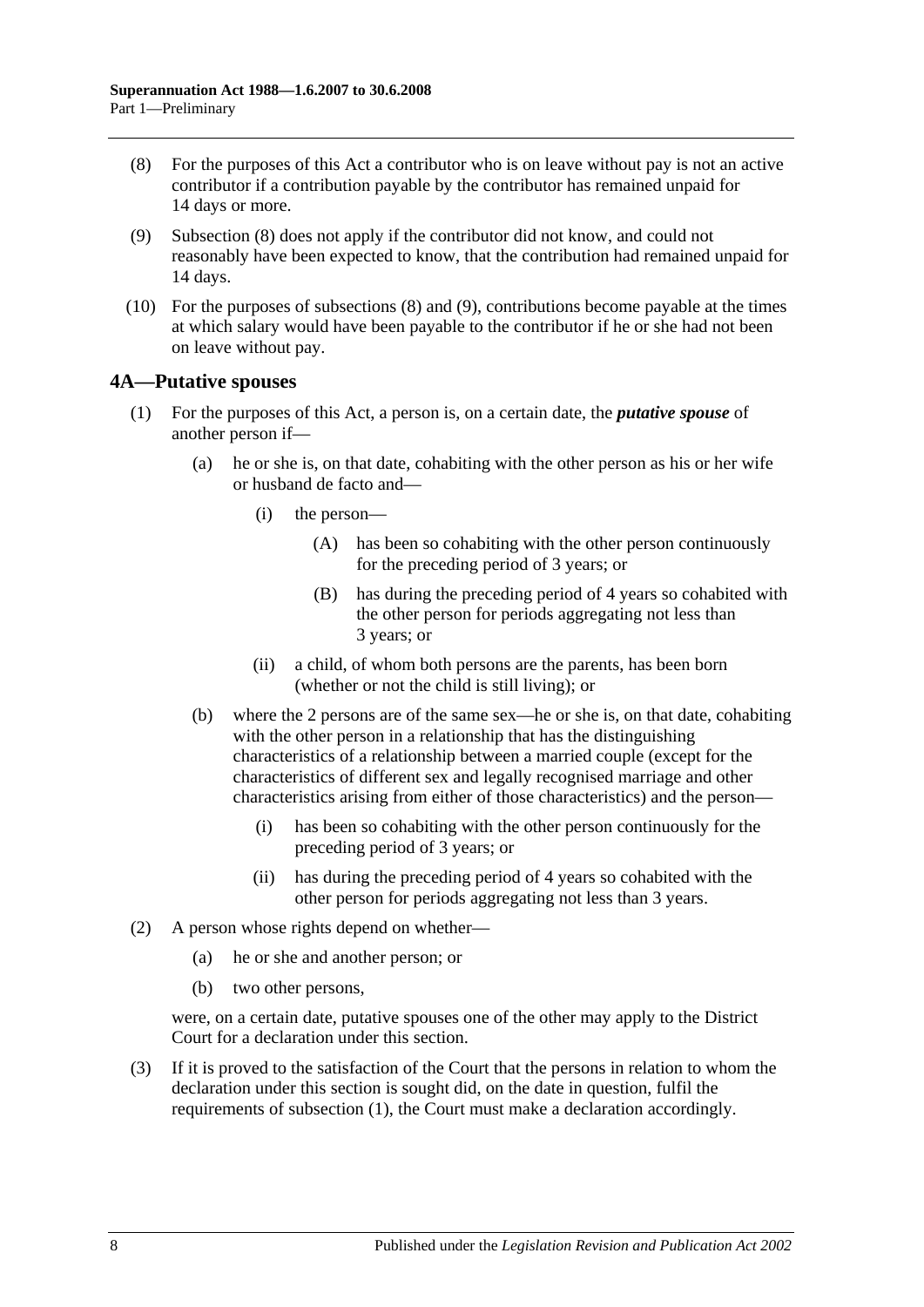- (4) A declaration may be made under this section—
	- (a) whether or not one or both of the persons in relation to whom the declaration is sought are, or have ever been, domiciled in this State; or
	- (b) despite the fact that one or both of them are dead.
- (5) It must not be inferred from the fact that the Court has declared that two persons were putative spouses one of the other, on a certain date, that they were putative spouses as at any prior or subsequent date.

#### <span id="page-14-0"></span>**4B—Restriction on publication of court proceedings**

- (1) *Protected information* is information relating to an application under [section](#page-13-0) 4A (including images) that identifies, or may lead to the identification of—
	- (a) an applicant; or
	- (b) a person who is related to, or associated with, an applicant or is, or is alleged to be, in any other way connected in the matter to which the proceedings relate; or
	- (c) a witness to the hearing of the application.
- (2) A person who publishes protected information is guilty of an offence.

Maximum penalty: \$5 000 or imprisonment for 1 year.

- (3) A person who discloses protected information knowing that, in consequence of the disclosure, the information will, or is likely to, be published is guilty of an offence. Maximum penalty: \$5 000 or imprisonment for 1 year.
- (4) This section does not apply to—
	- (a) the publication or disclosure of material—
		- (i) by the District Court or an employee of the Courts Administration Authority (so long as such publication or disclosure is made in connection with the administrative functions of the Court); or
		- (ii) for purposes associated with the administration of this Act; or
	- (b) the publication in printed or electronic form of material that—
		- (i) consists solely or primarily of the reported judgements or decisions of the Court; or
		- (ii) is of a technical nature designed primarily for use by legal practitioners.
- (5) In this section—

*newspaper* means a newspaper, journal, magazine or other publication that is published at periodic intervals;

*publish* means publish by newspaper, radio or television, or on the internet, or by some other similar means of communication to the public.

#### <span id="page-14-2"></span><span id="page-14-1"></span>**5—Superannuation arrangements**

- (1) Subject to [subsection](#page-15-0) (2), the Board may enter into arrangements with—
	- (a) an instrumentality or agency of the Crown; or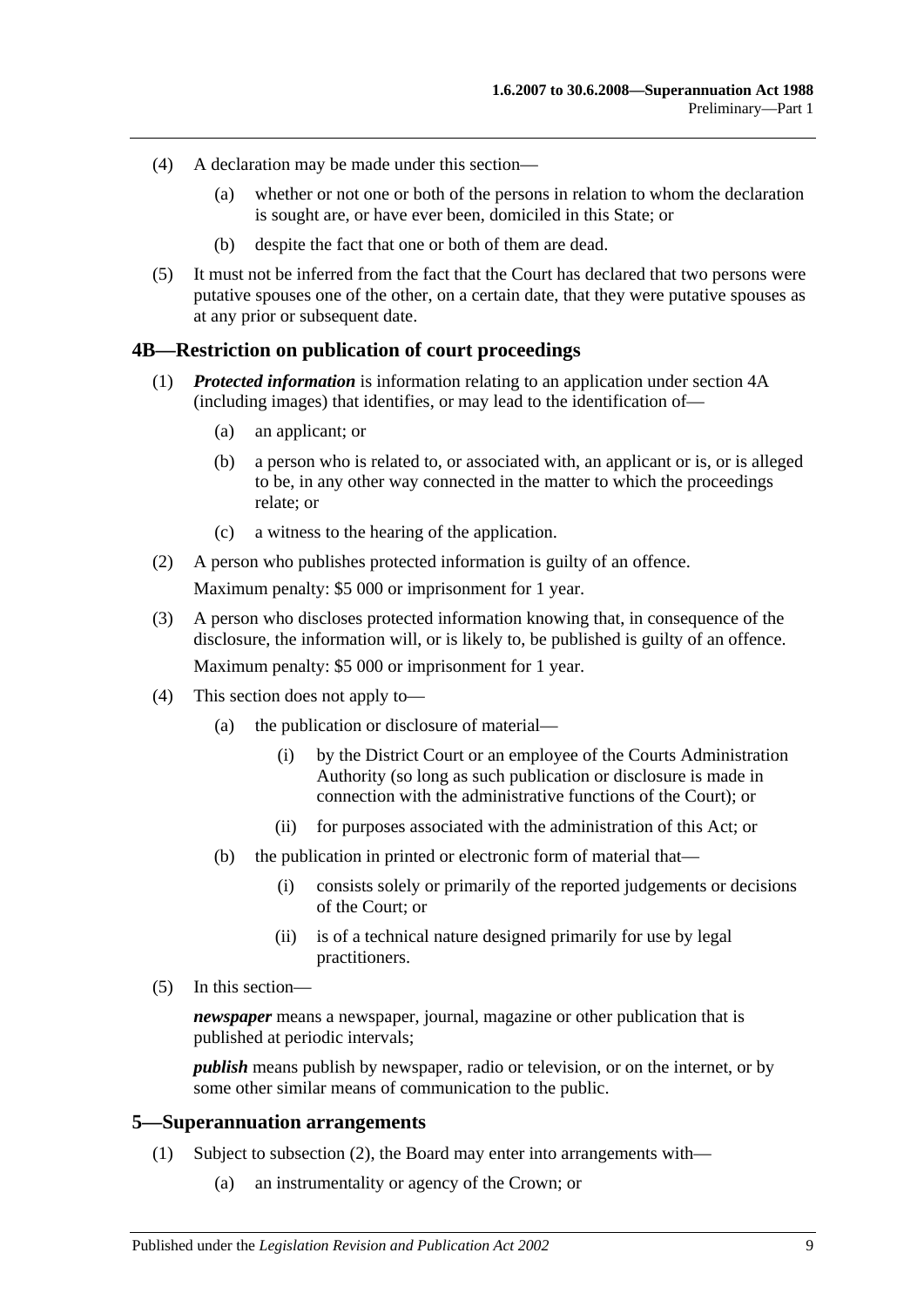(b) a prescribed authority, body or person,

under which the employees of that instrumentality, agency, authority, body or person become eligible to apply to be accepted as contributors.

- (1a) An arrangement under [subsection](#page-14-2) (1) may modify the provisions of this Act in their application to, or in relation to, employees to which the arrangement relates but not so as to put those employees in a more advantageous position than other contributors.
- (1b) An arrangement may be varied at any time by agreement between the Board and the instrumentality, agency, authority, body or person.
- <span id="page-15-0"></span>(2) An arrangement under [subsection](#page-14-2) (1) is not effective unless its terms are approved by the Minister.
- <span id="page-15-4"></span>(2a) Where an instrumentality or agency of the Crown that has entered into an arrangement with the Board under this section ceases to be an instrumentality or agency of the Crown, the Minister may by written notice to the Board and to the former instrumentality or agency of not less than one month—
	- (a) declare that benefits will cease accruing to contributors in respect of their employment with the former instrumentality or agency; and
	- (b) vary the terms of the arrangement in such manner as he or she thinks fit.
- <span id="page-15-2"></span>(3) Subject to [subsection](#page-15-1) (4), an instrumentality or agency of the Crown or an authority, body or person who has entered into an arrangement with the Board under this section (whether before or after the commencement of the *[Superannuation \(Scheme Revision\)](http://www.legislation.sa.gov.au/index.aspx?action=legref&type=act&legtitle=Superannuation%20(Scheme%20Revision)%20Amendment%20Act%201992)  [Amendment Act](http://www.legislation.sa.gov.au/index.aspx?action=legref&type=act&legtitle=Superannuation%20(Scheme%20Revision)%20Amendment%20Act%201992) 1992*) may, by written notice to the Board of not less than one month, declare that benefits will cease accruing to contributors in respect of employment with the instrumentality, agency, authority, body or person.
- <span id="page-15-1"></span>(4) A declaration cannot be made under [subsection](#page-15-2) (3)—
	- (a) without the approval in writing of a majority of those persons who—
		- (i) are contributors by virtue of the arrangement; and
		- (ii) are currently employed by the instrumentality, agency, authority, body or person; and
	- (b) unless the Board has given its approval to the declaration.
- <span id="page-15-3"></span>(5) Before giving its approval under [subsection](#page-15-3) (4)(b), the Board must have obtained from an actuary an actuarial assessment of the account (if any) established to meet the employer component of benefits that have accrued to employees of the instrumentality, agency, authority, body or person under this Act.
- (6) When giving its approval under [subsection](#page-15-3) (4)(b), the Board must be satisfied on the basis of the actuary's assessment that the amount standing to the credit of the account will be sufficient to meet the employer component of benefits.
- (7) The following provisions apply on the cessation of the accrual of benefits under [subsection](#page-15-4) (2a) or [\(3\):](#page-15-2)
	- (a) those contributors currently employed by the instrumentality, agency, authority, body or person who are of or over the age of 60 years will be taken for the purposes of this Act to have retired from employment; and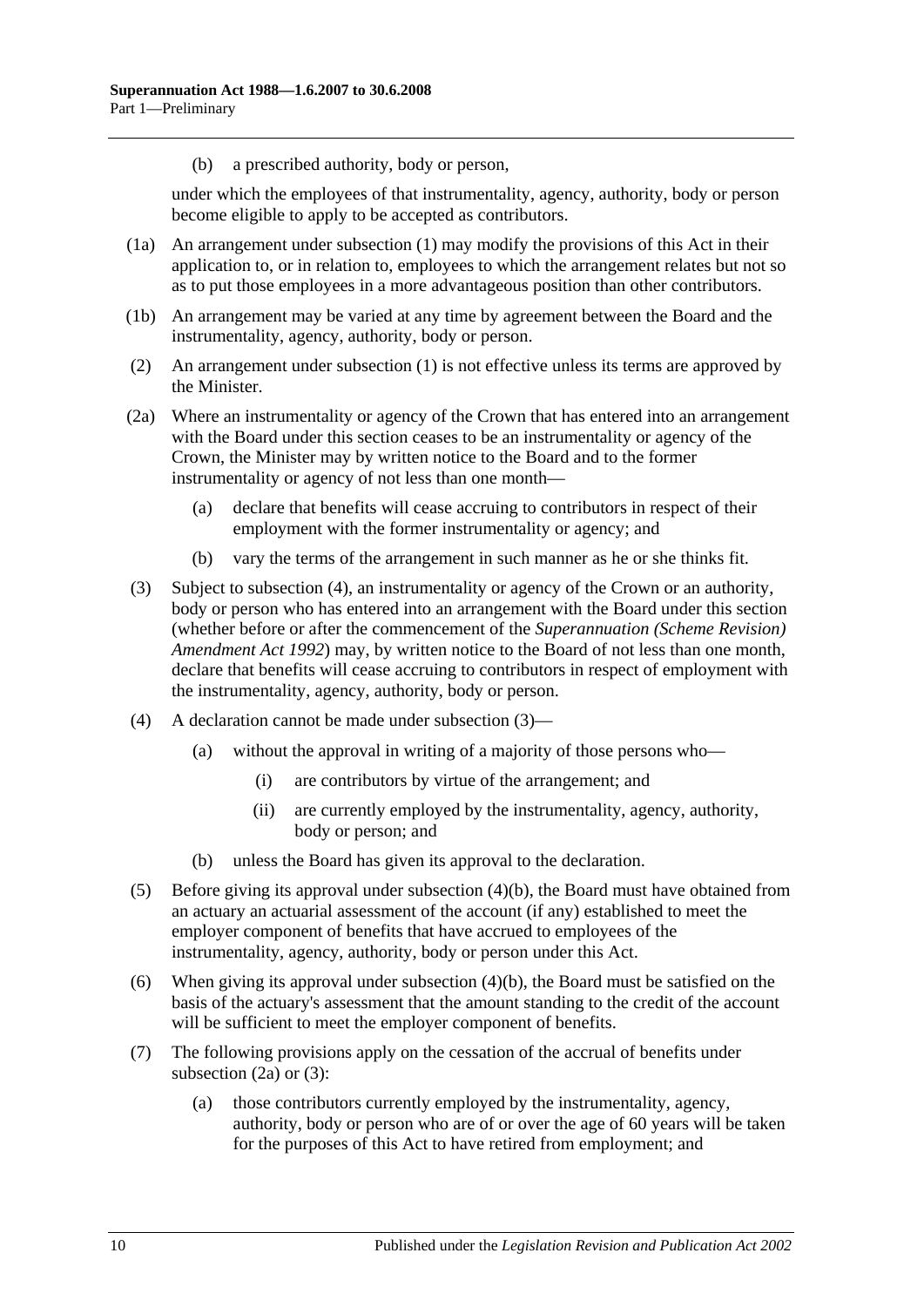- <span id="page-16-0"></span>(b) those contributors currently employed by the instrumentality, agency, authority, body or person who have not reached the age of 60 years will be taken for the purposes of this Act to have resigned from employment; and
- (c) [section](#page-31-0) 28 or [39](#page-64-0) (as the case requires) applies to and in relation to a contributor referred to in [paragraph](#page-16-0) (b) despite the fact that he or she is of or over the age of 55 years; and
- (d) a contributor referred to in [paragraph](#page-16-0) (b) who has elected to preserve his or her benefits is not entitled to them (except on account of incapacity) until—
	- (i) he or she has reached the age of 55 years and has ceased to be employed by the instrumentality, agency, authority, body or person; or
	- (ii) he or she has reached the age of 60 years.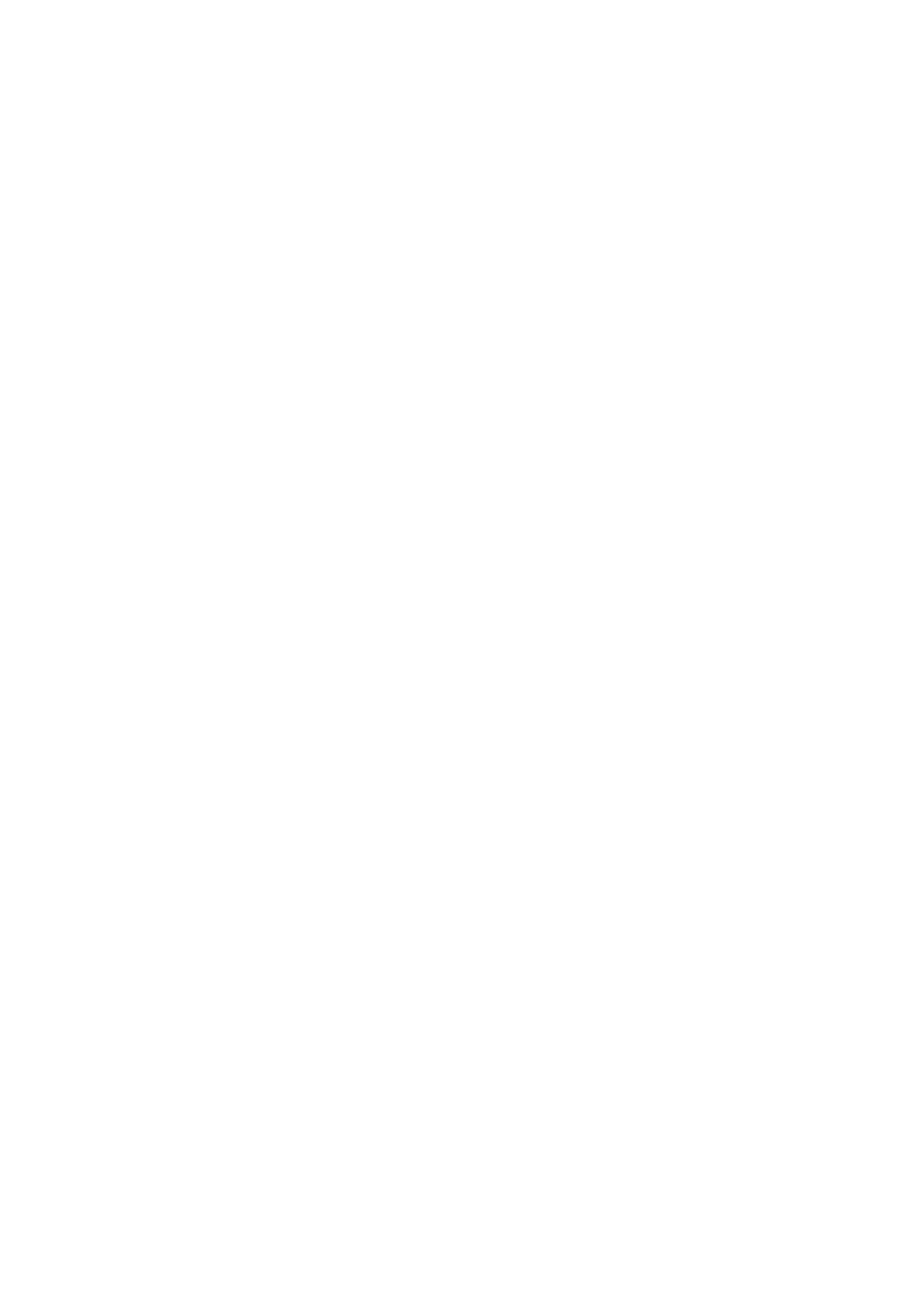# <span id="page-18-0"></span>**Part 2—Administration**

## <span id="page-18-1"></span>**Division 1—The Board**

## <span id="page-18-2"></span>**6—The Board**

- (1) The Board continues in existence.
- (2) The Board is a body corporate.
- (3) The Board has full juristic capacity to exercise any powers that are by their nature capable of being exercised by a body corporate.
- (4) Where a document appears to bear the common seal of the Board, it will be presumed, in the absence of proof to the contrary, that the document was duly executed by the Board.

## <span id="page-18-3"></span>**7—Functions of the Board**

(1) The Board is responsible to the Minister for all aspects of the administration of this Act except the management and investment of the Fund.

## <span id="page-18-4"></span>**8—The Board's membership**

- (1) The Board consists of the following members:
	- (a) a presiding member (who must not be an employee) appointed by the Governor; and
	- (b) two members elected by the contributors and members of the superannuation benefit scheme (established by the *[Superannuation \(Benefit Scheme\)](http://www.legislation.sa.gov.au/index.aspx?action=legref&type=act&legtitle=Superannuation%20(Benefit%20Scheme)%20Act%201992)  Act [1992](http://www.legislation.sa.gov.au/index.aspx?action=legref&type=act&legtitle=Superannuation%20(Benefit%20Scheme)%20Act%201992)*) and the Southern State Superannuation Scheme (established by the *[Southern State Superannuation Act](http://www.legislation.sa.gov.au/index.aspx?action=legref&type=act&legtitle=Southern%20State%20Superannuation%20Act%201994) 1994*); and
	- (c) two members appointed by the Governor on the Minister's nomination.
- (2) A person who is employed in duties connected with the administration of this Act, the *[Superannuation \(Benefit Scheme\) Act](http://www.legislation.sa.gov.au/index.aspx?action=legref&type=act&legtitle=Superannuation%20(Benefit%20Scheme)%20Act%201992) 1992* or the *[Southern State Superannuation](http://www.legislation.sa.gov.au/index.aspx?action=legref&type=act&legtitle=Southern%20State%20Superannuation%20Act%201994)  Act [1994](http://www.legislation.sa.gov.au/index.aspx?action=legref&type=act&legtitle=Southern%20State%20Superannuation%20Act%201994)* is not eligible to be elected as a member of the Board.
- (3) The Governor may appoint a deputy to a member of the Board and the deputy may, in the absence or during a temporary vacancy in the office of that member, act as a member of the Board.
- (4) Subject to [subsection](#page-18-5) (5), a member of the Board will be appointed or elected for a term not exceeding three years.
- <span id="page-18-5"></span>(5) A member appointed or elected to fill a casual vacancy will be appointed or elected for the balance of the term of his or her predecessor.
- (6) The office of a member of the Board becomes vacant if the member—
	- (a) dies; or
	- (b) completes a term of office and is not reappointed or re-elected; or
	- (c) resigns by written notice to the Minister; or
	- (d) is removed from office by the Governor on the ground of—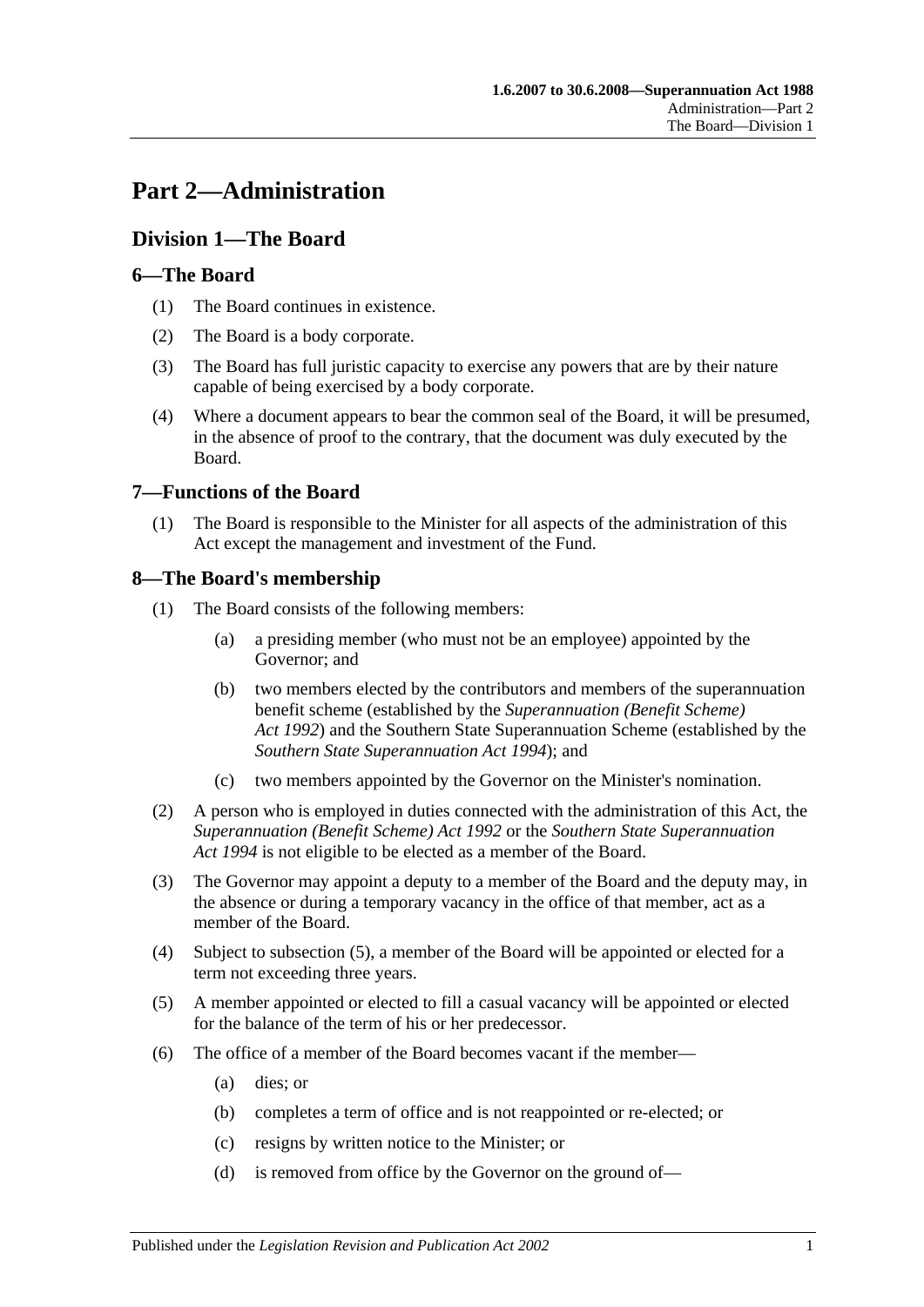- (i) mental or physical incapacity to carry out official duties satisfactorily; or
- (ii) neglect of duty; or
- (iii) misconduct.
- (7) If the office of an elected member becomes vacant and the balance of the term of the office is 12 months or less, the Governor may appoint to the vacant office a person nominated by the Public Service Association of South Australia Incorporated and the South Australian Institute of Teachers.

#### <span id="page-19-0"></span>**9—Procedures at meetings of the Board**

- (1) A meeting will be chaired by the presiding member or, in his or her absence, by a member chosen by those present.
- (2) Subject to [subsection](#page-19-3) (3), the Board may act notwithstanding vacancies in its membership.
- <span id="page-19-3"></span>(3) Three members constitute a quorum for a meeting of the Board.
- (4) A decision in which a majority of the members present at a meeting concur is a decision of the Board.
- (4a) A conference by telephone or other electronic means between members of the Board will, for the purposes of this section, be taken to be a meeting of the Board at which the participating members are present if—
	- (a) notice of the conference is given to all members in the manner determined by the Board for that purpose; and
	- (b) each participating member is capable of communicating with every other participating member during the conference.
- (5) Subject to this Act, the Board may determine its own procedures.
- (6) The Board must keep minutes of its proceedings.

#### <span id="page-19-4"></span><span id="page-19-1"></span>**10—Staff of the Board**

- (1) The Board may, with the Minister's approval, appoint staff to assist it in carrying out its responsibilities under this Act.
- (2) A person appointed under [subsection](#page-19-4) (1) is not a Public Service employee.
- (3) The Board may, with the approval of a Minister responsible for a particular administrative unit of the Public Service, make use of the staff or facilities of that administrative unit.

## <span id="page-19-2"></span>**10A—Delegation by the Board**

- (1) The Board may delegate any of the Board's powers or functions under this Act (except this power of delegation) to any person or body.
- (2) A delegation under this section—
	- (a) must be by instrument in writing; and
	- (b) may be conditional or unconditional; and
	- (c) does not derogate from the power of the Board to act in any matter; and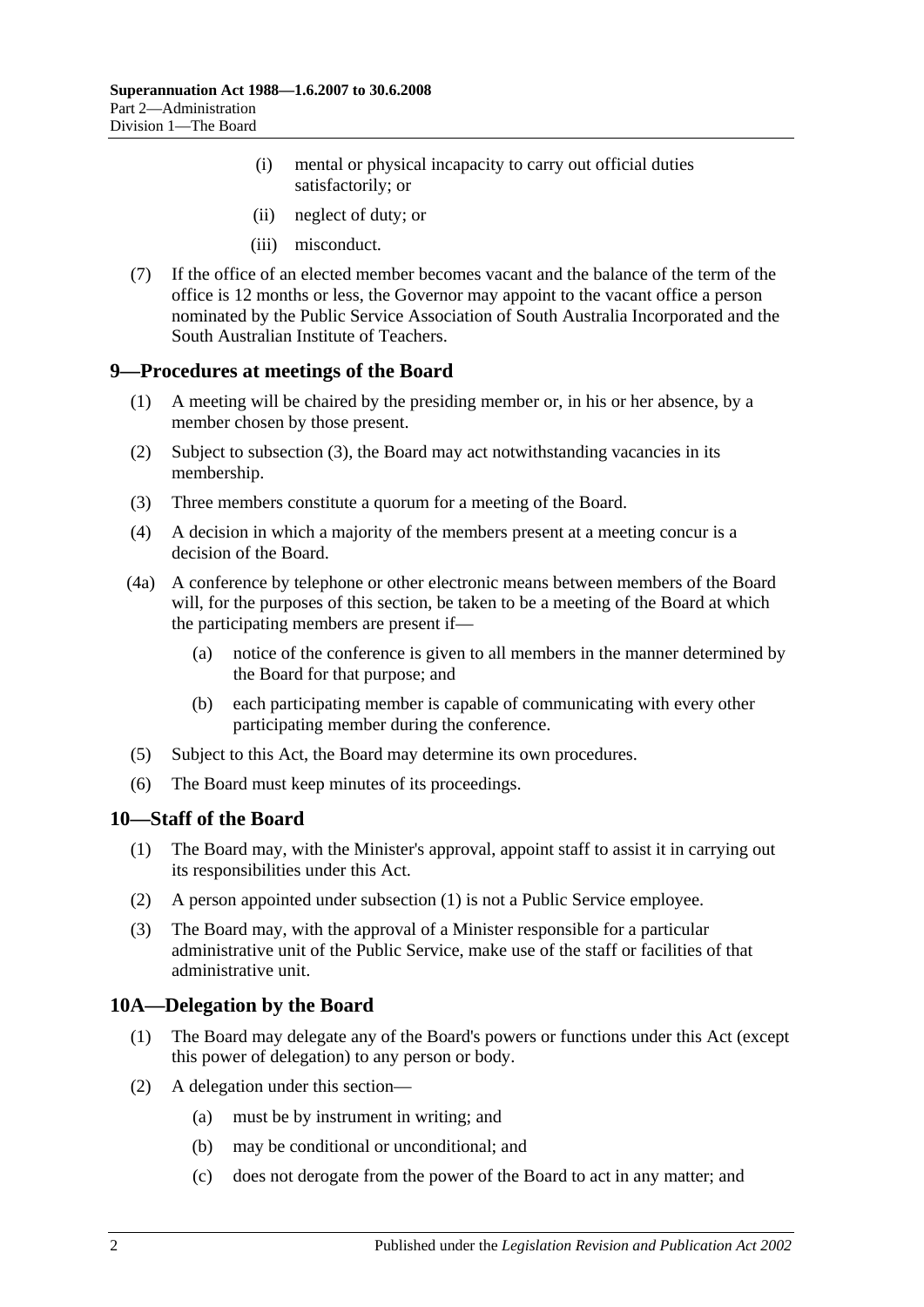(d) is revocable at will by the Board.

## <span id="page-20-0"></span>**Division 3—The Fund**

## <span id="page-20-1"></span>**17—The Fund**

- (1) The Fund continues in existence.
- (2) The assets of the Fund belong (both at law and in equity) to the Crown.
- (3) The Fund is subject to the management and control of the Superannuation Funds Management Corporation of South Australia.
- (4) The Treasurer must pay into the Fund periodic contributions reflecting—
	- (a) the contributions paid to the Treasurer by contributors; and
	- (b) any co-contribution paid to the Board on behalf of a contributor (but received by the Treasurer on behalf of the Board),

with respect to the relevant period.

- (5) All interest and accretions arising from investment of the Fund must be paid into the Fund.
- <span id="page-20-2"></span>(6) The Fund will be treated as made up of 3 major divisions—
	- (a) one proportioned to—
		- (i) the aggregate balance, as at a date determined by the Board, of contribution accounts maintained in the names of old scheme contributors;
		- (ii) the amount, as at the date referred to in [subparagraph](#page-20-2) (i), that represents income of the Fund referable to old scheme contributors that is not reflected in contribution accounts;
		- (iii) the amount, as at the date referred to in [subparagraph](#page-20-2) (i), that is referable to contributions of old scheme contributors whose contribution accounts have been closed;
		- (iv) subsequent contributions and payments referable to old scheme contributors;
		- (v) subsequent income of the Fund attributable to investment of this division of the Fund;
	- (b) one proportioned to
		- (i) the aggregate balance, as at the date referred to in [paragraph](#page-20-2)  $(a)(i)$ , of contribution accounts maintained in the names of new scheme contributors; and
		- (ii) subsequent contributions and payments referable to new scheme contributors; and
		- (iii) subsequent income of the Fund attributable to investment of this division of the Fund;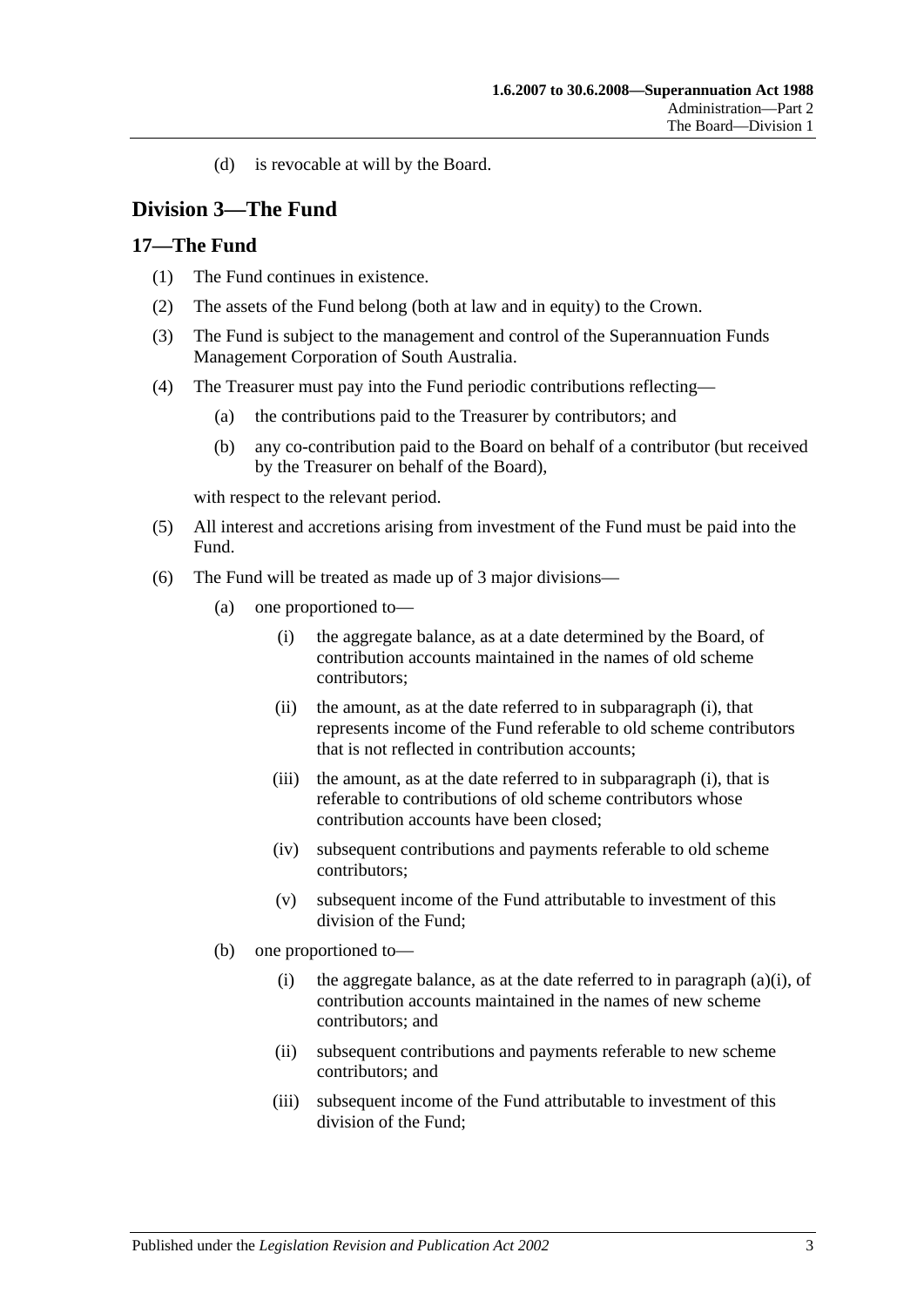- (c) one proportioned to the aggregate balance of co-contribution accounts to the extent that they hold the amount of any co-contributions that have been paid to the Board.
- (7) The following amounts will be paid from the Fund:
	- (a) administrative costs and other expenses related to the management and investment of the Fund;
	- (b) the prescribed percentage of the other costs of administering this Act;
	- (c) any reimbursement of the Consolidated Account or a special deposit account that the Treasurer charges against the Fund in pursuance of this Act.
- (8) The Superannuation Funds Management Corporation of South Australia must determine the value of each division of the Fund as at the end of each financial year.

## <span id="page-21-0"></span>**19—Investment of the Fund**

- (1) The Fund will be invested in a manner determined by the Superannuation Funds Management Corporation of South Australia.
- (2) The Corporation may enter into transactions affecting the Fund—
	- (a) for the purpose of investment; or
	- (b) for purposes incidental, ancillary or otherwise related to investment.

## <span id="page-21-1"></span>**Division 3A—Accounts**

## <span id="page-21-2"></span>**20A—Contributors' accounts**

- (1) The Board will maintain accounts in the names of all contributors and each account will state whether the contributor is an old scheme contributor or a new scheme contributor.
- (2) A contributor's account must be debited with any payment that is, in pursuance of this Act, to be charged against that account.
- <span id="page-21-3"></span>(3) At the end of each financial year, each contributor's account that has a credit balance will be varied—
	- (a) if the account is in the name of an old scheme contributor—to reflect a rate of return determined by the Board in relation to the contribution accounts of old scheme contributors for the relevant financial year;
	- (b) if the account is in the name of a new scheme contributor—to reflect a rate of return determined by the Board in relation to the contribution accounts of new scheme contributors for the relevant financial year.
- (4) In determining a rate of return for the purposes of [subsection](#page-21-3) (3), the Board should have regard to—
	- (a) the net rate of return achieved by investment of the relevant division of the Fund over the financial year or, if a new scheme contributor has made a nomination under [subsection](#page-22-2) (4a), the net rate of return achieved by the class of investments, or the combination of classes of investments, nominated by the contributor; and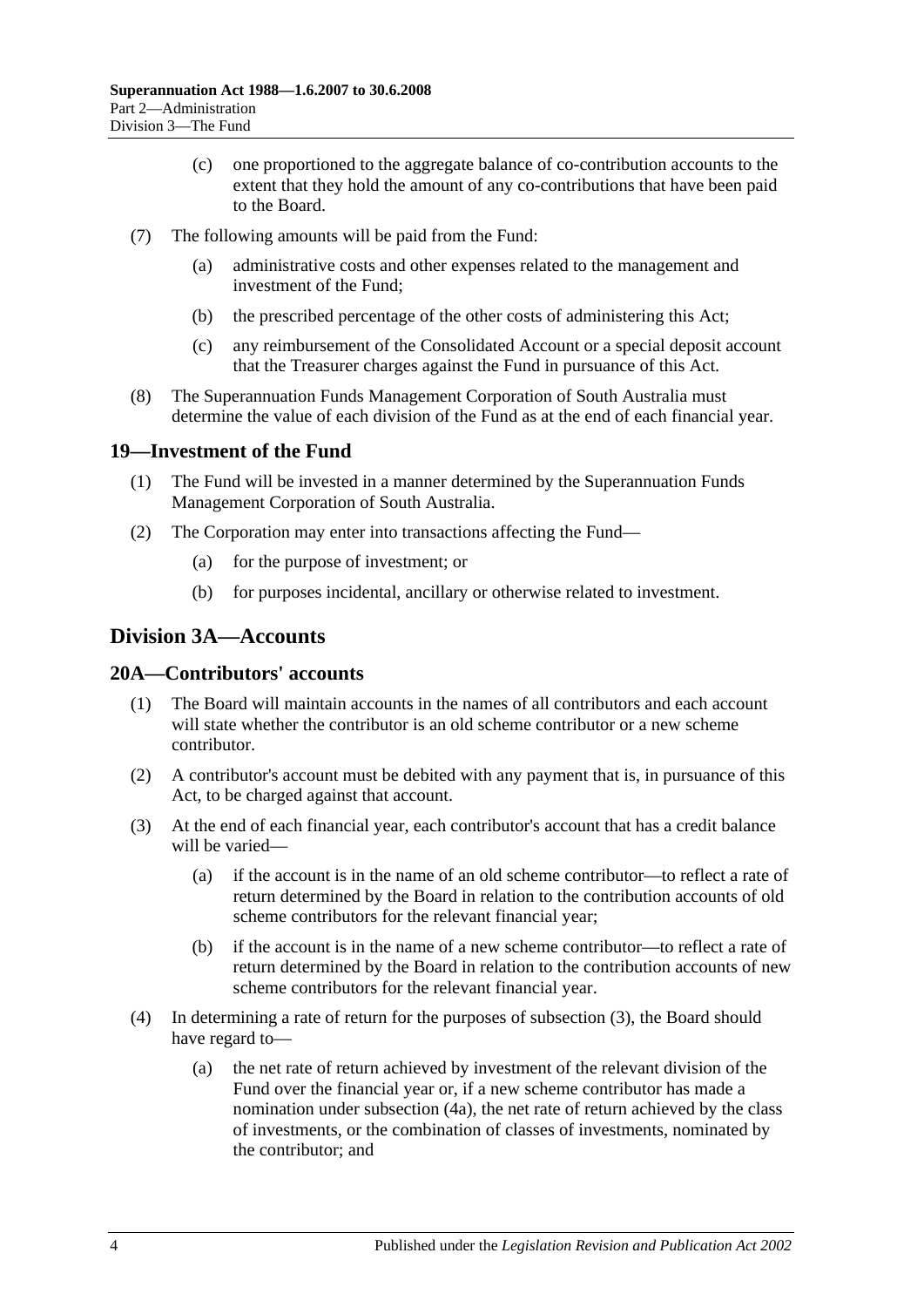- (b) the desirability of reducing undue fluctuations in the rate of return on contributors' accounts.
- <span id="page-22-3"></span><span id="page-22-2"></span>(4a) If the Fund is invested in different classes of investments, the Board may, with the agreement of the Superannuation Funds Management Corporation of South Australia, permit new scheme contributors, on such terms and conditions as it thinks fit, to nominate the class of investments, or the combination of classes of investments, for the purpose of determining the rate of return under this section.
- (4b) If a contributor, after nominating a class of investments under [subsection](#page-22-2) (4a), subsequently varies the nominated class of investments, the Board may charge a fee (to be fixed by the Board) to the contributor's contribution account in a manner determined by the Board.
- (5) Where, in pursuance of [subsection](#page-22-3)  $(4)(b)$ , the Board determines a rate of return that is at variance with the net rate of return achieved by investment of the relevant division of the Fund, the Board must include its reasons for the determination in its report for the relevant financial year.
- <span id="page-22-4"></span>(6) Where it is necessary to determine the balance of a contributor's account and the Board has not yet determined a rate of return in relation to the relevant financial year, the balance will be determined by applying a percentage rate of return on accounts estimated by the Board.
- (6a) A balance determined under [subsection](#page-22-4) (6) will not be adjusted when a rate of return is subsequently determined under [subsection](#page-21-3) (3).
- (7) A reference in this section to *rate of return* is a reference to a positive or a negative rate of return.

## <span id="page-22-0"></span>**20ABA—Co-contribution accounts**

The Board must—

- (a) establish a co-contribution account in the name of a contributor in respect of whom a co-contribution has been paid to the Board; and
- (b) credit the account with the amount of any co-contribution paid to the Board in respect of the member; and
- (c) immediately on a co-contribution account being credited with the amount of a co-contribution—transfer the amount to a co-contribution account maintained by the Board in the name of the contributor in the Southern State Superannuation Fund; and
- (d) advise the contributor in writing that—
	- (i) the co-contribution has been transferred to the Southern State Superannuation Fund; and
	- (ii) the contributor is, by virtue of section 14 of the *[Southern State](http://www.legislation.sa.gov.au/index.aspx?action=legref&type=act&legtitle=Southern%20State%20Superannuation%20Act%201994)  [Superannuation Act](http://www.legislation.sa.gov.au/index.aspx?action=legref&type=act&legtitle=Southern%20State%20Superannuation%20Act%201994) 1994*, a member of the Triple S scheme.

## <span id="page-22-5"></span><span id="page-22-1"></span>**20AB—Other accounts to be kept by Board**

(1) The Board must keep proper accounts of receipts and payments relating to the payment of benefits under this Act.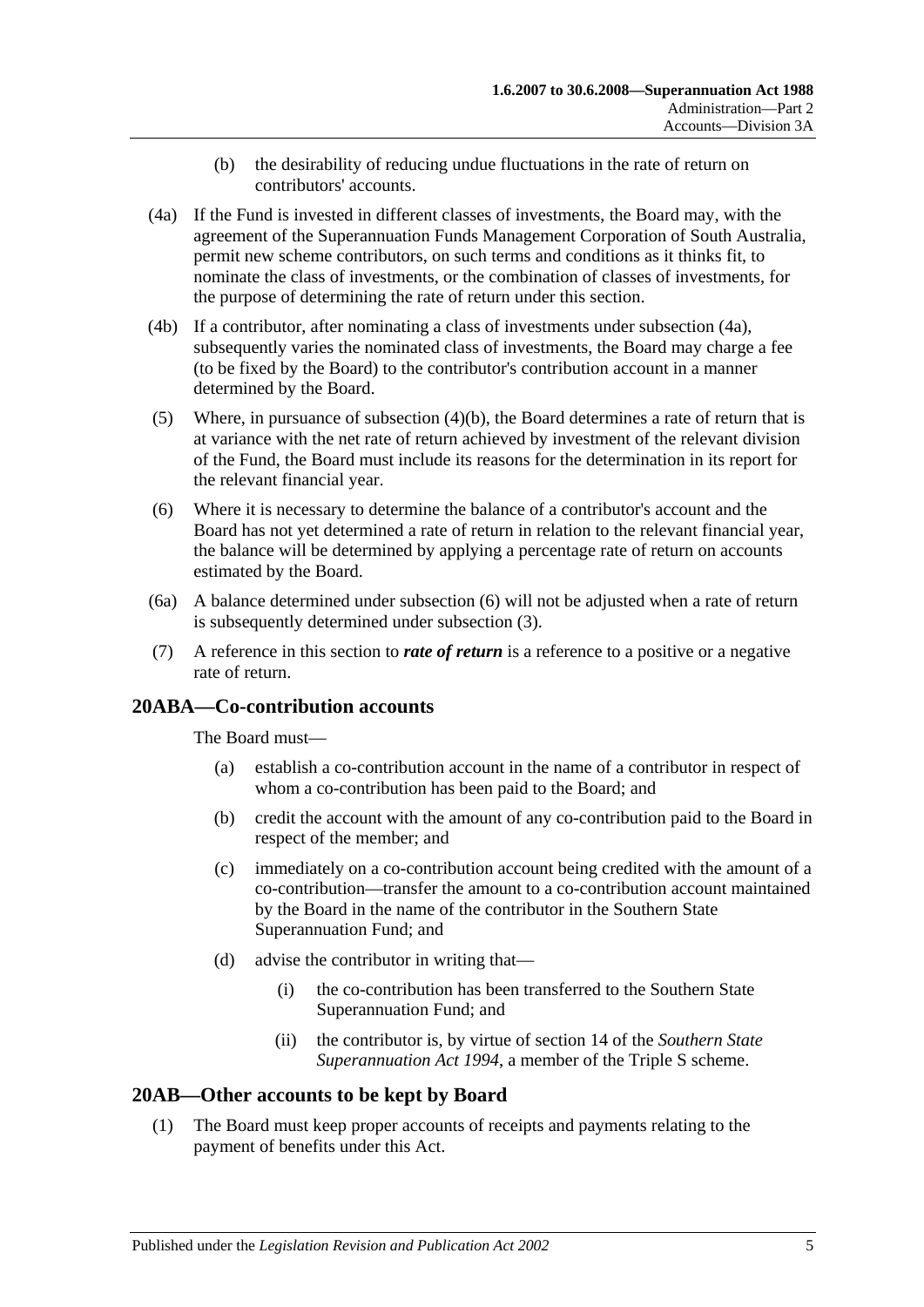(2) The Auditor-General may at any time, and must at least once in each year, audit the accounts kept by the Board under [subsection](#page-22-5) (1).

# <span id="page-23-0"></span>**Division 3B—Payment of benefits**

## <span id="page-23-1"></span>**20B—Payment of benefits**

- (1) Any benefit or other entitlement payable under this Act must be paid out of the Consolidated Account (which is appropriated to the necessary extent) or out of a special deposit account established by the Treasurer for the purpose.
- (2) If any such payment, or a proportion of any such payment, is, in pursuance of this Act, to be charged against the contributor's contribution account or against the Fund, the Treasurer may reimburse the Consolidated Account or special deposit account by charging the relevant division of the Fund with the amount of that payment or the relevant proportion of that payment (as the case requires).
- (3) If any such payment, or a proportion of any such payment, relates to a rollover account or a co-contribution account, an amount equal to the amount of the payment is to be charged against the appropriate account and the Treasurer may reimburse the Consolidated Account or special deposit account by charging the relevant division of the Fund with the amount of that payment or the relevant proportion of that payment (as the case requires).
- (4) This section does not apply in relation to an administered scheme under [Schedule 3.](#page-122-0)

## <span id="page-23-2"></span>**Division 4—Reports**

## <span id="page-23-3"></span>**21—Reports**

- (1) The Board must, on or before 31 October in each year submit a report to the Minister on the operation of this Act during the financial year ending on 30 June in that year.
- <span id="page-23-4"></span>(4) The Minister must, in relation to the triennium ending 30 June 1992, and thereafter in relation to each succeeding triennium, obtain a report within 12 months after the end of the relevant triennium—
	- (a) on the cost of the Scheme to the Government at the time of the report and in the foreseeable future; and
	- (b) estimating the proportion of future benefits under [Part 5](#page-52-0) that can be met from the Fund.
- (4a) A report under [subsection](#page-23-4) (4) must be prepared by an actuary, not being a member of the Board, appointed by the Minister.
- (5) The Minister must, within six sitting days after receiving a report under this section, have copies of the report laid before both Houses of Parliament.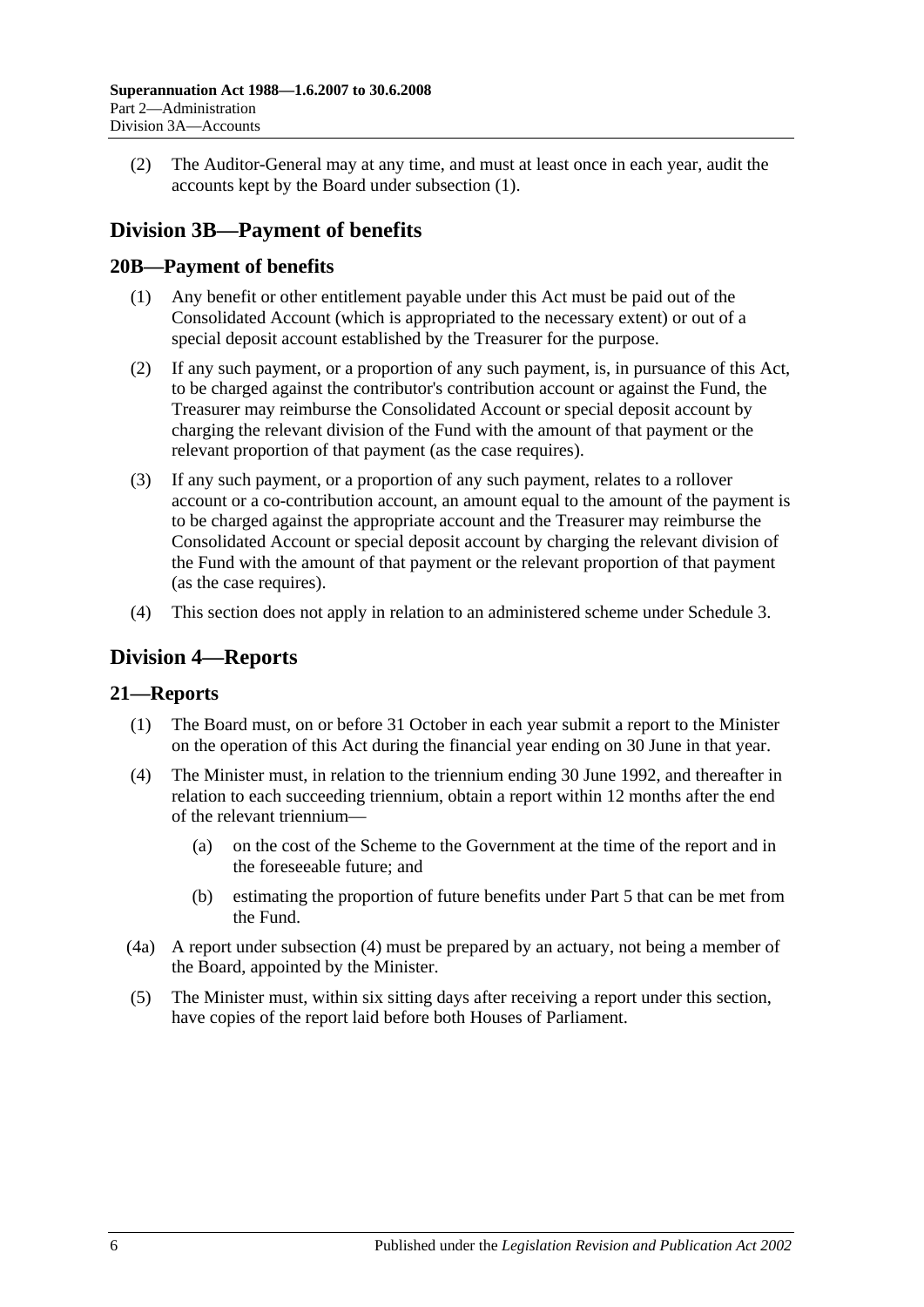# <span id="page-24-0"></span>**Part 3—Contributors, contribution and contribution points**

### <span id="page-24-5"></span><span id="page-24-1"></span>**22—Entry of contributors to the scheme**

- (1) The Board may, on the application of an employee, accept the employee as a contributor.
- (2) An application can only be made in a manner approved by the Board.
- <span id="page-24-2"></span>(3) The Board may require an applicant to provide satisfactory evidence of the state of the applicant's health.
- (4) The cost of any medical examination to which an applicant is required to submit under [subsection](#page-24-2) (3) will be paid by the Board.
- <span id="page-24-4"></span><span id="page-24-3"></span>(5) If it appears to the Board—
	- (a) that an applicant's state of health is such as to create a risk of invalidity or premature death; or
	- (b) that an applicant has in the past engaged in an activity of a prescribed kind that increases the risk of invalidity or premature death; or
	- (c) that the applicant is likely in the future to engage in an activity of a kind referred to in [paragraph](#page-24-3) (b),

the Board may accept the application on conditions (being conditions authorised by the regulations) limiting the benefits payable under this Act in the event of the contributor's invalidity or death before the age of 55 years (and any such condition prevails to the extent of any inconsistency with any provision of this Act).

- (5a) Unless conditions referred to in [subsection](#page-24-4) (5) provide otherwise, a contributor whose benefits in the event of invalidity or death are limited by conditions under that subsection or by conditions referred to in [clause](#page-102-0) 7 of [Schedule 1](#page-98-0) is not entitled to a disability pension under [Part 4](#page-30-0) or [5](#page-52-0) in respect of the illness, condition or disability to which the limitations relate during the period of five years from the commencement of this Act or the contributor's acceptance into the Scheme whichever is the later.
- (6) If an applicant—
	- (a) is a contributor to some other superannuation scheme funded wholly or in part by the applicant's employer; or
	- (b) receives an allowance or salary loading related to superannuation,

the Board will, unless there is good reason to the contrary, reject the application.

- (7) The Board cannot accept an application from a person who is employed on a casual basis.
- (8) If it appears to the Board that a contributor withheld information required in relation to his or her application for membership of the Scheme, the Board may withhold or reduce a benefit under this Act (other than one that is to be charged against the contributor's contribution account).
- (9) The contribution period of an employee accepted as a contributor will commence on the date fixed for that purpose by the Board.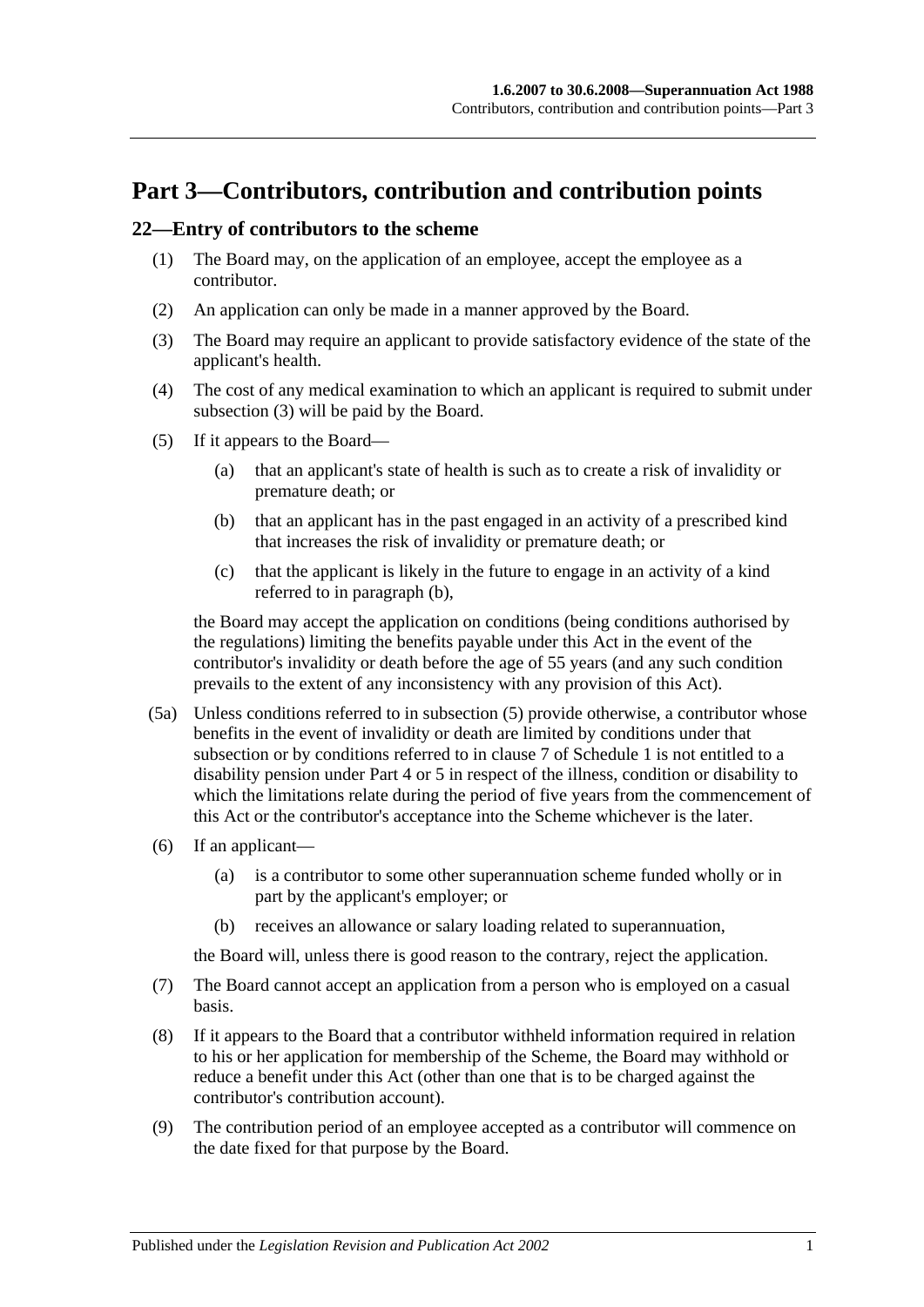- (10) Subject to this section, an application for acceptance as a contributor under [subsection](#page-24-5) (1) must be made on or before 3 May 1994.
- <span id="page-25-0"></span>(11) A person who commenced employment to which this Act applies on or after 3 February 1994 pursuant to a written offer received by the person on or before 3 May 1994 may make an application for acceptance as a contributor under [subsection](#page-24-5) (1) on or before 3 August 1994 or the expiration of three months after the employment commenced whichever is the later.
- (12) An application under [subsection](#page-24-5) (1) will be taken to have been made on the day on which the application was received by the Board.
- (13) An employee who is not a person referred to in [subsection](#page-25-0) (11) may apply for acceptance as a contributor under [subsection](#page-24-5) (1) on or after 4 May 1994 and before 1 July 1995 but if accepted the contributor will—
	- (a) be a member of the Southern State Superannuation Scheme established by the *[Southern State Superannuation Act](http://www.legislation.sa.gov.au/index.aspx?action=legref&type=act&legtitle=Southern%20State%20Superannuation%20Act%201994) 1994* on and from 1 July 1995 and will be taken to have elected to contribute to that scheme at the rate of 6 per cent of salary; and
	- (b) will be taken to be under the age of 55 years and to resign from employment for the purposes of this Act on 30 June 1995 and to carry over the employee component of his or her accrued superannuation benefits on 1 July 1995 to his or her member's contribution account under the Southern State Superannuation Scheme and to carry over the employer component of those benefits on 1 July 1995 to his or her employer contribution account under that scheme.
- <span id="page-25-2"></span>(14) An employee may make an application for acceptance as a contributor under [subsection](#page-24-5)  $(1)$  on or after 4 May 1994 if he or she-
	- (a) had been a member of the Police superannuation scheme; and
	- (b) had resigned or retired from the employment that entitled him or her to membership of that scheme in order to take up employment to which this Act applies; and
	- (c) had taken up that employment within three months after resignation or retirement from the previous employment; and
	- (d) in the case of resignation from the previous employment, had preserved his or her benefits under the Police superannuation scheme.
- (15) Subject to [subsection](#page-25-1) (16), the application referred to in [subsection](#page-25-2) (14) must be made within three months after the employee commences employment to which this Act applies.
- <span id="page-25-1"></span>(16) An employee referred to in [subsection](#page-25-2) (14) who commenced employment to which this Act applies during the period commencing on 3 February 1994 and ending on the commencement of the *[Superannuation \(Employee Mobility\) Amendment Act](http://www.legislation.sa.gov.au/index.aspx?action=legref&type=act&legtitle=Superannuation%20(Employee%20Mobility)%20Amendment%20Act%201997) 1997* may make an application for acceptance as a contributor under [subsection](#page-24-5) (1) within three months after the commencement of that Act.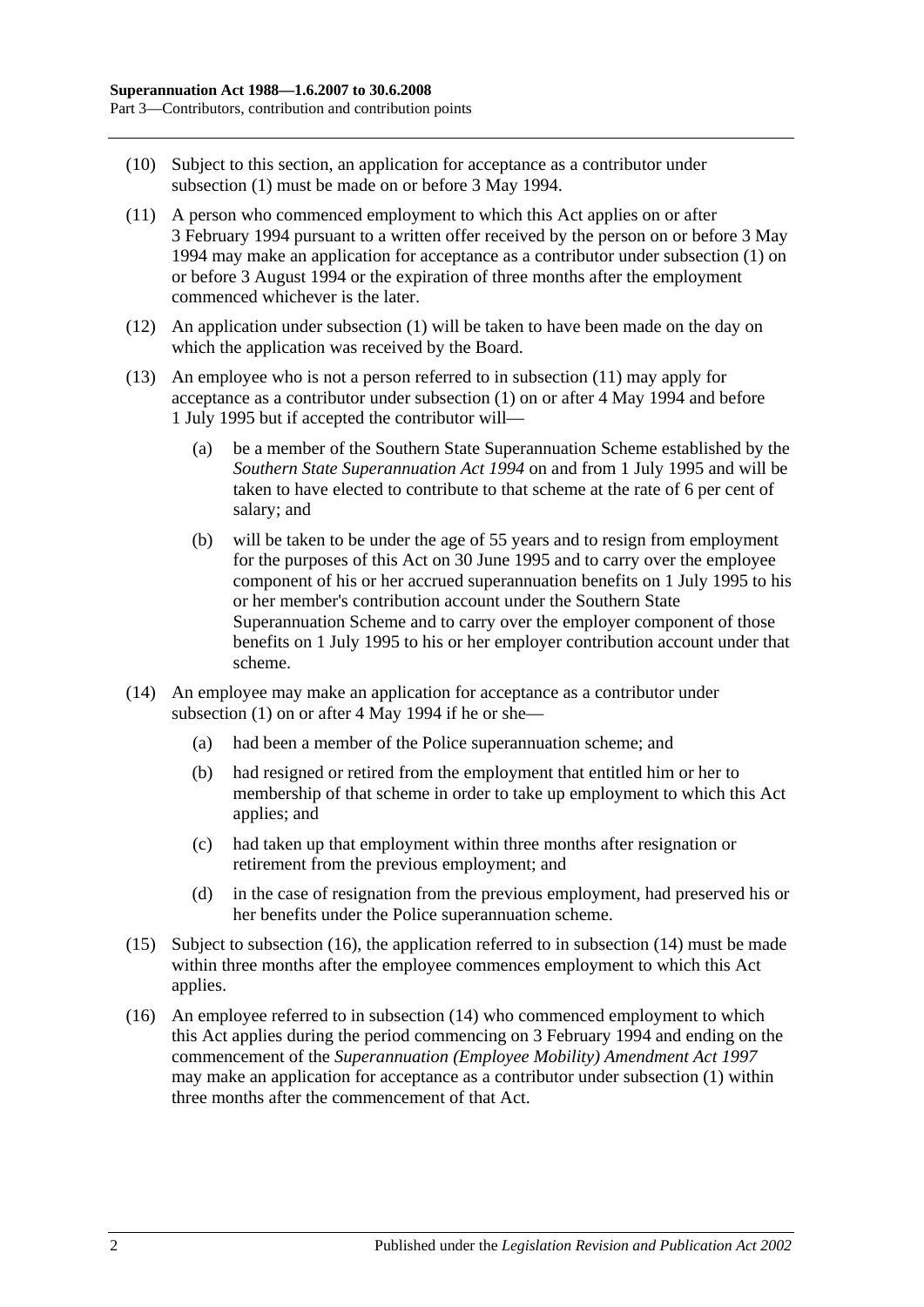- (17) The Board may not refuse an application by an employee referred to in [subsection](#page-25-2) (14) on medical grounds and the only conditions that the Board may place on its acceptance of such an application are those conditions (if any) to which the employee's membership of the Police superannuation scheme had been subject immediately before his or her retirement or resignation from the previous employment.
- (18) An employee referred to in [subsection](#page-25-2) (14) who is accepted as a contributor under [subsection](#page-24-5) (1) is only entitled to his or her benefits under the Police superannuation scheme after his or her employment to which this Act applies has terminated.
- (19) In this section—

*Police superannuation scheme* means the old or new scheme of superannuation established by the *[Police Superannuation Act](http://www.legislation.sa.gov.au/index.aspx?action=legref&type=act&legtitle=Police%20Superannuation%20Act%201990) 1990*.

#### <span id="page-26-0"></span>**23—Contribution rates**

- (1) Subject to this section, a contributor will make contributions to the Treasurer at the standard contribution rate until termination of the contributor's employment.
- <span id="page-26-2"></span>(2) Subject to [subsection](#page-26-1) (2a), a contributor may elect—
	- (a) to contribute at any one of the following rates:
		- 3.0%
		- 4.5%
		- 6.0%
		- 7.5%
		- 9.0%;
	- (b) to cease contributing;
	- (c) in the case of a contributor whose standard contribution rate is not 6%—to contribute at the contributor's standard contribution rate.
- <span id="page-26-1"></span>(2a) A contributor who is employed pursuant to a TEC contract must contribute at the contributor's standard contribution rate or at a higher rate referred to in [subsection](#page-26-2) (2) unless he or she was contributing at a lower rate during the financial year in which the term of the contract commenced in which event he or she must contribute at that rate or a higher rate referred to in [subsection](#page-26-2) (2).
- (2b) [Subsection](#page-26-1) (2a) operates in relation to the financial year following the financial year in which section 5A of the *[Superannuation \(Miscellaneous\) Amendment Act](http://www.legislation.sa.gov.au/index.aspx?action=legref&type=act&legtitle=Superannuation%20(Miscellaneous)%20Amendment%20Act%202000) 2000* comes into operation and in relation to subsequent financial years.
- (3) Subject to [subsection](#page-26-3) (3a), an election under [subsection](#page-26-2) (2) can only be made in a manner approved by the Board and will operate as from the commencement of a financial year (and only elections received by the Board two months or more before the commencement of a particular financial year will operate in relation to that financial year).
- <span id="page-26-3"></span>(3a) Where the Board is satisfied that a contributor needs to reduce his or her contributions because of financial hardship, the Board may permit the contributor to make an election under [subsection](#page-26-2) (2) that will operate before the commencement of the next financial year.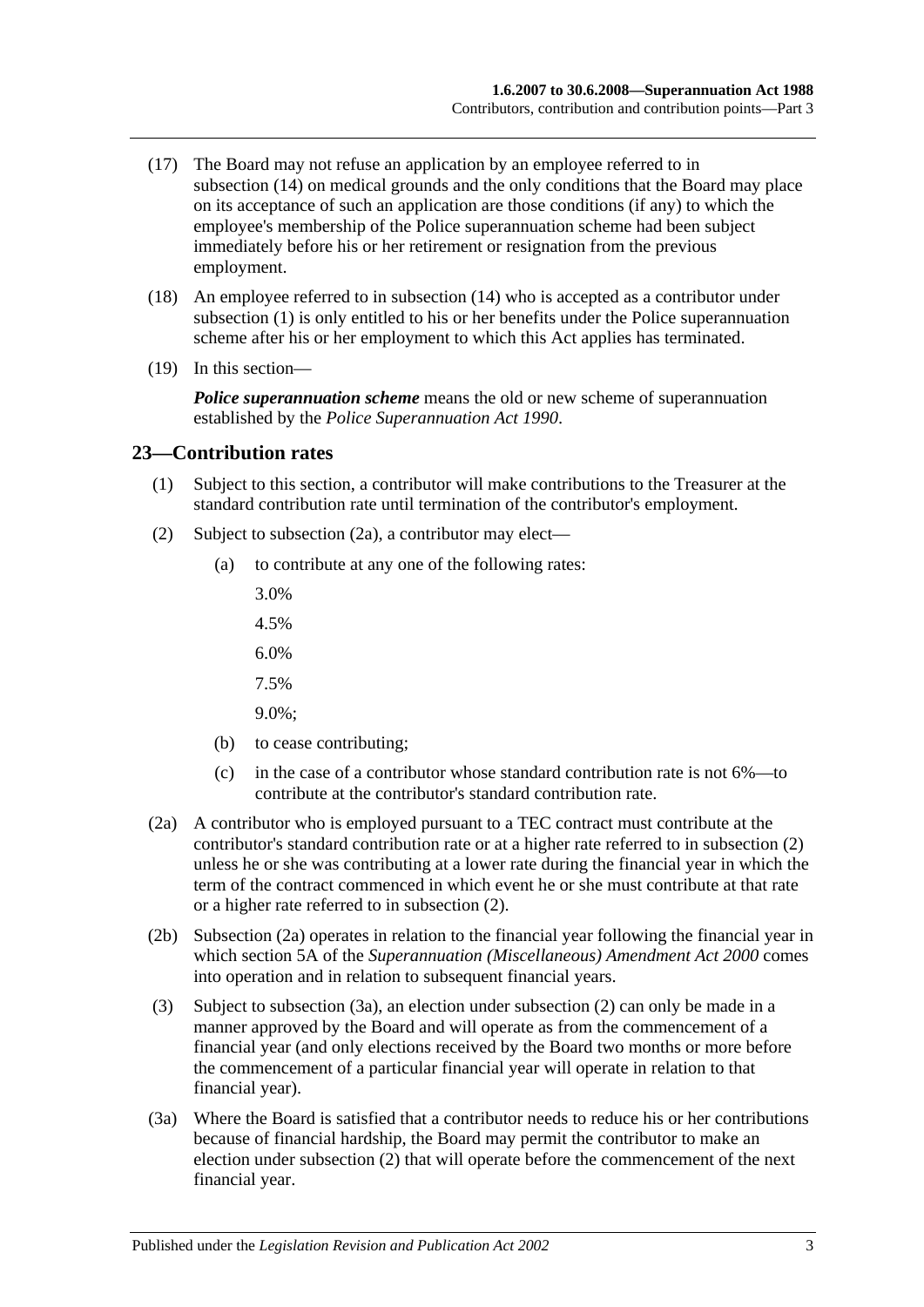- <span id="page-27-1"></span>(4) A contributor's contributions will be fixed in relation to each financial year, as from a day in that financial year determined by the Board—
	- (a) on the basis of the contributor's salary as at the 31st day of March last preceding the commencement of the financial year or, if the contributor's hours of employment have increased or decreased between that date and the commencement of the financial year, on the basis of the contributor's salary following the last such increase or decrease in the hours of employment; but
	- $(b)$
- (i) if the contributor had not then commenced his or her employment, the contributions will be fixed on the basis of the contributor's commencing salary;
- (ii) if the contributor was then on leave without pay or at a reduced rate of pay, the contributions will be fixed on the basis of the salary that the contributor would then have been receiving if not on leave;
- (iii) if the contributor's employment is of a casual nature, the contributions will be fixed on the basis of a notional salary fixed by the Board in relation to the contributor;
- <span id="page-27-0"></span>(iv) if after the date on which contributions for a particular financial year are fixed there is a reduction in the contributor's salary resulting from a reduction in hours of work (other than a temporary reduction of less than two weeks' duration), there will be a proportionate reduction in the contributor's contributions (but such a contributor may, with the Board's approval, elect to contribute as if there had been no reduction in salary and in that event benefits payable under this Act will be calculated as if there had been no reduction of salary);
- (v) if the reason for the reduction in hours of work is an illness or injury suffered by the contributor, an election under [subparagraph](#page-27-0) (iv) may, with the Board's approval, operate during subsequent years despite [paragraph](#page-27-1) (a).
- (5) If over a particular period a contributor receives (while remaining in employment) weekly workers compensation payments for total or partial incapacity for work, contributions will be payable as if the weekly payments were salary or a component of salary (as the case requires) but if the aggregate of the weekly payments and the salary (if any) of the contributor is less than the salary that the contributor would have received if not incapacitated, the Board may allow a proportionate reduction in the amount of the contributions for that period.
- <span id="page-27-2"></span>(6) The following provisions apply to leave without pay—
	- (a) any period of leave without pay of two weeks or less will be treated as a period of employment in respect of which contributions are payable;
	- (b) if leave without pay is taken for a continuous period exceeding two weeks, no contribution is payable in respect of that period unless the contributor elects to contribute and the election is approved by the Board (but such an election in respect of more than 12 months' leave without pay can only be made—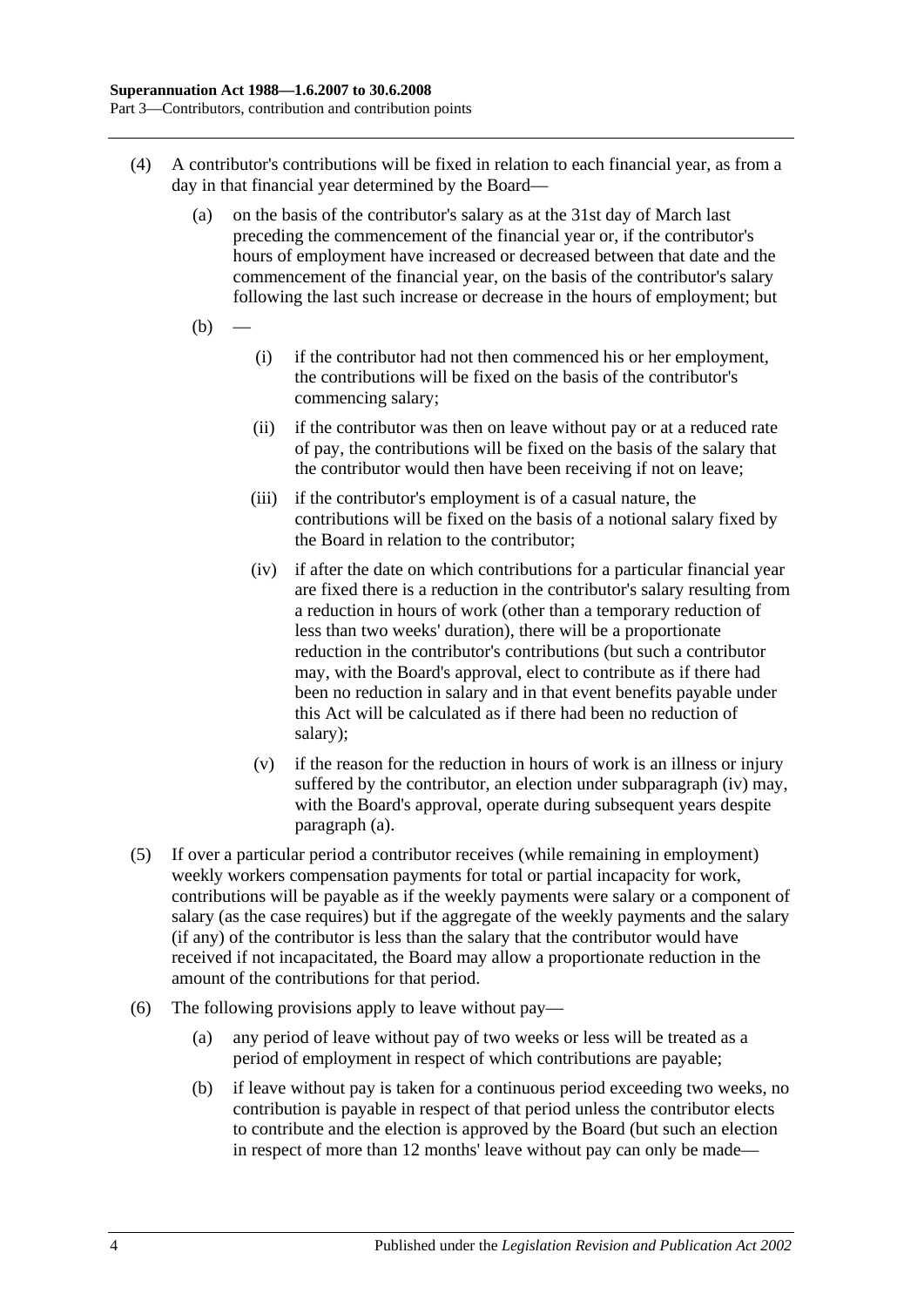- (i) if the Board is satisfied with arrangements that have been made for reimbursement of the cost of benefits attributable to that period; and
- (ii) in circumstances in which the approval is authorised by the regulations).
- (6a) Where a contributor has been, or will be, on leave for more than 12 months and the period of leave is, or will be, made up of two or more components of leave without pay connected by one or more components of paid leave, an election under [subsection](#page-27-2) (6)(b) in relation to a component of that period that will extend it beyond 12 months or that commences after the first 12 months of the period has passed must comply with the requirements of that subsection even though the component itself is less than 12 months in duration.
- (7) An old scheme contributor will cease to contribute if—
	- (a) before termination of the contributor's employment the following conditions are satisfied:
		- (i) in the case of a person who was accepted as a contributor under the repealed Act—the contributor is of or above the age of retirement and has—
			- (A) an aggregate of 360 contribution points; or
			- (B) an aggregate number of contribution points equal to the number of months between the date on which he or she became a contributor and the date on which he or she reached the age of retirement,

whichever is the greater number;

- (ii) in the case of a person who was accepted as a contributor before the commencement of the repealed Act—the contributor is of or above the age of retirement and has an aggregate of 360 contribution points; or
- (b) on retirement he or she would be entitled to the maximum pension prescribed by [section](#page-54-1) 34(5).

## <span id="page-28-0"></span>**24—Contribution points**

- (1) A contributor conforms to the theoretical standard if the contributor—
	- (a) is employed on a full-time basis; and
	- (b) contributes at the standard rate of contribution.
- (2) Contribution points accrue to a contributor who conforms to the theoretical standard at the rate of one point for each contribution month.
- (3) Subject to [subsection](#page-29-1) (5), where a contributor does not conform to the theoretical standard, a proportion of one contribution point (which may exceed unity) accrues to the contributor in respect of a contribution month equal to the proportion that the amount actually contributed in respect of that month bears to the amount that would have been contributed if the contributor had conformed to the theoretical standard.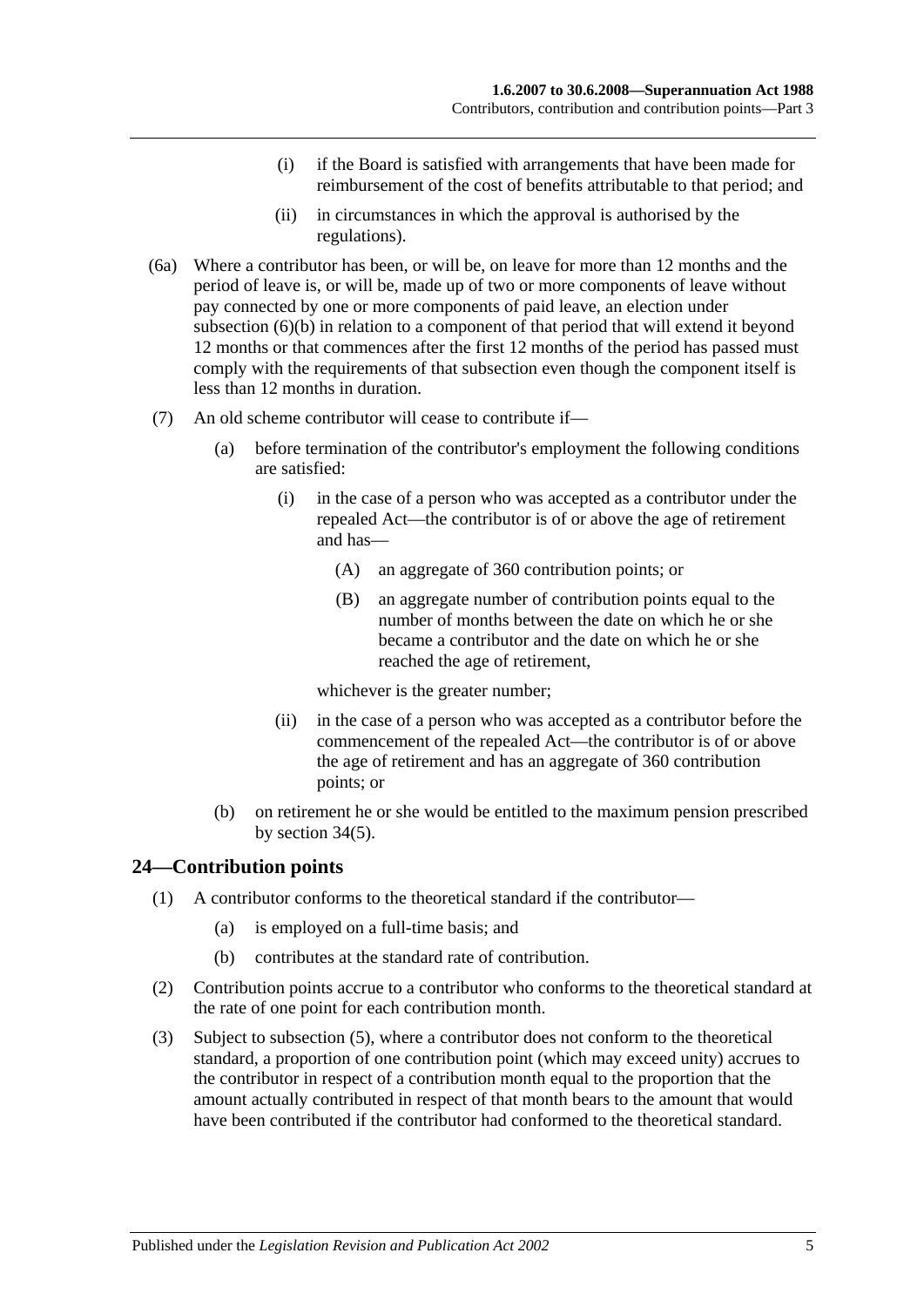- <span id="page-29-2"></span>(4) A contributor's extrapolated contribution points as at an entitlement day are calculated as follows:
	- (a) if the contributor has then reached the age of retirement—the number is, subject to [subsection](#page-29-1) (5), the aggregate of the accrued contribution points;
	- (b) in any other case—
		- (i) if the contributor has been in full-time employment throughout the contribution period—the number is, subject to [subsection](#page-29-1) (5), the aggregate of the accrued contribution points plus a number equal to the number of months' difference between the contributor's age as at the entitlement day and the age of retirement (an incomplete month being counted as a whole month);
		- (ii) if the contributor has not been in full-time employment throughout the contribution period—the number is, subject to [subsection](#page-29-1) (5), the aggregate of the accrued contribution points plus the relevant proportion of the number of months' difference between the contributor's age as at the entitlement day and the age of retirement (an incomplete month being counted as a whole month).
- <span id="page-29-1"></span>(5) When the aggregate of a contributor's accrued contribution points are to be calculated as at an entitlement day, the aggregate cannot exceed—
	- (a) in the case of a contributor who was in full-time employment throughout the contribution period—the number of months of the contribution period;
	- (b) in any other case—the relevant proportion of the number of months of the contribution period.
- (6) The reference in [subsections](#page-29-2) (4) and [\(5\)](#page-29-1) to *the relevant proportion* is a reference to a proportion arrived at by expressing the contributor's employment while an active contributor as a proportion of full-time employment.

## <span id="page-29-3"></span><span id="page-29-0"></span>**25—Attribution of additional contribution points and contribution months**

- (1) The Minister may, in appropriate cases—
	- (a) attribute additional contribution points to a contributor;
	- (b) attribute additional contribution months to a contributor.
- (2) The Minister must provide the Board with details of the attribution of contribution points or months under [subsection](#page-29-3) (1) and the Board must include those details in its report to the Minister under [Division 4](#page-23-2) of [Part 2.](#page-18-0)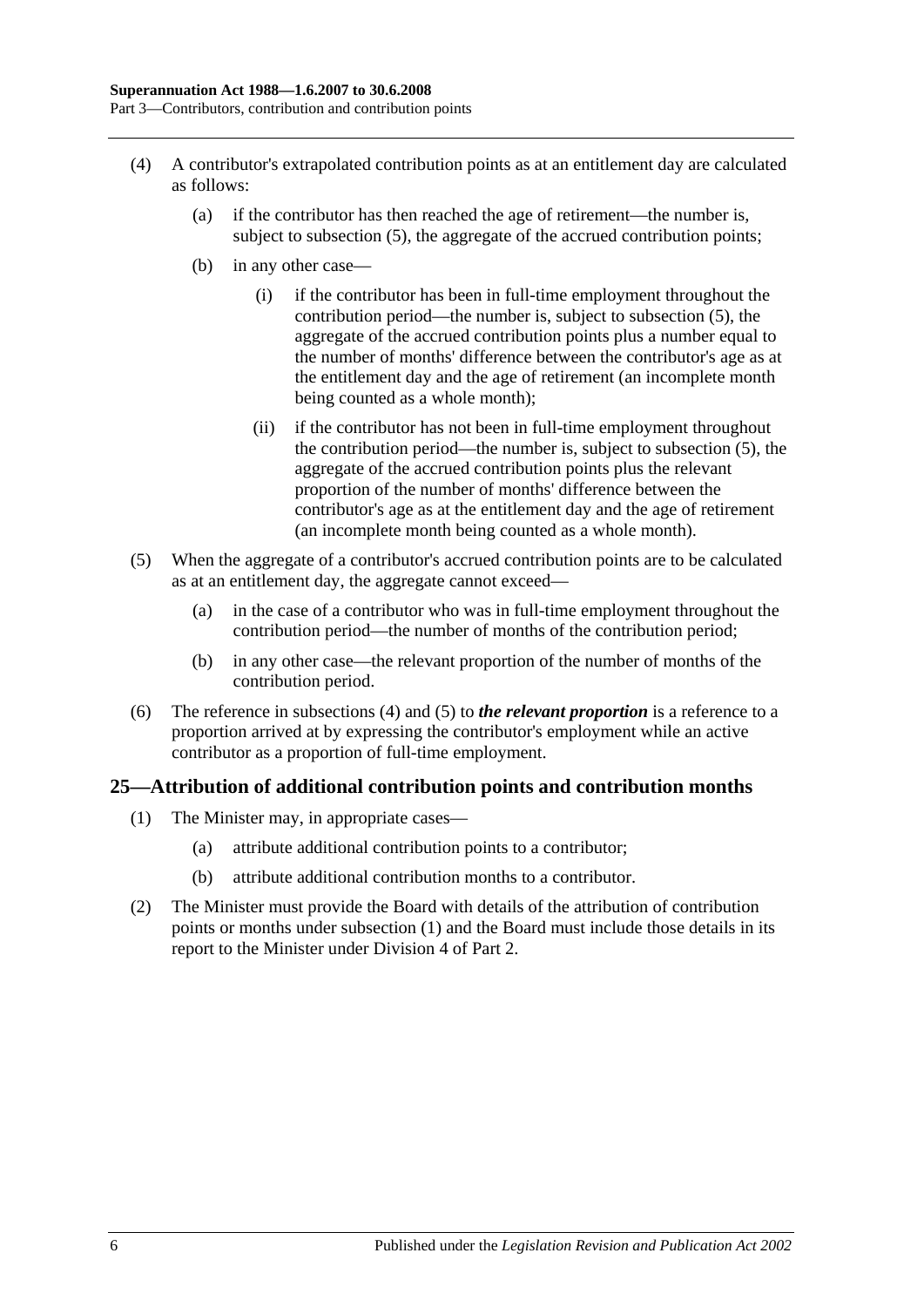# <span id="page-30-0"></span>**Part 4—Superannuation benefits—new scheme contributors**

## <span id="page-30-1"></span>**26—Application of this Part**

This Part applies only to new scheme contributors.

#### <span id="page-30-2"></span>**27—Retirement**

- (1) A contributor who retires from employment is entitled to a superannuation payment made up of two components—
	- (a) an employee component (to be charged against the contributor's contribution account) equivalent to the amount standing to the credit of the contributor's contribution account; and
	- (b) an employer component calculated in accordance with the following provisions of this section.
- (2) The employer component is the lesser of the following:

(a) 
$$
EC = (FS \times A \times 4.5) + Pn\left(\frac{FS \times 0.85 \times M}{300}\right)
$$

(b) 
$$
EC = \left[ FS \times 4.5 \times \left( 1 - \frac{X}{420} \right) \right] + Pn \left( \frac{FS \times 0.85 \times M}{300} \right)
$$

Where—

*EC* is the employer component

*FS* is the contributor's actual or attributed salary immediately before retirement (expressed as an annual amount)

*A* is the lesser of the following:

- (a) unity;
- (b) the numerical value obtained by dividing the number of the contributor's accrued contribution points by 420

*Pn* is—

- (a) in the case of a contributor who was in full-time employment during that part of the contribution period occurring after 30 June 1992—1;
- (b) in any other case—the numerical value arrived at by expressing the contributor's employment while an active contributor during that part of the contribution period as a proportion of full-time employment during that part of the contribution period

*M* is the number of months of the contributor's contribution period occurring after 30 June 1992

 $X$  is—

(a) in relation to a contributor who is at retirement under the age of 60 years—the number of months by which the contributor's age falls short of 60 years;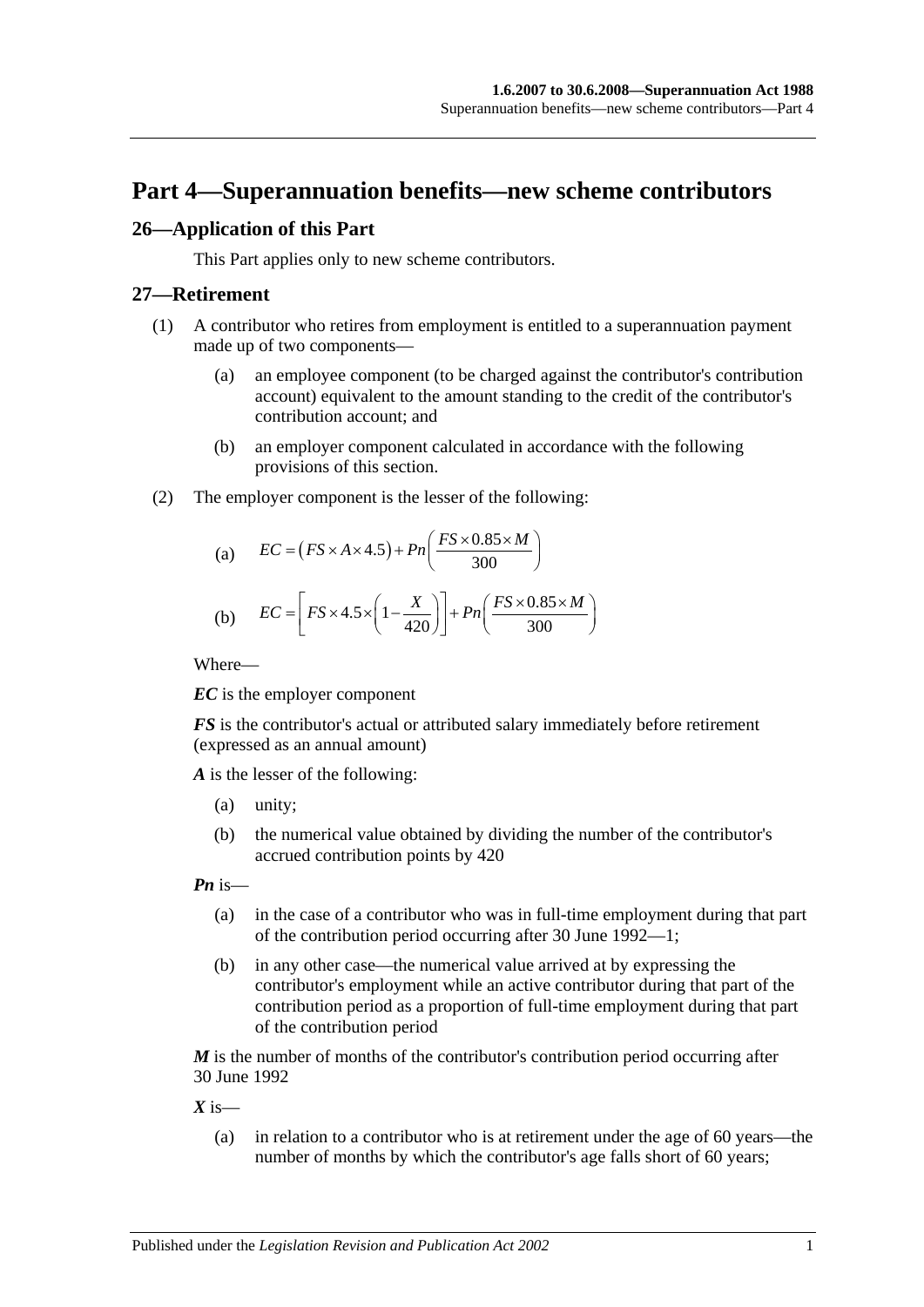- (b) in any other case—zero.
- (3) For the purposes of this section, a contributor retires from employment if—
	- (a) the contributor has attained the age of 55 years; and
	- (b) the contributor's employment terminates or is terminated for any reason (except the contributor's death).
- (4) This section does not apply to an outplaced employee who had reached the age of 55 years when he or she retired from employment unless he or she has made an election in accordance with [section](#page-35-0) 28B to take the retirement benefit provided by this section.

#### <span id="page-31-1"></span><span id="page-31-0"></span>**28—Resignation and preservation of benefits**

- <span id="page-31-3"></span>(1) A contributor who resigns from employment before reaching the age of 55 years may elect—
	- (a) to take immediately an amount (to be charged against the contributor's contribution account) equivalent to the amount standing to the credit of the contributor's contribution account; or
	- (b) to preserve his or her accrued superannuation benefits; or
	- (c) to carry over his or her accrued superannuation benefits to some other superannuation fund or scheme approved by the Board.
- <span id="page-31-2"></span>(1a) A contributor who fails to inform the Board in writing of his or her election under [subsection](#page-31-1) (1) within three months after resignation will be taken to have elected to preserve his or her accrued superannuation benefits.
- (1b) If the Board is of the opinion that the limitation period referred to in [subsection](#page-31-2) (1a) would unfairly prejudice a contributor, the Board may extend the period as it applies to the contributor.
- <span id="page-31-6"></span><span id="page-31-5"></span><span id="page-31-4"></span>(1c) Where a contributor resigns and elects to take the amount referred to in [subsection](#page-31-3) (1)(a) the contributor is also entitled to a superannuation payment in accordance with the following provisions:
	- (a) the contributor may at any time require the Board to make the payment to some other superannuation fund or scheme approved by the Board;
	- (ab) the Board must—
		- (i) not less than 6 months before the contributor's 60th birthday—notify the contributor in writing of the contributor's entitlement to require the Board to make the payment under [paragraph](#page-31-4) (b); and
		- (ii) not less than 6 months before the contributor's 55th birthday—notify the contributor in writing of the contributor's entitlement to require the Board to make the payment under [paragraph](#page-31-5) (c);
	- (b) the contributor may at any time after reaching the age of retirement require the Board to make the payment and, if no such requirement has been made on or before the date on which the contributor reaches 65 years of age, the Board will make the payment;
	- (c) if the contributor has reached the age of 55 years and is not employed by an employer within the meaning of the Commonwealth Act, the contributor may require the Board to make the payment to the contributor;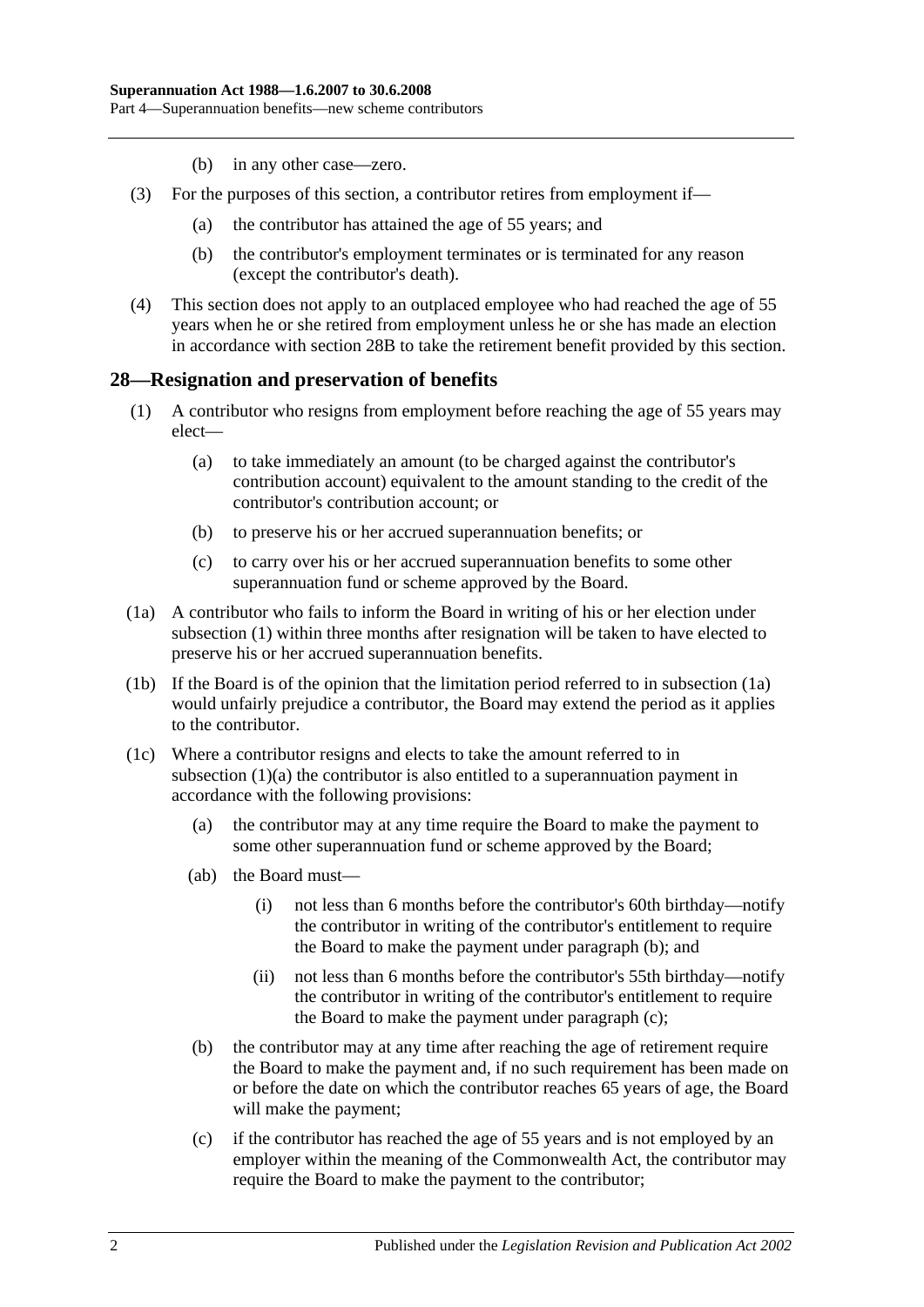- (d) if the contributor has become incapacitated and satisfies the Board that his or her incapacity for all kinds of work is 60 per cent or more of total incapacity and is likely to be permanent, the Board will make the payment to the contributor;
- (e) if the contributor dies, the payment will be made to the spouse of the deceased contributor or, if he or she left no surviving spouse, to the contributor's estate,

(and a payment under any of the above paragraphs excludes further rights so that a claim cannot be subsequently made under some other paragraph).

- <span id="page-32-0"></span>(1d) The amount of the superannuation payment referred to in [subsection](#page-31-6) (1c) is the amount of the minimum contribution required to avoid payment of the superannuation guarantee charge in respect of the contributor under the Commonwealth Act together with interest from the date of resignation.
- (1e) The amount of interest will be calculated and credited to the contributor at the end of each financial year and will be calculated on the amount referred to in [subsection](#page-32-0) (1d) at the end of the first financial year and on the aggregate of that amount and the interest previously credited at the end of each subsequent financial year.
- (1f) The rate of interest will be determined by the Board in respect of each financial year in accordance with [section](#page-21-2) 20A.
- <span id="page-32-2"></span><span id="page-32-1"></span>(2) Where the contributor elects to preserve his or her accrued superannuation benefits, the following provisions apply—
	- (aa) the Board must, not less than 6 months before the contributor's 55th birthday, notify the contributor in writing of the contributor's entitlement to require the Board to make a superannuation payment under [paragraph](#page-32-1) (a);
	- (a) the contributor may at any time after reaching 55 years of age require the Board to make a superannuation payment and, if no such requirement has been made on or before the date on which the contributor reaches 65 years of age, the Board will make such a payment;
	- (b) if the contributor has become incapacitated and satisfies the Board that his or her incapacity for all kinds of work is 60 per cent or more of total incapacity and is likely to be permanent, the Board will make the payment to the contributor;
	- (c) if the contributor dies, a payment will be made to the spouse of the deceased contributor or, if he or she left no surviving spouse, to the contributor's estate,

(and a payment under any of the above paragraphs excludes further rights so that a claim cannot be subsequently made under some other paragraph).

- (3) A payment under [subsection](#page-32-2) (2) will be made up of two components—
	- (a) an employee component (to be charged against the contributor's contribution account) equivalent to the amount standing to the credit of the contributor's contribution account; and
	- (b) an employer component calculated in accordance with [subsection](#page-33-0) (4).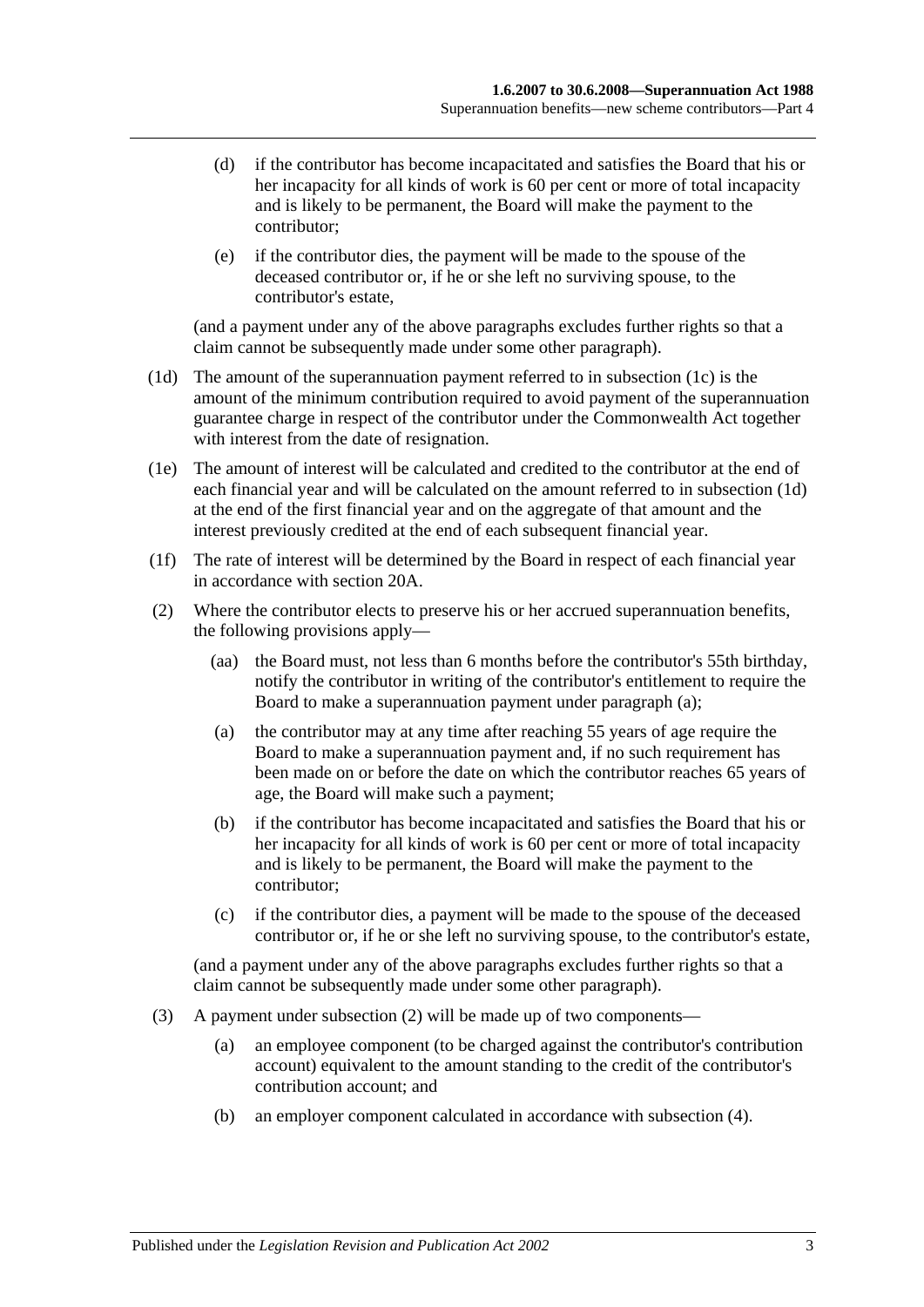Part 4—Superannuation benefits—new scheme contributors

<span id="page-33-0"></span>(4) The employer component will be the lesser of the following:

(a) 
$$
EC = (AFS \times A \times 4.5) + Pn\left(\frac{AFS \times 0.85 \times M}{300}\right)
$$
  
(b) 
$$
EC = \left[ AFS \times 4.5 \times \left(1 - \frac{X}{420}\right)\right] + Pn\left(\frac{AFS \times 0.85 \times M}{300}\right)
$$

Where—

*EC* is the employer component

*AFS* is the contributor's actual or attributed salary as at the date of resignation (expressed as an annual amount)adjusted to reflect changes in the Consumer Price Index since the date of resignation

*A* is the lesser of the following—

- (a) unity;
- (b) the numerical value obtained by dividing the number of the contributor's accrued contribution points by 420

*Pn* is—

- (a) in the case of a contributor who was in full-time employment during that part of the contribution period occurring after 30 June 1992—1;
- (b) in any other case—the numerical value arrived at by expressing the contributor's employment while an active contributor during that part of the contribution period as a proportion of full-time employment during that part of the contribution period

*M* is the number of months of the contributor's contribution period occurring after 30 June 1992

*X* is—

- (a) where the contributor is under the age of 60 years when the payment is made or where the contributor dies under the age of 60 years—the lesser of 60 and the number of months by which the contributor's age falls short of 60 years;
- (b) in any other case—zero.
- (5) Where the contributor elects to carry over his or her accrued superannuation benefits to an approved superannuation fund or scheme, the following provisions apply—
	- (a) the contributor must satisfy the Board by such evidence as it may require that he or she has been admitted to membership of the fund or scheme; and
	- (b) on being so satisfied the Board will make a payment on behalf of the contributor to the fund or scheme made up of two components—
		- (i) an employee component (to be charged against the contributor's contribution account) equivalent to the amount standing to the credit of the contributor's contribution account; and
		- (ii) an employer component which will be the aggregate of the following amounts: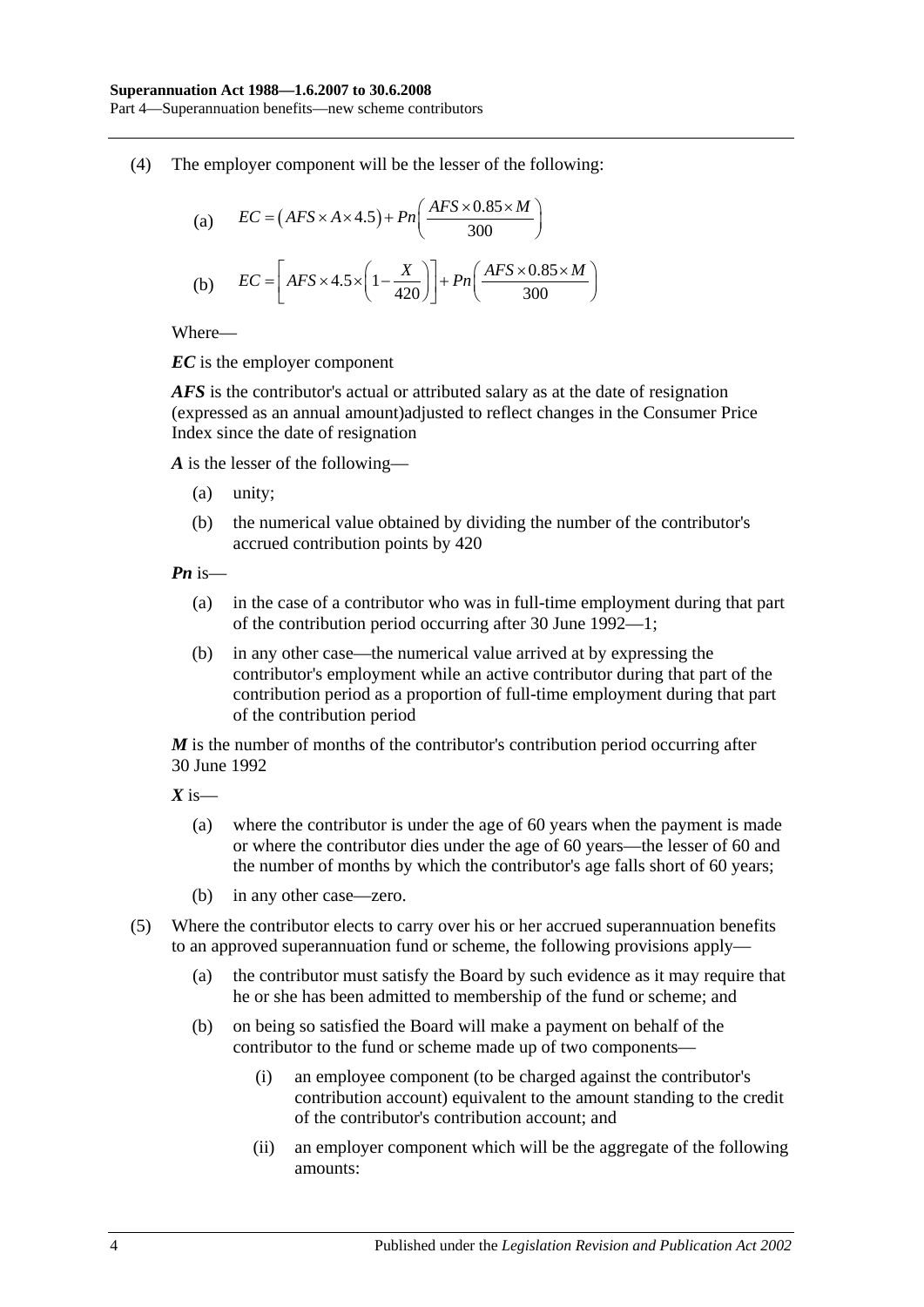- (A) an amount equal to the lesser of twice the amount of the employee component or twice the amount that would have constituted the employee component if the contributor had contributed to the Scheme at the standard contribution rate throughout the contributor's contribution period; and
- (B) an amount calculated as follows:

$$
A = P n \left( \frac{FS \times 0.85 \times M}{300} \right)
$$

Where—

*A* is the amount

*Pn* is—

- (a) in the case of a contributor who was in full-time employment during that part of the contribution period occurring after 30 June 1992—1;
- (b) in any other case—the numerical value arrived at by expressing the contributor's employment while an active contributor during that part of the contribution period as a proportion of full-time employment during that part of the contribution period

*FS* is the contributor's actual or attributed salary immediately before resignation (expressed as an annual amount)

*M* is the number of months of the contributor's contribution period occurring after 30 June 1992.

- (7) For the purposes of this section, a contributor will be taken to resign if the contributor's employment terminates or is terminated for any reason except invalidity (in circumstances entitling the contributor to benefits under this Act), retrenchment or death.
- (8) This section does not apply to, or in relation to, an outplaced employee who resigned from employment before reaching the age of 55 years unless he or she has made an election in accordance with [section](#page-36-0) 28C to preserve his or her accrued superannuation benefits under this section or is taken under [section](#page-36-0) 28C to have made such an election.

#### <span id="page-34-0"></span>**28A—Resignation pursuant to a voluntary separation package**

- (1) This section applies to a contributor who resigns from his or her employment before reaching the age of 55 years pursuant to a voluntary separation package—
	- (a) that includes a term that this section is to apply to the contributor; and
	- (b) that has been approved by the Treasurer.
- (2) [Section](#page-31-0) 28 does not apply to a contributor to whom this section applies.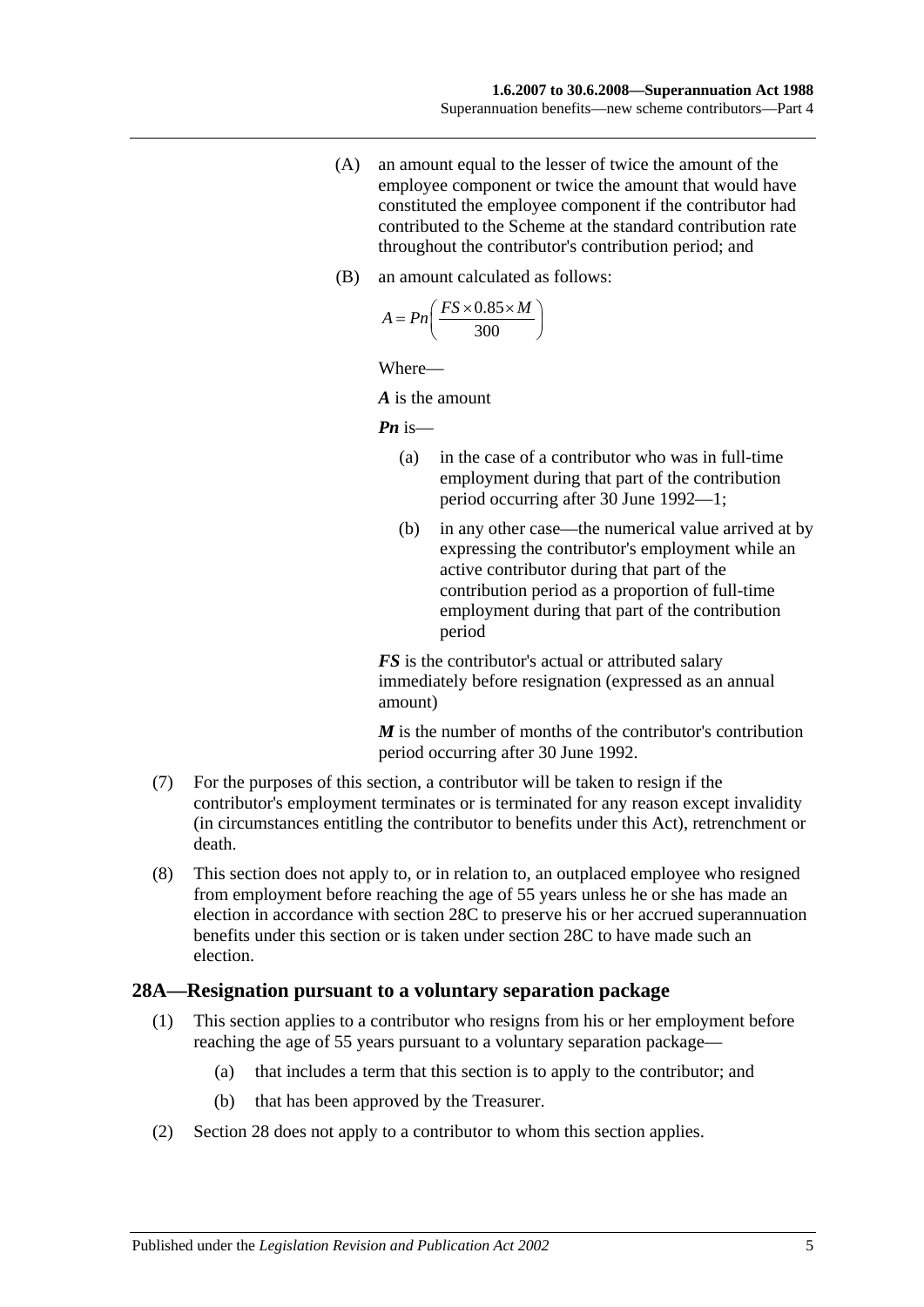- <span id="page-35-1"></span>(3) A contributor to whom this section applies is entitled to a lump sum made up of—
	- (a) an employee component (to be charged against the contributor's contribution account) equivalent to the amount standing to the credit of that account; and
	- (b) an employer component that is equal to the lesser of twice the amount of the employee component or twice the amount that would have constituted the employee component if the contributor had contributed to the Scheme at the standard contribution rate throughout the contributor's contribution period.
- <span id="page-35-2"></span>(3a) A part of the lump sum referred to in [subsection](#page-35-1) (3) being an amount equivalent to the minimum contribution required to avoid payment of the superannuation guarantee charge in respect of the contributor under the Commonwealth Act is preserved.
- (3b) The contributor is entitled to the balance of the lump sum at the time of resignation.
- <span id="page-35-3"></span>(3c) The amount preserved under [subsection](#page-35-2) (3a) together with interest is payable in accordance with the following provisions:
	- (aa) the Board must, not less than 6 months before the contributor's 55th birthday, notify the contributor in writing of the contributor's entitlement to require the Board to pay the amount under [paragraph](#page-35-3) (a);
	- (a) the contributor may at any time after reaching 55 years of age require the Board to pay the amount and, if no such requirement has been made on or before the date on which the contributor reaches 65 years of age, the Board will pay the amount to the contributor;
	- (b) if the contributor has become incapacitated and satisfies the Board that his or her incapacity for all kinds of work is 60 per cent or more of total incapacity and is likely to be permanent, the Board will pay the amount to the contributor;
	- (c) if the contributor dies, the amount will be paid to the spouse of the deceased contributor or, if he or she left no surviving spouse, to the contributor's estate,

(and a payment under any of the above paragraphs excludes further rights so that a claim cannot be subsequently made under some other paragraph).

- (3d) The amount of interest will be calculated and credited to the contributor at the end of each financial year and will be calculated on the amount referred to in [subsection](#page-35-2) (3a) at the end of the first financial year and on the aggregate of that amount and the interest previously credited at the end of each subsequent financial year.
- (3e) The rate of interest will be determined by the Board in respect of each financial year in accordance with [section](#page-21-2) 20A.
- (4) In this section—

*voluntary separation package* means an agreement between a contributor and his or her employer pursuant to which the contributor resigns from employment.

## <span id="page-35-0"></span>**28B—Outplaced employees—55 and over**

- (1) A contributor who had reached the age of 55 years when he or she retired from employment to take up employment in the private sector pursuant to an offer of employment in a contracting out agreement may elect—
	- (a) to take the retirement benefit provided by [section](#page-30-2) 27; or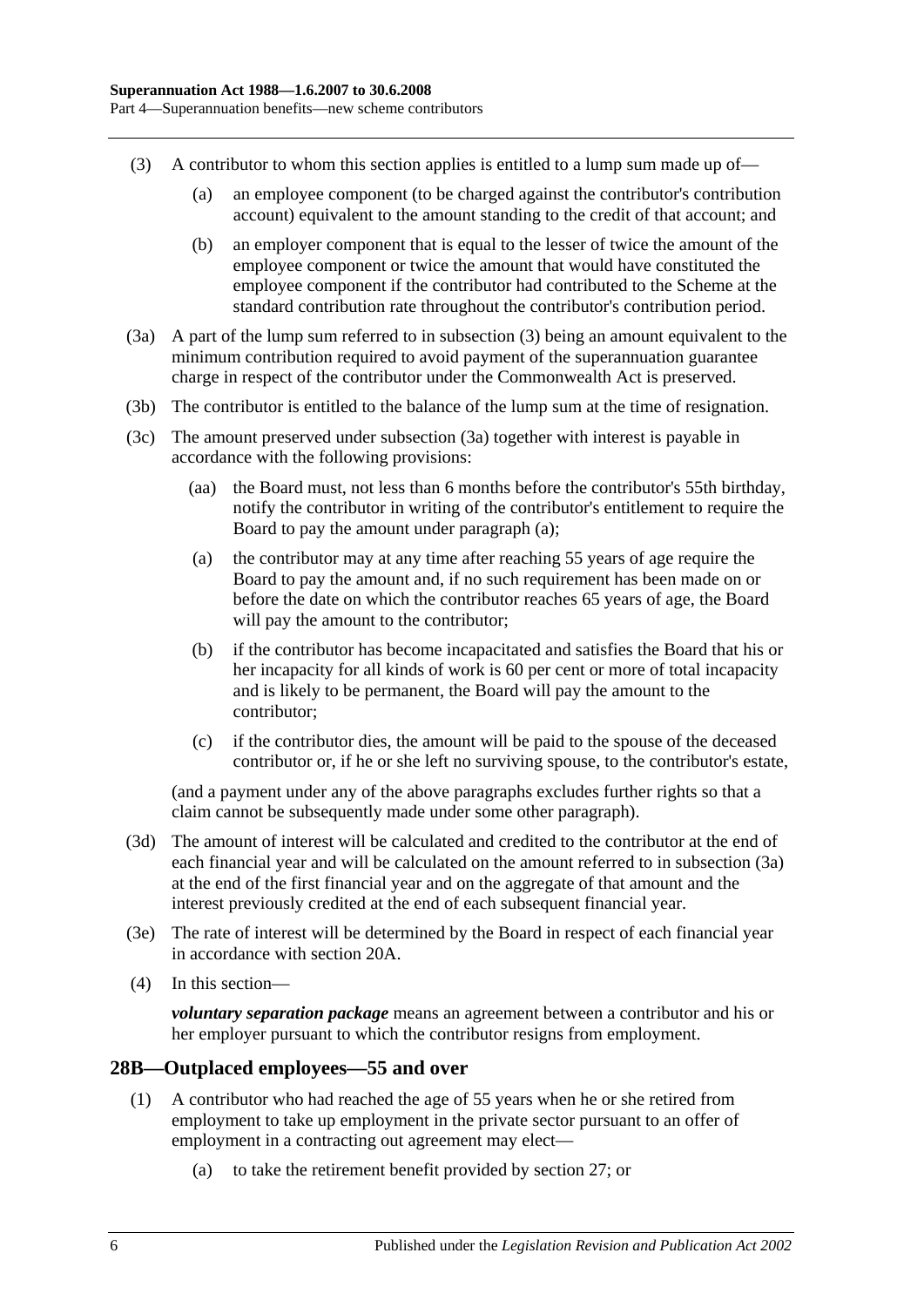- (b) to preserve his or her accrued superannuation benefits under [section](#page-31-0) 28 as though he or she had resigned from employment before reaching the age of 55 years.
- <span id="page-36-1"></span><span id="page-36-0"></span>(2) A contributor who fails to inform the Board in writing of his or her election under [subsection](#page-35-0) (1) within one month after retiring will be taken to have made an election under [subsection](#page-36-0)  $(1)(b)$ .
- (3) If the Board is of the opinion that the limitation period referred to in [subsection](#page-36-1) (2) would unfairly prejudice a contributor, the Board may extend the period as it applies to the contributor.
- (4) Where a contributor has made, or is taken to have made, an election under [subsection](#page-36-0) (1)(b), [section](#page-31-0) 28 applies to, and in relation to, the contributor except that he or she is not entitled to require the Board to make a superannuation payment under section  $28(2)(a)$ , and the Board must not make such a payment under that provision, until the contributor has ceased employment with the private sector employer.

# <span id="page-36-2"></span>**28C—Outplaced employees under 55**

- <span id="page-36-3"></span>(1) A contributor who had not reached the age of 55 years when he or she resigned from employment to take up employment in the private sector pursuant to an offer of employment in a contracting out agreement may elect—
	- (a) to preserve his or her accrued superannuation benefits under [section](#page-31-0) 28; or
	- (b) to take the benefits provided by [section](#page-34-0) 28A.
- <span id="page-36-5"></span><span id="page-36-4"></span>(2) A contributor who fails to inform the Board in writing of his or her election under [subsection](#page-36-2) (1) within one month after resigning will be taken to have made an election under [subsection](#page-36-3) (1)(a).
- (3) If the Board is of the opinion that the limitation period referred to in [subsection](#page-36-4) (2) would unfairly prejudice a contributor, the Board may extend the period as it applies to the contributor.
- (4) Where a contributor has made, or is taken to have made, an election under [subsection](#page-36-3) (1)(a), [section](#page-31-0) 28 applies to, and in relation to, the contributor except that he or she is not entitled to require the Board to make a superannuation payment under section  $28(2)(a)$ , and the Board must not make such a payment under that provision, until the contributor has reached the age of 55 years and has ceased employment with the private sector employer.
- (5) Where a contributor has made an election under [subsection](#page-36-5) (1)(b), [section](#page-34-0) 28A applies to the contributor as though the requirements of [section](#page-34-1) 28A(1) had been met.

### <span id="page-36-6"></span>**29—Retrenchment**

- (1) Where the employment of a contributor who has not reached the age of 55 years is terminated by retrenchment, the contributor may elect—
	- (a) to take a lump sum payment; or
	- (b) to preserve his or her superannuation benefits.
- <span id="page-36-7"></span>(1a) A contributor who fails to inform the Board in writing of his or her election under [subsection](#page-36-6) (1) within three months after retrenchment will be taken to have elected to preserve his or her superannuation benefits.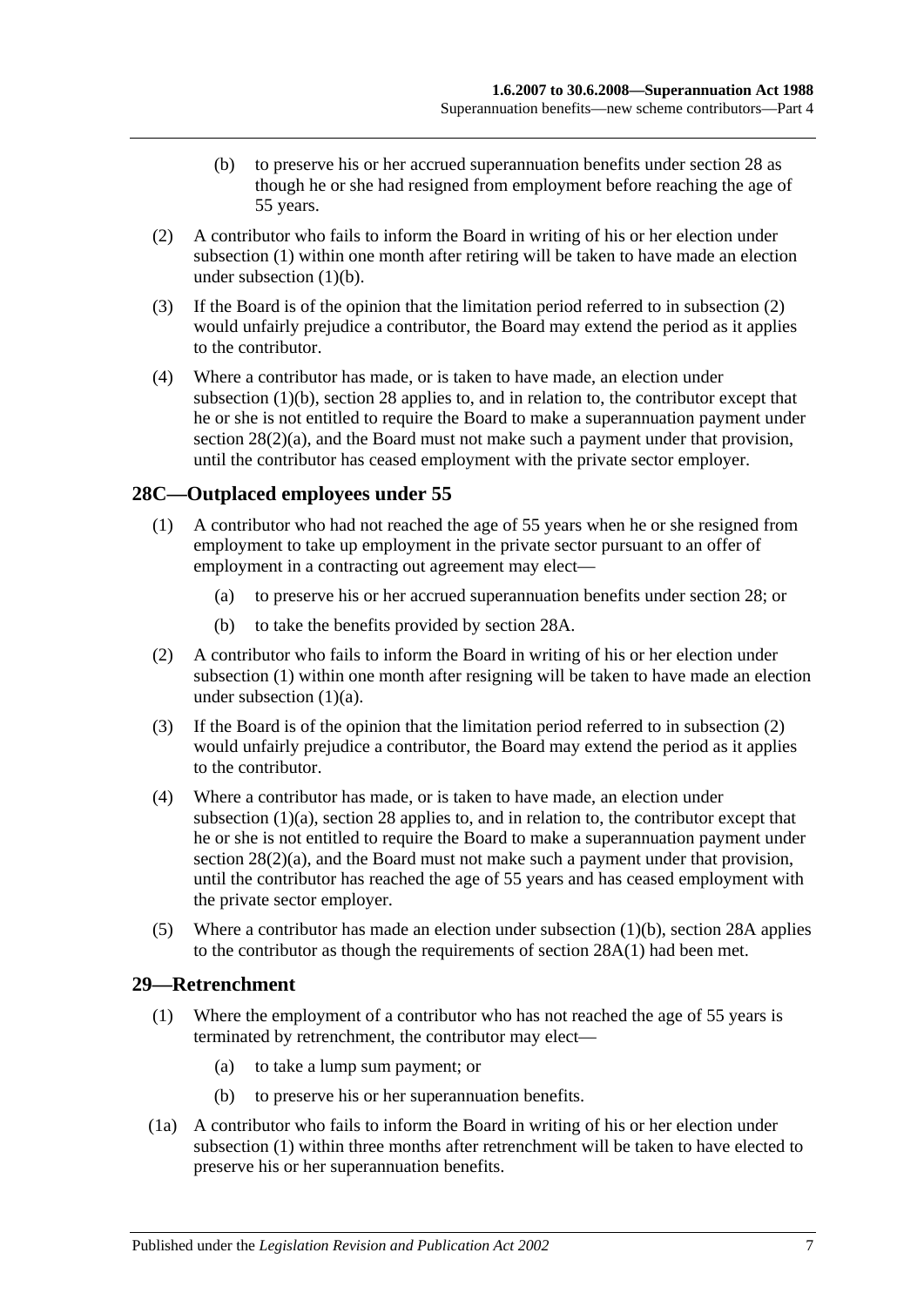- (1b) If the Board is of the opinion that the limitation period referred to in [subsection](#page-36-7) (1a) would unfairly prejudice a contributor, the Board may extend the period as it applies to the contributor.
- (2) A lump sum payment under this section will be made up of two components—
	- (a) an employee component (to be charged against the contributor's contribution account) equivalent to the amount standing to the credit of the contributor's contribution account; and
	- (b) an employer component which will be the aggregate of the following amounts:
		- (i) an amount equal to the lesser of twice the amount of the employee component or twice the amount that would have constituted the employee component if the contributor had contributed to the Scheme at the standard contribution rate throughout the contributor's contribution period; and
		- (ii) an amount calculated as follows:

$$
A = P n \left( \frac{FS \times 0.85 \times M}{300} \right)
$$

Where—

*A* is the amount

*Pn* is—

- (a) in the case of a contributor who was in full-time employment during that part of the contribution period occurring after 30 June 1992—1;
- (b) in any other case—the numerical value arrived at by expressing the contributor's employment while an active contributor during that part of the contribution period as a proportion of full-time employment during that part of the contribution period

*FS* is the contributor's actual or attributed salary immediately before retrenchment (expressed as an annual amount)

*M* is the number of months of the contributor's contribution period occurring after 30 June 1992.

- (4) Where a contributor elects to preserve his or her superannuation benefits, this Act applies in the same way as if the contributor had made that election on resignation.
- (5) Where a contributor's employment is to be terminated by retrenchment, the employing authority must give the Board notice of that fact in accordance with the regulations at least one month before the termination takes effect.

### **30—Disability pension**

(1) Subject to this section, a contributor who is temporarily or permanently incapacitated for work, and has not reached the age of 55 years, is entitled to a disability pension.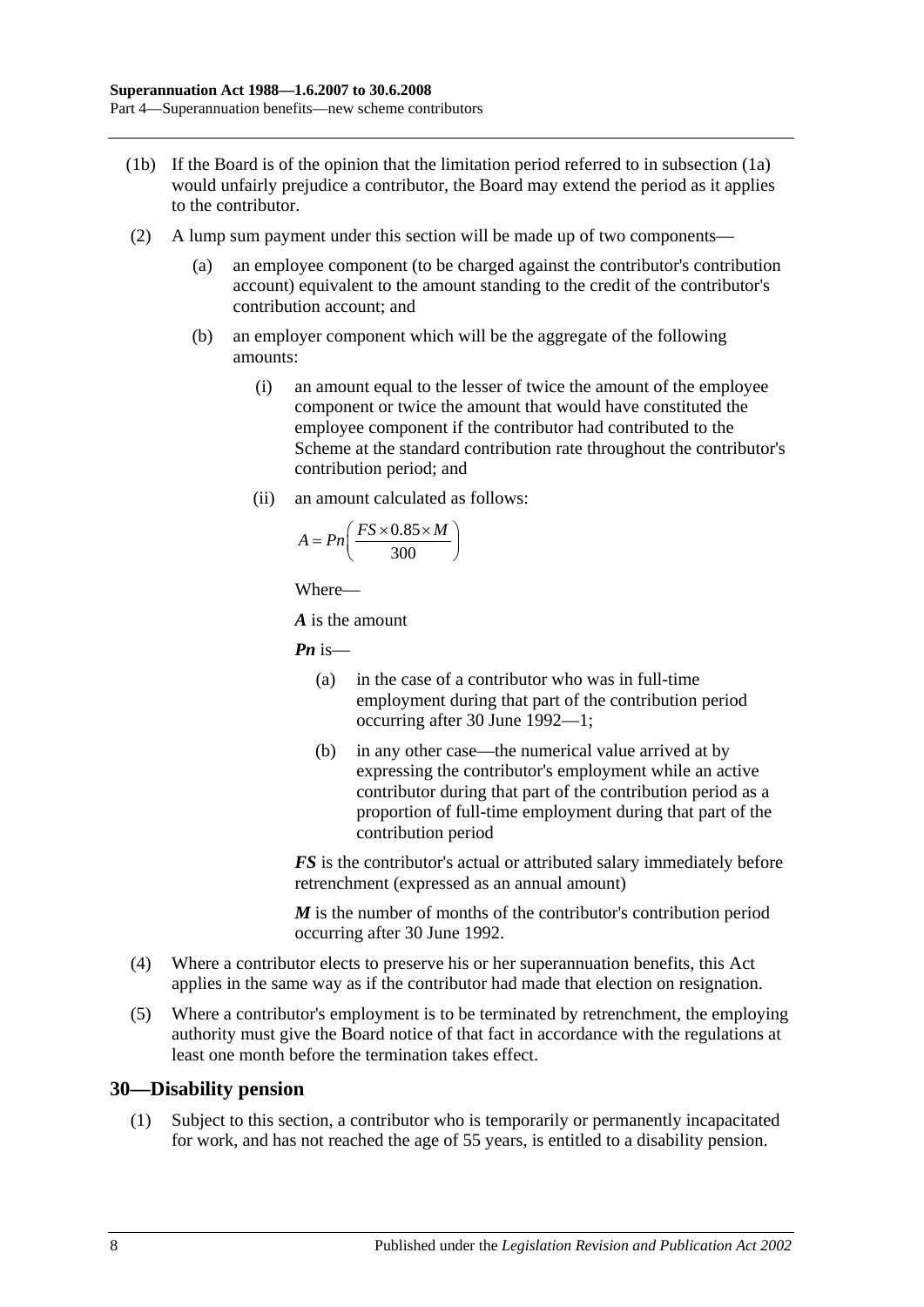- (2) A contributor who becomes incapacitated for work in a particular position will not be regarded as incapacitated for work for the purposes of this section if some other position, carrying a salary of at least 80 per cent of the salary applicable to the former position, is available to the contributor and the contributor could reasonably be expected to take that other position.
- (3) A disability pension is not payable in respect of—
	- (a) a period in respect of which the contributor is entitled to sick leave; or
	- (b) a period in respect of which the contributor is entitled to weekly payments of workers compensation; or
	- (c) a period for which the contributor is on recreation leave or long service leave.
- (4) The Board will not pay a disability pension in respect of a period of incapacity of less than one week and may decline to pay a disability pension if it appears that the duration of the incapacity is likely to be less than six months.
- (5) The amount of a disability pension will be two-thirds of the contributor's notional salary.
- (6) A disability pension cannot be paid for a continuous period of more than 12 months unless the Board thinks that there are special reasons for extending that limit, in which case it may extend the pension period by not more than a further 6 months.
- (7) A disability pension cannot be paid, in respect of the same incapacity, for an aggregate period of more than 18 months in any one period of 36 months.
- (8) A contributor is not required to make any contribution over a period for which the contributor receives a disability pension but if the contributor was an active contributor immediately before the commencement of the pension period, the employer component of any superannuation payment that is subsequently made to, or in relation to, the contributor will be calculated as if the contributor had continued as an active contributor over the pension period and had continued to contribute at the rate applicable immediately before the commencement of that period.

#### <span id="page-38-0"></span>**30A—Rehabilitation etc of disability pensioner**

- (1) Where, in the opinion of the Board, an attempt should be made to rehabilitate a disability pensioner or to find alternative employment for such a pensioner, the Board may serve notice on the pensioner's employer requiring the employer to do one or both of the following—
	- (a) take measures specified in the notice to rehabilitate the pensioner;
	- (b) take measures specified in the notice to find alternative employment for the pensioner.
- (2) A notice under [subsection](#page-38-0) (1) may require the employer to periodically report in writing to the Board on the progress it is making in complying with the requirements of the notice.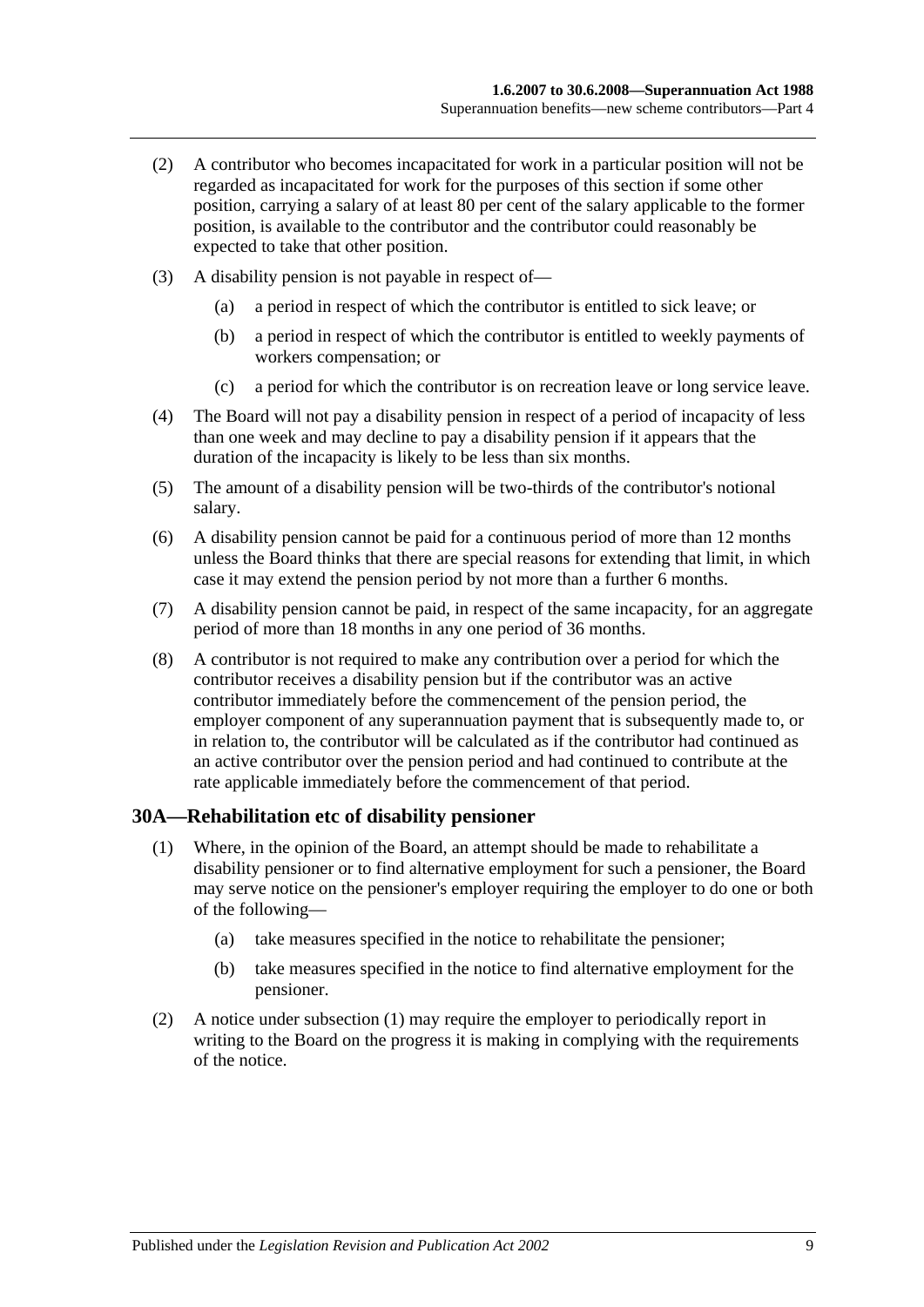- <span id="page-39-0"></span>(3) If an employer does not comply with a notice under [subsection](#page-38-0) (1) to the satisfaction of the Board, the Board may, by further notice served on the employer, require the employer to reimburse the Treasurer for the amount of the disability pension paid to the pensioner from the date of service of that notice until the Board informs the employer in writing that it is satisfied with the employer's compliance with the original notice.
- (4) The amount of the pension referred to in [subsection](#page-39-0) (3) is a debt due by the employer to the Treasurer.

## **31—Termination of employment on invalidity**

- <span id="page-39-2"></span> $(1)$  If—
	- (a) a contributor's employment terminates on account of invalidity before the contributor reaches the age of 55 years; and
	- (b) the Board is satisfied that the contributor's incapacity for all kinds of work is 60 per cent or more of total incapacity and is likely to be permanent,

the contributor is entitled to a superannuation payment made up of two components—

- (c) an employee component (to be charged against the contributor's contribution account) equivalent to the amount standing to the credit of the contributor's contribution account; and
- (d) an employer component calculated in accordance with [subsection](#page-39-1) (2).
- <span id="page-39-1"></span>(2) The employer component is calculated as follows:

$$
EC = (A \times 3.86 \times FS) + X + Pn\left(\frac{FS \times 0.85 \times M}{300}\right)
$$

Where—

*EC* is the employer component

*A* is the lesser of the following—

- (a) unity;
- (b) whichever of the following is applicable in the circumstances of the case:
	- (i) if the contributor is not receiving, and is not entitled to receive, weekly workers compensation payments in relation to the invalidity and was an active contributor immediately before termination of the employment—the numerical value obtained by dividing the number of the contributor's extrapolated contribution points by 360;
	- (ii) if the contributor is receiving, or is entitled to receive, weekly workers compensation payments in relation to the invalidity based on partial incapacity for work and was an active contributor immediately before termination of employment, the numerical value obtained from the following formula:

$$
n = \frac{acp + (1 - x)(ecp - acp)}{360}
$$

Where—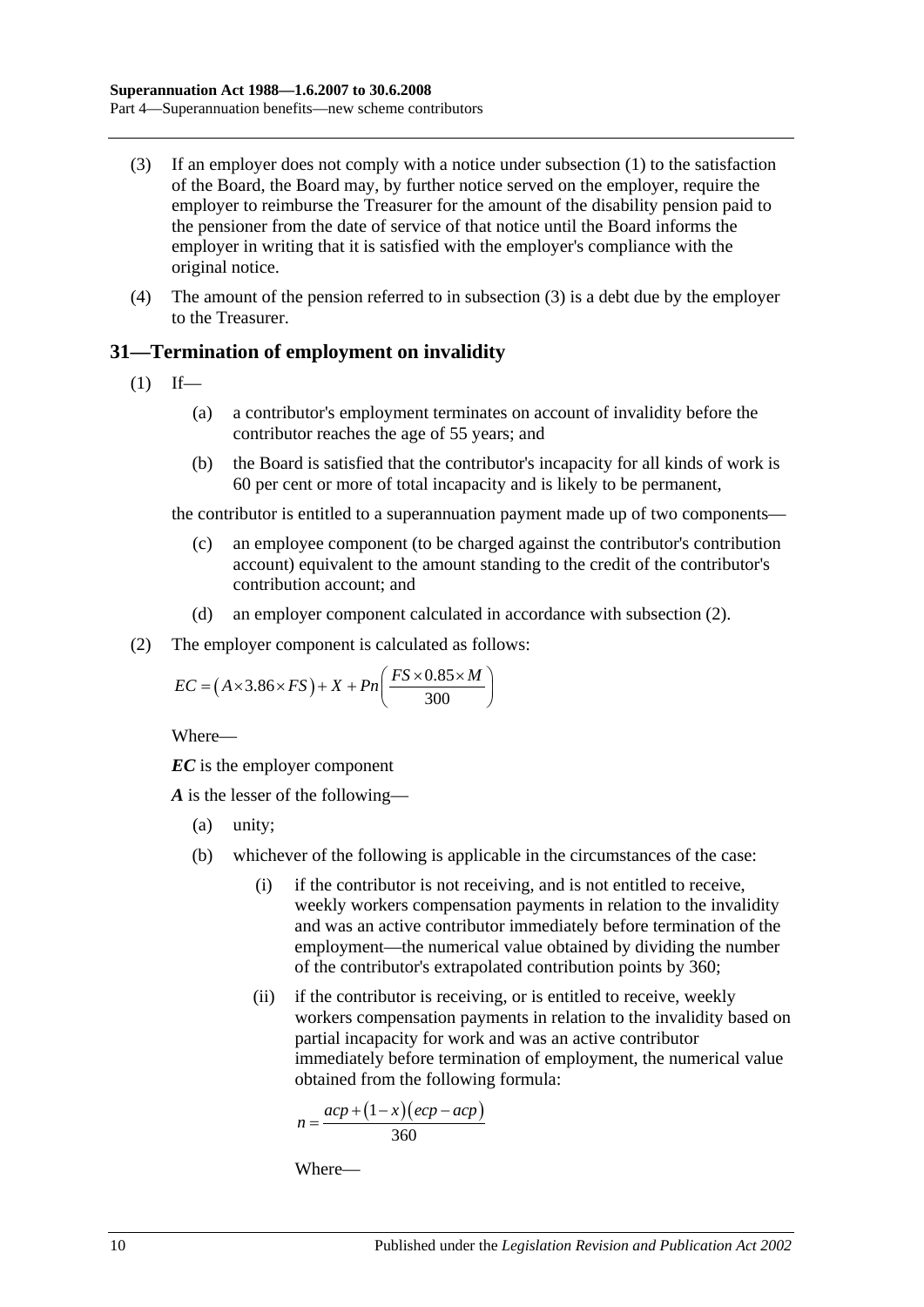*n* is the numerical value

*acp* is the number of the contributor's accrued contribution points

*ecp* is the number of the contributor's extrapolated contribution points

*x* is the extent of the contributor's incapacity for work expressed as a proportion of total incapacity;

(iii) in any other case—the numerical value obtained by dividing the number of the contributor's accrued contribution points by 360

*FS* is the contributor's actual or attributed salary immediately before termination of employment (expressed as an annual amount)

*Pn* is—

- (a) in the case of a contributor who was in full-time employment during that part of the contribution period occurring after 30 June 1992—1;
- (b) in any other case—the numerical value arrived at by expressing the contributor's employment while an active contributor during that part of the contribution period as a proportion of full-time employment during that part of the contribution period

 $X$  is—

- (a) where the contributor was an active contributor immediately before the commencement of the invalidity—the amount (if any) by which the employee component falls short of twice the contributor's adjusted final salary;
- (b) where the contributor was not then an active contributor—zero

 $M$  is—

- (a) where the contributor was an active contributor immediately before termination of employment—the aggregate of the number of months of the contributor's contribution period occurring after 30 June 1992 and the number of months difference between the contributor's age as at the entitlement day and the age of retirement;
- (b) in any other case—the number of months of the contributor's contribution period occurring after 30 June 1992.
- (2a) When determining the number of a contributor's extrapolated superannuation points for the purposes of calculating the employer component under [subsection](#page-39-1) (2), the number of months' difference between the contributor's age as at the entitlement day and the age of 55 years will be used (and for that purpose an incomplete month will be counted as a whole month).
- <span id="page-40-0"></span>(2b) If the Board is not satisfied as to one or both of the matters referred to in [subsection](#page-39-2) (1)(b) the contributor is entitled to a superannuation payment that is the greater of the following:
	- (a) twice the contributor's adjusted salary immediately before termination of employment (expressed as an annual amount); or
	- (b) an amount made up of two components—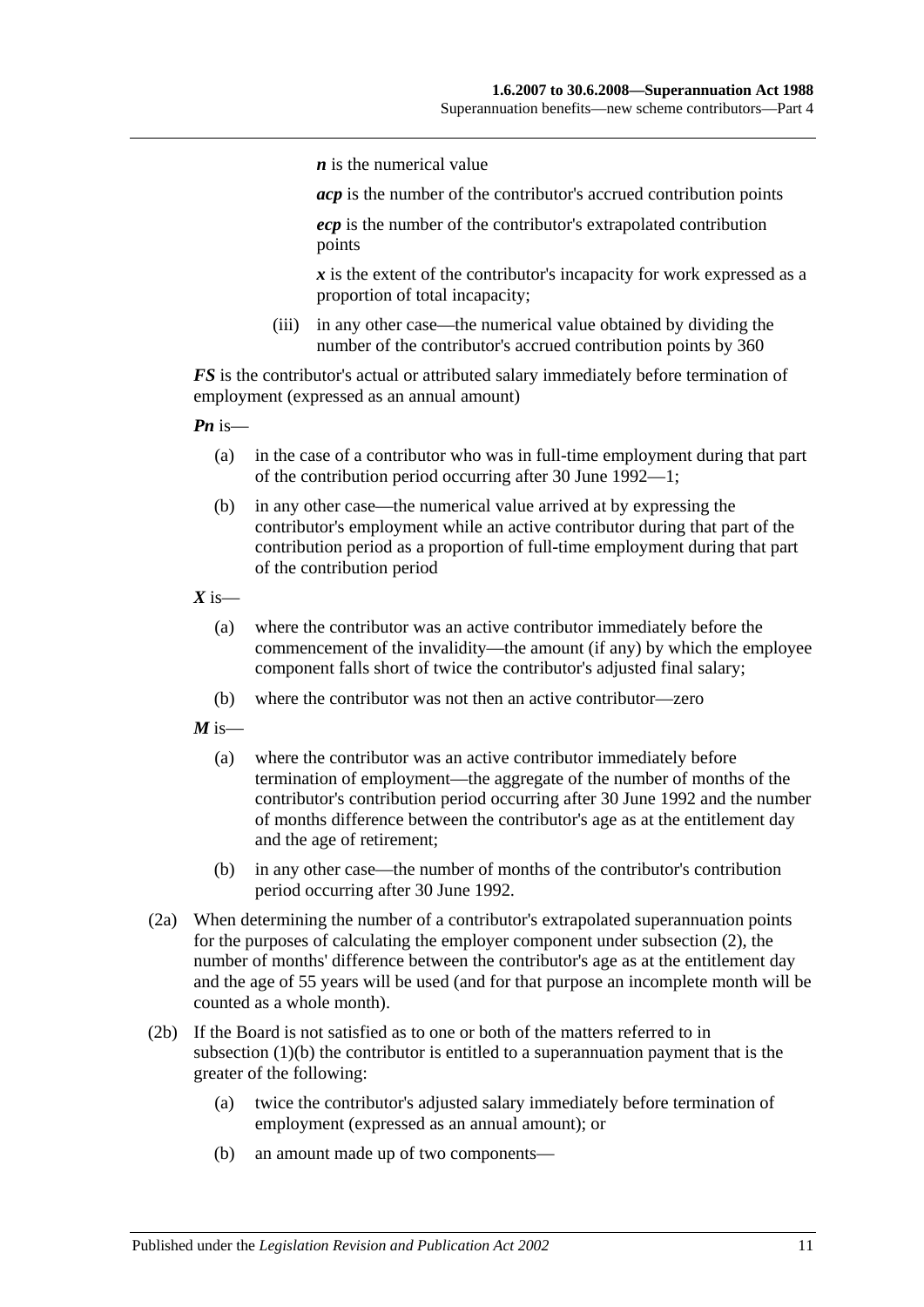- (i) an employee component (to be charged against the contributor's contribution account) equivalent to the amount standing to the credit of the contributor's contribution account; and
- (ii) an employer component calculated as follows:

$$
EC = (A \times 3.86 \times FS) + Pn\left(\frac{FS \times 0.85 \times M}{300}\right)
$$

Where—

*EC* is the employer component

*A* is the lesser of the following:

- (a) unity;
- (b) the numerical value obtained by dividing the number of the contributor's accrued contribution points by 360

*FS* is the contributor's actual or attributed salary immediately before termination of employment (expressed as an annual amount)

*Pn* is—

- (a) in the case of a contributor who was in full-time employment during that part of the contribution period occurring after 30 June 1992—1;
- (b) in any other case—the numerical value arrived at by expressing the contributor's employment while an active contributor during that part of the contribution period as a proportion of full-time employment during that part of the contribution period

*M* is the number of months of the contributor's contribution period occurring after 30 June 1992.

- (2c) A superannuation payment under [subsection](#page-40-0)  $(2b)(a)$  will be made up of two components—
	- (a) an employee component (to be charged against the contributor's contribution account) equivalent to the amount standing to the credit of the contributor's contribution account; and
	- (b) an employer component being the difference between the employee component and twice the contributor's actual or attributed salary immediately before termination of employment (expressed as an annual amount).
- <span id="page-41-1"></span><span id="page-41-0"></span>(3) A contributor's employment will be taken to have terminated on account of invalidity if and only if—
	- (a) the employer (acting with the written approval of the Board) terminates the employment on the ground of the contributor's invalidity; or
	- $(b)$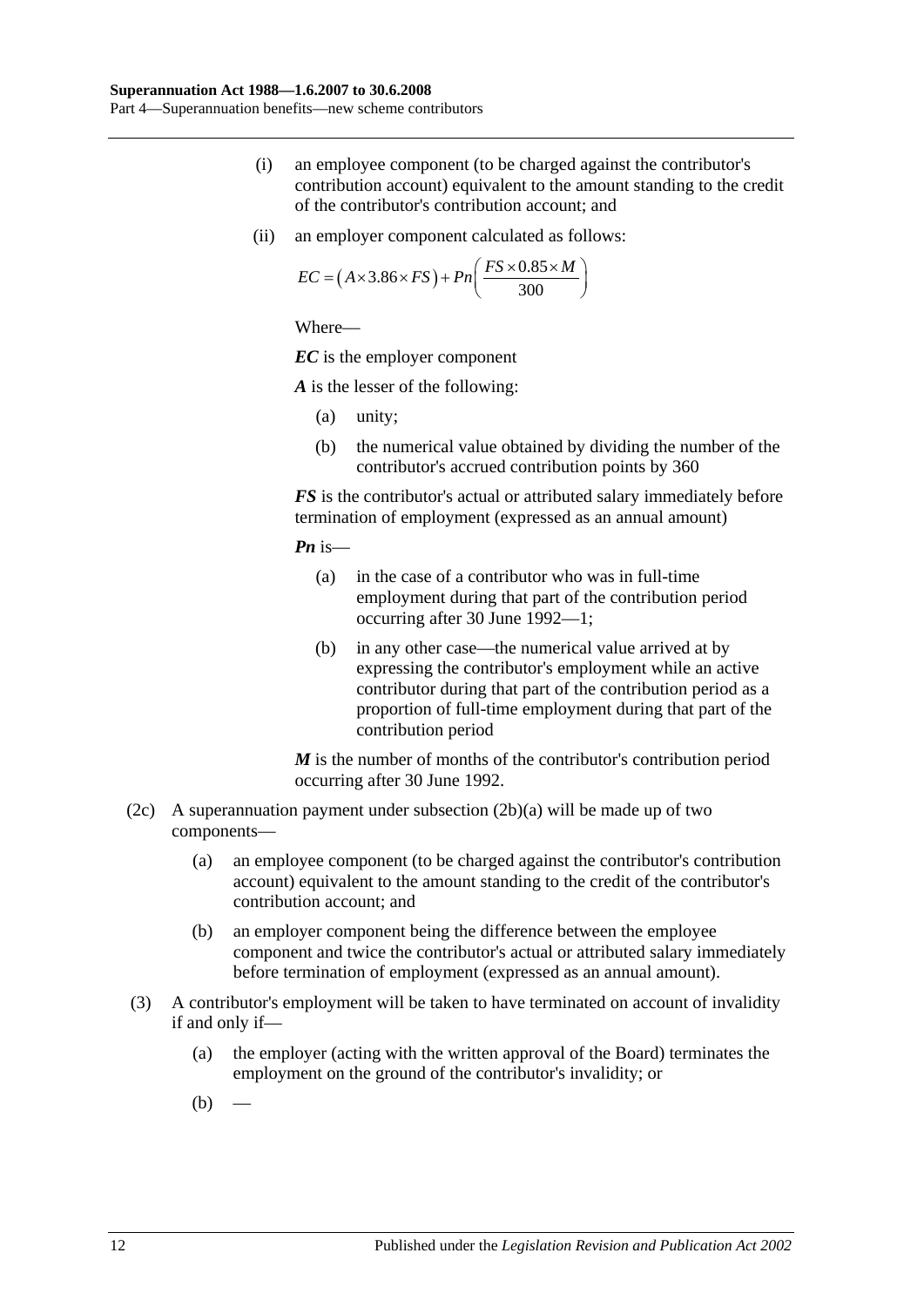- (i) the employer or the contributor satisfies the Board (before termination of employment) that the contributor is incapacitated for work in the contributor's present position and that there is no other position, carrying a salary of at least 80 per cent of the salary applicable to the contributor's present position, which the contributor could reasonably be expected to take, available to the contributor; and
- (ii) the contributor has been on sick leave, weekly payments of workers compensation, or disability pension for at least 12 months or periods aggregating at least 12 months on account of the invalidity; and
- (iii) after notice has been given to the Board as required by the regulations, the employer terminates the employment or the contributor resigns from employment.
- (4) Notwithstanding any other Act or law to the contrary an employer cannot terminate the employment of a contributor on the ground of invalidity unless the requirements of [subsection](#page-41-0) (3)(a) or [\(b\)](#page-41-1) have been satisfied.

### **32—Death of contributor**

- (1) Where a contributor's employment is terminated by the contributor's death—
	- (a) if the contributor is survived by a spouse—a lump sum payment will be made to the spouse;
	- (b) if the contributor is survived by a spouse and an eligible child or eligible children—a pension will be paid to each eligible child throughout any period of dependency;
	- (ba) if the contributor is not survived by a spouse but is survived by an eligible child or eligible children—a lump sum will be paid to the contributor's estate and a pension will be paid to each eligible child throughout any period of dependency;
	- (c) if the contributor is not survived by a spouse or an eligible child—a lump sum payment will be made to the contributor's estate.
- (2) The lump sum to be paid to a surviving spouse, will be made up of two components—
	- (a) an employee component (to be charged against the contributor's contribution account) equivalent to the amount standing to the credit of the contributor's contribution account; and
	- (b) an employer component calculated as follows:
		- (i) if the contributor reached the age of 55 years on or before the date of death and is not survived by an eligible child—the employer component is calculated in the same way as the employer component of the lump sum that would have been payable to the contributor if he or she had retired on the date of death;
		- (ii) in any other case the employer component is calculated in accordance with the following formula:

$$
EC = (A \times 3 \times FS) + X + Pn\left(\frac{FS \times 0.85 \times M}{300}\right)
$$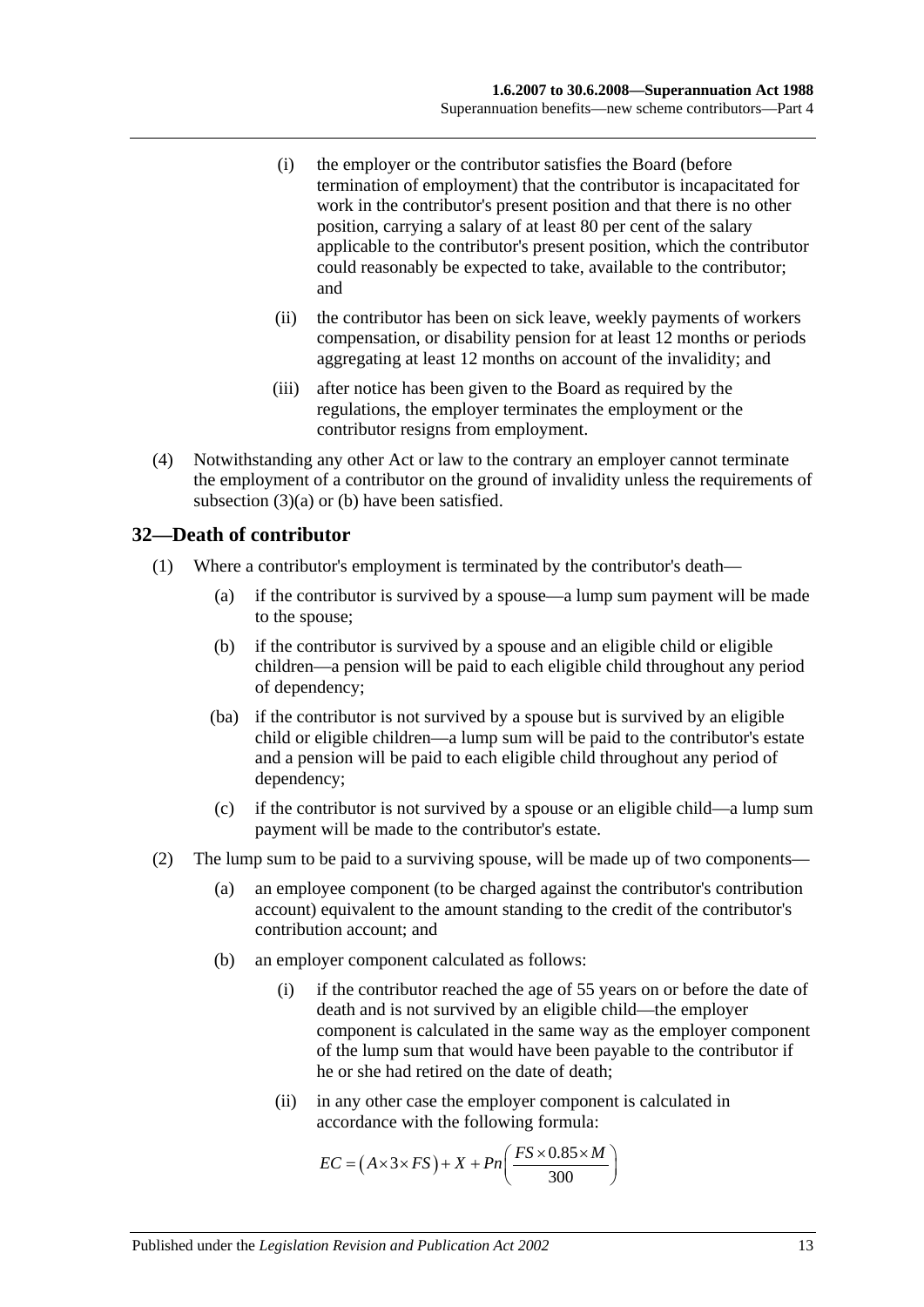Where—

*EC* is the employer component

*A* is the lesser of the following:

- (a) unity;
- (b) whichever of the following is applicable in the circumstances of the case:
	- (i) if the spouse is not receiving, and is not entitled to receive, weekly workers compensation payments in relation to the contributor's death and the contributor was an active contributor immediately before the contributor's death—the numerical value obtained by dividing the number of the contributor's extrapolated contribution points by 420;
	- (ii) if the spouse is receiving, or is entitled to receive, weekly workers compensation payments in relation to the contributor's death based on partial dependency and the contributor was an active contributor immediately before his or her death—the numerical value obtained from the following formula:

$$
n = \frac{acp + (1 - x)(ecp - acp)}{420}
$$

Where—

*n* is the numerical value

*acp* is the number of the contributor's accrued contribution points

*ecp* is the number of the contributor's extrapolated contribution points

*x* is the extent of the spouse's dependency expressed as a proportion of full dependency;

(iii) in any other case—the numerical value obtained by dividing the number of the contributor's accrued contribution points by 420

*FS* is the contributor's actual or attributed salary immediately before the contributor's death (expressed as an annual amount);

 $X$  is—

(a) where the contributor was an active contributor immediately before the date of death—the amount (if any) by which the employee component falls short of twice the contributor's adjusted final salary immediately before the contributor's death (expressed as an annual amount);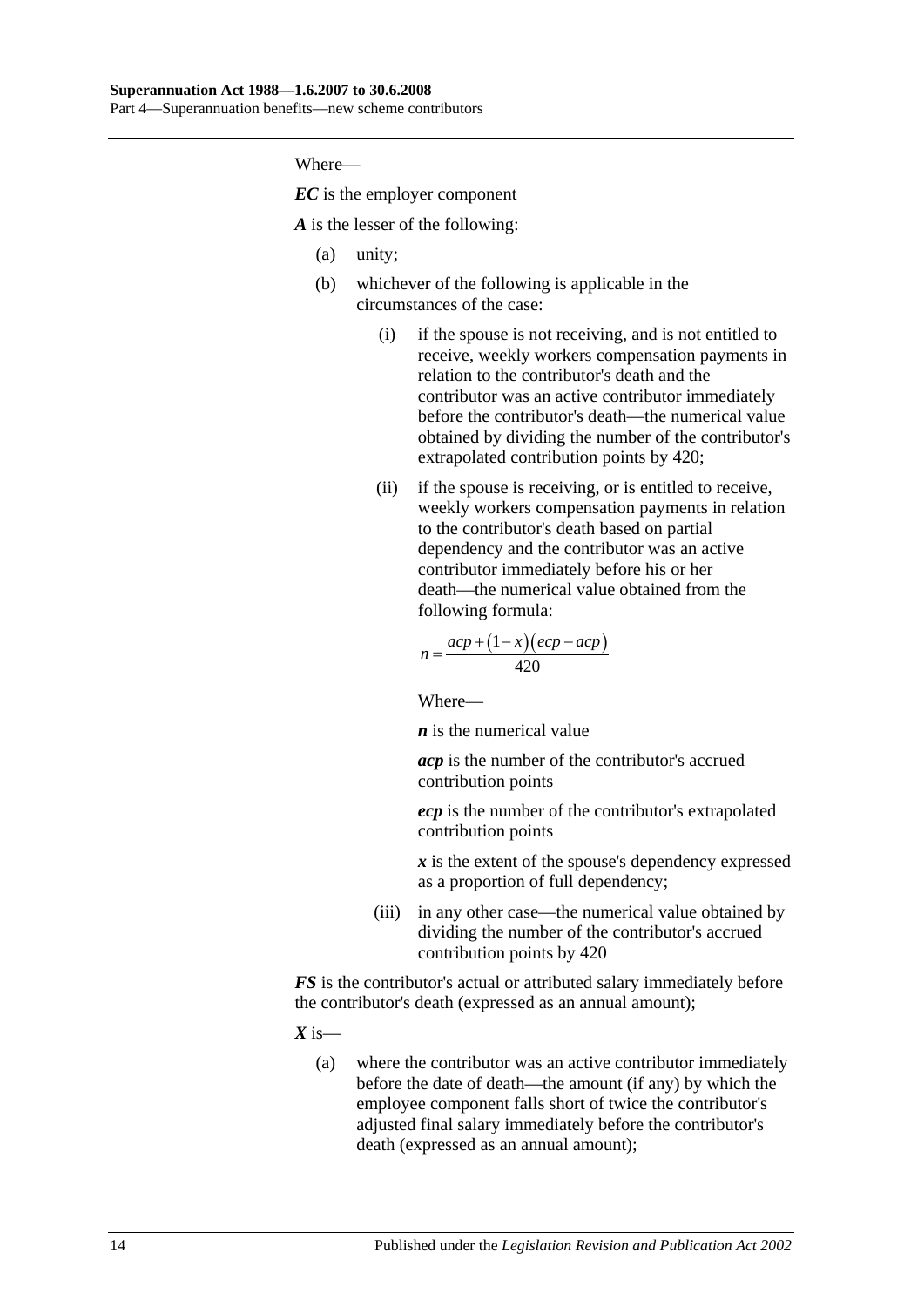(b) where the contributor was not then an active contributor—zero.

*Pn* is—

- (a) in the case of a contributor who was in full-time employment during that part of the contribution period occurring after 30 June 1992—1;
- (b) in any other case—the numerical value arrived at by expressing the contributor's employment while an active contributor during that part of the contribution period as a proportion of full-time employment during that part of the contribution period

 $M$  is—

- (a) where the contributor was an active contributor immediately before termination of employment—the aggregate of the number of months of the contributor's contribution period occurring after 30 June 1992 and the number of months difference between the contributor's age as at the entitlement day and the age of retirement;
- (b) in any other case—the number of months of the contributor's contribution period occurring after 30 June 1992.
- (2a) However, a surviving spouse will not be entitled to a benefit under this section if section 43AG applies to the spouse.
- (3) The pension for an eligible child is calculated as follows:
	- (a) where the contributor is survived by a spouse, then—
		- (i) if there are no more than three eligible children:  $P = A \times .05 \times FS$
		- (ii) if there are more than three eligible children:

 $P = 1/n(A \times .15 \times FS)$ 

- (b) where the contributor is not survived by a spouse, then—
	- (i) if there are no more than three eligible children:  $P = A \times 0.15 \times FS$
	- (ii) if there are more than three eligible children:

 $P = 1/n(A \times .45 \times FS)$ 

Where—

*P* is the amount of the pension (expressed as an amount per fortnight) *A* is the lesser of the following:

- (a) unity
- $(b)$  —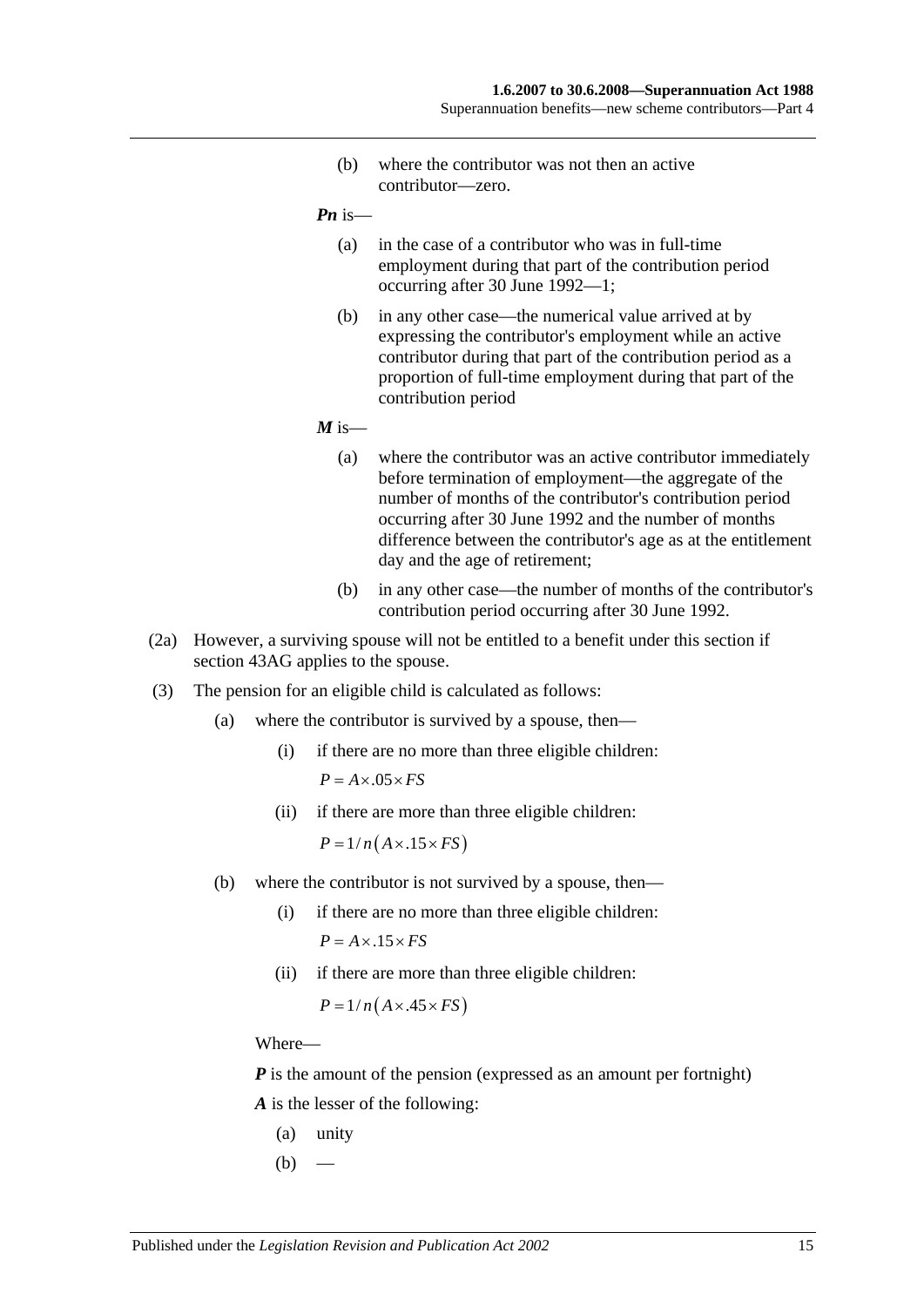- (i) where the contributor was an active contributor immediately before the contributor's death—the numerical value obtained by dividing the number of the contributor's extrapolated contribution points by 420;
- (ii) where the contributor was not an active contributor immediately before the contributor's death—the numerical value obtained by dividing the number of the contributor's accrued contribution points by 420

*FS* is the contributor's actual or attributed salary immediately before the contributor's death (expressed as an amount per fortnight)

*n* is the number of eligible children.

- (3a) The lump sum to be paid to the estate of a contributor who is not survived by a spouse but is survived by an eligible child or eligible children will be charged against the contributor's contribution account to the extent of the amount standing to the credit of the account and will be the aggregate of the following amounts:
	- $(a)$ 
		- (i) where the contributor was an active contributor immediately before his or her death—the greater of the following amounts:
			- (A) an amount equivalent to the amount standing to the credit of the contributor's contribution account;
			- (B) an amount equivalent to twice the amount of the contributor's adjusted salary immediately before the contributor's death (expressed as an annual amount);
		- (ii) where the contributor was not an active contributor immediately before his or her death—an amount equivalent to the amount standing to the credit of the contributor's contribution account; and
	- (b) an amount calculated as follows:

$$
A = P n \left( \frac{FS \times 0.85 \times M}{300} \right)
$$

Where—

*A* is the amount

*Pn* is—

- (a) in the case of a contributor who was in full-time employment during that part of the contribution period occurring after 30 June 1992—1;
- (b) in any other case—the numerical value arrived at by expressing the contributor's employment while an active contributor during that part of the contribution period as a proportion of full-time employment during that part of the contribution period

*FS* is the contributor's actual or attributed salary immediately before the contributor's death (expressed as an annual amount)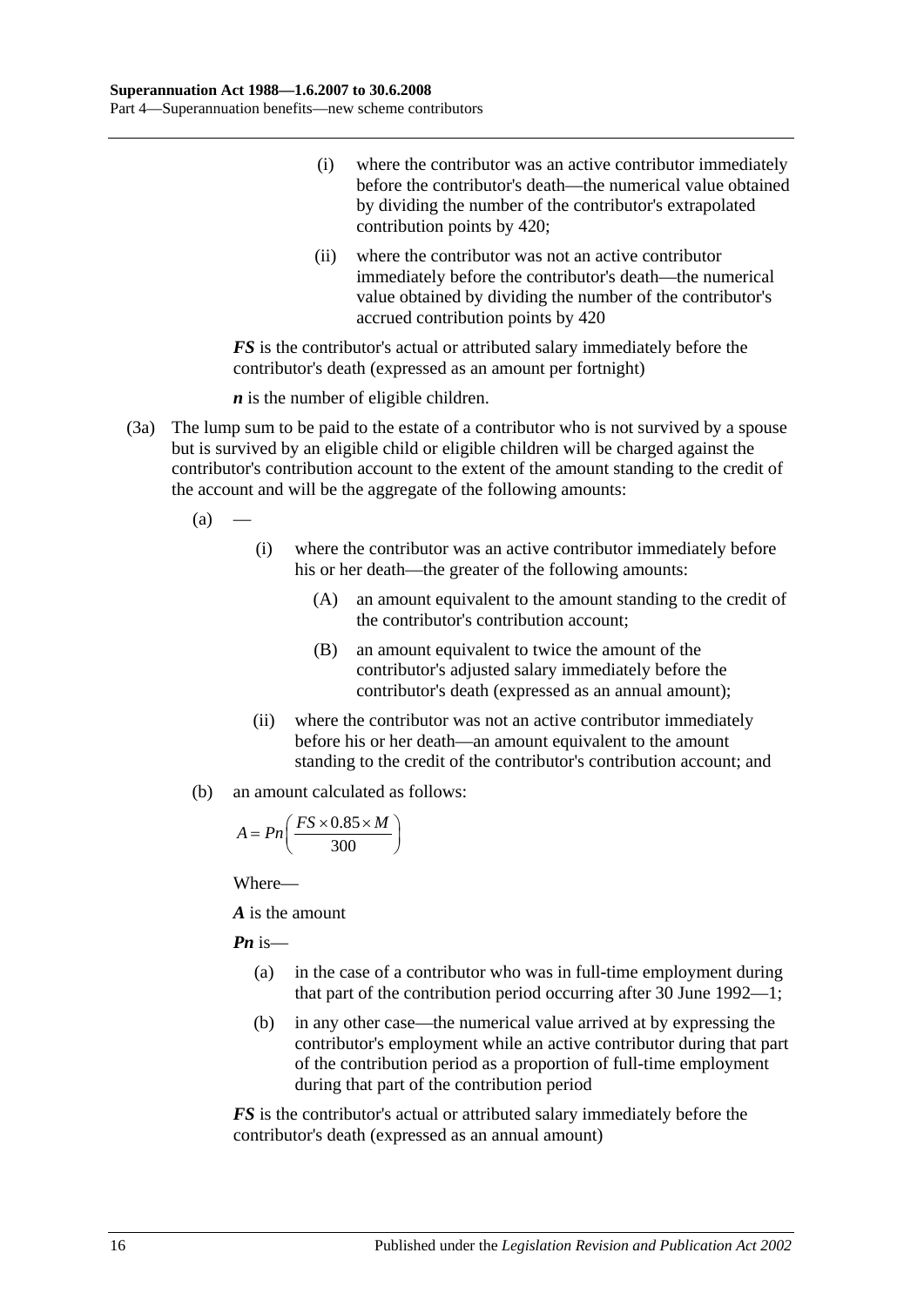#### $M$  is—

- (a) where the contributor was an active contributor immediately before termination of employment—the aggregate of the number of months of the contributor's contribution period occurring after 30 June 1992 and the number of months difference between the contributor's age as at the entitlement day and the age of retirement;
- (b) in any other case—the number of months of the contributor's contribution period occurring after 30 June 1992.
- (4) The pension for an eligible child will be indexed.
- (5) The lump sum to be paid to the estate of a contributor who is not survived by a spouse or an eligible child will be made up of two components—
	- (a) an employee component (to be charged against the contributor's contribution account) equivalent to the amount standing to the credit of the contributor's contribution account; and
	- (b) an employer component that is the lesser of the following:

(i) 
$$
EC = (FS \times A \times 4.5) + Pn\left(\frac{FS \times 0.85 \times M}{300}\right)
$$
  
(ii) 
$$
EC = \left[FS \times 4.5 \times \left(1 - \frac{X}{420}\right)\right] + Pn\left(\frac{FS \times 0.85 \times M}{300}\right)
$$

Where—

*EC* is the employer component

*FS* is the contributor's actual or attributed salary immediately before death (expressed as an annual amount)

*A* is the lesser of the following:

- (a) unity;
- (b) the numerical value obtained by dividing the number of the contributor's accrued contribution points by 420

#### *Pn* is—

- (a) in the case of a contributor who was in full-time employment during that part of the contribution period occurring after 30 June 1992—1;
- (b) in any other case—the numerical value arrived at by expressing the contributor's employment while an active contributor during that part of the contribution period as a proportion of full-time employment during that part of the contribution period
- $X$  is—
	- (a) in relation to a contributor who was at the date of death under the age of 60 years—the lesser of 60 and the number of months by which the contributor's age fell short of 60 years;
	- (b) in any other case—zero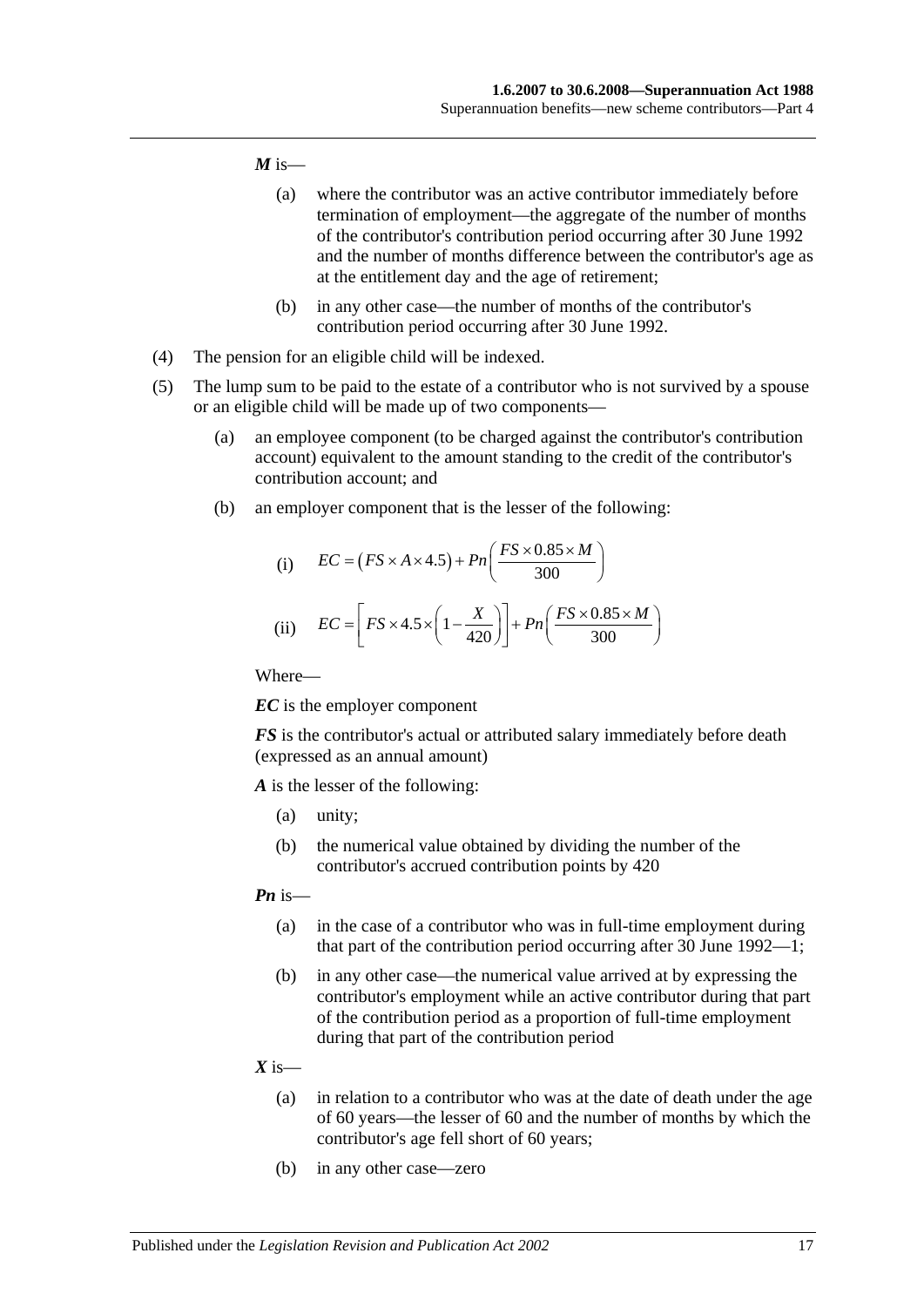*M* is the number of months of the contributor's contribution period occurring after 30 June 1992.

# <span id="page-47-1"></span>**32A—PSESS benefit**

- (1) Subject to this section, a person who is entitled to a benefit under this Part is entitled also to payment of the amount standing to the credit of the contributor's account under [subsection](#page-47-0) (6) being an amount equivalent to the amount accrued under the Public Sector Employees Superannuation Scheme in respect of the contributor.
- (2) Where a contributor who has resigned from employment elects to take the amount standing to the credit of his or her contribution account, the amount referred to in [subsection](#page-47-1) (1) will—
	- (a) be paid to or in relation to the contributor at the time at which, and in the circumstances under which, payment of benefits would be made to or in relation to the contributor if he or she had preserved his or her accrued superannuation benefits; or
	- (b) be carried over to some other superannuation fund or scheme approved by the Board.
- (3) Where a contributor who has resigned from employment elects to carry over his or her accrued superannuation benefits to an approved superannuation fund or scheme and the Board is satisfied that the contributor has been admitted to membership of the fund or scheme, the amount referred to in [subsection](#page-47-1) (1) will be paid on behalf of the contributor to the fund or scheme.
- (4) If at the time payment is to be made under [subsection](#page-47-1) (1) the contributor has died, the payment will be made to the contributor's spouse or if the contributor is not survived by a spouse, to the contributor's estate.
- (5) If the amount referred to in [subsection](#page-47-1) (1) has not been determined when it would otherwise be payable under this section, the amount is not payable until the expiration of seven days after it has been determined.
- <span id="page-47-2"></span><span id="page-47-0"></span>(6) The Board will maintain an account in the name of each contributor and the Board must—
	- (a) credit to each account (when the amount has been determined) an amount equivalent to the amount accrued under the Public Sector Employees Superannuation Scheme as at 30 June 1992 in respect of the contributor; and
	- (b) credit to each account at the end of the 1992/1993 financial year and at the end of each succeeding financial year—an amount that reflects the rate of return determined by the Board in relation to the contribution accounts of new scheme contributors for the relevant financial year.
- <span id="page-47-3"></span>(7) Where there is a delay in crediting the amount referred to in [subsection](#page-47-2) (6)(a), the amount referred to in [subsection](#page-47-3) (6)(b) will be determined on the assumption that the amount referred to in [subsection](#page-47-2) (6)(a) had been credited on 1 July 1992.
- (8) Where it is necessary to determine the balance of an account referred to in [subsection](#page-47-0) (6) at some time other than the end of a financial year, the balance will be extrapolated by applying a percentage rate of return estimated by the Board.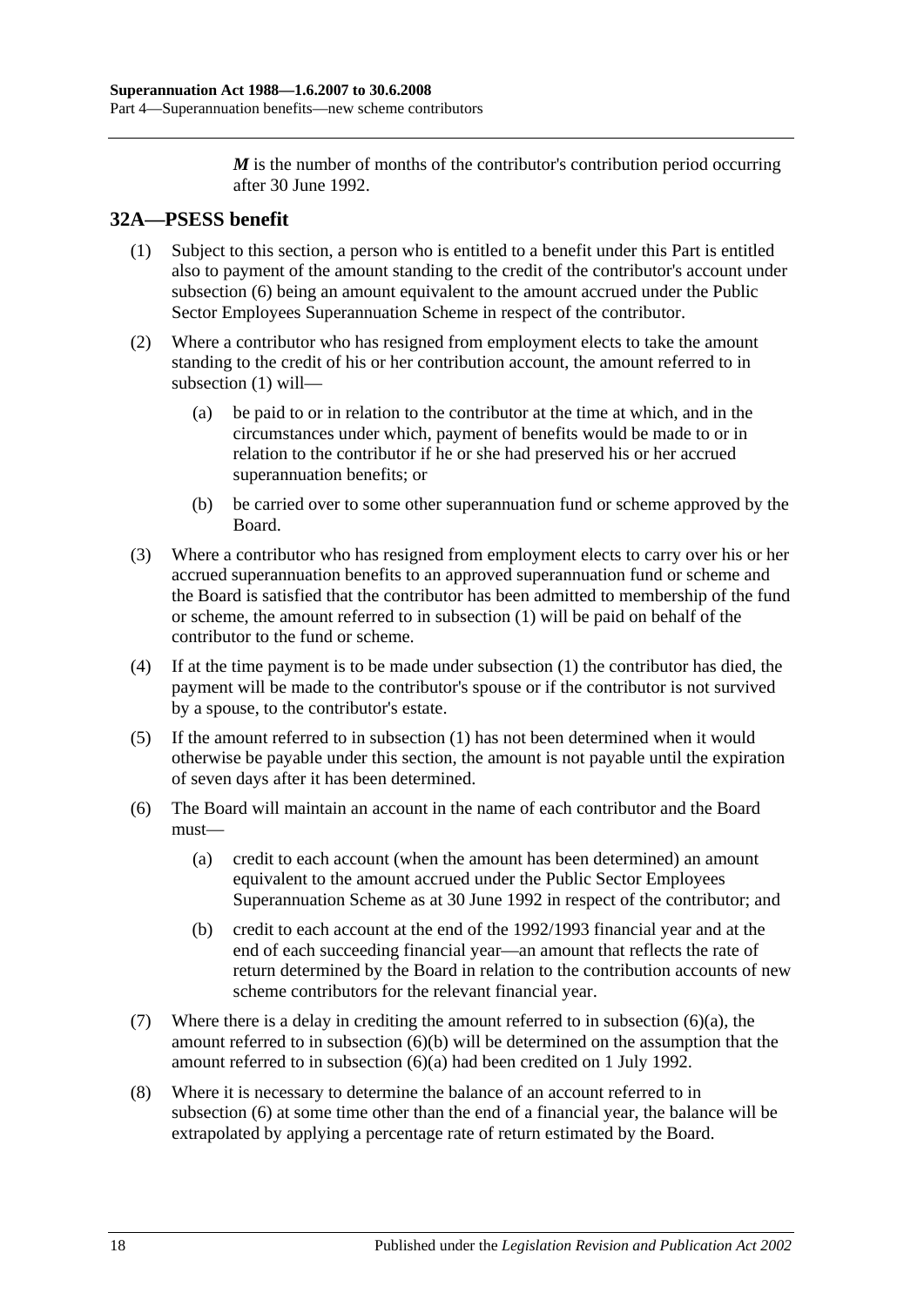### <span id="page-48-3"></span>**32B—Commutation to pay deferred superannuation contributions surcharge—contributor**

- <span id="page-48-2"></span>(1) A contributor who is liable for a deferred superannuation contributions surcharge as a result of a benefit becoming payable to the contributor may apply to the Board, in accordance with this section—
	- (a) to receive part of the benefit in the form of a commutable pension; and
	- (b) to fully commute the pension.
- <span id="page-48-1"></span>(2) A contributor who has become entitled to a benefit, or will shortly become entitled to a benefit, may—
	- (a) estimate the amount of the surcharge the contributor will become liable to pay (the *estimated surcharge amount*); and
	- (b) request the Board, in the approved form, to—
		- (i) withhold from the contributor's benefit an amount equal to the estimated surcharge amount (the *withheld amount*); and
		- (ii) pay the balance of the benefit to the contributor (being, in the case of a benefit to which the contributor is yet to become entitled, a payment after the entitlement arises),

and the Board must, subject to [subsection](#page-48-0) (4), comply with the contributor's request.

- (3) If a contributor has made a request under [subsection](#page-48-1) (2)(b), the contributor must, before the expiration of 2 months following the issue of a surcharge notice in respect of the contributor, advise the Board in the approved form that the notice has been issued and the Board must, within 7 days of receiving that advice—
	- (a) convert into a pension—
		- (i) if the amount of the surcharge payable by the contributor is less than the withheld amount—a portion of the withheld amount equal to the amount payable; or
		- (ii) in any other case—the whole of the withheld amount; and
	- (b) immediately after converting the withheld amount, or a portion of the withheld amount, into a pension under paragraph (a)—commute the pension; and
	- (c) pay to the contributor—
		- (i) the lump sum resulting from the commutation of the pension; and
		- (ii) the balance (if any) of the withheld amount.
- <span id="page-48-0"></span>(4) The Board may reject an application under [subsection](#page-48-2) (1) if—
	- (a) it is not satisfied that, if the application were accepted, the resulting lump sum will be applied in payment of the surcharge; or
	- (b) the contributor fails to satisfy the Board that the contributor has, or will have, a surcharge liability to the Commissioner of Taxation.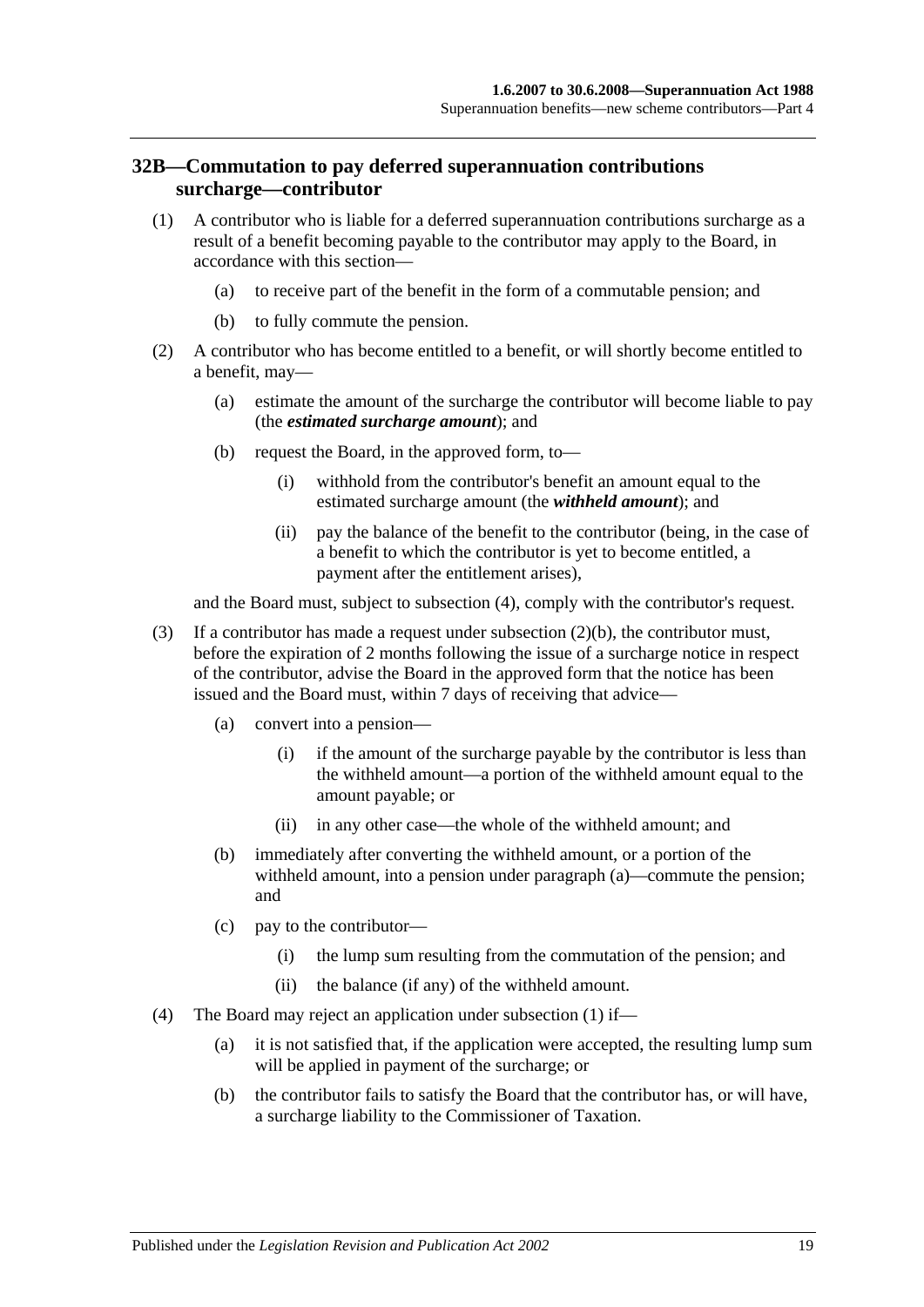- (5) The factors to be applied in—
	- (a) the conversion of a withheld amount (or part of a withheld amount) into a pension; and
	- (b) the commutation of a pension,

will be determined by the Treasurer on the recommendation of an actuary.

### <span id="page-49-2"></span>**32C—Commutation to pay deferred superannuation contributions surcharge following death of contributor**

- <span id="page-49-0"></span>(1) If a contributor who is liable for a deferred superannuation contributions surcharge dies—
	- (a) having made a request of the Board under [section](#page-48-3) 32B for part of his or her benefit to be withheld but before receiving a surcharge notice; or
	- (b) having received a surcharge notice but before requesting commutation of his or her pension under [section](#page-48-3) 32B,

the contributor's spouse or, if the contributor is not survived by a spouse, the contributor's legal representative, may, before the expiration of the period of 2 months immediately following the contributor's death or the issue of the surcharge notice (whichever is the later), apply to the Board—

- (c) to receive the amount withheld by the Board on behalf of the deceased contributor under [section](#page-48-3) 32B in the form of a commutable pension; and
- (d) to fully commute the pension.
- (2) The Board must, on receipt of an application under [subsection](#page-49-0) (1)—
	- (a) convert into a pension—
		- (i) if the amount of the surcharge payable by the spouse or estate is less than the withheld amount—a portion of the withheld amount equal to the amount payable; or
		- (ii) in any other case—the whole of the withheld amount; and
	- (b) immediately after converting the withheld amount, or a portion of the withheld amount, into a pension under paragraph (a)—commute the pension; and
	- (c) pay to the spouse or estate—
		- (i) the lump sum resulting from the commutation of the pension; and
		- (ii) the balance (if any) of the withheld amount.
- <span id="page-49-1"></span>(3) If a contributor dies without having made a request under [section](#page-48-3) 32B, the contributor's spouse or, if the contributor is not survived by a spouse, the contributor's legal representative, may—
	- (a) estimate the amount of the surcharge the spouse or estate will become liable to pay (the *estimated surcharge amount*); and
	- (b) request the Board, in the approved form, to—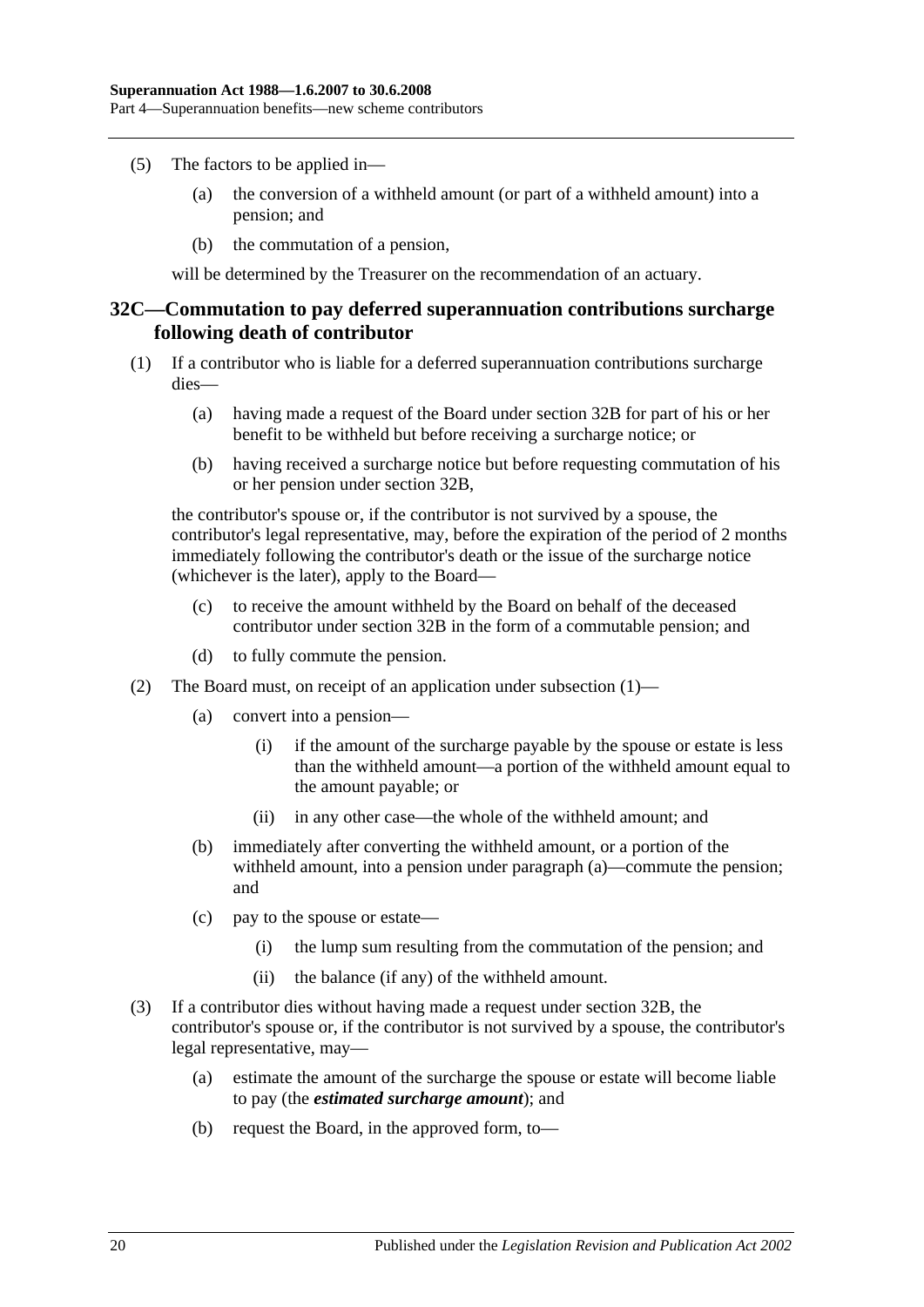- (i) withhold from the spouse's benefit or the benefit payable to the estate an amount equal to the estimated surcharge amount (the *withheld amount*); and
- (ii) pay the balance of the benefit to the spouse or estate,

and the Board must, subject to [subsection](#page-50-0) (6), comply with the request.

- (4) An application under [subsection](#page-49-1) (3) must be made in writing to the Board before payment of the benefit to the spouse or legal representative.
- (5) The spouse or legal representative must, before the expiration of 2 months following the issue of a surcharge notice in respect of the contributor, advise the Board in the approved form that the notice has been issued and the Board must, within 7 days of receiving that advice—
	- (a) convert into a pension—
		- (i) if the amount of the surcharge payable by the spouse or estate is less than the withheld amount—a portion of the withheld amount equal to the amount payable; or
		- (ii) in any other case—the whole of the withheld amount; and
	- (b) immediately after converting the withheld amount, or a portion of the withheld amount, into a pension under paragraph (a)—commute the pension; and
	- (c) pay to the spouse or estate—
		- (i) the lump sum resulting from the commutation of the pension; and
		- (ii) the balance (if any) of the withheld amount.
- <span id="page-50-0"></span>(6) The Board may reject an application under [subsection](#page-49-0) (1) or [\(3\)](#page-49-1) if it is not satisfied that, if the application were accepted, the resulting lump sum will be applied in payment of the surcharge or be used to reimburse the deceased contributor's estate, or the spouse or other person who has paid the surcharge on behalf of the estate.
- (7) The factors to be applied in—
	- (a) the conversion of a withheld amount (or part of a withheld amount) into a pension; and
	- (b) the commutation of a pension,

will be determined by the Treasurer on the recommendation of an actuary.

(8) In this section—

*legal representative*, in relation to a deceased contributor, means a person—

- (a) holding office as executor of the will of the deceased contributor where probate of the will has been granted or resealed in South Australia or any other State or a Territory; or
- (b) holding office in South Australia or any other State or a Territory as administrator of the estate of the deceased contributor.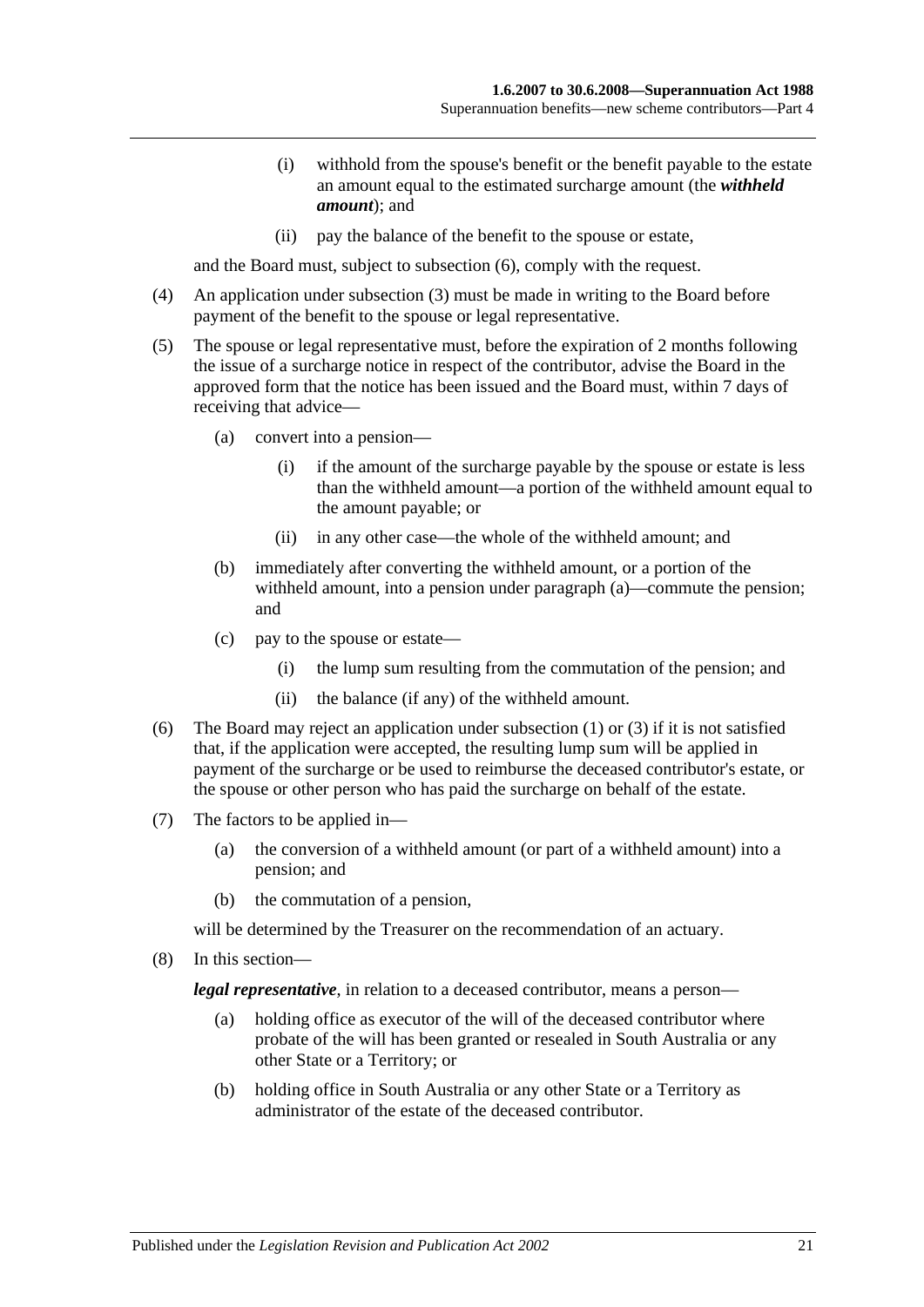### **32D—Withheld amount**

An amount withheld under [section](#page-48-3) 32B or [32C—](#page-49-2)

- (a) must be paid by the Treasurer into the Consolidated Account or a special deposit account established by the Treasurer for that purpose; and
- (b) will be charged against the relevant contributor's contribution account (to the extent possible) as if the amount had been paid to the contributor; and
- (c) will be credited with interest at a rate determined by the Treasurer; and
- (d) may be paid to the contributor (or the contributor's spouse or legal representative)—
	- (i) in accordance with [section](#page-48-3) 32B or [32C;](#page-49-2) or
	- (ii) at the direction of the Board if the Board—
		- (A) has not, within 2 years of withholding the amount, received advice that a surcharge notice has been issued in respect of the contributor; or
		- (B) considers, at any time, there is other good reason for doing so.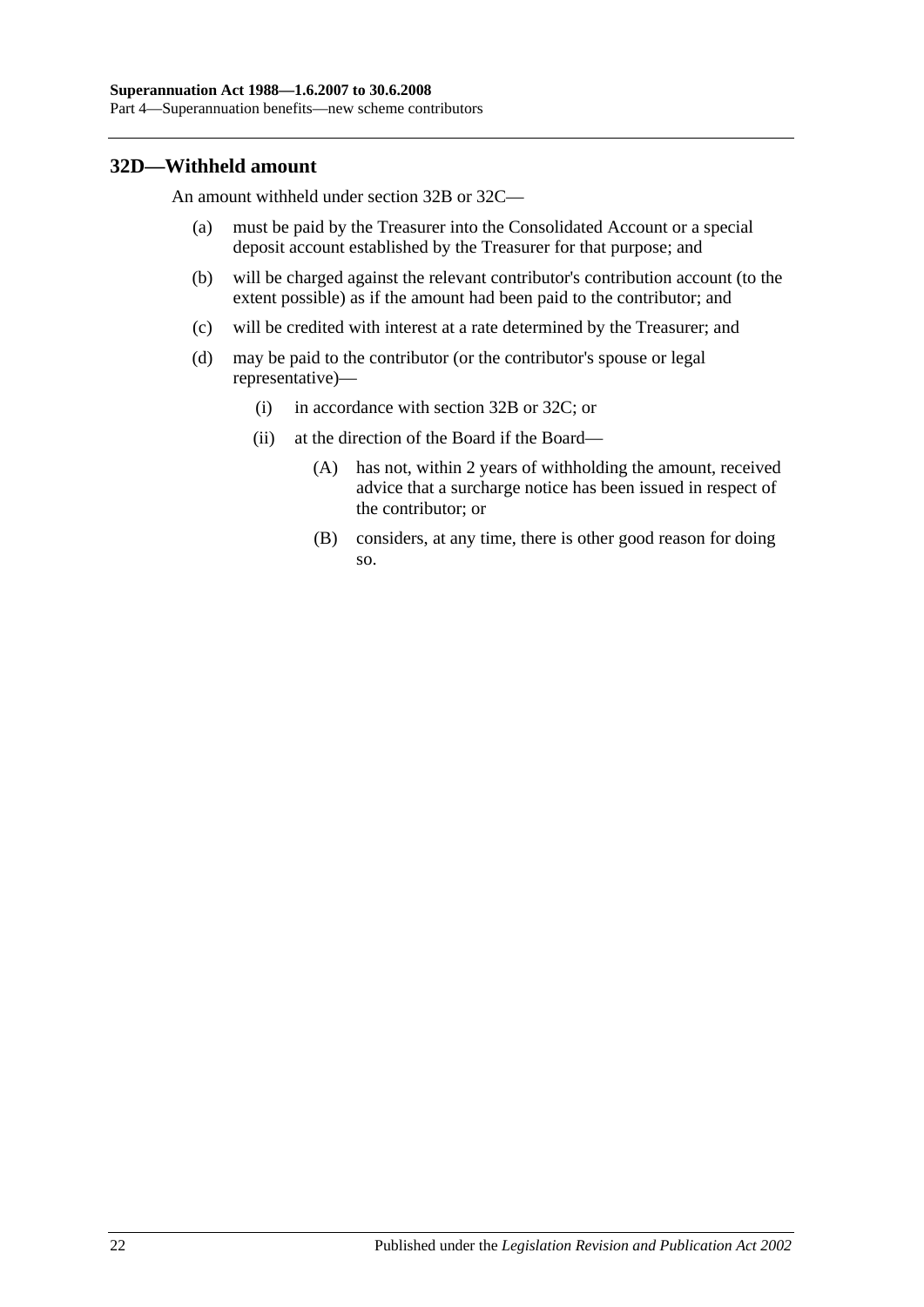# **Part 5—Superannuation benefits—old scheme contributors**

# **Division 1—Pension benefits**

### **33—Application of this Part**

This Part applies only to old scheme contributors.

### <span id="page-52-0"></span>**34—Retirement**

(1) A contributor who retires on or after reaching the age of retirement and who is not entitled to a pension under [subsection](#page-53-0) (2), is entitled to a pension calculated as follows:

$$
P = FS \left[ \left( A \times \frac{2}{3} \right) \left( 1 + \frac{X}{E} \right) \right] + \frac{FS}{100} + FS \left( \frac{7.4}{100} \times \frac{n}{420} \right)
$$

Where—

*P* is the amount of the pension (expressed as an amount per fortnight)

*FS* is the contributor's actual or attributed salary (expressed as an amount per fortnight) immediately before retirement

*A* is the lesser of the following:

- (a) unity;
- (b) the numerical value obtained by dividing the number of the contributor's accrued contribution points by—
	- (i) in the case of a contributor who was accepted as a contributor under the repealed Act before reaching the age of 30 years—the number of months between the date of acceptance and the age of retirement;
	- (ii) in any other case—360

 $\vec{E}$  is—

- (a) in relation to a contributor whose contribution period at the age of retirement was 360 months or more—600;
- (b) in relation to a contributor whose contribution period at the age of retirement was 300 months or more but less than 360 months—1 200

*X* is the number of months by which the contributor's age at retirement exceeds the age of retirement

*n* is 420 or the aggregate number of contribution points that accrued to the contributor between 1 July 1992 and the date of retirement whichever is the lesser (for the purposes of this definition contribution points will be taken to accrue to a contributor who is no longer making contributions because of [section](#page-28-0) 23(7) at the rate of one point per month).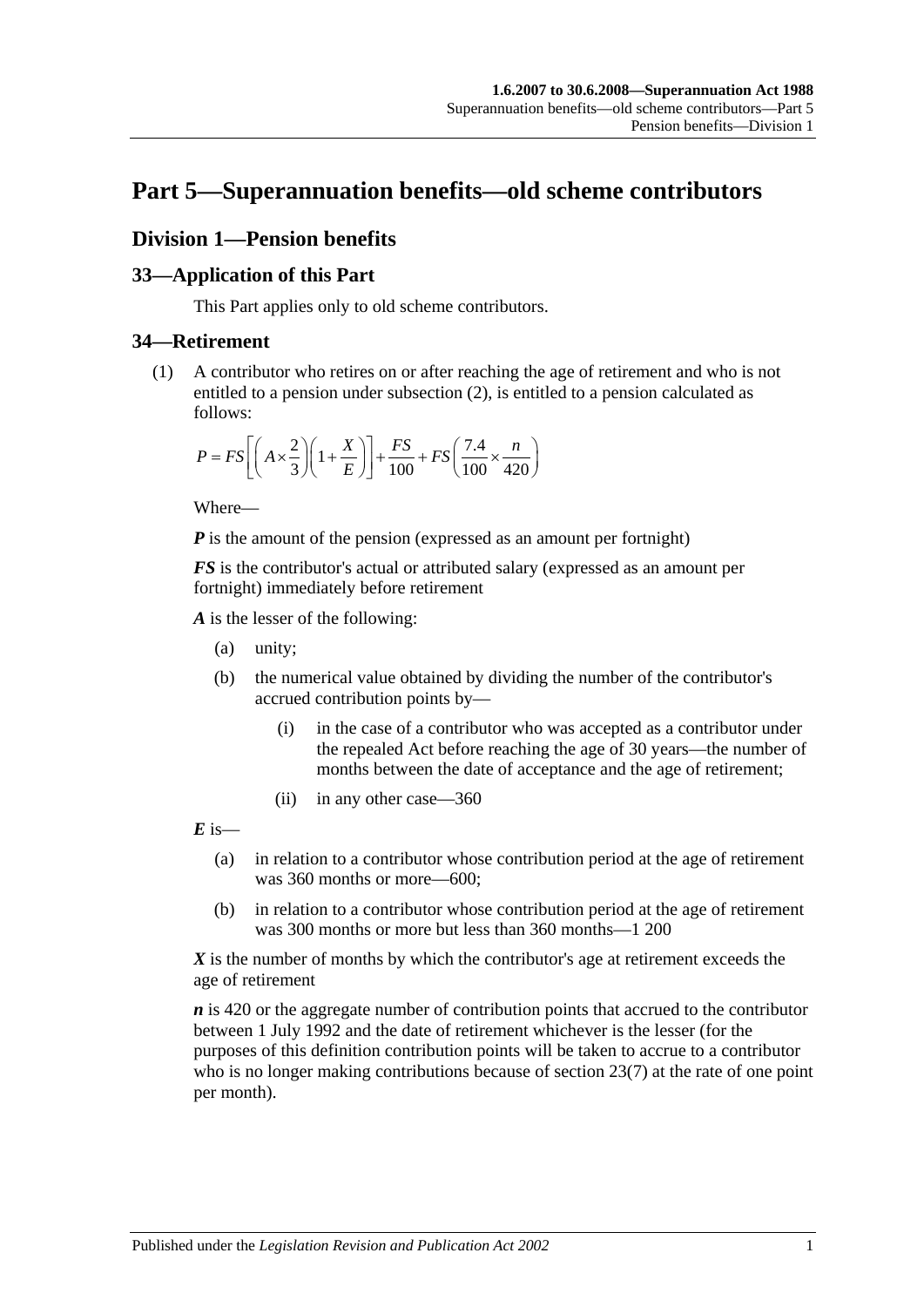<span id="page-53-0"></span>(2) A contributor (other than a contributor whose membership of the Scheme antedates the commencement of the repealed Act) who retires on or after reaching the age of retirement is entitled to a pension calculated in accordance with the following formula if the number of months between the date of the contributor's acceptance as a contributor and the date on which the contributor reached the age of retirement was less than 300:

$$
P = FS \times Z \left[ \left( \frac{A}{540} \times \frac{60 - B}{60} \right) + \left( \frac{C \times B}{60} \right) \right] + \frac{FS}{100} + FS \left( \frac{7.4}{100} \times \frac{n}{420} \right)
$$

Where—

*P* is the amount of the pension (expressed as an amount per fortnight)

*FS* is the contributor's actual or attributed salary (expressed as an amount per fortnight) immediately before retirement

**Z** is the numerical value obtained by dividing the number of the contributor's accrued contribution points by the number of months in the contribution period

*A* is the number of months in the contribution period on the date on which the contributor reached the age of retirement

*B* is the number of months between the day on which the contributor reached the age of retirement and the day on which he or she retired reduced by the number of months (if any) in that period during which the contributor was not an active contributor

*C* is the number obtained from [Schedule 2](#page-118-0) by reference to the value of A applicable to the contributor

*n* is 420 or the aggregate number of contribution points that accrued to the contributor between 1 July 1992 and the date of retirement whichever is the lesser (for the purposes of this definition contribution points will be taken to accrue to a contributor who is no longer making contributions because of [section](#page-28-0) 23(7) at the rate of one point per month).

(3) A contributor who retires after reaching the age of 55 years but before the age of retirement is entitled to a pension calculated as follows:

$$
P = \left[ FS \times A \left( \frac{50}{100} + \frac{17.6 \times n_2}{100 \times 60} \right) \right] + \left[ FS \times \frac{n_1}{420} \left( \frac{6}{100} + \frac{1.4 \times n_2}{100 \times 60} \right) \right]
$$

Where—

*P* is the amount of the pension (expressed as an amount per fortnight)

*FS* is the contributor's actual or attributed salary (expressed as an amount per fortnight) immediately before retirement

*A* is the lesser of the following:

- (a) unity;
- (b) the numerical value obtained by dividing the number of the contributor's accrued contribution points by—
	- (i) in the case of a contributor who was accepted as a contributor under the repealed Act before reaching the age of 30 years—the number of months between the date of acceptance and the date of retirement;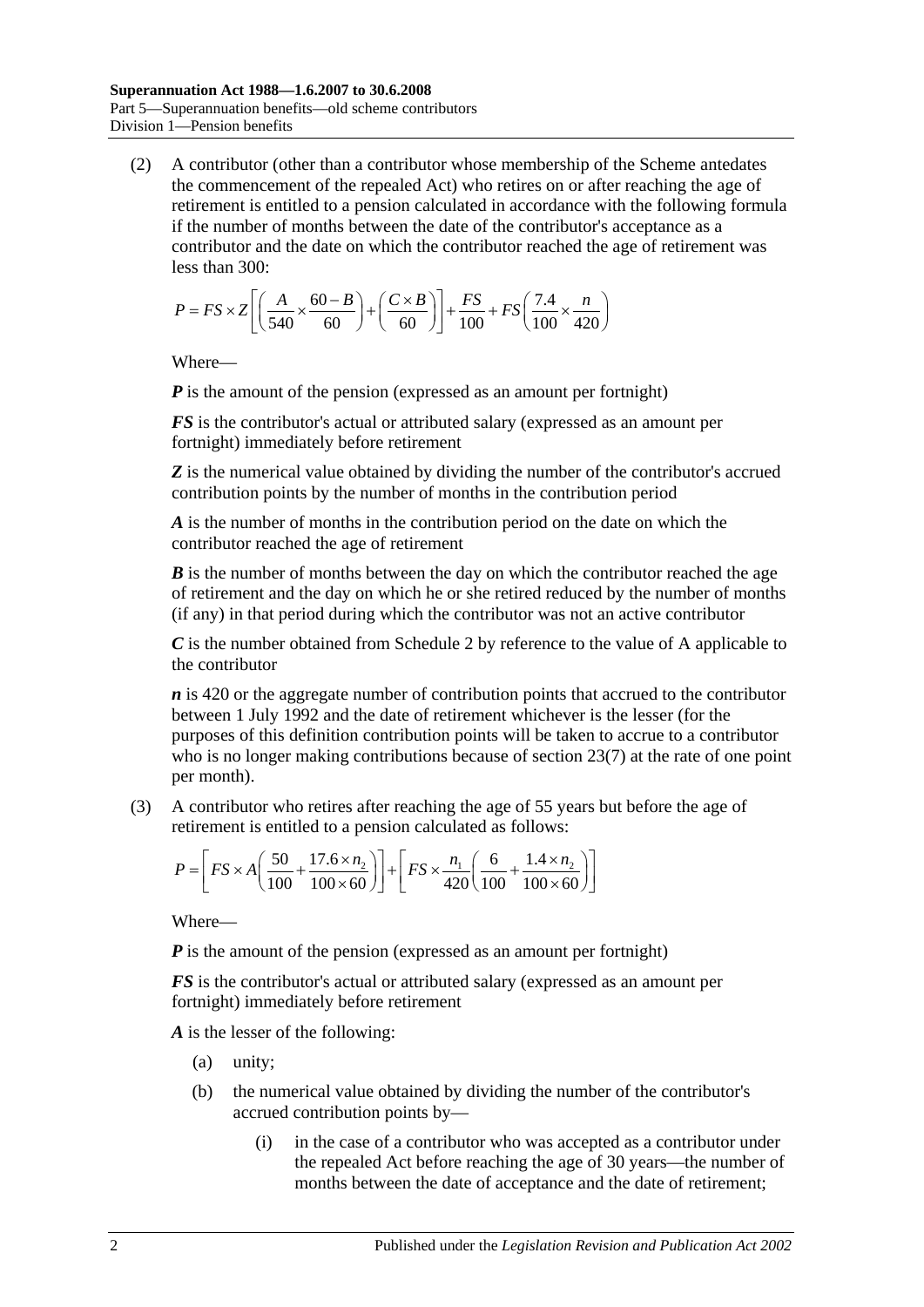(ii) in any other case— $300 + n_2$ 

 $n_1$  is 420 or the aggregate number of contribution points that accrued to the contributor between 1 July 1992 and the date of retirement whichever is the lesser

 $n_2$  is the number of months between the day on which the contributor reached the age of 55 years and the day on which he or she retired.

- (4) A retirement pension will be indexed.
- (5) The amount of a retirement pension will be the amount calculated under this section or 75 per cent of the contributor's actual or attributed salary immediately before retirement (expressed as an amount per fortnight), whichever is the lesser.
- (6) For the purposes of this section, a contributor retires from employment if—
	- (a) the contributor has attained the age of 55 years and the contributor's employment terminates or is terminated before the contributor reaches the age of retirement for any reason except invalidity (in circumstances entitling the contributor to benefits under this Act), retrenchment or death; or
	- (b) the contributor's employment terminates or is terminated on or after the contributor reaches the age of retirement for any reason (except the contributor's death).
- (7) This section does not apply to an outplaced employee.

### <span id="page-54-1"></span>**35—Retrenchment**

- (1) Where—
	- (a) a contributor's employment is terminated by retrenchment;
	- (b) the contributor has reached the age of 45 years but not the age of retirement;
	- (c) the contributor has been a contributor for not less than 5 years;
	- (d) the Board is satisfied that there is no suitable employment (being employment attracting a salary of at least 80% of the salary applicable to the former employment) available to the contributor,

the contributor is entitled to a pension and a lump sum under this section.

<span id="page-54-0"></span>(2) The amount of the pension is calculated as follows:

$$
P = A \times \frac{2}{3} \times FS
$$

Where—

*P* is the amount of the pension (expressed as an amount per fortnight)

*A* is the lesser of the following:

- (a) unity;
- (b) the numerical value obtained by dividing the number of the contributor's contribution points by—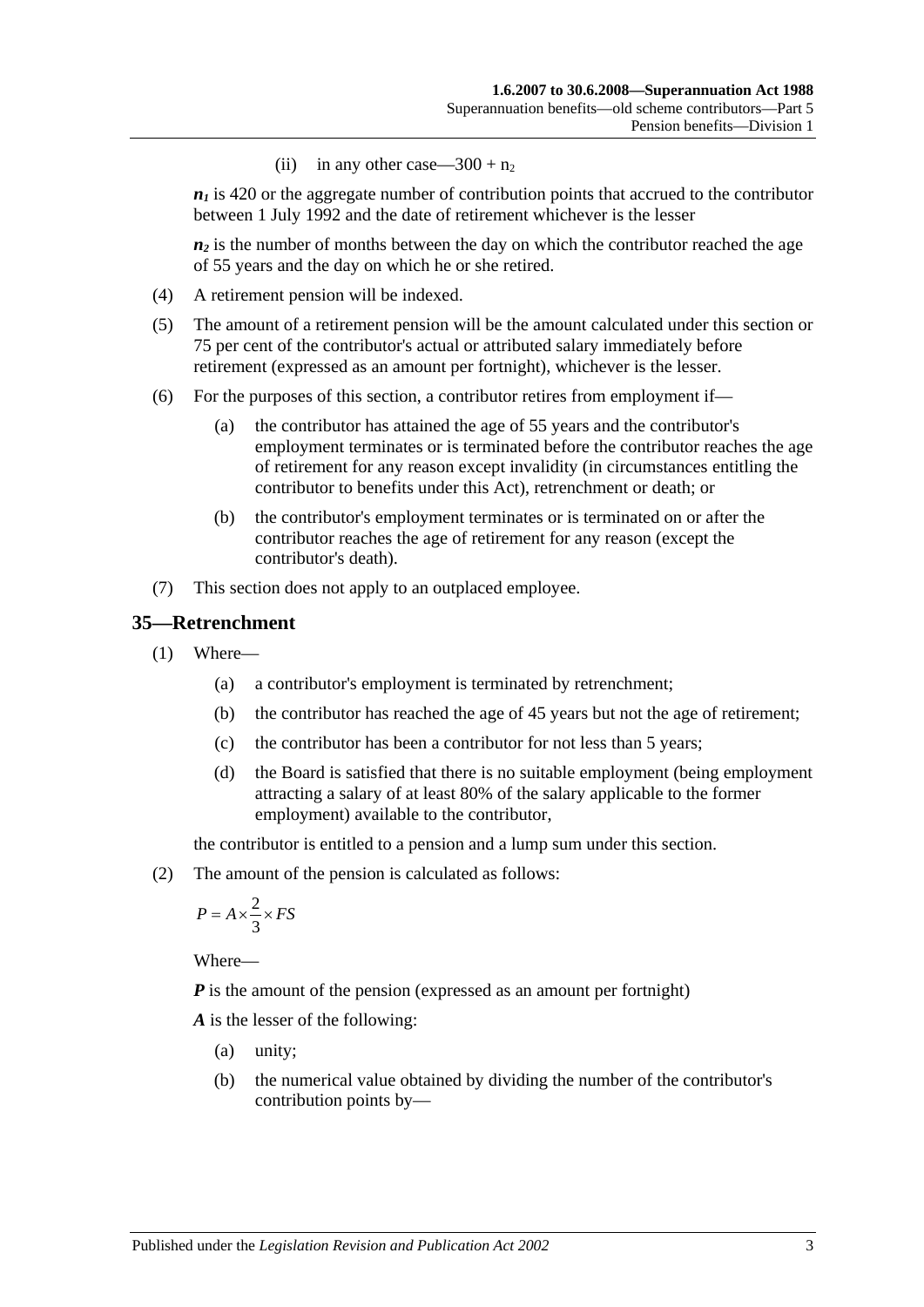- (i) in the case of a contributor who was accepted as a contributor under the repealed Act before reaching the age of 30 years—the number of months between the contributor's age as at the date of acceptance and the age of retirement;
- (ii) in any other case—360.

*FS* is the contributor's actual or attributed salary (expressed as an amount per fortnight) immediately before retrenchment.

(2a) In [subsection](#page-54-0) (2)—

*contribution points* means—

- (a) in the case of a contributor who was an active contributor immediately before retrenchment—extrapolated contribution points;
- (b) in the case of a contributor who was not an active contributor immediately before retrenchment—accrued contribution points.
- (2b) The amount of the lump sum under [subsection](#page-54-1) (1) is calculated as follows:

$$
LS = P n \left( FS \times \frac{0.85}{450} \times M \right)
$$

Where—

*LS* is the lump sum

*Pn* is—

- (a) in the case of a contributor who was in full-time employment during that part of the contribution period occurring after 31 December 1987—1;
- (b) in any other case—the numerical value arrived at by expressing the contributor's employment while an active contributor during that part of the contribution period as a proportion of full-time employment during that part of the contribution period

*FS* is the contributor's actual or attributed salary (expressed as an annual amount) immediately before retrenchment

*M* is the number of months of the contributor's contribution period occurring after 31 December 1987.

- (3) A retrenchment pension will be indexed.
- (4) Where—
	- (a) a contributor's employment is terminated by retrenchment; and
	- (b) the contributor is not entitled to a pension and a lump sum under [subsection](#page-54-1) (1); and
	- (c) the contributor has not made an election under [subsection](#page-56-0) (6),

the contributor is entitled to a lump sum payment.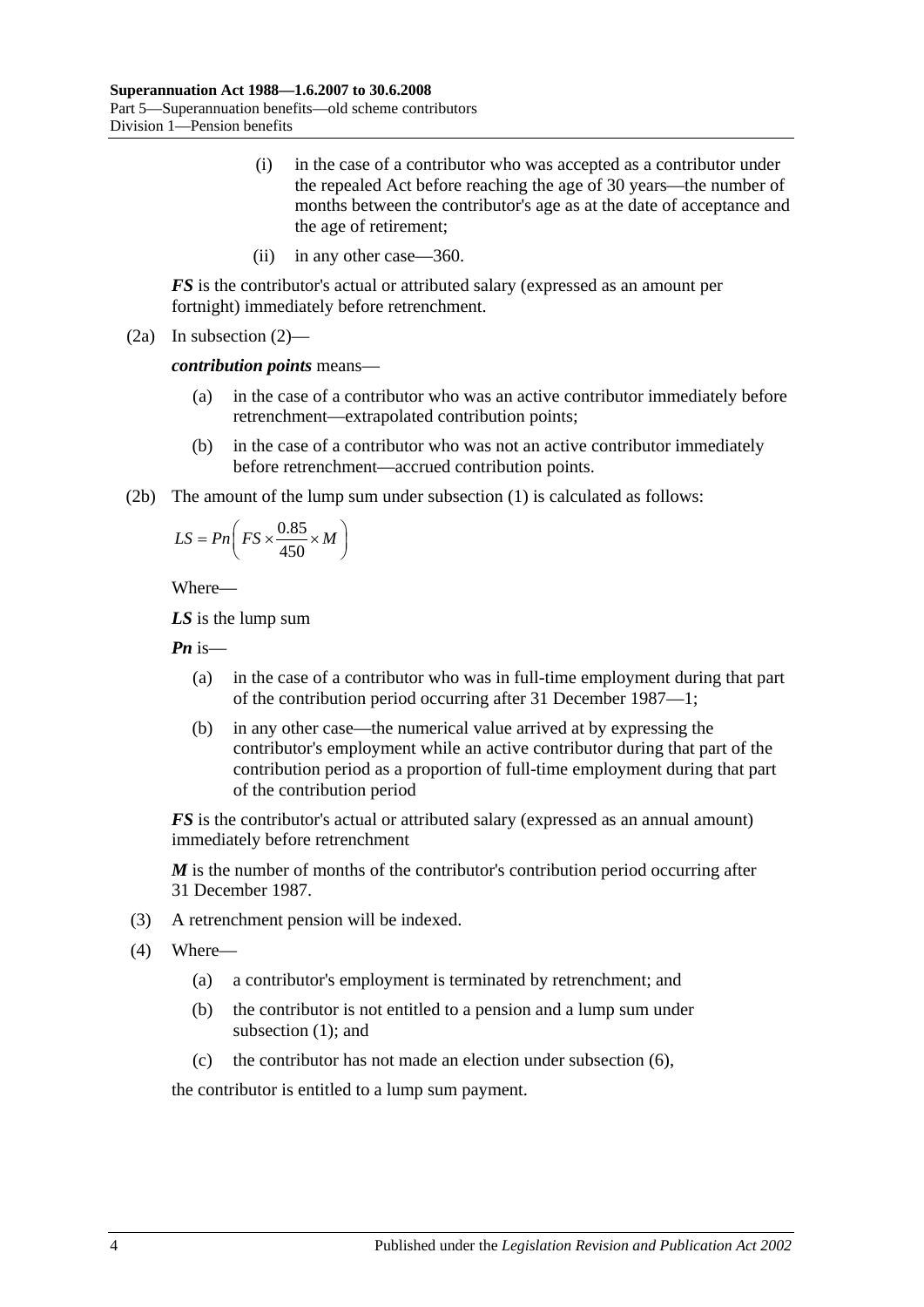- (5) The lump sum is made up of two components—
	- (a) an employee component (to be charged against the contributor's contribution account) equivalent to the amount standing to the credit of the contributor's contribution account; and
	- (b) an employer component calculated as follows:

$$
EC = \left(2\frac{1}{3}A - P\right) + Pn\left(FS \times \frac{0.85}{450} \times M\right)
$$

Where—

*EC* is the employer component

*A* is the aggregate of the contributor's contributions unless that aggregate amount exceeds what it would have been if the contributor had contributed throughout the contribution period at the standard contribution rate, in which case A is the latter amount

*P* is the amount (if any) of pension paid under this Act or the repealed Act to the contributor

*Pn* is—

- (a) in the case of a contributor who was in full-time employment during that part of the contribution period occurring after 31 December 1987—1;
- (b) in any other case—the numerical value arrived at by expressing the contributor's employment while an active contributor during that part of the contribution period as a proportion of full-time employment during that part of the contribution period

*FS* is the contributor's actual or attributed salary (expressed as an annual amount) immediately before retrenchment

*M* is the number of months of the contributor's contribution period occurring after 31 December 1987.

- <span id="page-56-0"></span>(6) If a contributor whose employment is terminated by retrenchment but who is not entitled to a pension and a lump sum under [subsection](#page-54-1) (1) makes an election under this subsection by written notice to the Board within three months after termination of the employment, the contributor will be taken—
	- (a) if the contributor had not reached the age of 55 years at the termination of his or her employment—to have resigned and elected to preserve his or her accrued superannuation benefits; or
	- (b) if the contributor had reached that age at the termination of his or her employment—to have retired.

### **36—Temporary disability pension**

- (1) Subject to this section, a contributor—
	- (a) who is temporarily or permanently incapacitated for work but whose employment has not been terminated on that ground; and
	- (b) who has not reached the age of retirement,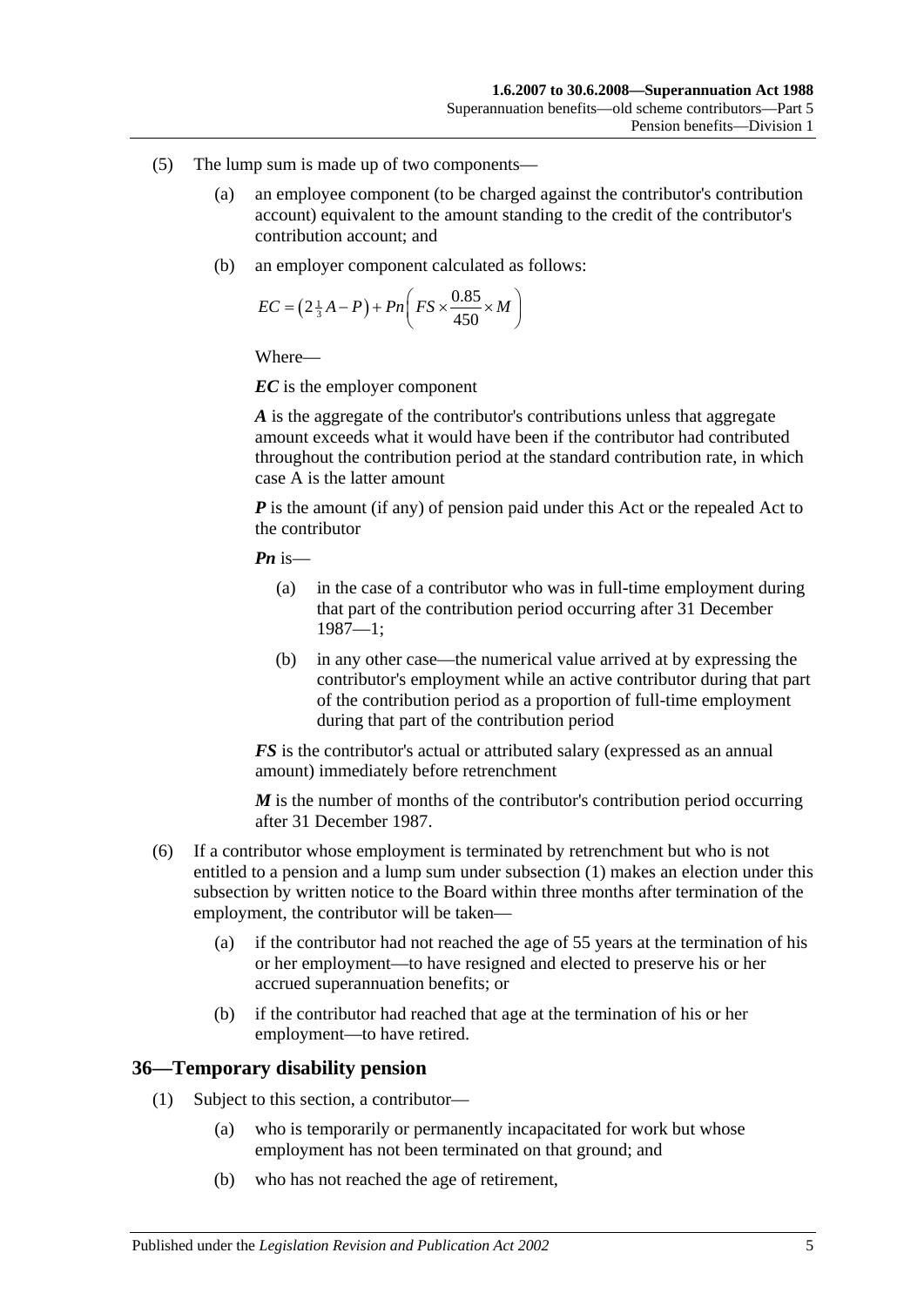is entitled to a disability pension.

- (2) A contributor who becomes incapacitated for work in a particular position will not be regarded as incapacitated for work for the purposes of this section if some other position, carrying a salary of at least 80 per cent of the salary applicable to the former position, is available to the contributor and the contributor could reasonably be expected to take that other position.
- (3) A disability pension is not payable in respect of—
	- (a) a period in respect of which the contributor is entitled to sick leave; or
	- (b) a period in respect of which the contributor is entitled to weekly payments of workers compensation; or
	- (c) a period for which the contributor is on recreation leave or long service leave.
- (4) The Board will not pay a disability pension in respect of a period of incapacity of less than one week and may decline to pay a disability pension if it appears that the duration of the incapacity is likely to be less than six months.
- (5) The amount of the pension is calculated as follows:

$$
P = A \times \frac{2}{3} \times FS
$$

Where—

*P* is the amount of the pension (expressed as an amount per fortnight)

*A* is the lesser of the following:

- (a) unity;
- (b) the numerical value obtained by dividing the number of the contributor's extrapolated superannuation points by—
	- (i) in the case of a contributor who was accepted as a contributor under the repealed Act before reaching the age of 30 years—the number of months between the contributor's age as at the date of acceptance and the age of retirement;
	- (ii) in any other case—360.

*FS* is the contributor's actual or attributed salary (expressed as an amount per fortnight) immediately before the pension becomes payable.

- (6) A disability pension cannot be paid for a continuous period of more than 12 months unless the Board thinks that there are special reasons for extending that limit, in which case it may extend the pension period by not more than a further 6 months.
- (7) A disability pension cannot be paid, in respect of the same incapacity, for an aggregate period of more than 18 months in any one period of 36 months.
- (8) A contributor is not required to make any contribution over a period for which the contributor receives a disability pension but will be credited with contribution points and contribution months in respect of any such period as if the contributor were contributing at the standard contribution rate in respect of that period.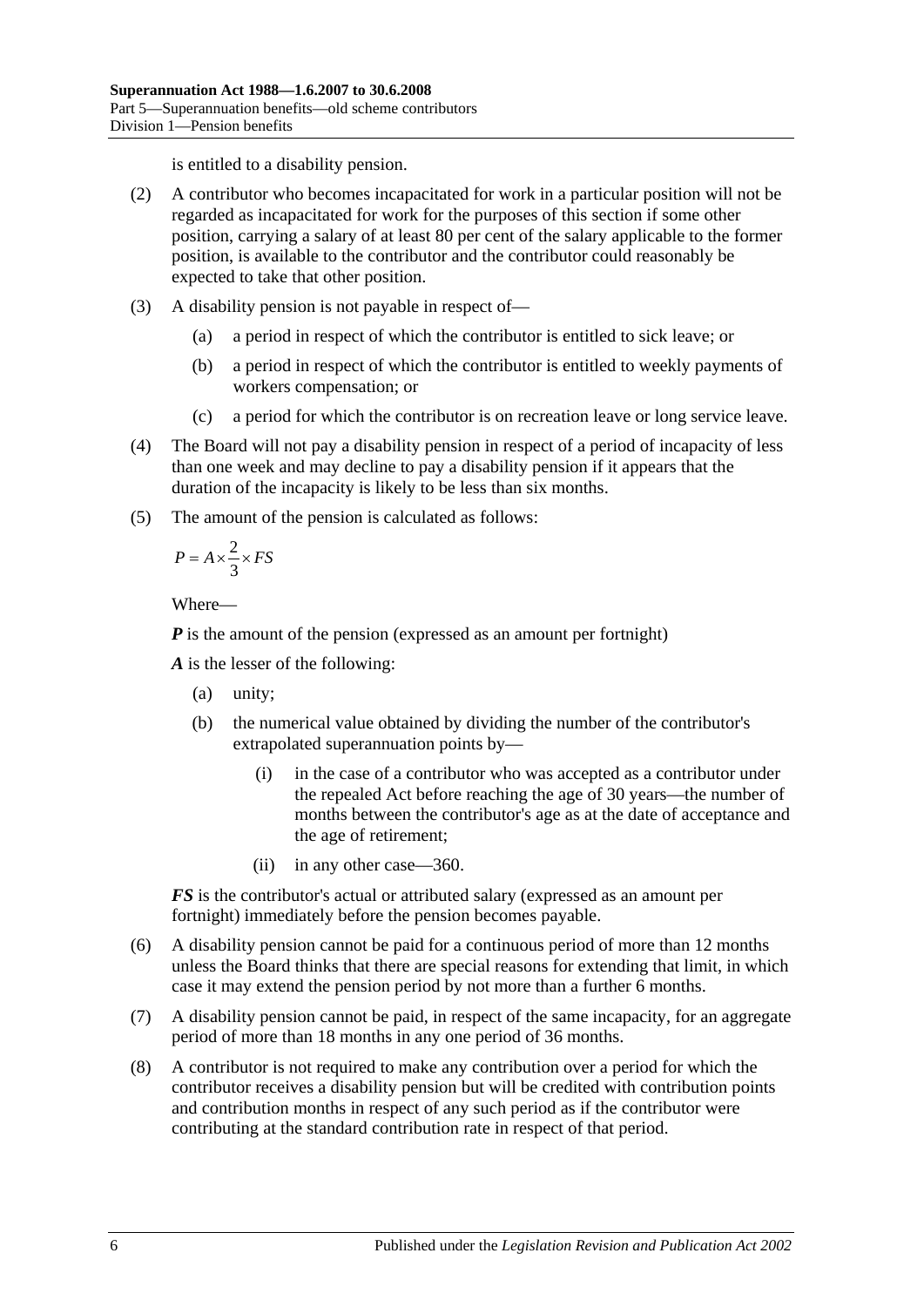### <span id="page-58-0"></span>**36A—Rehabilitation etc of disability pensioner**

- (1) Where, in the opinion of the Board, an attempt should be made to rehabilitate a disability pensioner or to find alternative employment for such a pensioner, the Board may serve notice on the pensioner's employer requiring the employer to do one or both of the following—
	- (a) take measures specified in the notice to rehabilitate the pensioner;
	- (b) take measures specified in the notice to find alternative employment for the pensioner.
- (2) A notice under [subsection](#page-58-0) (1) may require the employer to periodically report in writing to the Board on the progress it is making in complying with the requirements of the notice.
- <span id="page-58-1"></span>(3) If an employer does not comply with a notice under [subsection](#page-58-0) (1) to the satisfaction of the Board, the Board may, by further notice served on the employer, require the employer to reimburse the Treasurer for the amount of the disability pension paid to the pensioner from the date of service of that notice until the Board informs the employer in writing that it is satisfied with the employer's compliance with the original notice.
- (4) The amount of the pension referred to in [subsection](#page-58-1) (3) is a debt due by the employer to the Treasurer and the prescribed proportion of that amount must not be charged against the contributor's contribution account under [section](#page-77-0) 43A.

### <span id="page-58-3"></span>**37—Invalidity**

- (1) If a contributor's employment terminates on account of invalidity and the Board is satisfied that the contributor's incapacity for all kinds of work is 60 per cent or more of total incapacity and is likely to be permanent, the contributor is entitled to a pension under this section.
- <span id="page-58-2"></span>(2) The amount of the pension is calculated as follows:

$$
P = FS\left(A \times \frac{2}{3}\right) + \frac{FS}{100} + FS\left(\frac{7.4}{100} \times \frac{n}{420}\right)
$$

Where—

*P* is the amount of the pension (expressed as an amount per fortnight)

*FS* is the contributor's actual or attributed salary (expressed as an amount per fortnight) immediately before termination of employment

*A* is the lesser of the following:

- (a) unity;
- (b) the numerical value obtained by dividing the number of the contributor's contribution points by—
	- (i) in the case of a contributor who was accepted as a contributor under the repealed Act before reaching the age of 30 years—the number of months between the date of acceptance and the age of retirement;
	- (ii) in any other case—360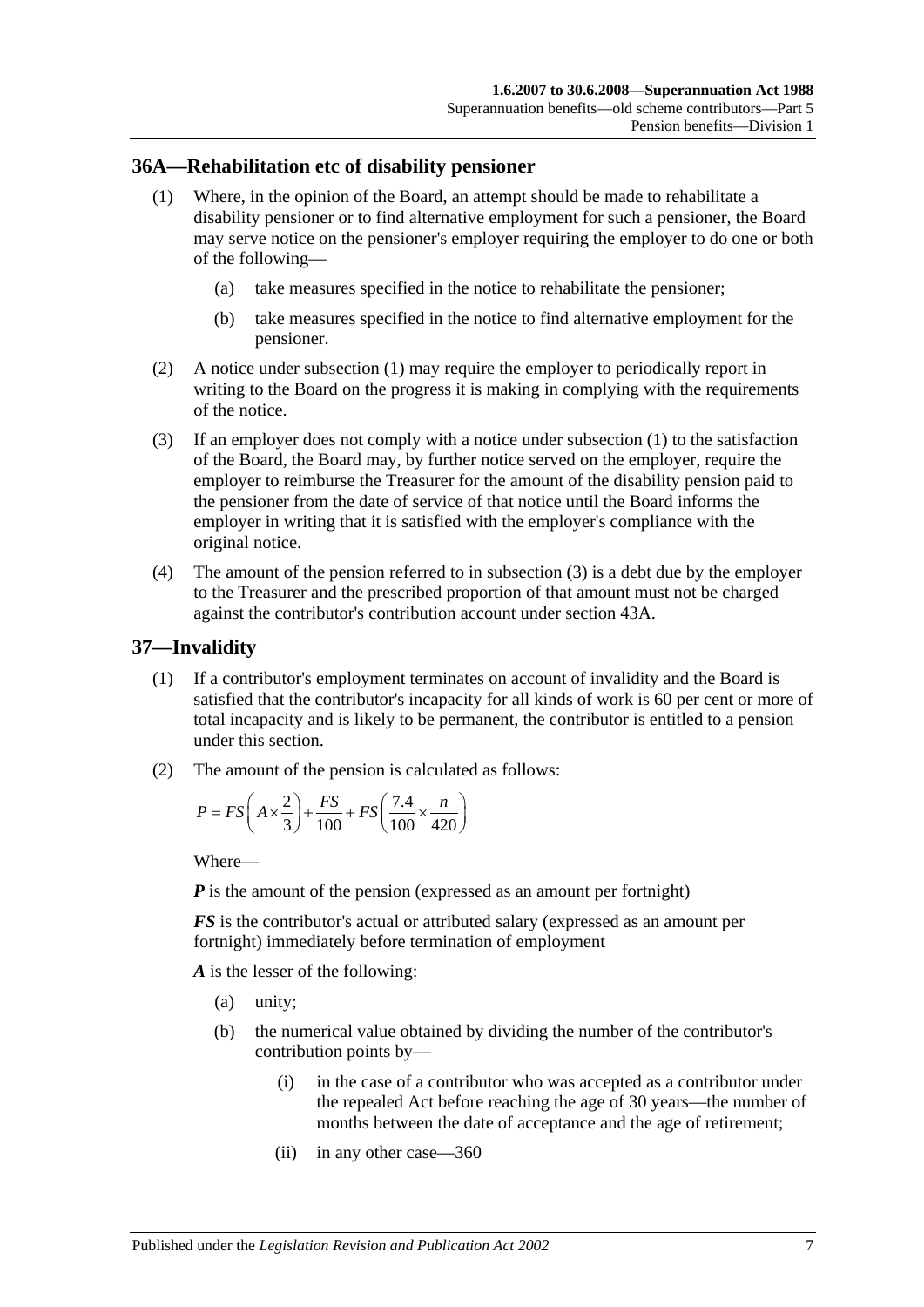$\boldsymbol{n}$  is—

- (a) 420; or
- (b) the sum of the aggregate of the contributor's contribution points that accrue after 30 June 1992 and the number of months difference between the contributor's age as at the entitlement day and the age of retirement,

whichever is the lesser.

(2a) In [subsection](#page-58-2) (2)—

*contribution points* means—

- (a) in the case of a contributor who was an active contributor immediately before termination of employment—extrapolated contribution points;
- (b) in the case of a contributor who was not an active contributor immediately before termination of employment—accrued contribution points.
- (3) The pension will be indexed.
- <span id="page-59-0"></span>(3a) If the Board is not satisfied as to one or both of the matters referred to in [subsection](#page-58-3) (1) the contributor is entitled to a superannuation payment that is the greater of the following:
	- (a) twice the contributor's adjusted salary immediately before termination of employment (expressed as an annual amount); or
	- (b) an amount made up of two components—
		- (i) an employee component (to be charged against the contributor's contribution account) equivalent to the amount standing to the credit of the contributor's contribution account; and
		- (ii) an employer component calculated as follows:

$$
EC = (A \times 5.83 \times FS) + Pn\left(\frac{FS \times 0.85 \times M}{450}\right)
$$

Where—

*EC* is the employer component

*A* is the lesser of the following:

- (a) unity;
- (b) the numerical value obtained by dividing the number of the contributor's accrued contribution points by—
	- (i) in the case of a contributor who was accepted under the repealed Act before reaching the age of 30 years—the number of months between the age of acceptance and the age of 55 years;
	- (ii) in any other case—300

*FS* is the contributor's actual or attributed salary immediately before termination of employment (expressed as an annual amount)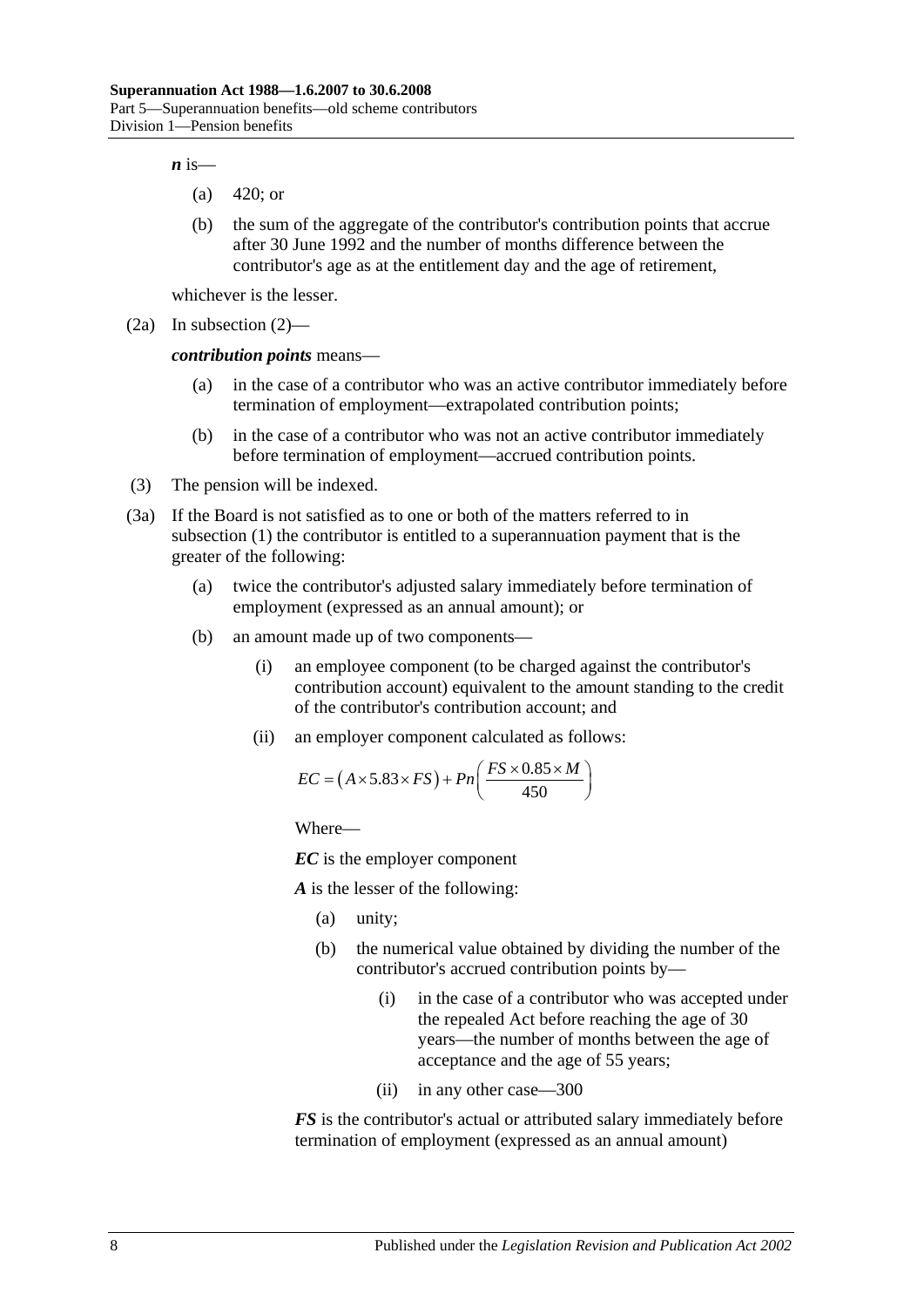#### *Pn* is—

- (a) in the case of a contributor who was in full-time employment during that part of the contribution period occurring after 31 December 1987—1;
- (b) in any other case—the numerical value arrived at by expressing the contributor's employment while an active contributor during that part of the contribution period as a proportion of full-time employment during that part of the contribution period

*M* is the number of months of the contributor's contribution period occurring after 31 December 1987.

- (3b) A superannuation payment under [subsection](#page-59-0)  $(3a)(a)$  will be made up of two components—
	- (a) an employee component (to be charged against the contributor's contribution account) equivalent to the amount standing to the credit of the contributor's contribution account; and
	- (b) an employer component being the difference between the employee component and twice the contributor's actual or attributed salary immediately before termination of employment (expressed as an annual amount).
- <span id="page-60-0"></span>(3c) If—
	- (a) a contributor's employment terminates on account of invalidity; and
	- (b) the Board is not satisfied as to one or both of the matters referred to in [subsection](#page-58-3) (1); and
	- (c) the contributor makes an election under this subsection by written notice to the Board within three months after receiving written notice from the Board of its decision under [paragraph](#page-60-0) (b),

the contributor will be taken—

- (d) if the contributor had not reached the age of 55 years at the termination of his or her employment—to have resigned and elected to preserve his or her accrued superannuation benefits; or
- (e) if the contributor had reached that age at the termination of his or her employment—to have retired.
- <span id="page-60-2"></span><span id="page-60-1"></span>(4) A contributor's employment will be taken to have terminated on account of invalidity if and only if—
	- (a) the employer (acting with the written approval of the Board) terminates the employment on the ground of the contributor's invalidity; or
	- $(b)$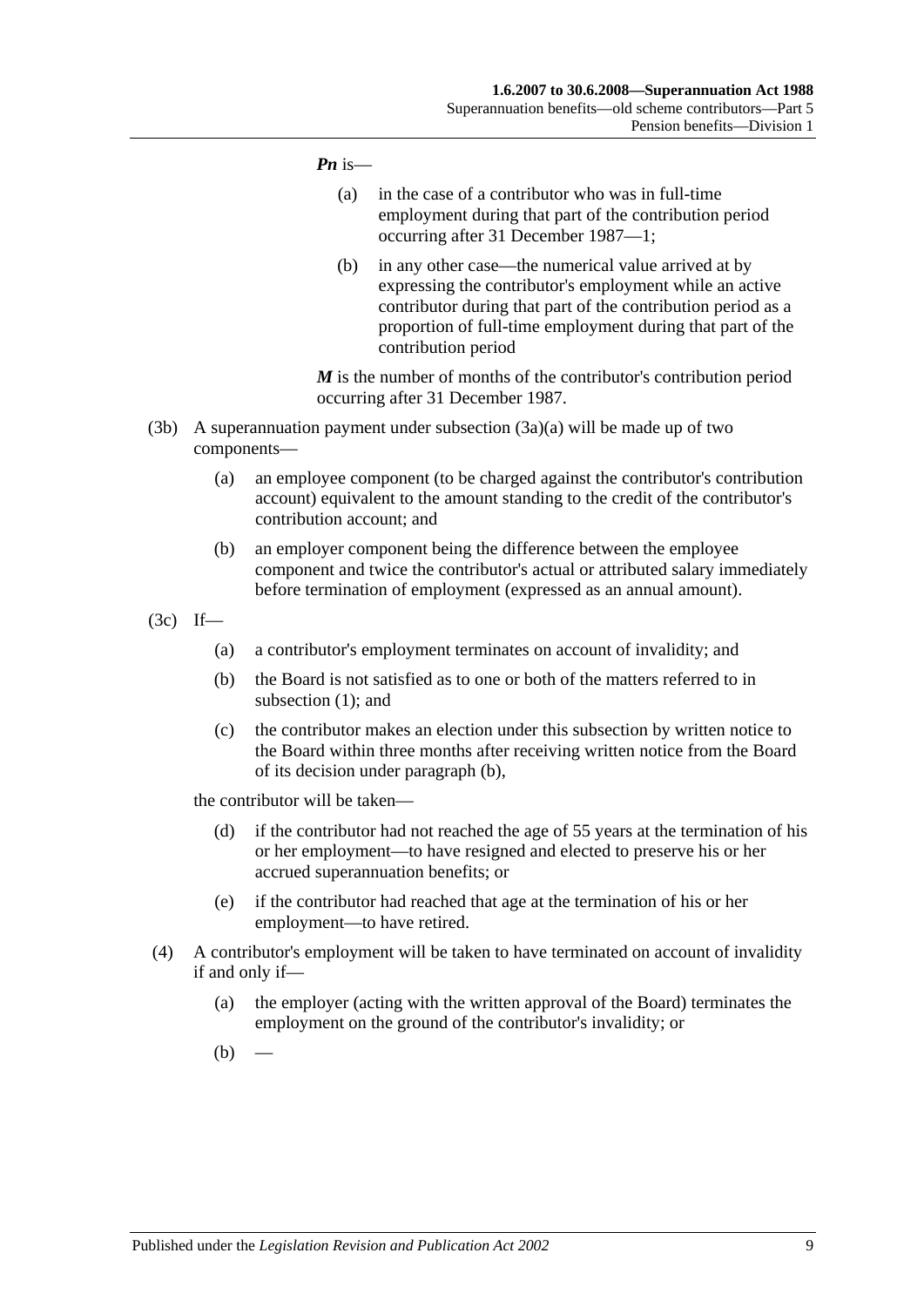- (i) the employer or the contributor satisfies the Board (before termination of employment) that the contributor is incapacitated for work in the contributor's present position and that there is no other position, carrying a salary of at least 80 per cent of the salary applicable to the contributor's present position, which the contributor could reasonably be expected to take, available to the contributor; and
- (ii) the contributor has been on sick leave, weekly payments of workers compensation, or disability pension for at least 12 months or periods aggregating at least 12 months on account of the invalidity; and
- (iii) after notice has been given to the Board as required by the regulations, the employer terminates the employment or the contributor resigns from employment.
- (5) Notwithstanding any other Act or law to the contrary an employer cannot terminate the employment of a contributor on the ground of invalidity unless the requirements of [subsection](#page-60-1)  $(4)(a)$  or  $(b)$  have been satisfied.

## **38—Death of contributor**

- (1) Where a contributor dies—
	- (a) if the contributor is survived by a spouse—the spouse is entitled to a pension equal to two-thirds of the deceased contributor's notional pension; and
	- (b) if the contributor is survived by a spouse and an eligible child or eligible children—each eligible child is entitled to a pension in accordance with [subsection](#page-61-0) (2); and
	- (c) if the contributor is not survived by a spouse but is survived by an eligible child or eligible children—the contributor's estate is entitled to a lump sum in accordance with [subsection](#page-63-0) (6) and each eligible child is entitled to a pension in accordance with [subsection](#page-61-0) (2); and
	- (d) if the contributor's employment is terminated by the contributor's death and the contributor is not survived by a spouse or an eligible child—the contributor's estate is entitled to a lump sum in accordance with [subsection](#page-63-1) (7).
- (1b) However, a surviving spouse will not be entitled to a benefit under this section if section 43AG applies to the spouse and the amount of any benefit payable to a person must take into account any reduction that has been made under [section](#page-81-0) 43AF.
- <span id="page-61-0"></span>(2) Subject to [subsection](#page-62-0) (3) the amount of the pension for each eligible child is as follows:
	- (a) if a pension is being paid to a surviving spouse—
		- (i) where there are no more than two eligible children—a pension equal to one-ninth of the deceased contributor's notional pension;
		- (ii) where there are three or more eligible children—a pension calculated by dividing one-third of the deceased contributor's notional pension by the number of eligible children;
	- (b) if no pension is being paid to a surviving spouse—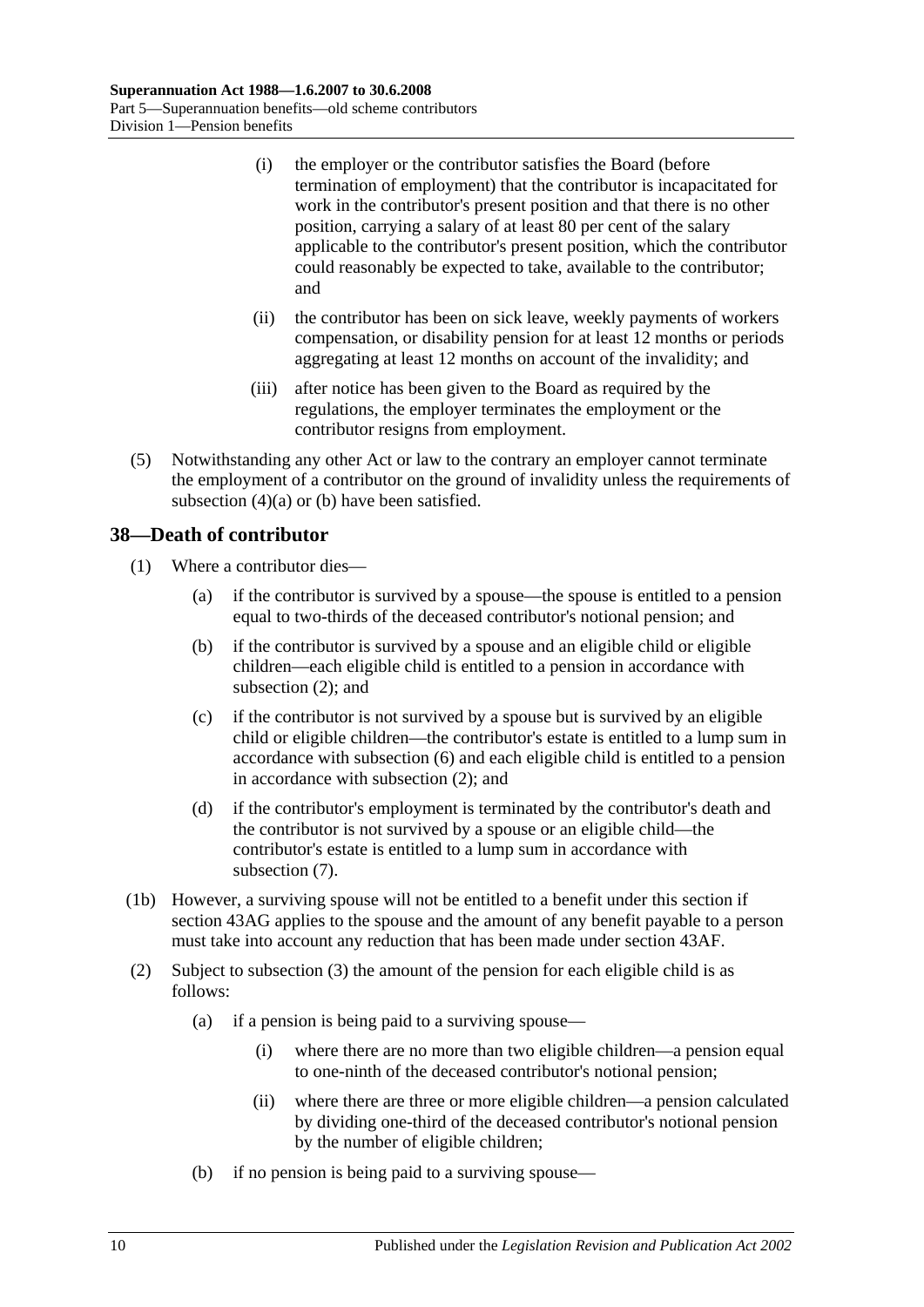- (i) where there is one eligible child—a pension equal to  $45\%$  of the deceased contributor's notional pension;
- (ii) where there are two eligible children—a pension equal to 40% of the deceased contributor's notional pension;
- (iii) where there are three eligible children—a pension equal to 30% of the deceased contributor's notional pension;
- (iv) where there are four or more eligible children—a pension calculated by dividing the deceased contributor's notional pension by the number of eligible children.
- <span id="page-62-0"></span>(3) If the amount of a pension for an eligible child would, but for this subsection, be less than the prescribed amount, the pension will be equal to the prescribed amount.
- <span id="page-62-1"></span>(4) A reference in this section to a deceased contributor's notional pension is—
	- (a) where the contributor's employment had terminated before the date of death—a reference to the amount of the contributor's pension immediately before his or her death or, if portion of that pension was commuted to a lump sum before the commencement of this Act and no further commutation has occurred after the commencement of this Act, a reference to the amount of the pension to which the contributor would have been entitled immediately before his or her death if no portion of the pension had been commuted;
	- (b) where the contributor's employment terminated on his or her death and the contributor reached the age of retirement on or before the date of death—a reference to the amount of the retirement pension to which the contributor would have been entitled if he or she had retired on the date of death;
	- (c) where the contributor's employment terminated on his or her death, the contributor had not reached the age of retirement on the date of death and the contributor was an active contributor immediately before the date of death—a reference to the amount of the retirement pension to which the contributor would have been entitled if he or she had not died and—
		- (i) had continued in employment until reaching the age of retirement (but without change to the contributor's actual or attributed salary as at the date of death); and
		- (ii) had been credited with a number of contribution points in respect of the period from the date of death to the age of retirement equivalent to—
			- (A) in the case of a contributor who had been in full-time employment throughout the contribution period—the number of months between the end of the last complete month of the contribution period and the age of retirement (an incomplete month being counted as a whole month);
			- (B) in the case of a contributor who had not been in full-time employment throughout the contribution period—the number that bears the same proportion to the number of months referred to in [subsubparagraph](#page-62-1) (A) as the contributor's employment while an active contributor bears to full-time employment; and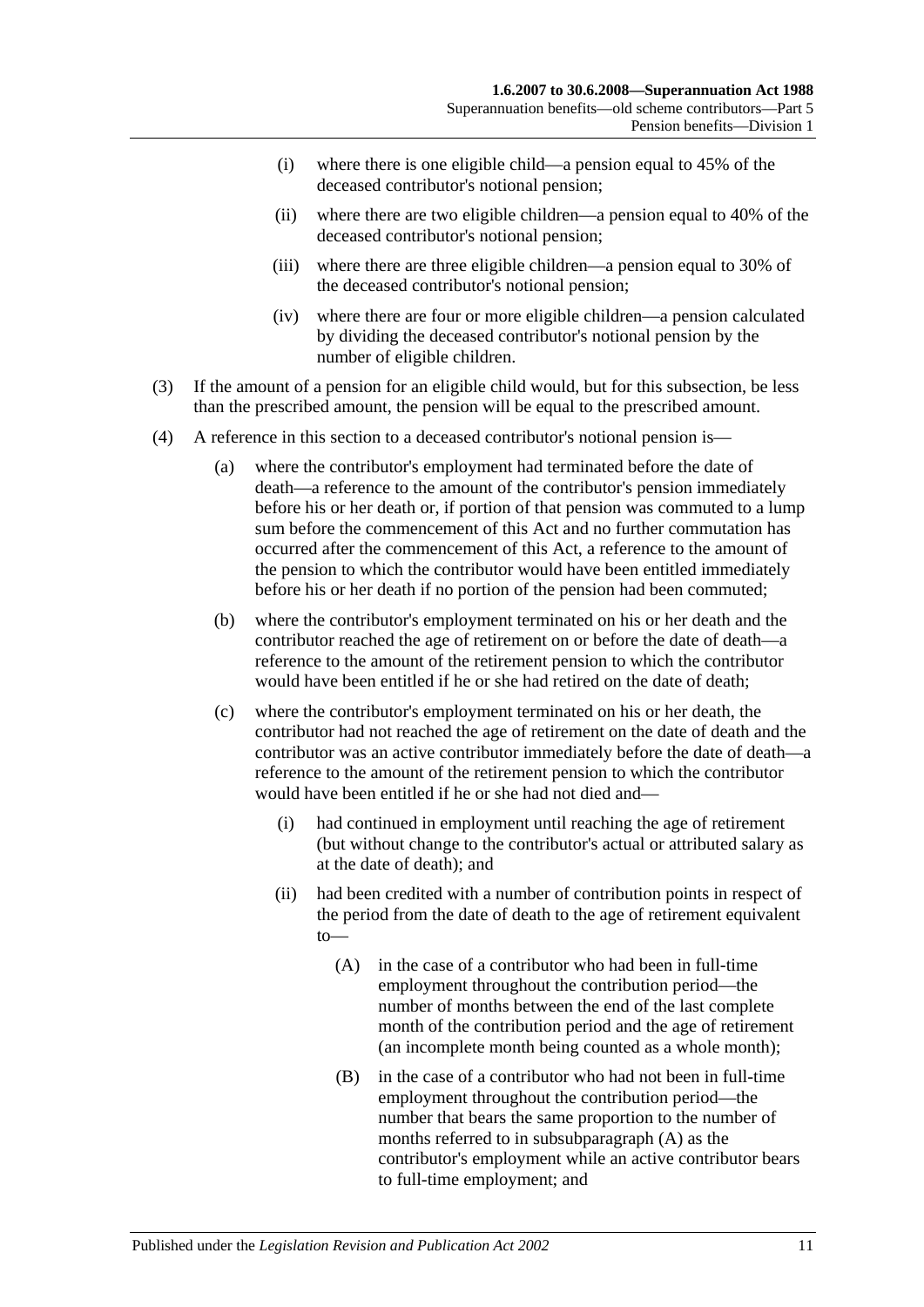- (iii) had retired on reaching the age of retirement;
- (d) where the contributor's employment terminated on his or her death, the contributor had not reached the age of retirement on the date of death and the contributor was not an active contributor immediately before the date of death—a reference to the amount of the retirement pension to which the contributor would have been entitled if he or she had reached the age of retirement on the date of death and had retired on that date.
- (5) A deceased contributor's notional pension will be indexed as if it were (or remained) an actual pension and consequential adjustments will be made to pensions calculated by reference to the notional pension.
- <span id="page-63-0"></span>(6) The lump sum to be paid to the estate of a contributor who is not survived by a spouse but is survived by an eligible child or eligible children will be charged against the contributor's contribution account to the extent of the amount standing to the credit of the account and will be—
	- (a) where the contributor's employment was terminated by the contributor's death and the contributor was an active contributor immediately before his or her death—the greater of the following amounts:
		- (i) an amount equivalent to the amount standing to the credit of the contributor's contribution account;
		- (ii) an amount equivalent to twice the amount of the contributor's adjusted salary immediately before the contributor's death (expressed as an annual amount);
	- (b) in any other case—an amount equivalent to the amount standing to the credit of the contributor's contribution account.
- <span id="page-63-1"></span>(7) Where a contributor's employment is terminated by the contributor's death and the contributor is not survived by a spouse or an eligible child a lump sum will be paid to the estate of the contributor made up of two components—
	- (a) an employee component (to be charged against the contributor's contribution account) equivalent to the amount standing to the credit of the contributor's contribution account; and
	- (b) an employer component that is the lesser of the following:

(i) 
$$
EC = (A \times 4.5 \times FS) + Pn \left( FS \times \frac{0.85}{450} \times M \right)
$$
  
(ii) 
$$
EC = \left[ FS \times 4.5 \times \left(1 - \frac{X}{360} \right) \right] + Pn \left[ FS \times \frac{0.85}{450} \times M \right]
$$

Where—

*EC* is the employer component

*A* is the lesser of the following—

- (a) unity;
- (b) the numerical value obtained by dividing the number of the contributor's accrued contribution points by 360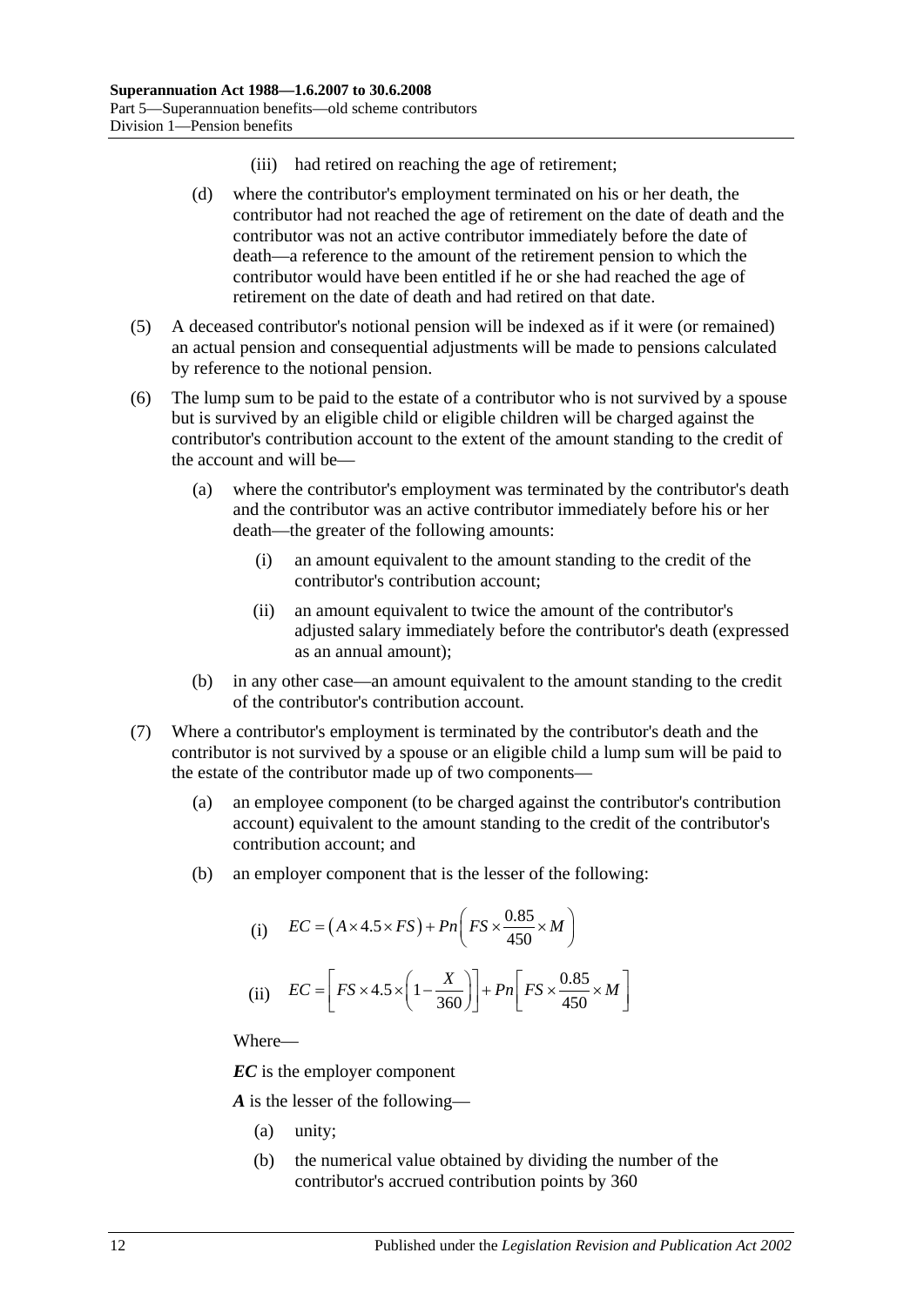*FS* is the contributor's actual or attributed salary immediately before the contributor's death (expressed as an annual amount)

 $X$  is—

- (a) in relation to a contributor who was at the date of death under the age of 60 years—the lesser of 60 and the number of months by which the contributor's age fell short of 60 years;
- (b) in any other case—zero
- *Pn* is—
	- (a) in the case of a contributor who was in full-time employment during that part of the contribution period occurring after 31 December 1987—1;
	- (b) in any other case—the numerical value arrived at by expressing the contributor's employment while an active contributor during that part of the contribution period as a proportion of full-time employment during that part of the contribution period

*M* is the number of months of the contributor's contribution period occurring after 31 December 1987.

### <span id="page-64-4"></span><span id="page-64-0"></span>**39—Resignation and preservation of benefits**

- <span id="page-64-2"></span>(1) A contributor who resigns from employment before reaching the age of 55 years may elect—
	- (a) to take immediately an amount (to be charged against the contributor's contribution account) equivalent to the total balance of the account; or
	- (b) to preserve his or her accrued superannuation benefits.
- <span id="page-64-1"></span>(1a) A contributor who fails to inform the Board in writing of his or her election under [subsection](#page-64-0) (1) within three months after resignation will be taken to have elected to preserve his or her accrued superannuation benefits.
- (1b) If the Board is of the opinion that the limitation period referred to in [subsection](#page-64-1) (1a) would unfairly prejudice a contributor, the Board may extend the period as it applies to the contributor.
- <span id="page-64-3"></span>(1c) Where a contributor resigns and elects to take the amount referred to in [subsection](#page-64-2) (1)(a) the contributor is also entitled to a superannuation payment in accordance with the following provisions:
	- (a) the contributor may at any time require the Board to make the payment to some other superannuation fund or scheme approved by the Board;
	- (ab) the Board must—
		- (i) not less than 6 months before the contributor's 60th birthday—notify the contributor in writing of the contributor's entitlement to require the Board to make the payment under [paragraph](#page-65-0) (b); and
		- (ii) not less than 6 months before the contributor's 55th birthday—notify the contributor in writing of the contributor's entitlement to require the Board to make the payment under [paragraph](#page-65-1) (c);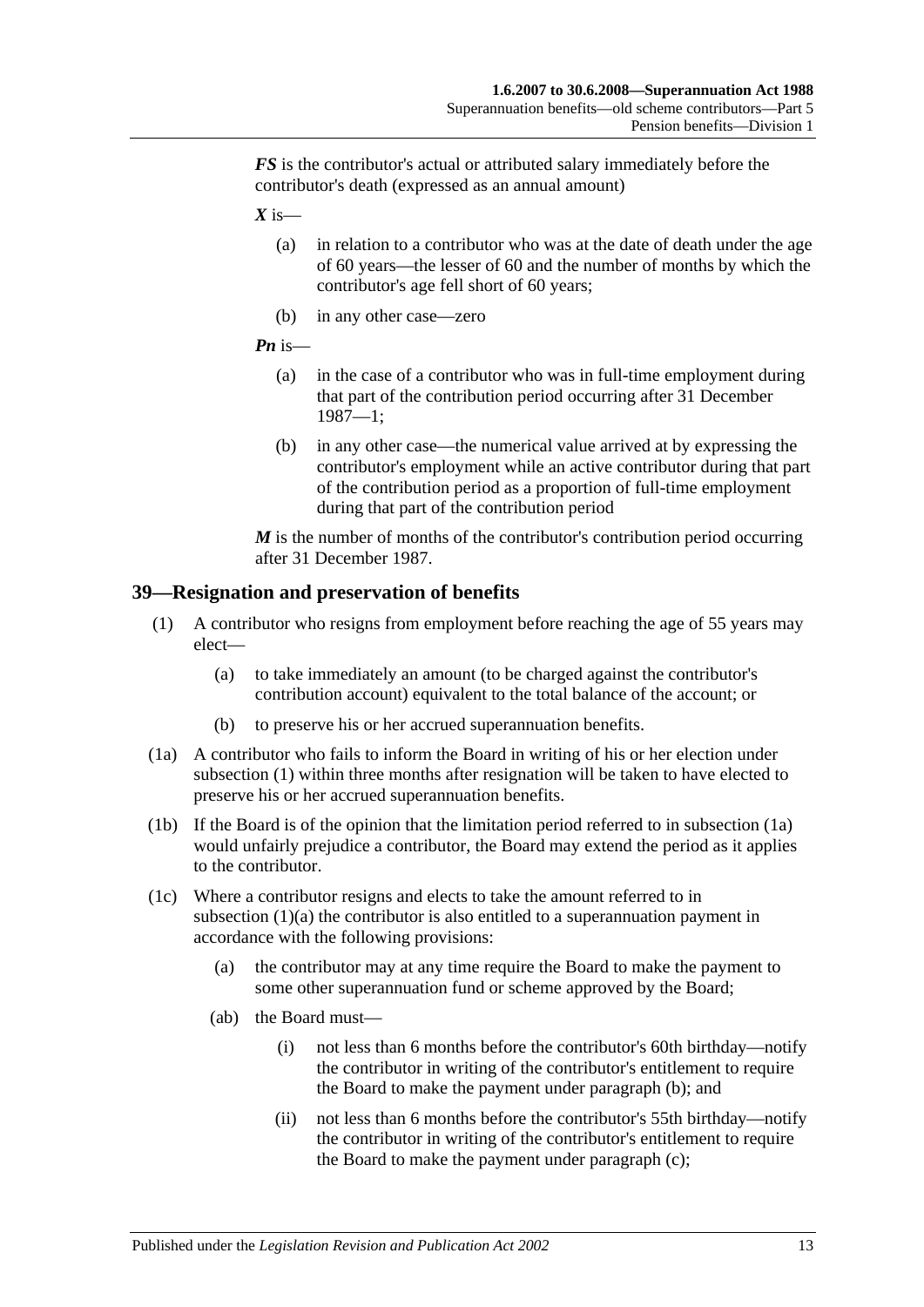- <span id="page-65-0"></span>(b) the contributor may at any time after reaching the age of retirement require the Board to make the superannuation payment and, if no such requirement has been made on or before the date on which the contributor reaches 65 years of age, the Board will make the payment;
- <span id="page-65-1"></span>(c) if the contributor has reached the age of 55 years and is not employed by an employer within the meaning of the Commonwealth Act the contributor may require the Board to make the payment to the contributor;
- (d) if the contributor has become incapacitated and satisfies the Board that his or her incapacity for all kinds of work is 60 per cent or more of total incapacity and is likely to be permanent, the Board will make the payment to the contributor;
- (e) if the contributor dies, the payment will be made to the spouse of the deceased contributor or, if he or she left no surviving spouse, to the contributor's estate,

(and a payment under any of the above paragraphs excludes further rights so that a claim cannot be subsequently made under some other paragraph).

- <span id="page-65-2"></span>(1d) The amount of the superannuation payment referred to in [subsection](#page-64-3) (1c) is the aggregate of—
	- (a) an amount calculated as follows:

$$
A = P_n \bigg( AFS \times \frac{0.85}{450} \times M \bigg)
$$

Where—

*A* is the amount

*Pn* is—

- (a) in the case of a contributor who was in full-time employment during that part of the contribution period occurring after 31 December 1987—1;
- (b) in any other case—the numerical value arrived at by expressing the contributor's employment while an active contributor during that part of the contribution period as a proportion of full-time employment during that part of the contribution period

*AFS* is the contributor's actual or attributed salary as at the date of resignation (expressed as an annual amount) adjusted to reflect changes in the Consumer Price Index since the date of resignation

*M* is the number of months of the contributor's contribution period occurring after 31 December 1987 and before 1 July 1992; and

(b) the amount (if any) of the minimum contribution required to avoid payment of the superannuation guarantee charge in respect of the contributor under the Commonwealth Act together with interest from the date of resignation.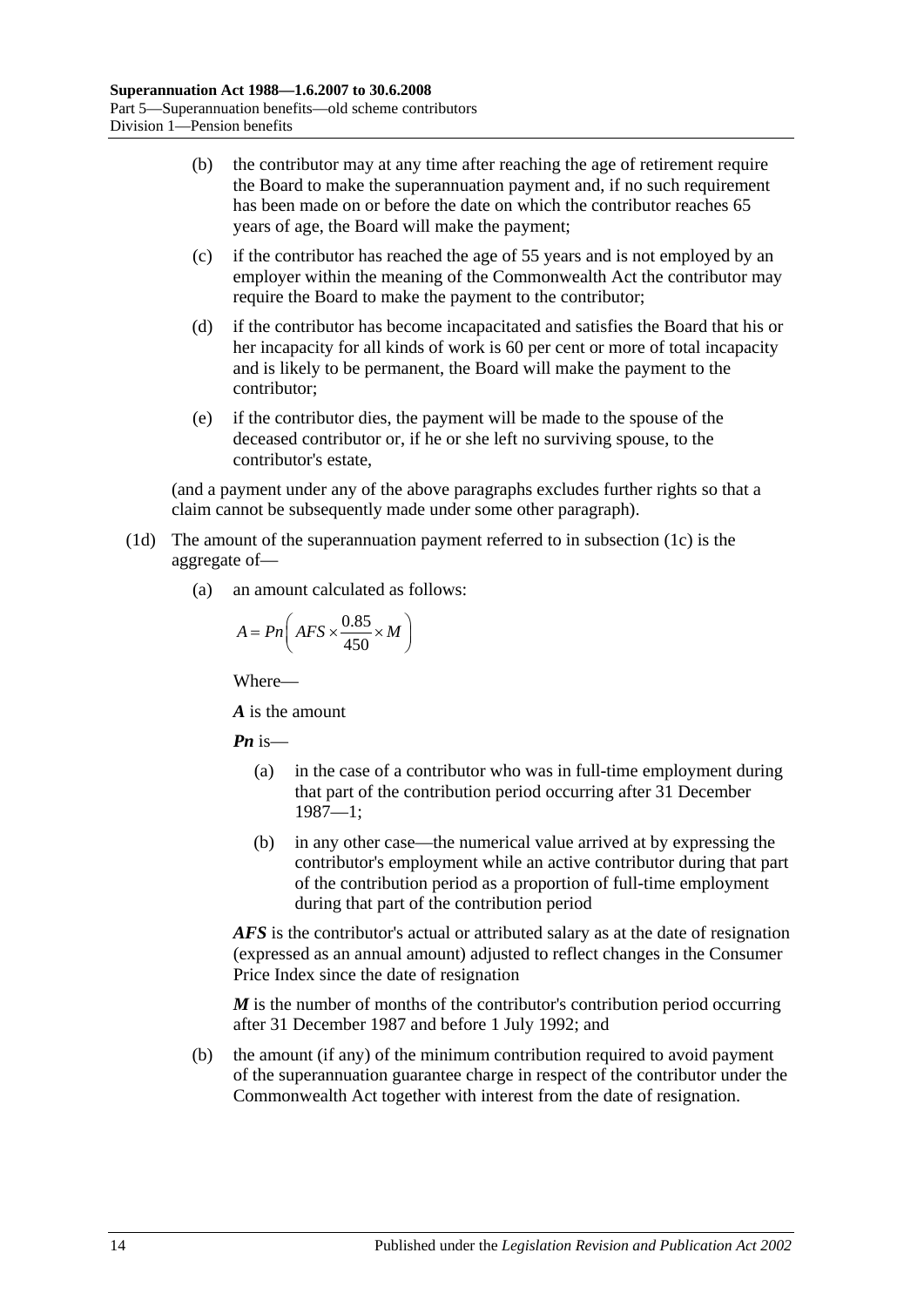- (1da) The amount of interest will be calculated and credited to the contributor at the end of each financial year and will be calculated on the amount referred to in [subsection](#page-65-2) (1d) at the end of the first financial year and on the aggregate of that amount and the interest previously credited at the end of each subsequent financial year.
- (1db) The rate of interest will be determined by the Board in respect of each financial year in accordance with [section](#page-21-0) 20A.
- <span id="page-66-1"></span><span id="page-66-0"></span>(2) Where a contributor resigns after a contribution period of less than 120 months and elects to preserve his or her accrued superannuation benefits, the following provisions apply—
	- (aa) the Board must, not less than 6 months before the contributor's 55th birthday, notify the contributor in writing of the contributor's entitlement to require the Board to make a superannuation payment under [paragraph](#page-66-0) (a);
	- (a) the contributor may at any time after reaching 55 years of age require the Board to make a superannuation payment and, if no such requirement has been made on or before the date on which the contributor reaches 65 years of age, the Board will make such a payment;
	- (b) if the contributor has become incapacitated and satisfies the Board that his or her incapacity for all kinds of work is 60 per cent or more of total incapacity and is likely to be permanent, the Board will make the payment to the contributor;
	- (c) if the contributor dies, a payment will be made to the spouse of the deceased contributor or, if he or she left no surviving spouse, to the contributor's estate,

(and a payment under any of the above paragraphs excludes further rights so that a claim cannot be subsequently made under some other paragraph).

- <span id="page-66-2"></span>(3) A payment under [subsection](#page-66-1) (2) will be made up of two components—
	- (a) an employee component (to be charged against the contributor's contribution account) equivalent to the total balance of the account; and
	- (b) an employer component that is the aggregate of—
		- (i) an amount that is, subject to [subsection](#page-67-0) (4), equal to 2⅓ times the amount of the employee component; and
		- (ii) an amount calculated as follows:

$$
A = P n \bigg( AFS \times \frac{0.85}{450} \times M \bigg)
$$

Where—

*A* is the amount

*Pn* is—

(a) in the case of a contributor who was in full-time employment during that part of the contribution period occurring after 31 December 1987—1;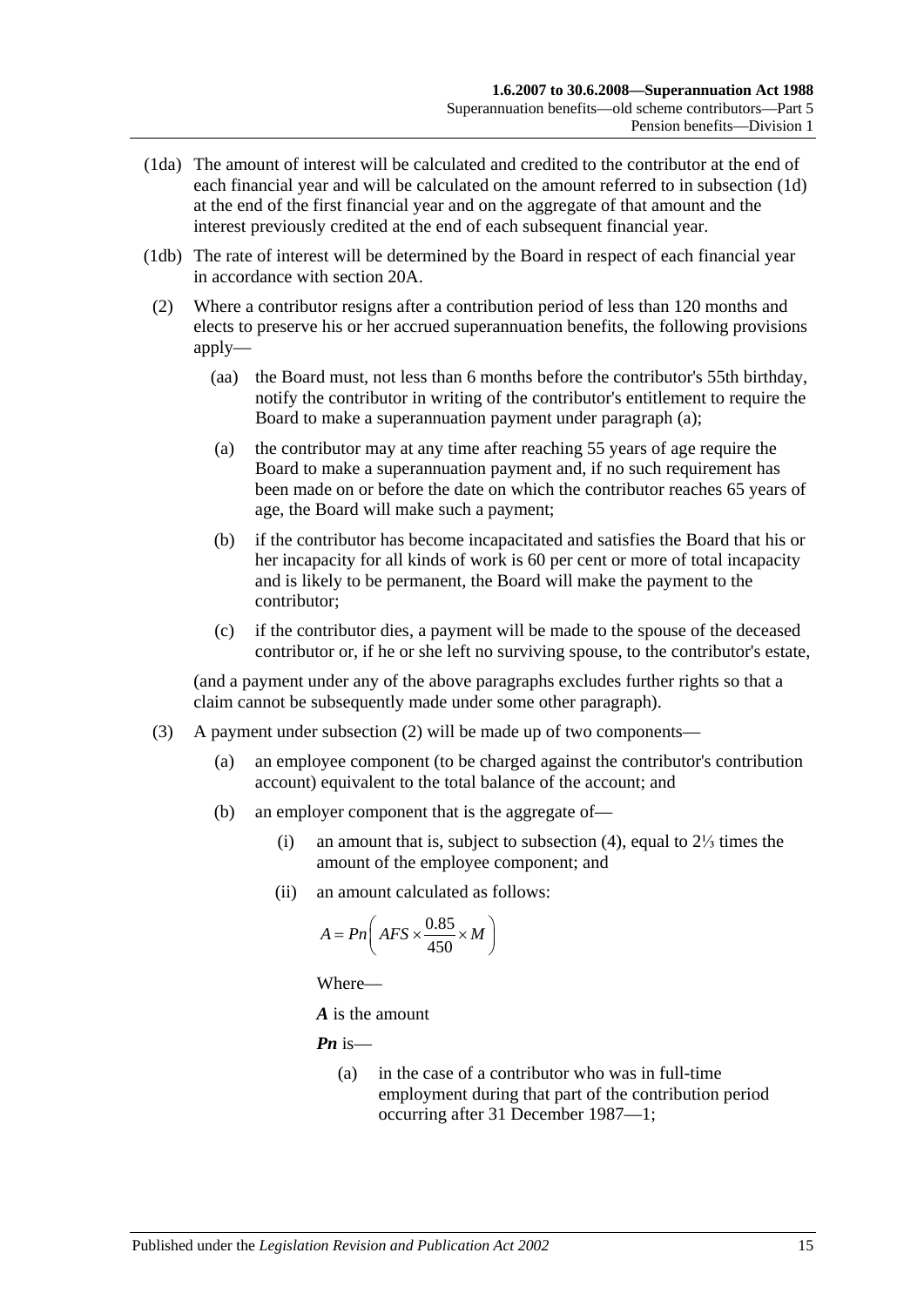(b) in any other case—the numerical value arrived at by expressing the contributor's employment while an active contributor during that part of the contribution period as a proportion of full-time employment during that part of the contribution period

*AFS* is the contributor's actual or attributed salary as at the date of resignation (expressed as an annual amount) adjusted to reflect changes in the Consumer Price Index since the date of resignation

*M* is the number of months of the contributor's contribution period occurring after 31 December 1987.

- <span id="page-67-0"></span>(4) The amount referred to in [subsection](#page-66-2) (3)(b)(i) cannot exceed 2⅓ times the amount that would have constituted the employee component if the contributor had contributed at the standard rate of contribution throughout the contributor's contribution period.
- <span id="page-67-3"></span><span id="page-67-2"></span><span id="page-67-1"></span>(5) Where a contributor resigns after a contribution period of 120 months or more and elects to preserve his or her accrued superannuation benefits, the following provisions apply—
	- (aa) the Board must, not less than 6 months before the contributor's 55th birthday, notify the contributor in writing of the contributor's entitlement to require the payment of a retirement pension under [paragraph](#page-67-1) (a);
	- (a) the contributor may, at any time after reaching 55 years of age require the Board to commence paying a retirement pension and, if no such requirement has been made on or before the date on which the contributor reaches 60 years of age, the Board will commence paying a retirement pension as from that date;
	- (b) if the contributor has become incapacitated and satisfies the Board that his or her incapacity for all kinds of work is 60 per cent or more of total incapacity and is likely to be permanent, the Board will pay an invalid pension to the contributor;
	- (c) if the contributor dies and is survived by a spouse (not being a person who became the contributor's spouse after the contributor's resignation and less than five years before the date of his or her death), a pension will be paid to the spouse of the deceased contributor;
	- (d) if the contributor dies and is survived by a spouse and an eligible child or eligible children, a pension will be paid to each eligible child;
	- (e) if the contributor dies and is not survived by a spouse but is survived by an eligible child or eligible children, a lump sum will be paid to the contributor's estate and a pension will be paid to each eligible child;
	- (f) if the contributor dies and is not survived by a spouse or an eligible child a lump sum will be paid to the contributor's estate.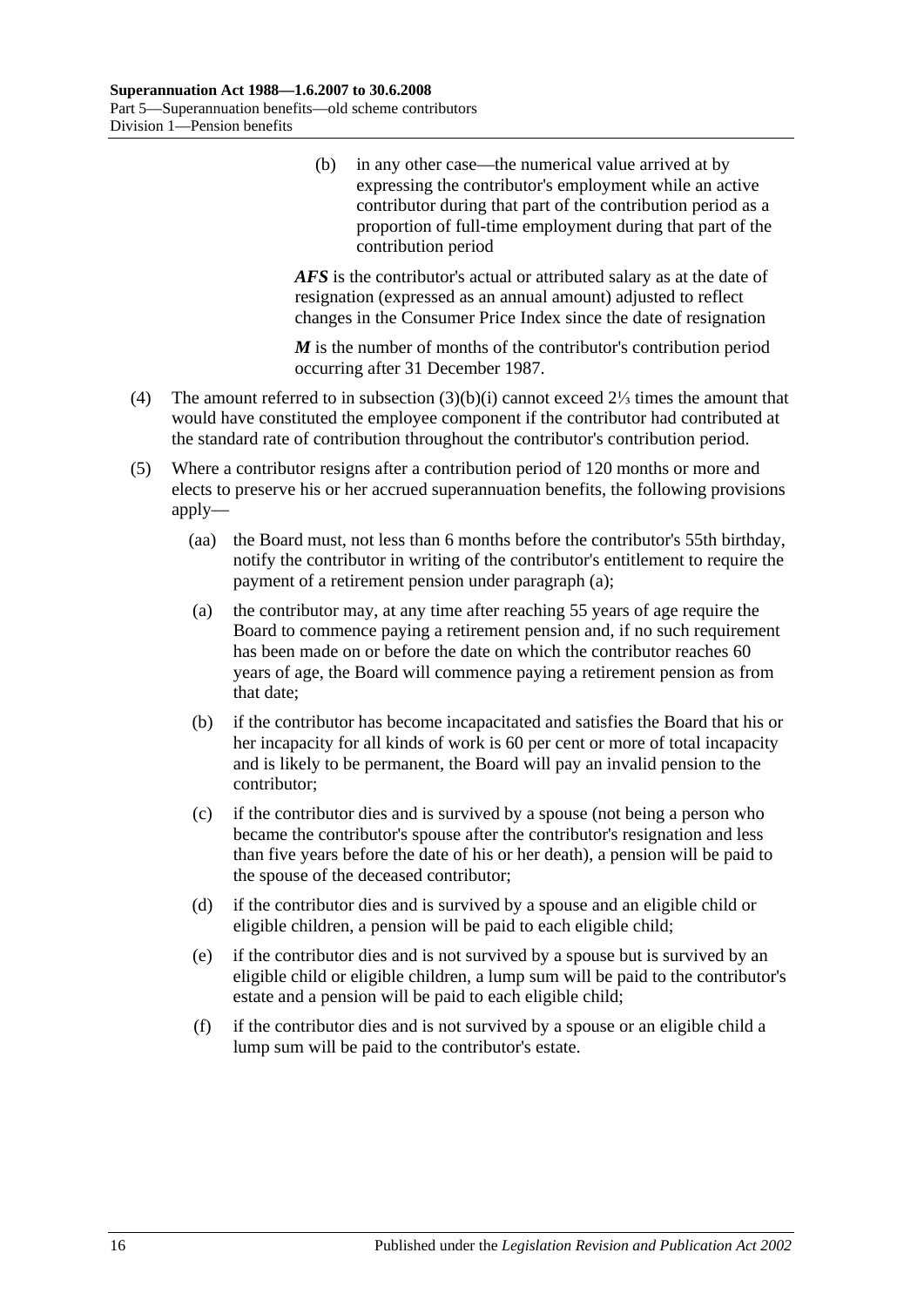- <span id="page-68-1"></span>(6) Subject to [subsection](#page-68-0) (7), a pension payable under [subsection](#page-67-2) (5) will be calculated in the same way as if—
	- (a) the contributor had continued in his or her former employment between the date of resignation and the date on which a pension first became payable under that subsection but had elected to make no contribution in respect of that period;
	- (b) the contributor's actual or attributed salary for the purpose of calculating the pension were that salary as at the date of resignation adjusted to reflect changes in the Consumer Price Index between the date of resignation and the date on which the pension first became payable;
	- (c) in the case of a retirement pension—the contributor had retired on the date on which the retirement pension first became payable under this section;
	- (d) in the case of an invalid pension—the contributor's employment had been terminated on the ground of invalidity on the date on which he or she satisfied the Board of the matters referred to in [subsection](#page-67-3) (5)(b).
- <span id="page-68-0"></span>(7) When calculating a pension under [subsection](#page-68-1) (6) in respect of a contributor who was accepted as a contributor before the prescribed age and before the commencement of the repealed Act, a factor in the relevant formula designated "A" will be replaced by a factor calculated as follows:

$$
A_{\rm I} = A \times \frac{M}{NM} \times \frac{CP}{S}
$$

Where—

*A1* is the substituted factor

*A* is the factor designated "A" in the relevant formula

 $M$  is—

- (a) in the case of a contributor for whom the age of retirement is 55 years—360;
- (b) in the case of a contributor for whom the age of retirement is 60 years—
	- (i) in the case of a retirement pension where the contributor is 55 years or more but less than 60 years when the pension first becomes payable— $300 + n$ ;
	- (ii) in all other cases—360

*NM* is the number of months between the date on which the contributor was accepted as a contributor and—

- (a) in the case of a retirement pension—the date on which the pension first became payable or the date on which the contributor reached or will reach the age of retirement whichever occurs first;
- (b) in all other cases—the date on which the contributor will reach, or would have reached, the age of retirement

*CP* is the number of months in the contribution period to the date of resignation

*S* is the number of months in the contribution period after the date on which the contributor reached the prescribed age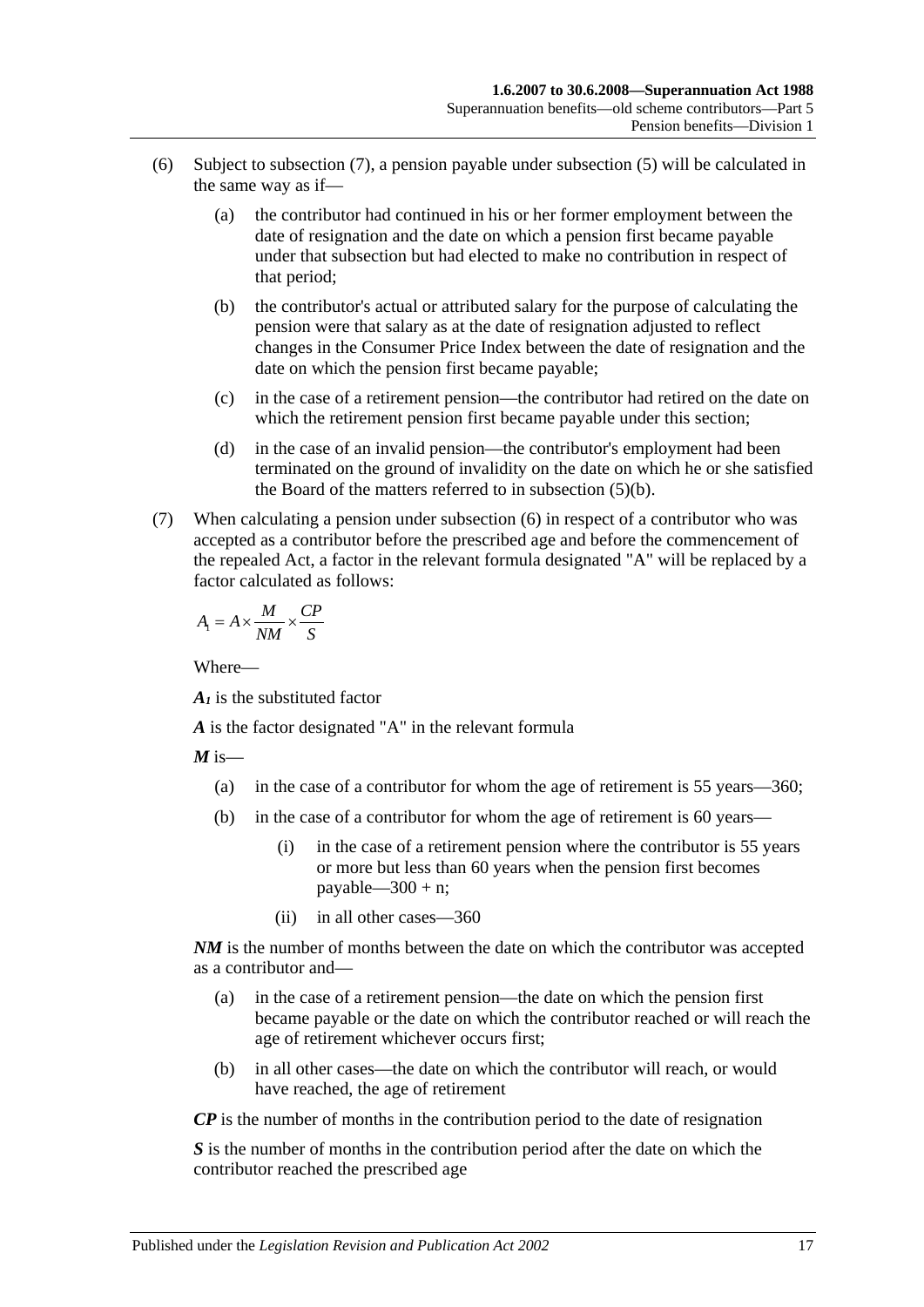*n* is the number of months between the day on which the contributor reached the age of 55 years and the day on which the pension first became payable.

(7a) In [subsection](#page-68-0) (7)—

*the prescribed age* means—

- (a) in relation to a contributor for whom the age of retirement is 55 years—the age of 25 years;
- (b) in relation to all other contributors—the age of 30 years.
- (8) Where a retirement pension calculated in accordance with [subsection](#page-68-0) (7) exceeds the pension to which the contributor would have been entitled if he or she had continued in employment from the date of resignation to the date on which the retirement pension first became payable under this section and had contributed at the standard contribution rate over that period, the pension will be reduced to that latter amount.
- (8a) The lump sum to be paid to the estate of a contributor who is not survived by a spouse but is survived by an eligible child or eligible children will be the amount standing to the credit of the contributor's contribution account and will be charged against that account.
- (8b) The lump sum to be paid to the estate of a contributor who is not survived by a spouse or an eligible child will be made up of two components—
	- (a) an employee component (to be charged against the contributor's contribution account) equivalent to the amount standing to the credit of the contributor's contribution account; and
	- (b) an employer component that is the lesser of the following:

(i) 
$$
EC = (A \times 4.5 \times AFS) + Pn\left(AFS \times \frac{0.85}{450} \times M\right)
$$
  
(ii) 
$$
EC = \left[AFS \times 4.5 \times \left(1 - \frac{X}{360}\right)\right] + Pn\left(AFS \times \frac{0.85}{450} \times M\right)
$$

Where—

*EC* is the employer component

*A* is the lesser of the following—

- (a) unity;
- (b) the numerical value obtained by dividing the number of the contributor's accrued contribution points by 360

*AFS* is the contributor's actual or attributed salary as at the date of resignation (expressed as an annual amount) adjusted to reflect changes in the Consumer Price Index from the date of resignation until the contributor's death

 $X$  is—

(a) in relation to a contributor who was at the date of death under the age of 60 years—the lesser of 60 and the number of months by which the contributor's age fell short of 60 years;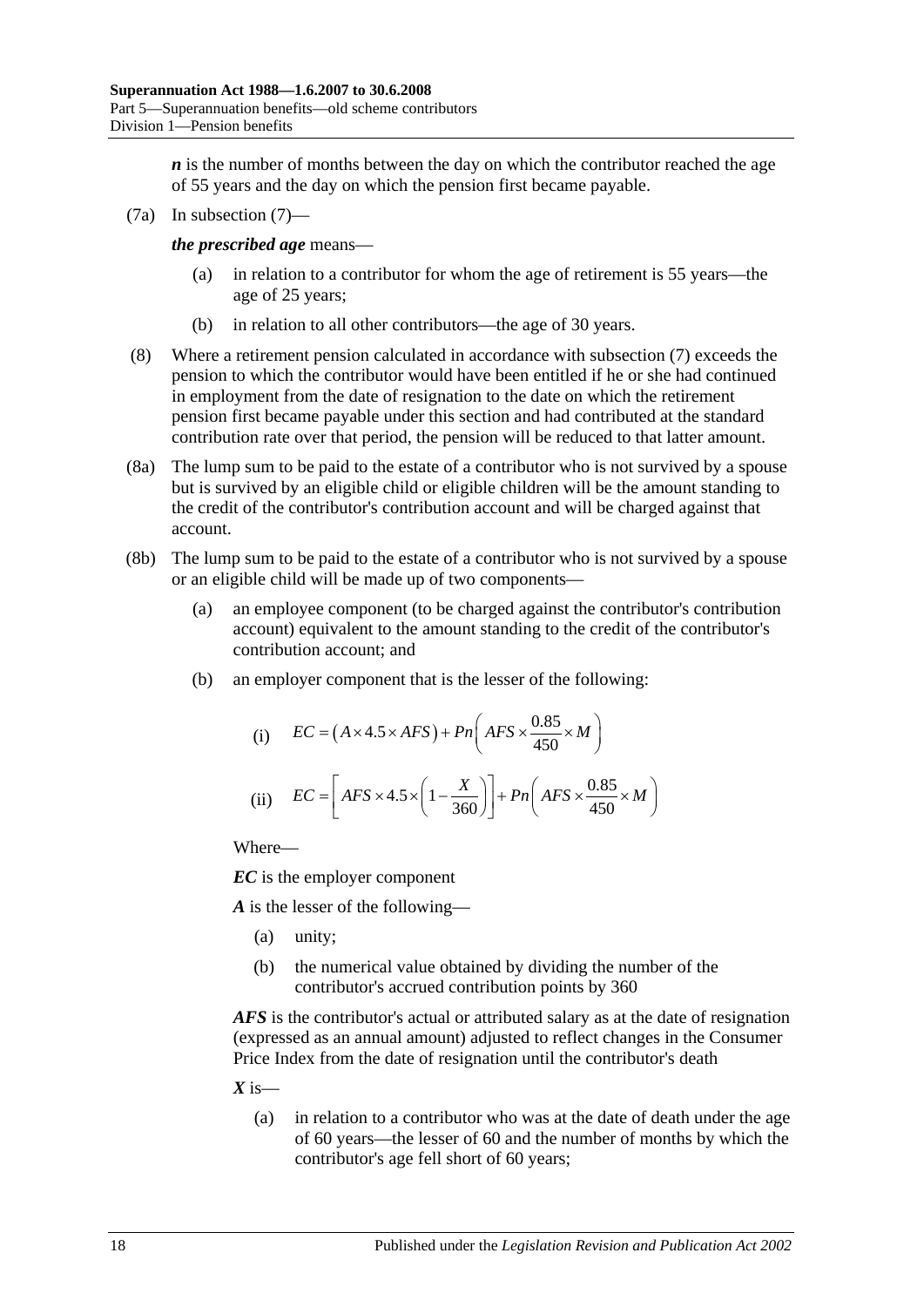(b) in any other case—zero

*Pn* is—

- (a) in the case of a contributor who was in full-time employment during that part of the contribution period occurring after 31 December 1987—1;
- (b) in any other case—the numerical value arrived at by expressing the contributor's employment while an active contributor during that part of the contribution period as a proportion of full-time employment during that part of the contribution period

*M* is the number of months of the contributor's contribution period occurring after 31 December 1987.

- (8c) Subject to this Act, benefits under this section will be calculated by using the appropriate formula in force under this Part on the day on which the contributor resigned or is taken to have resigned by virtue of some other provision of this Act.
- <span id="page-70-0"></span>(9) The right to preserve accrued superannuation benefits under this section does not apply for the benefit of a contributor who was, when he or she resigned, an employee—
	- (a) of the Australian National Railways Commission; or
	- (b) of a prescribed employer.
- (10) [Subsection](#page-70-0) (9)(a) does not apply to former employees of the Australian National Railways Commission who resigned to take up employment with the National Rail Corporation.
- (10a) For the purposes of this section, a contributor will be taken to resign if the contributor's employment terminates or is terminated for any reason except invalidity (in circumstances entitling the contributor to benefits under this Act), retrenchment or death.
- (10b) A contributor who is taken by clause 7(6)(a) of Schedule 2 of the *[State Bank](http://www.legislation.sa.gov.au/index.aspx?action=legref&type=act&legtitle=State%20Bank%20(Corporatisation)%20Act%201994)  [\(Corporatisation\) Act](http://www.legislation.sa.gov.au/index.aspx?action=legref&type=act&legtitle=State%20Bank%20(Corporatisation)%20Act%201994) 1994* to have resigned from his or her employment and to have elected to preserve his or her accrued benefits under this section will, for the purposes of the application of [subsection](#page-67-2) (5), be taken to have resigned after a contribution period of 120 months or more.
- (11) This section does not apply to, or in relation to, an outplaced employee who resigned from employment before reaching the age of 55 years unless he or she has made an election in accordance with [section](#page-73-0) 39C to preserve his or her accrued superannuation benefits under this section or is taken under [section](#page-73-0) 39C to have made such an election.

### **39A—Resignation or retirement pursuant to a voluntary separation package**

- (1) This section applies to a contributor who resigns or retires from his or her employment before reaching the age of retirement pursuant to a voluntary separation package—
	- (a) that includes a term that this section is to apply to the contributor; and
	- (b) that has been approved by the Treasurer.
- (2) [Section](#page-52-0) 34 or [39](#page-64-4) does not apply to a contributor to whom this section applies.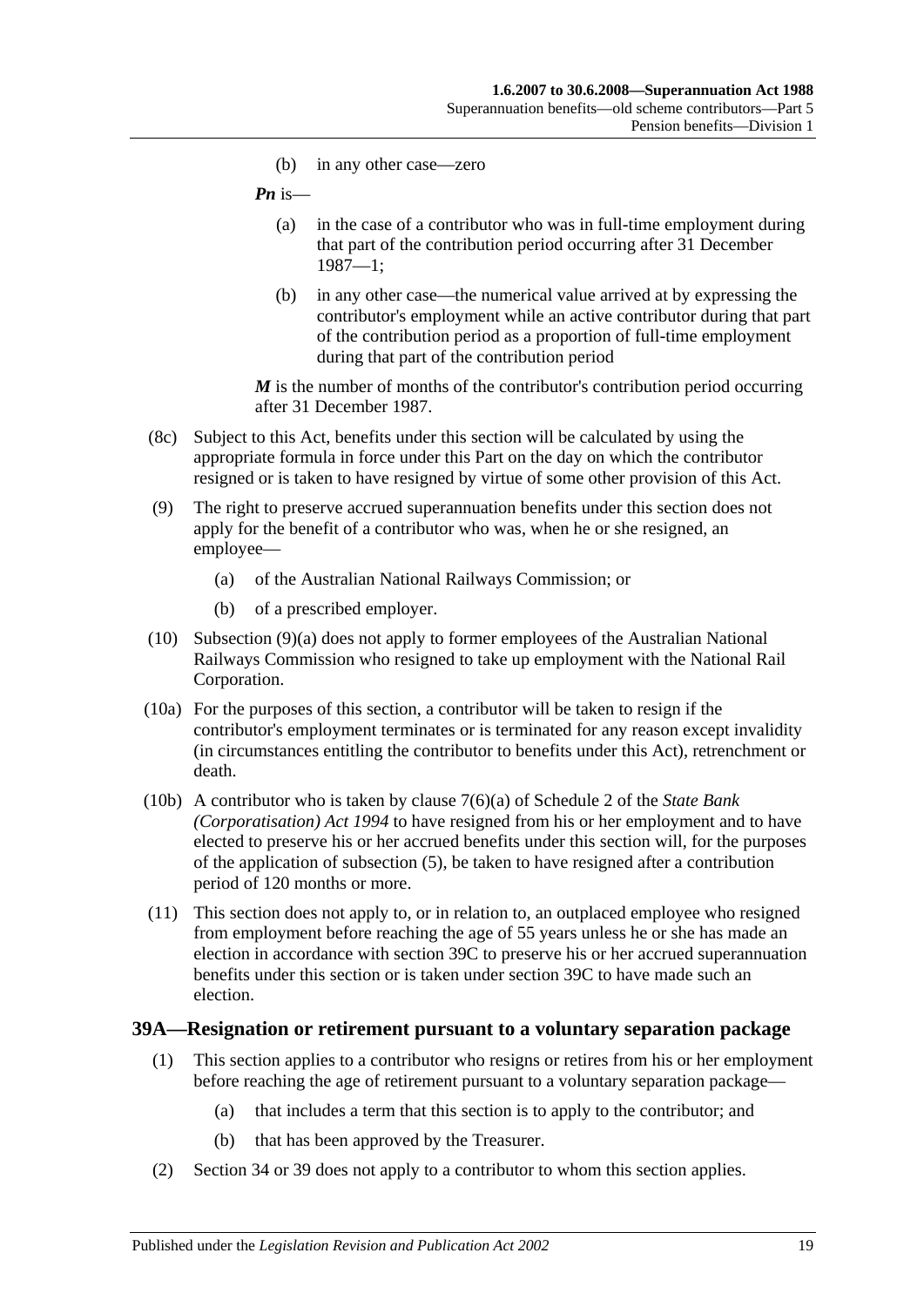- (3) A contributor to whom this section applies who resigns before reaching the age of 55 years is entitled—
	- (a) if he or she had not reached the age of 45 years at resignation—to benefits under [subsection](#page-71-0) (3a); or
	- (b) if he or she had reached that age at resignation—to benefits under [subsection](#page-71-0) (3a) unless he or she elects (as a term of the voluntary separation package) to take benefits under [subsection](#page-72-0) (3g).
- <span id="page-71-0"></span>(3a) A contributor who is entitled to benefits under this subsection is entitled to a lump sum made up of—
	- (a) an employee component (to be charged against the contributor's contribution account) equivalent to the total balance of the account; and
	- (b) an employer component that is equal to the lesser of 2.5 times the amount of the employee component or 2.5 times the amount that would have constituted the employee component if the contributor had contributed at the standard contribution rate throughout the contributor's contribution period.
- <span id="page-71-1"></span>(3b) A part of the lump sum referred to in [subsection](#page-71-0) (3a) being an amount equivalent to the minimum contribution required to avoid payment of the superannuation guarantee charge in respect of the contributor under the Commonwealth Act is preserved.
- (3c) The contributor is entitled to the balance of the lump sum at the time of resignation.
- <span id="page-71-2"></span>(3d) The amount preserved under [subsection](#page-71-1) (3b) together with interest is payable in accordance with the following provisions:
	- (aa) the Board must, not less than 6 months before the contributor's 55th birthday, notify the contributor in writing of the contributor's entitlement to require payment of the amount under [paragraph](#page-71-2) (a);
	- (a) the contributor may at any time after reaching 55 years of age require the Board to pay the amount and, if no such requirement has been made on or before the date on which the contributor reaches 65 years of age, the Board will pay the amount to the contributor;
	- (b) if the contributor has become incapacitated and satisfies the Board that his or her incapacity for all kinds of work is 60 per cent or more of total incapacity and is likely to be permanent, the Board will pay the amount to the contributor;
	- (c) if the contributor dies, the amount will be paid to the spouse of the deceased contributor or, if he or she left no surviving spouse, to the contributor's estate,

(and a payment under any of the above paragraphs excludes further rights so that a claim cannot be subsequently made under some other paragraph).

- (3e) The amount of interest will be calculated and credited to the contributor at the end of each financial year and will be calculated on the amount referred to in [subsection](#page-71-1) (3b) at the end of the first financial year and on the aggregate of that amount and the interest previously credited at the end of each subsequent financial year.
- (3f) The rate of interest will be determined by the Board in respect of each financial year in accordance with [section](#page-21-0) 20A.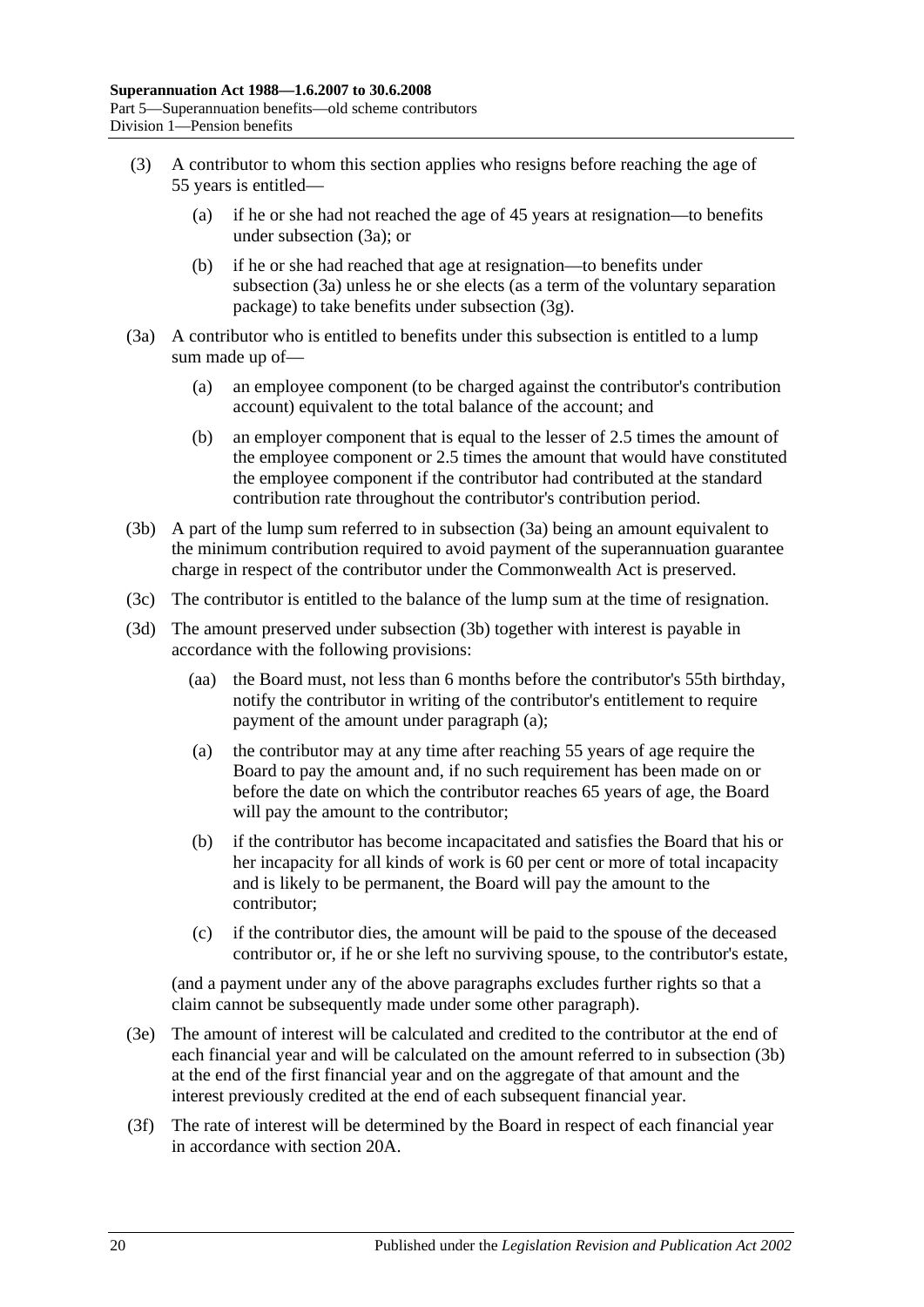(3g) A contributor who is entitled to benefits under this subsection is entitled to a pension calculated as follows:

$$
P = FS \times \left[ \frac{A \times \left\{ 22 + \left[ \left( 2.1 + 0.07 \left( X - 45 \right) \right) \times \left( X - 45 \right) \right] \right\}}{100} \right] \times \left[ 1 + \left( \frac{n}{420} \times \frac{6}{A} \times \frac{1}{50} \right) \right]
$$

Where—

*P* is the amount of the pension (expressed as an amount per fortnight)

*FS* is the contributor's actual or attributed salary (expressed as an amount per fortnight)

*A* is the lesser of the following

- (a) unity;
- (b) the numerical value obtained by dividing the number of the contributor's accrued contribution points by—
	- (i) in the case of a contributor who was accepted as a contributor under the repealed Act before reaching the age of 30 years—the number of months between the date of acceptance and the date of resignation;
	- (ii) in any other case—the number of months between the contributor's 30th birthday and the date of resignation

*X* is the contributor's age at resignation in years and completed months expressed to two decimal places

*n* is 420 or the aggregate number of contribution points that accrued to the contributor between 1 July 1992 and the date of resignation whichever is the lesser.

- (4) A contributor to whom this section applies who retires on or after reaching the age of 55 years is entitled to a lump sum that is equivalent to the amount that the contributor would have received if [section](#page-52-0) 34 had applied to the contributor and he or she—
	- (a) had been entitled to commute the whole of his or her retirement pension; and
	- (b) had commuted the whole of the pension pursuant to the regulations.
- (5) In this section—

*voluntary separation package* means an agreement between a contributor and his or her employer pursuant to which the contributor resigns or retires from employment.

# <span id="page-72-0"></span>**39B—Outplaced employees—55 and over**

- <span id="page-72-2"></span><span id="page-72-1"></span>(1) A contributor who had reached the age of 55 years when he or she retired from employment to take up employment in the private sector pursuant to an offer of employment in a contracting out agreement may elect—
	- (a) to preserve his or her accrued superannuation benefits under [section](#page-64-0) 39 as though he or she had resigned from employment before reaching the age of 55 years; or
	- (b) to take the benefit provided by [section](#page-70-0) 39A.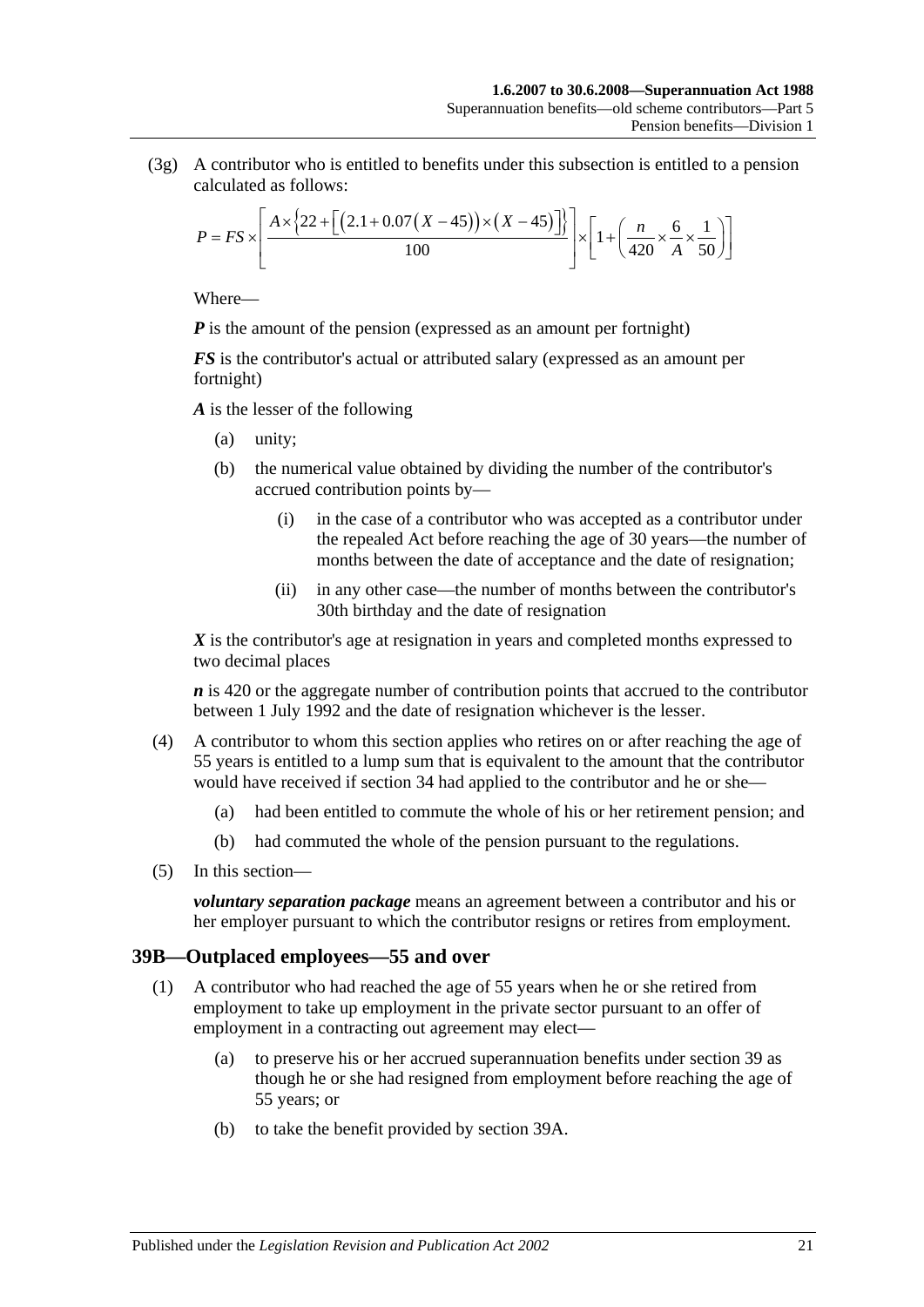- <span id="page-73-0"></span>(2) A contributor who fails to inform the Board in writing of his or her election under [subsection](#page-72-0) (1) within one month after retiring will be taken to have made an election under [subsection](#page-72-1)  $(1)(a)$ .
- (3) If the Board is of the opinion that the limitation period referred to in [subsection](#page-73-0) (2) would unfairly prejudice a contributor, the Board may extend the period as it applies to the contributor.
- (4) Where a contributor has made, or is taken to have made, an election under [subsection](#page-72-1) (1)(a), [section](#page-64-0) 39 applies to, and in relation to, the contributor except that—
	- (a) [section](#page-67-0) 39(5) (instead of [section](#page-66-0) 39(2)) will apply to, and in relation to, a contributor whose contribution period is less than 120 months; and
	- (b) the contributor is not entitled to require the Board to commence paying a retirement pension under section [39\(5\)\(a\),](#page-67-1) and the Board must not commence paying such a pension under that provision, until the contributor has ceased employment with the private sector employer.
- (5) Where the contributor has made an election under [subsection](#page-72-2) (1)(b), [section](#page-70-0) 39A applies to the contributor as though the requirements of [section](#page-70-1) 39A(1) had been met.

# <span id="page-73-1"></span>**39C—Outplaced employees under 55**

- <span id="page-73-2"></span>(1) A contributor who had not reached the age of 55 years when he or she resigned from employment to take up employment in the private sector pursuant to an offer of employment in a contracting out agreement may elect—
	- (a) to preserve his or her accrued superannuation benefits under [section](#page-64-0) 39; or
	- (b) to take the benefits provided by [section](#page-70-0) 39A.
- <span id="page-73-4"></span><span id="page-73-3"></span>(2) A contributor who fails to inform the Board in writing of his or her election under [subsection](#page-73-1) (1) within one month after resigning will be taken to have made an election under [subsection](#page-73-2) (1)(a).
- (3) If the Board is of the opinion that the limitation period referred to in [subsection](#page-73-3) (2) would unfairly prejudice a contributor, the Board may extend the period as it applies to the contributor.
- (4) Where a contributor has made, or is taken to have made, an election under [subsection](#page-73-2) (1)(a), [section](#page-64-0) 39 applies to, and in relation to, the contributor except that (subject to [subsection](#page-74-0) (5))—
	- (a) [section](#page-67-0) 39(5) (instead of [section](#page-66-0) 39(2)) applies to, and in relation to, a contributor whose contribution period is less than 120 months; and
	- (b) the contributor is not entitled to require the Board to commence paying a retirement pension under section [39\(5\)\(a\),](#page-67-1) and the Board must not commence paying such a pension under that provision, until the contributor has reached the age of 55 years and has ceased employment with the private sector employer.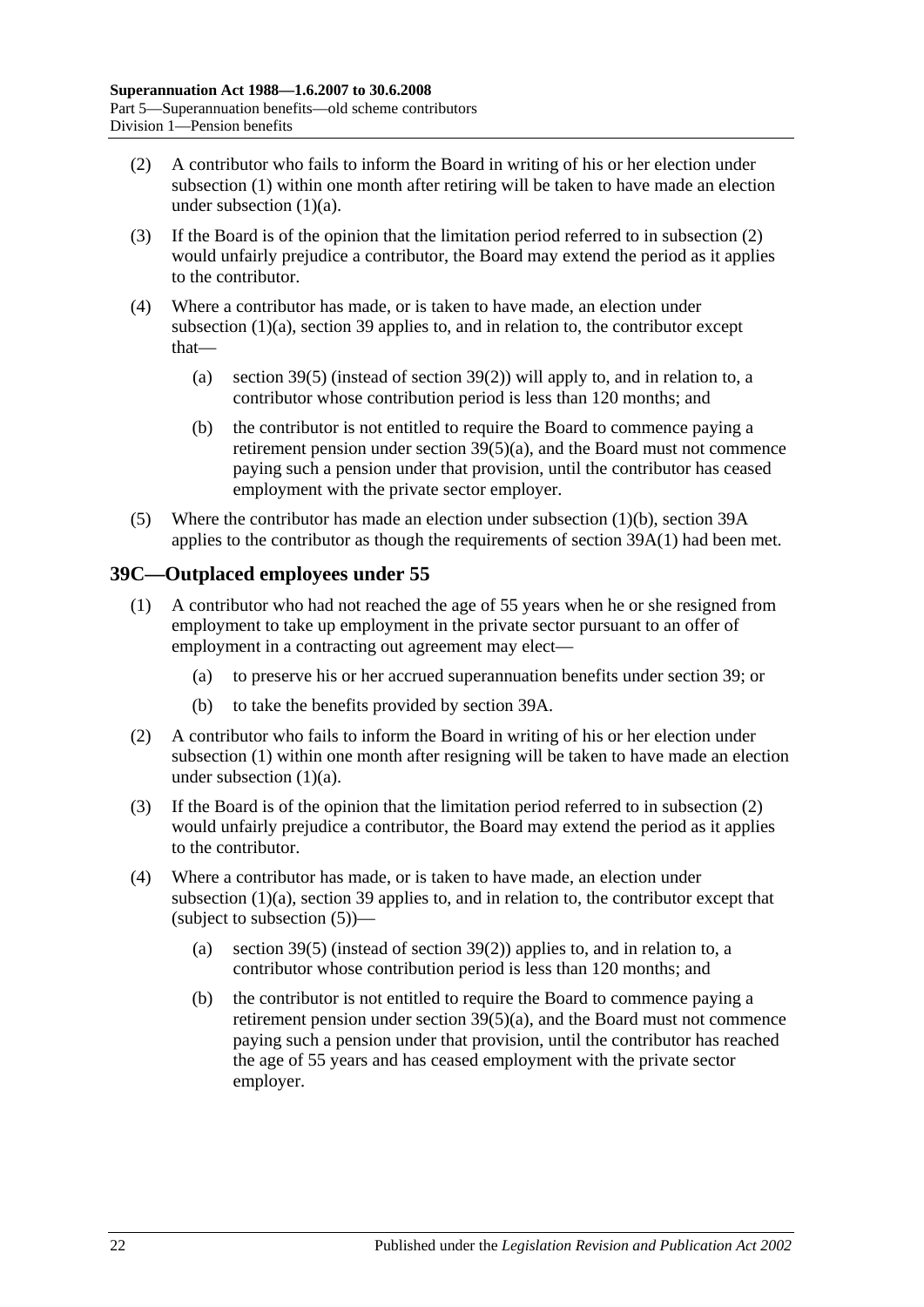- <span id="page-74-0"></span>(5) A contributor who has made, or is taken to have made, an election under [subsection](#page-73-2) (1)(a) and whose contribution period is less than 120 months may inform the Board in writing within one month after resigning that [section](#page-66-0) 39(2) and not [section](#page-67-0) 39(5) is to apply to, and in relation to, the contributor and in that case—
	- (a) [section](#page-66-0) 39(2) applies to, and in relation to, the contributor; but
	- (b) the contributor is not entitled to require the Board to make a superannuation payment under section [39\(2\)\(a\),](#page-66-1) and the Board must not make a superannuation payment under that provision until the contributor has reached the age of 55 years and has ceased employment with the private sector employer.
- (6) If the Board is of the opinion that the limitation period referred to in [subsection](#page-74-0) (5) would unfairly prejudice a contributor, the Board may extend the period as it applies to the contributor.
- (7) Where the contributor has made an election under [subsection](#page-73-4) (1)(b), [section](#page-70-0) 39A applies to the contributor as though the requirements of [section](#page-70-1) 39A(1) had been met.

# **Division 2—General**

## <span id="page-74-4"></span>**40—Commutation of pension**

- (1) The Board will, on the application of a person who is entitled to a pension (other than a temporary disability pension or an eligible child's pension), commute a pension, or a proportion of a pension, to a lump sum payment.
- (2) The right of commutation is subject to the qualifications prescribed by regulation.
- <span id="page-74-1"></span>(3) In the commutation of a pension, commutation factors promulgated by regulation will be applied.
- (4) The amount of a commutation factor fixed under [subsection](#page-74-1) (3) may reflect the loss of the benefit provided by [section](#page-91-0)  $38(4)(a)$  or section  $47(3)$  as a result of the commutation of the pension or a proportion of the pension.

# <span id="page-74-2"></span>**40A—Commutation to pay deferred superannuation contributions surcharge**

- (1) The Board will, on the application of a contributor who is entitled to a pension (other than a temporary disability pension) and who is liable for a deferred superannuation contributions surcharge, commute so much of the pension as is required to provide a lump sum equivalent to the amount of the surcharge.
- (2) An application under [subsection](#page-74-2) (1) must be made in writing to the Board before the expiration of the period of three months immediately following the date on which the notice given to the contributor by the Commissioner of Taxation under section 15(7) of the Superannuation Contributions Tax Act was issued.
- <span id="page-74-3"></span>(3) Where—
	- $(a)$
- (i) a contributor who is liable for a deferred superannuation contributions surcharge dies before notice by the Commissioner of Taxation under section 15(7) of the Superannuation Contributions Tax Act is issued; or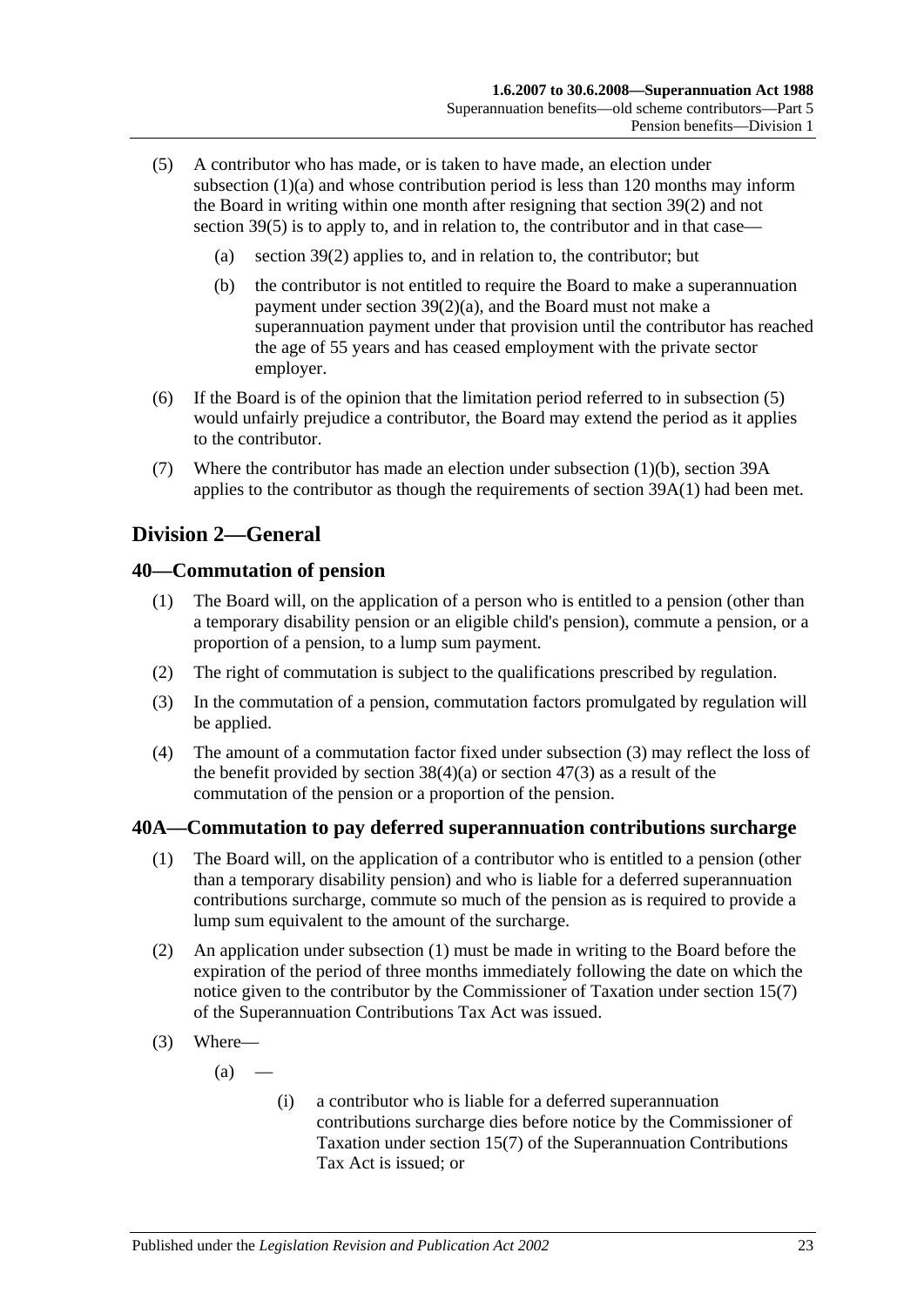- (ii) a contributor who is liable for a deferred superannuation contributions surcharge dies within three months after the issue of such a notice without having commuted his or her pension under [subsection](#page-74-2) (1); and
- (b) the contributor is survived by a spouse who is entitled to a pension as the contributor's spouse under this Act,

the Board will, subject to [subsection](#page-75-0) (5) on the application of the spouse, commute so much of the spouse's pension as is required to provide a lump sum equivalent to the amount of the surcharge.

- (4) An application under [subsection](#page-74-3) (3) must be made in writing to the Board before the expiration of the period of six months immediately following the contributor's death or the issue of the notice under section 15(7) of the Superannuation Contributions Tax Act, whichever is the later.
- <span id="page-75-0"></span>(5) The Board must not commute a pension under [subsection](#page-74-3) (3) unless it is satisfied that the resulting lump sum will be applied in payment of the surcharge or be used to reimburse the deceased contributor's estate, or the spouse or other person who has paid the surcharge on behalf of the estate.
- (6) The commutation factors to be applied in the commutation of a pension under this section will be determined by the Treasurer on the recommendation of an actuary.
- (7) If the Board is satisfied that—
	- (a) a contributor, or the spouse of contributor, is entitled to commute the whole of his or her pension under [section](#page-74-4) 40 and has done so except for a part that the contributor or spouse wishes to retain for the purpose of commutation under this section in order to pay the contributor's deferred superannuation contributions surcharge; and
	- (b) after commutation under this section for that purpose there will still be a part of the pension remaining uncommuted; and
	- (c) the part of the pension originally retained for commutation under this section was a reasonable estimate of the amount of the pension that would be required for that purpose,

the Board will, on the application of the contributor or spouse made at the same time as his or her application under [subsection](#page-74-2) (1) or [\(3\),](#page-74-3) commute the remaining uncommuted part of the pension using the factors applicable under [section](#page-74-4) 40.

# **41—Medical examination etc of invalid pensioner**

- (1) The Board may from time to time require an invalid pensioner who has not reached the age of retirement—
	- (a) to submit to a medical examination by a specified medical practitioner; or
	- (b) to undergo specified medical treatment; or
	- (c) to avail himself or herself of specified assistance.
- (2) The cost of a medical examination under this section will be met by the Board.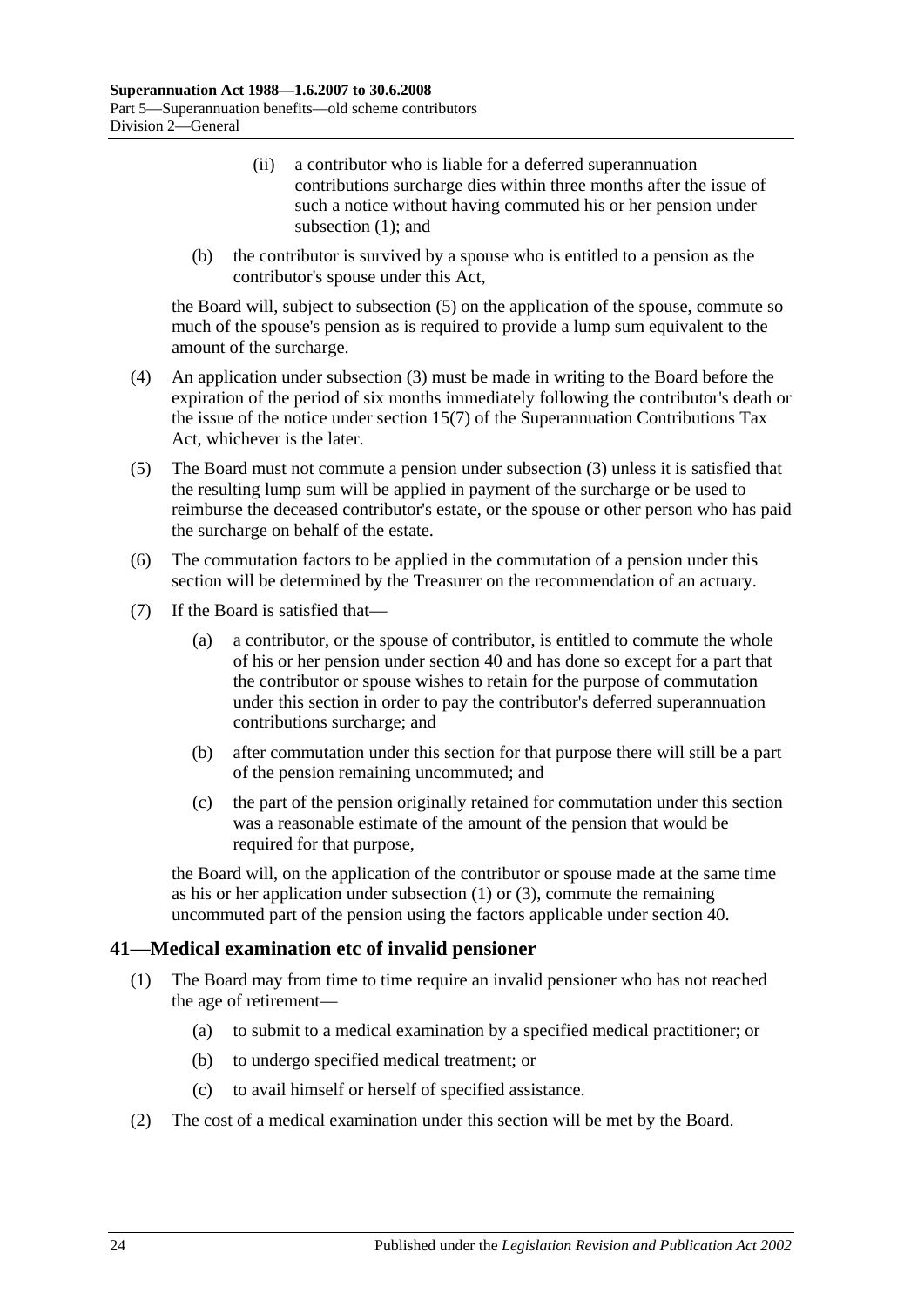- (3) A pensioner will not be required to submit to a particular form of medical treatment if there is a conflict of opinion between recognised medical experts as to the desirability of the treatment.
- (4) If a pensioner fails to comply with a requirement under this section, the Board may suspend the pension until the requirement is complied with.

# <span id="page-76-0"></span>**42—Suspension of pension if pensioner declines appropriate employment**

- (1) If appropriate employment is offered, at the request of the Minister, to an invalid or retrenchment pensioner who has not reached the age of retirement, the following provisions apply:
	- (a) if the pensioner accepts the offer and returns to employment—the pension will terminate but the former pensioner will be credited with contribution points and contribution months as if he or she had continued in employment and contributed at the standard contribution rate over the period of absence from employment;
	- (b) if the pensioner does not accept the offer—the Board may suspend the pension until the pensioner reaches the age of retirement.
- (2) In determining whether a particular form of employment is appropriate to a particular pensioner, the following factors will be taken into account—
	- (a) the pensioner's qualifications;
	- (b) the pensioner's previous employment;
	- (c) the pensioner's state of health;
	- (d) the place at which the employment is available.
- (3) Employment will not be regarded as appropriate to a particular pensioner if the rate of salary applicable to the employment (expressed as an hourly rate) is less than 80 per cent of the rate of the pensioner's notional salary (expressed as an hourly rate).

# <span id="page-76-2"></span>**42A—Offer of lump sum to certain invalid pensioners**

- $(1)$  If—
	- (a) the Board is satisfied on the advice of two medical practitioners that an invalid pensioner who has not reached the age of retirement is fit to be employed in full time or part time employment; but
	- (b) appropriate employment has not been offered to the pensioner under [section](#page-76-0) 42,

the Board may offer to pay a lump sum to the pensioner instead of his or her pension.

- <span id="page-76-1"></span>(2) The amount of the lump sum will be the greater of the following:
	- (a) an amount equivalent to the amount that would be produced by commutation of the whole of a pension calculated as follows:

$$
P = \frac{P_1 \times (360 - M)}{360}
$$

Where—

*P* is the pension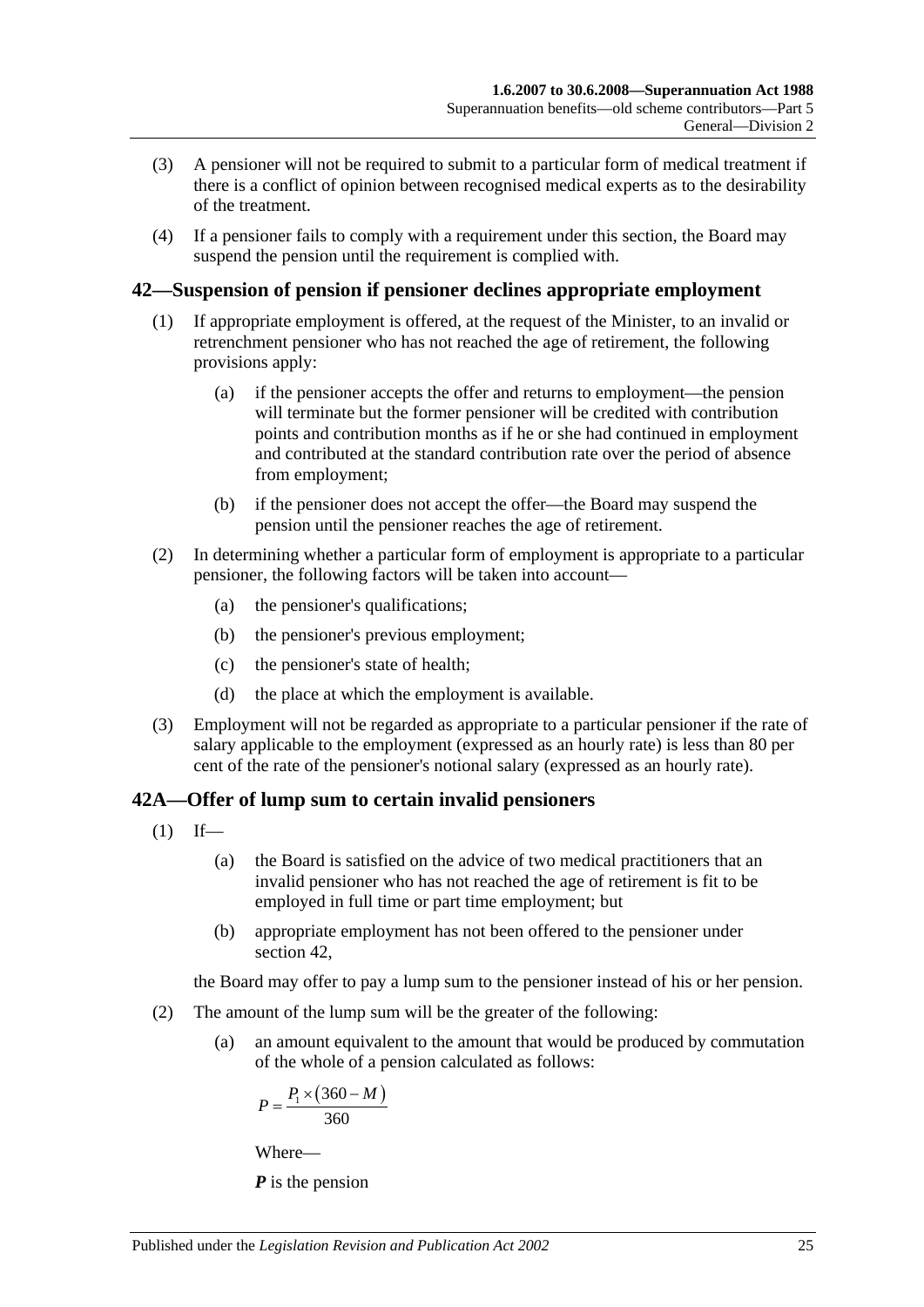*is the pension to which the pensioner was entitled immediately before the* payment of the lump sum (expressed as an annual amount)

*M* is the number of complete months between the time when the lump sum is paid and when the pensioner would reach the age of retirement;

- (b) an amount equivalent to three times the amount of the pensioner's annual pension immediately before the lump sum is paid.
- (3) For the purposes of the commutation referred to in [subsection](#page-76-1) (2)—
	- (a) the commutation factors applicable on the commutation of a retirement pension will be used; and
	- (b) the contributor's age will be taken to be his or her age when the lump sum is paid or 55 years whichever is the greater.
- (4) If the pensioner accepts the Board's offer under [subsection](#page-76-2) (1), the pensioner's right to future payments of the pension and all derivative rights cease on payment of the lump sum.

# **43—Notional extension of period of employment**

Where—

- (a) a contributor becomes entitled, on termination of his or her employment, to a pension; and
- (b) the contributor was, immediately before termination of employment, entitled to a period of recreation leave and is paid, or entitled to, a lump sum in lieu of that leave,

the contributor's employment will be taken to have been extended for a period equivalent to the period of recreation leave and the contributor is liable for contributions in respect of that period and is entitled to benefits at the end of that period as though he or she had remained in employment and had received the lump sum as salary during that period.

# <span id="page-77-0"></span>**43A—Proportion of pension etc to be charged against contribution account etc**

- (1) A proportion of a pension or lump sum paid to, or in relation to, a contributor will be charged against the contributor's contribution account or, if the account has been closed, will be charged against the relevant division of the Fund.
- (2) The proportion for the purposes of [subsection](#page-77-0) (1) will be equivalent to the proportion of the future benefits payable under this Part that can, in the opinion of the Board, be met from the Fund.
- (3) The opinion of the Board must be based on the most recent triennial report under [section](#page-23-0)  $21(4)$ .

# <span id="page-77-1"></span>**43AA—Closure of contribution accounts**

- (1) The Board may close the account of a contributor if—
	- (a) the contributor has retired or resigned from employment and is in receipt of a pension under this Part; or
	- (b) the contributor's employment has been terminated by retrenchment or on account of invalidity and the contributor—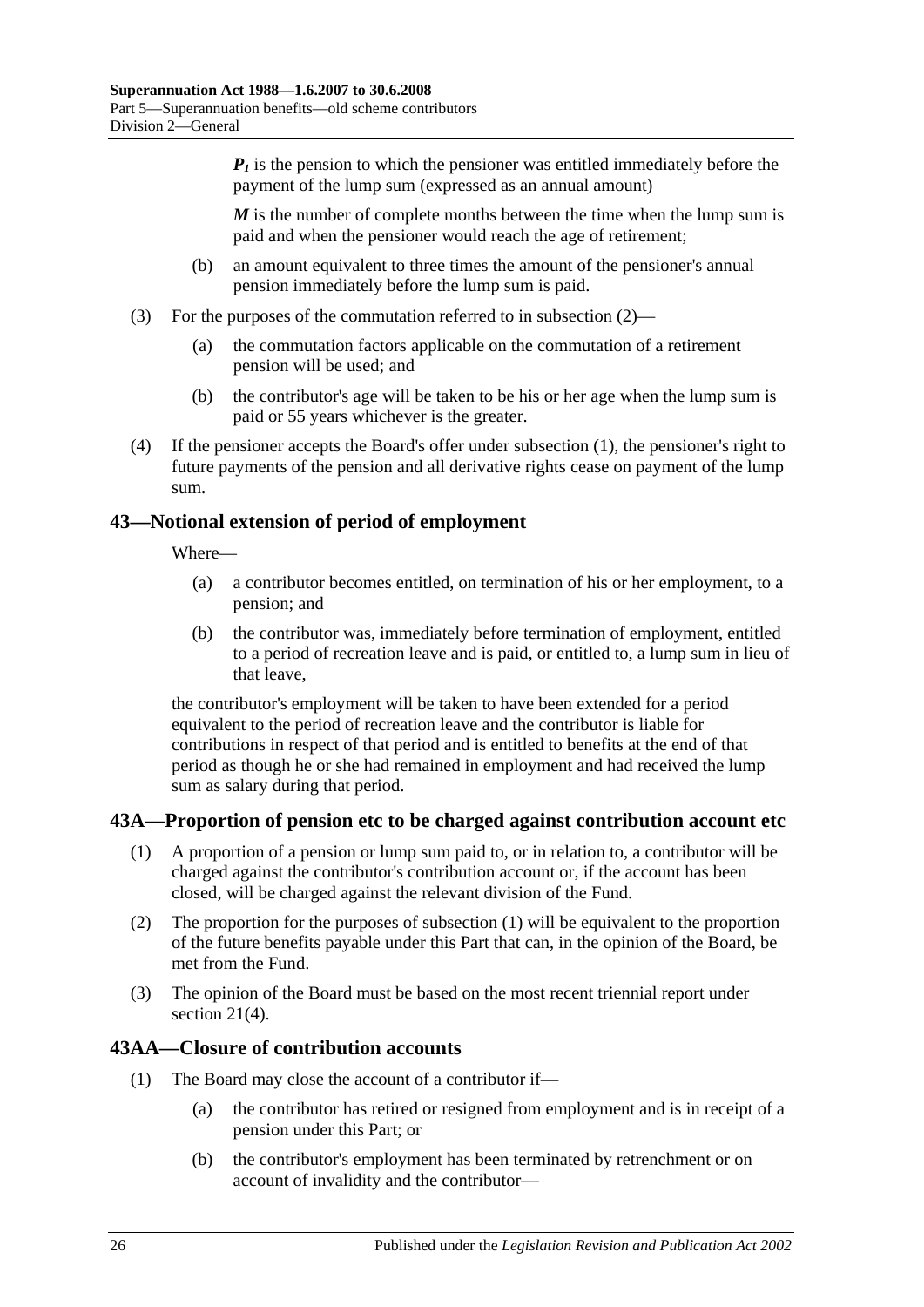- (i) has reached the age of retirement; and
- (ii) is in receipt of a pension under this Part; or
- (c) the contributor has died.
- (2) If, after a contribution account has been closed under [subsection](#page-77-1) (1), a benefit becomes payable under this Part that depends wholly or partly on the balance standing to the credit of the account, the benefit will be determined on the basis of the balance that would have stood to the credit of the account if it had not been closed.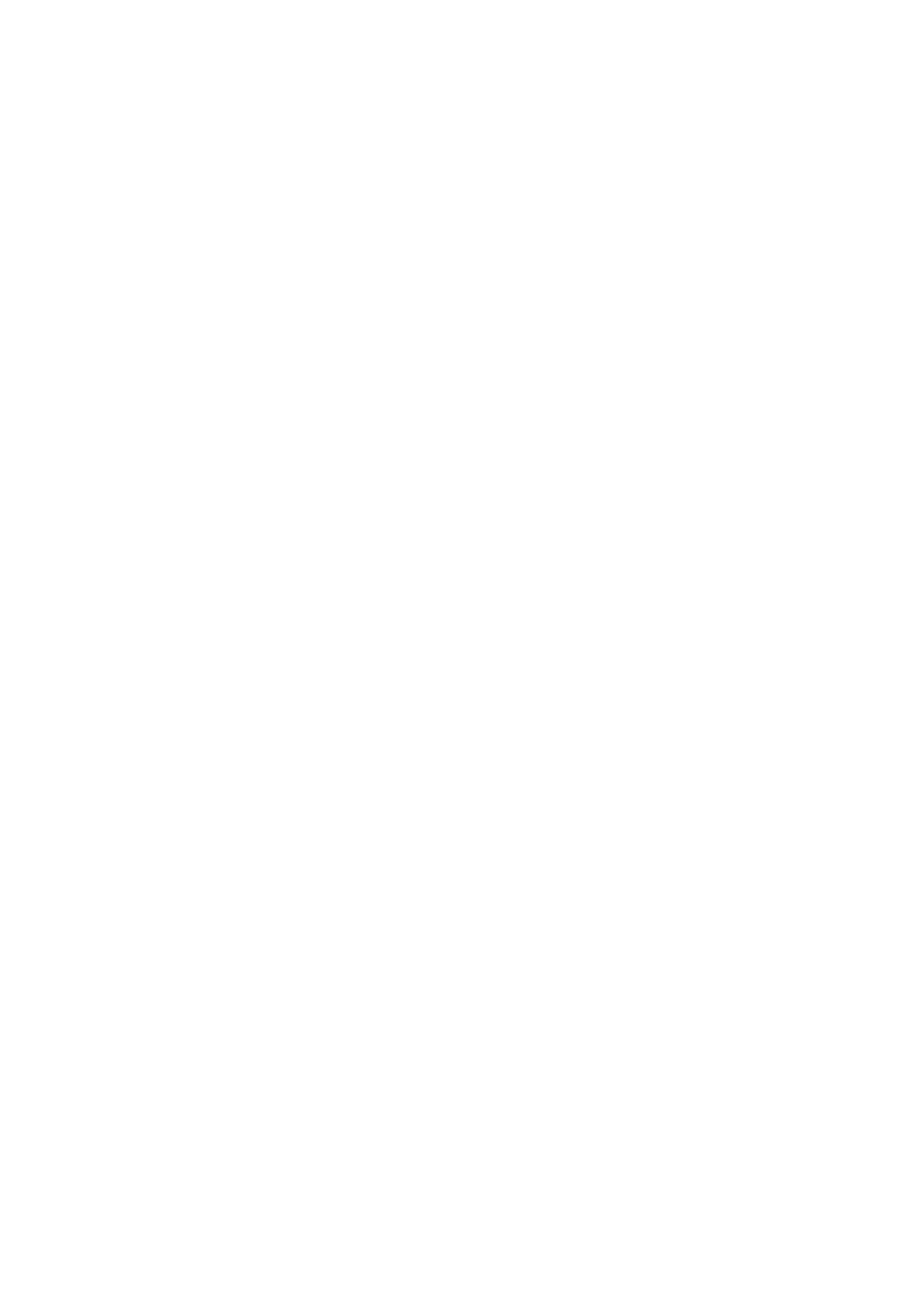# **Part 5A—Family Law Act provisions**

# **Division 1—Preliminary**

# **43AB—Purpose of Part**

The purpose of this Part is to facilitate the division under the *Family Law Act 1975* of the Commonwealth of superannuation interests between spouses who have separated (other than with respect to interests arising under an administered scheme under [Schedule 3\)](#page-122-0).

# **43AC—Interpretation**

In this Part, unless the contrary intention appears—

*Commonwealth regulations* means the *Family Law (Superannuation) Regulations 2001* (No. 303 as amended) of the Commonwealth;

*defined benefit interest* means a benefit or superannuation interest that is a function of salary and membership or service;

*eligible person*, in relation to a superannuation interest of a contributor, has the same meaning as in section 90MZB of the *Family Law Act 1975* of the Commonwealth;

*flag lifting agreement* has the same meaning as in Part VIIIB of the *Family Law Act 1975* of the Commonwealth;

*growth phase* has the same meaning as in the Commonwealth regulations;

*member spouse* has the same meaning as in Part VIIIB of the *Family Law Act 1975* of the Commonwealth;

*non-member spouse* has the same meaning as in Part VIIIB of the *Family Law Act 1975* of the Commonwealth;

*operative time* has the same meaning as in Part VIIIB of the *Family Law Act 1975* of the Commonwealth;

*payment phase* has the same meaning as in the Commonwealth regulations;

*payment split* has the same meaning as in Part VIIIB of the *Family Law Act 1975* of the Commonwealth;

*relevant date* has the same meaning as in the Commonwealth regulations;

*SIS Act* means the *Superannuation Industry (Supervision) Act 1993* of the Commonwealth;

*splitting instrument* means—

- (a) a superannuation agreement; or
- (b) a flag lifting agreement that provides for a payment split; or
- (c) a splitting order;

*splitting order* has the same meaning as in Part VIIIB of the *Family Law Act 1975* of the Commonwealth;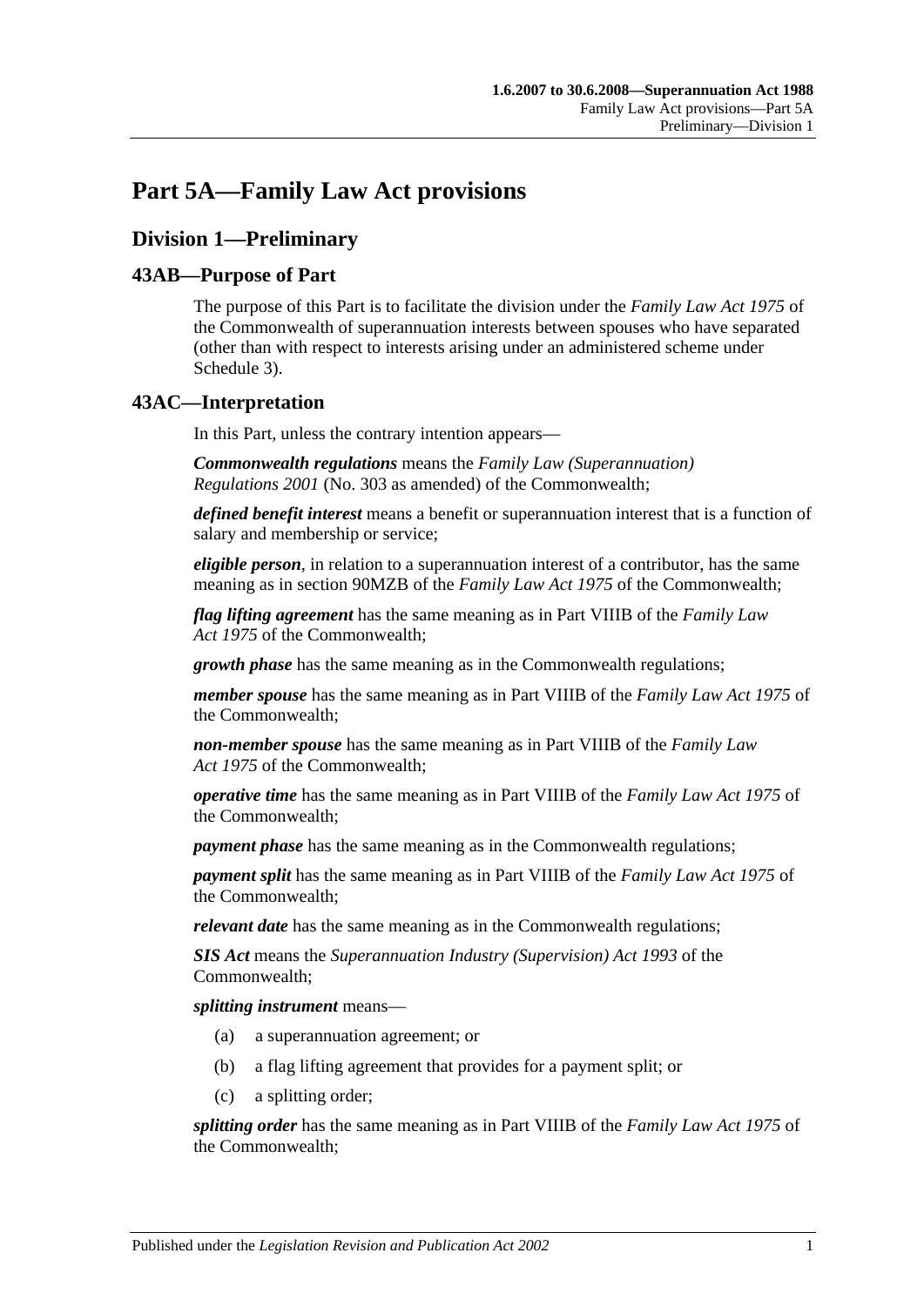*superannuation agreement* has the same meaning as in Part VIIIB of the *Family Law Act 1975* of the Commonwealth.

## <span id="page-81-1"></span>**43AD—Value of superannuation interest**

- (1) For the purposes of this Part (but subject to [subsection](#page-81-0) (2)), the value of any superannuation interest will be determined in accordance with Part 5 of the Commonwealth regulations (insofar as those regulations provide a method for determining that value), subject to any modification prescribed by regulation under this Act.
- <span id="page-81-0"></span>(2) An approval of the Commonwealth Minister under regulation 38 or 43A of the Commonwealth regulations that relates to a superannuation interest under this Act will have effect for the purposes of this Part.

#### **43AE—Board to comply with Commonwealth requirements**

The Board must comply with the requirements imposed on the Board under Part VIIIB of the *Family Law Act 1975* of the Commonwealth.

## **43AF—Reduction in member's entitlement**

- (1) Despite the other provisions of this Act, if a payment split is payable with respect to the superannuation interest of a contributor, there is a corresponding reduction in the entitlement of the contributor under this Act.
- <span id="page-81-2"></span>(2) A reduction in the entitlement of a contributor will be given effect as follows:
	- (a) the contributor's contribution account will be subject to a charge that takes effect by reducing the balance of that account at the operative time (insofar as a balance exists) by a percentage equal to the percentage that the non-member spouse's share in the relevant superannuation interest bears to the total value of the contributor's accrued superannuation benefit at the operative time (and any relevant method or factor that applies under [section](#page-81-1) 43AD will be applied); and
	- (b) except with respect to a pension in the payment phase, any entitlement in respect of a pension in the growth phase and any employer-funded component of a superannuation benefit payable to the contributor after the creation of the relevant interest for the benefit of the non-member spouse will, as from the operative time, be subject to a reduction that takes effect by reducing—
		- (i) the number of contribution points; and
		- (ii) factors "M" and "n" in a formula under this Act (insofar as they are relevant to a determination of an employer-funded component in the particular case),

to the extent necessary to take into account, to its full extent, the employer-funded component of the value of the non-member spouse's interest (and any relevant method or factor that applies under [section](#page-81-1) 43AD will be applied); and

- (c) any pension in the payment phase will, depending on the terms of the splitting instrument, be reduced by—
	- (i) the value of the non-member spouse's share in the relevant superannuation interest; or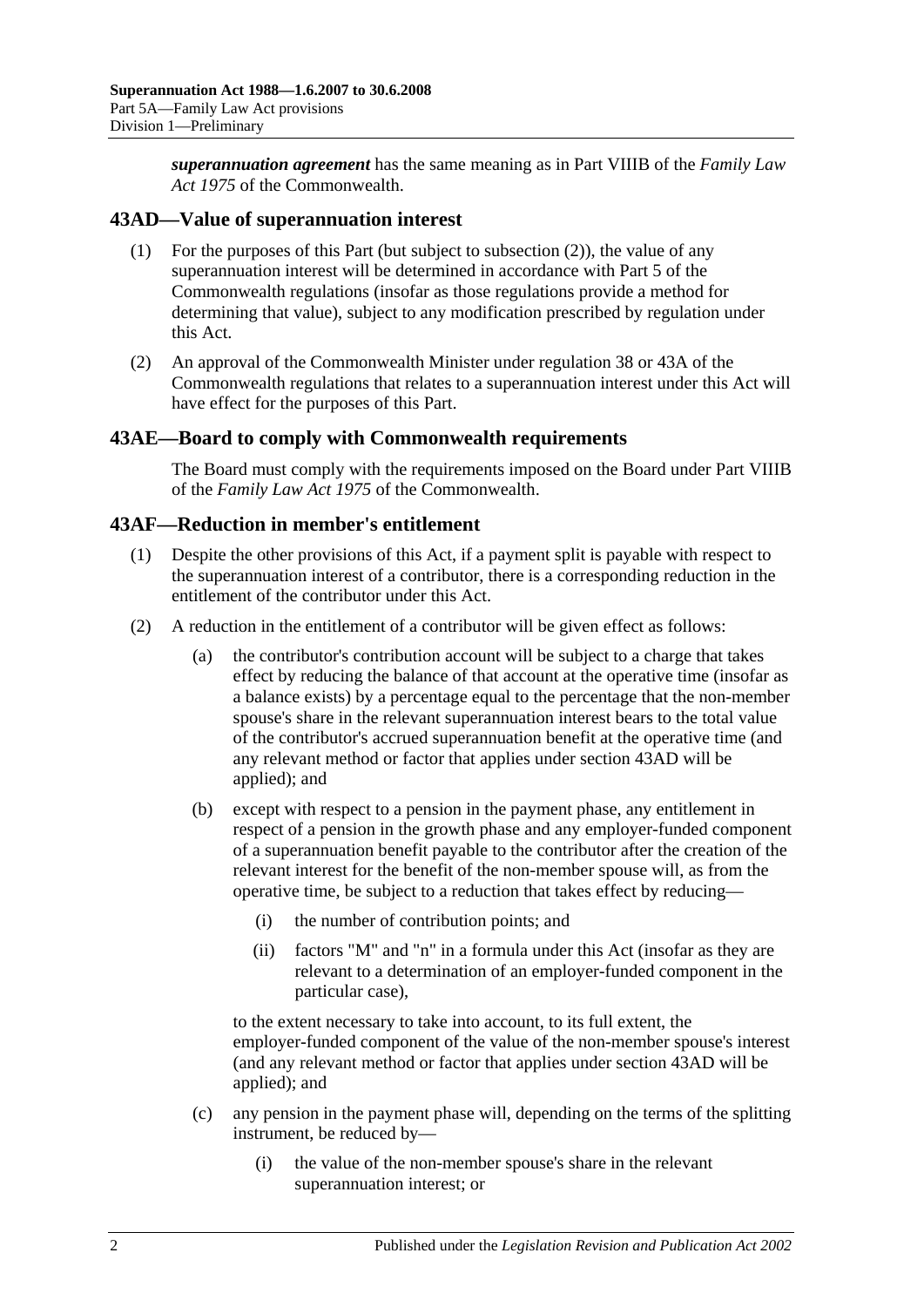- (ii) the percentage of the relevant superannuation interest to be shared with the non-member spouse.
- (3) A reduction in the entitlement of a contributor will not extend to any superannuation benefit that is not a splittable payment under Part VIIIB of the *Family Law Act 1975* of the Commonwealth.
- (4) A reduction in contribution points in connection with the operation of this Part does not affect the aggregate of contribution points that would apply under [section](#page-28-0) 24 but for the operation of [subsection](#page-81-2) (2).
- (5) If 2 or more reductions must be made with respect to an entitlement of a contributor because 2 or more splitting instruments have been served on the Board, the Board may determine to apply the reductions separately, or in aggregate.

# **43AG—Benefit not payable to spouse on death of contributor if split has occurred**

If a contributor dies and is survived by a spouse who—

- (a) has received, is receiving or is entitled to receive a benefit under a splitting instrument; or
- (b) is, under the terms of a splitting instrument, not entitled to any amount arising out of the contributor's superannuation interest under this Act (or any proportion of such an interest),

the spouse is not entitled to a benefit under this Act in respect of the deceased contributor (except in accordance with the instrument) and will not be considered to be a spouse of the deceased contributor for the purposes of [section](#page-90-0) 46 (if relevant).

# **Division 2—New scheme contributors**

# **43AH—Application of Division**

This Division applies only to the division of superannuation interests in respect of member spouses who are new scheme contributors.

# **43AI—Accrued benefit multiple**

- (1) For the purposes of the Commonwealth regulations, the *accrued benefit multiple* in respect of a superannuation interest payable as a lump sum is the multiple of annual salary that the member spouse would be entitled to receive at the prescribed date assuming that the member spouse retired on that day at or over the age of retirement (as the case requires) with the member spouse's accrued contribution points and contribution period as at that day.
- (2) In addition to any other information that may be provided by the Board in connection with this Part, the Board may, on application, provide to an eligible person a statement of the value of a superannuation interest of a member spouse who is a new scheme contributor, as at a particular date specified in the application.
- (3) In this section—

*prescribed date* is the date that is relevant to the determination of an accrued benefit multiple in the particular circumstances.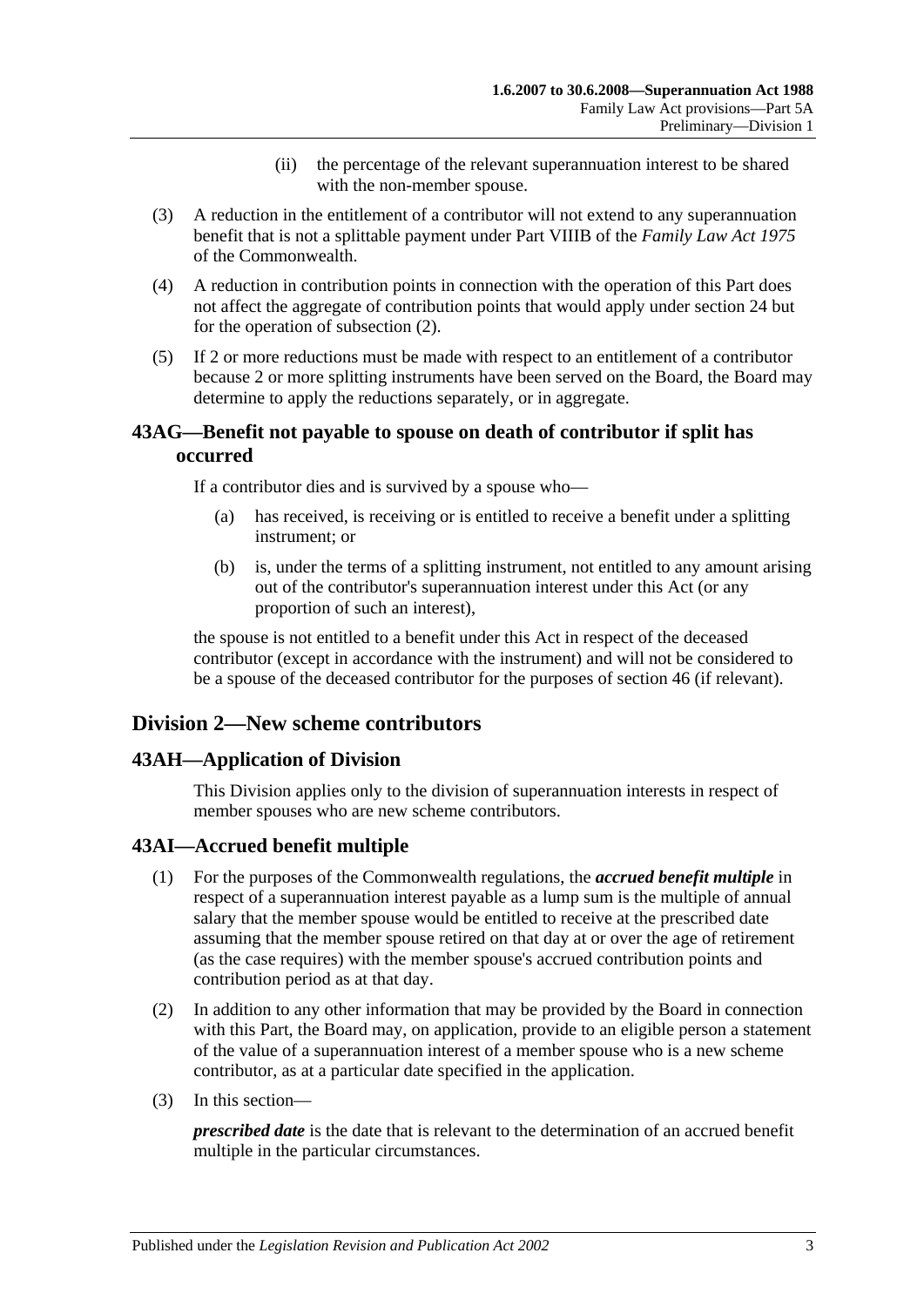# <span id="page-83-0"></span>**43AJ—Non-member spouse's entitlement**

- (1) The Board must, on service of a splitting instrument in respect of a lump sum benefit, create an interest for the non-member spouse named in the instrument in accordance with the provisions of the instrument, with effect from the operative time.
- (2) The value of the non-member spouse's interest will be determined by reference to the provisions of the instrument but in any event may not exceed the value of the member spouse's interest.
- <span id="page-83-2"></span><span id="page-83-1"></span>(3) The interest of a non-member spouse under [subsection](#page-83-0) (1) will, according to the election of the non-member spouse—
	- (a) be paid out to the extent (if any) that payment can be made in accordance with the SIS Act; or
	- (b) be rolled over to the credit of the non-member spouse in an account (which may need to be established) in the name of the non-member spouse in the Southern State Superannuation Fund; or
	- (c) be rolled over or transferred to some other superannuation fund or scheme approved by the Board.
- (4) The Board must take the action required under [subsection](#page-83-1) (3) within 28 days after receiving the relevant election.
- (5) However, if an election is not made by the non-member spouse before the end of 28 days after the Board gives notice to the non-member spouse in the manner contemplated by the regulations, the Board must, subject to the regulations, roll over the interest to the credit of the non-member spouse under [subsection](#page-83-2) (3)(b).

# **Division 3—Old scheme contributors**

#### **43AK—Application of Division**

This Division applies only to the division of superannuation interests in respect of member spouses who are old scheme contributors.

#### **43AL—Accrued benefit multiple**

- (1) For the purposes of the Commonwealth regulations, the *accrued benefit multiple* in respect of a superannuation interest payable as a pension is the percentage of annual salary that the member spouse would be entitled to receive as a pension at the prescribed date assuming that the member spouse retired on that day at or over the age of retirement (as the case requires) with the member spouse's accrued contribution points and contribution period as at that day.
- (2) For the purposes of the Commonwealth regulations, the *accrued benefit multiple* in respect of a superannuation interest payable as a lump sum that is a defined benefit interest is the multiple of annual salary that the member spouse would be entitled to receive at the prescribed date assuming that the member spouse retired on that day at or over the age of retirement (as the case requires) and was taking his or her entitlement under the Act on that day.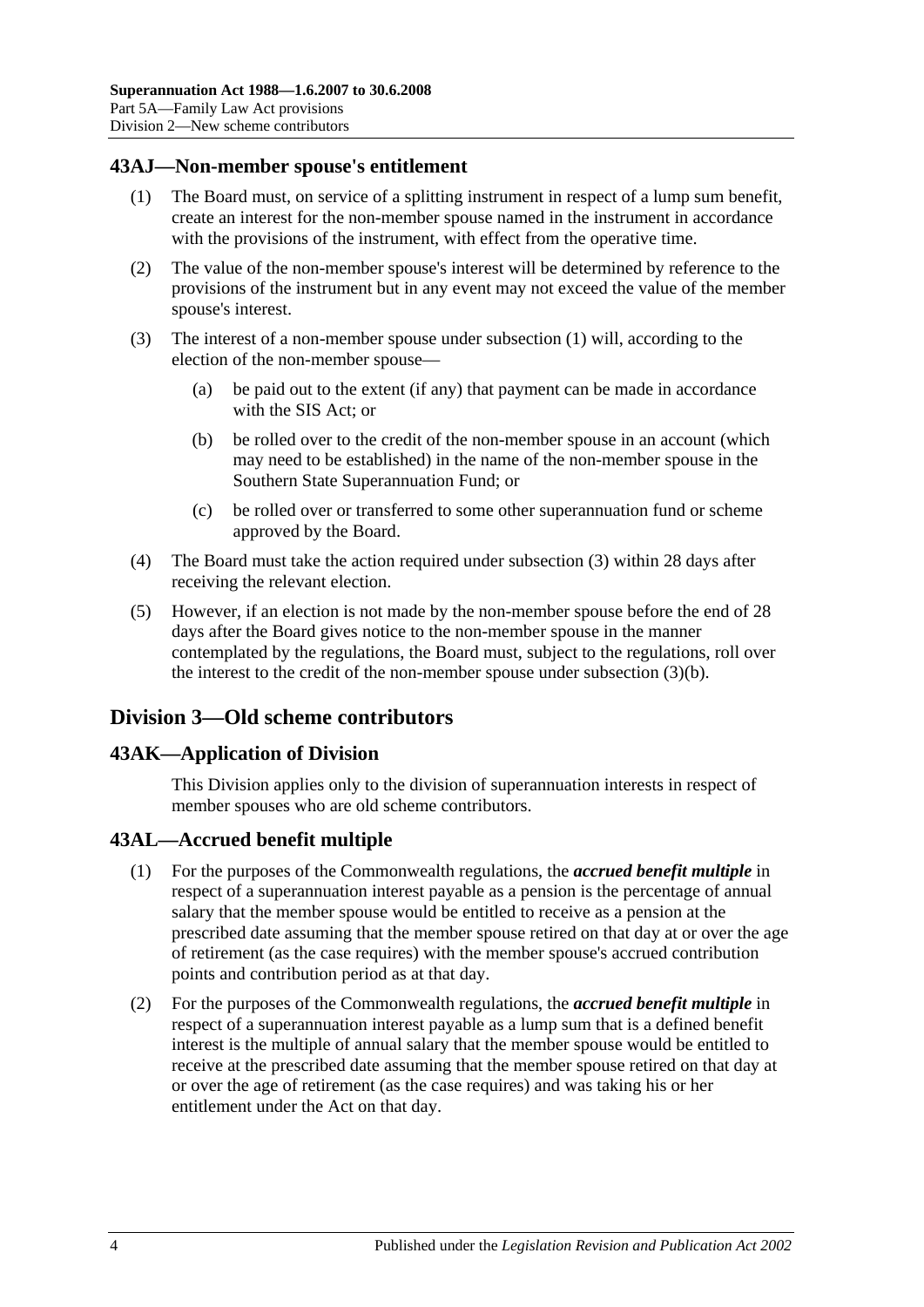- (3) In addition to any other information that may be provided by the Board in connection with this Part, the Board may, on application, provide to an eligible person a statement of the value of a superannuation interest of a member spouse who is an old scheme contributor, as at a particular date specified in the application.
- (4) In this section—

*prescribed date* is the date that is relevant to the determination of an accrued benefit multiple in the particular circumstances.

# **43AM—Non-member spouse's entitlement**

- (1) The Board must, on service of a splitting instrument, create an interest for the non-member spouse named in the instrument, with effect from the operative time.
- (2) The form of the non-member spouse's interest will be determined on the basis of whether the superannuation interest is in the growth phase or the payment phase, by the nature of the member spouse's superannuation interest, and by reference to the provisions of the instrument.

# **43AN—Non-member spouse's entitlement where pension is in growth phase**

- (1) If the Board is served with a splitting instrument in respect of a pension that is in the growth phase, the non-member spouse is not entitled to receive his or her entitlement in the form of a pension commencing at the same time as the member spouse's pension under this Act but is, instead, entitled to have a lump sum determined under this section paid on his or her behalf in accordance with this Part.
- (2) The lump sum to which a non-member spouse is entitled, as at the operative time, will be determined—
	- (a) where the splitting instrument specifies a percentage of the member spouse's superannuation interest for the purposes of the split—by applying that percentage split to the member spouse's superannuation entitlement based on the relevant accrued benefit multiple and by applying any relevant method or factor that applies under [section](#page-81-1) 43AD;
	- (b) subject to [subsection](#page-84-0) (3), where the splitting instrument specifies a lump sum amount for the purposes of the split—by adopting that lump sum.
- <span id="page-84-0"></span>(3) The value of a lump sum payable to a non-member spouse under this section must not exceed the value of the member spouse's interest.

# <span id="page-84-1"></span>**43AO—Non-member spouse's entitlement where pension is in payment phase**

- (1) If the Board is served with a splitting instrument in respect of a pension that is in the payment phase, the Board must split the pension between the member spouse and non-member spouse in accordance with the instrument, with effect from the operative time.
- (2) The non-member spouse may—

 $(a)$ 

- (i) in accordance with the terms of the splitting instrument; or
- (ii) by notice in writing given to the Board within the prescribed period,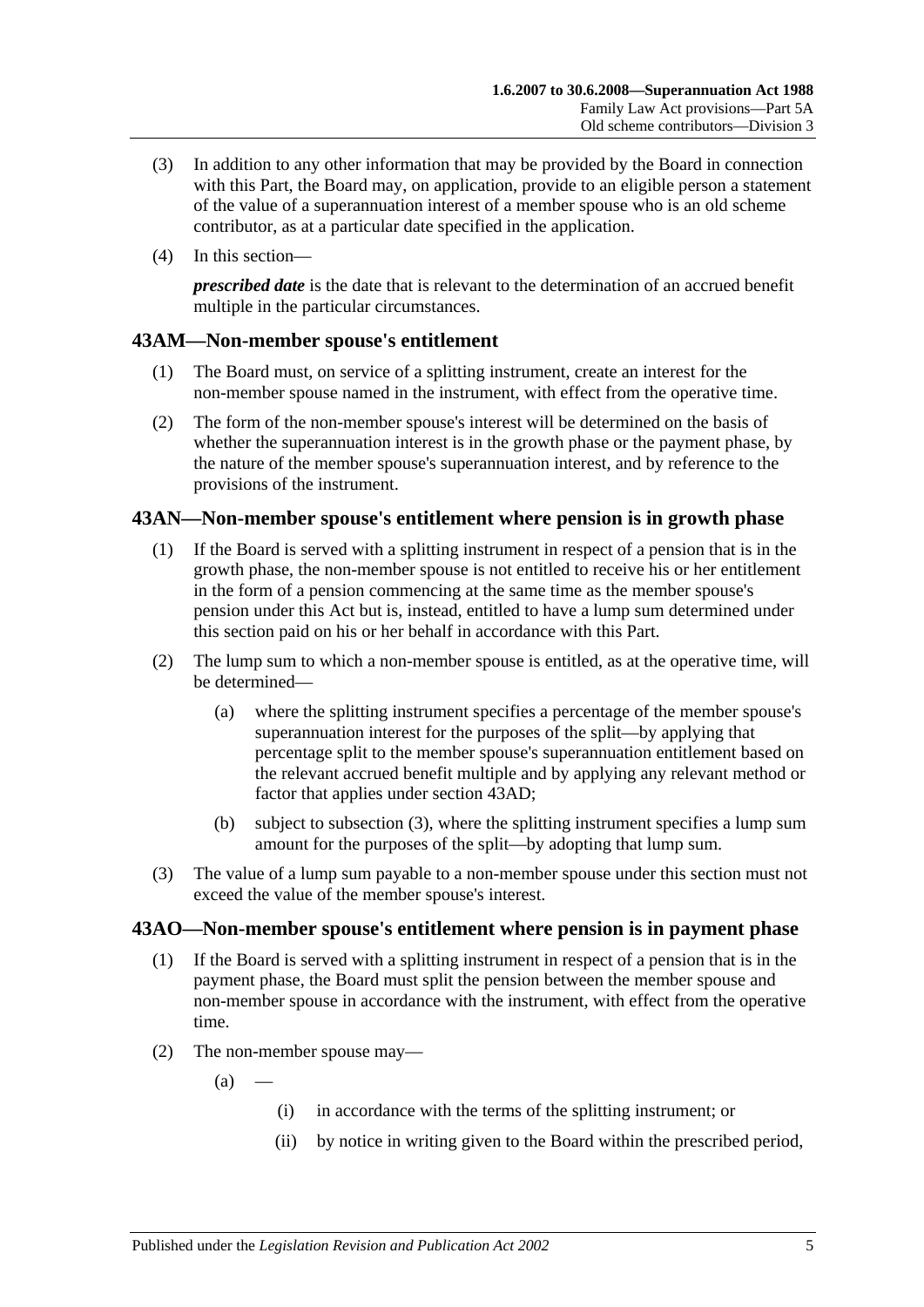elect to have the whole of his or her share of the superannuation interest determined under [subsection](#page-84-1) (1) converted to (and taken as) a separate pension entitlement (to be referred to as an *associate pension* for the purposes of this Act) for the lifetime of the non-member spouse; or

- <span id="page-85-0"></span>(b) by notice in writing given to the Board within the prescribed period, elect to have the whole of his or her share of the superannuation interest determined under [subsection](#page-84-1) (1) commuted to a lump sum.
- (3) The following provisions will apply with respect to an associate pension:
	- (a) the amount of the pension will be determined by applying the methods and factors prescribed by the regulations;
	- (b) the non-member spouse will not be taken to be a contributor on account of the entitlement to the pension;
	- (c) the pension will be indexed;
	- (d) no derivative, reversionary or other rights will arise or continue on account of the entitlement to the pension after the death of the non-member spouse.
- (4) A lump sum under [subsection](#page-85-0) (2)(b) will be determined by applying the methods and factors prescribed by the regulations.
- (5) If the non-member spouse is taking his or her entitlement as a pension (other than an associate pension) and there is a reduction in the member spouse's pension under this Act, there will be a corresponding reduction in the non-member spouse's pension.
- (6) If the non-member spouse is taking his or her entitlement as a pension (other than an associate pension) and the payment of the member spouse's pension ceases, there will be a corresponding cessation in the payment of the non-member spouse's pension.
- <span id="page-85-1"></span>(7) If the non-member spouse dies while entitled to, or in receipt of, a pension under this section (other than an associate pension), the non-member spouse's legal representative may, by notice in writing given to the Board within the prescribed period, elect to have the pension commuted to a lump sum.
- (8) A lump sum under [subsection](#page-85-1) (7) will be determined by applying the methods and factors prescribed by the regulations to the non-member spouse's entitlement.
- (9) In this section—

*legal representative*, in relation to a deceased non-member spouse, means a person—

- (a) holding office as executor of the will of the deceased non-member spouse where probate of the will has been granted or resealed in South Australia or any other State or a Territory; or
- (b) holding office in South Australia or any other State or a Territory as administrator of the estate of the deceased non-member spouse.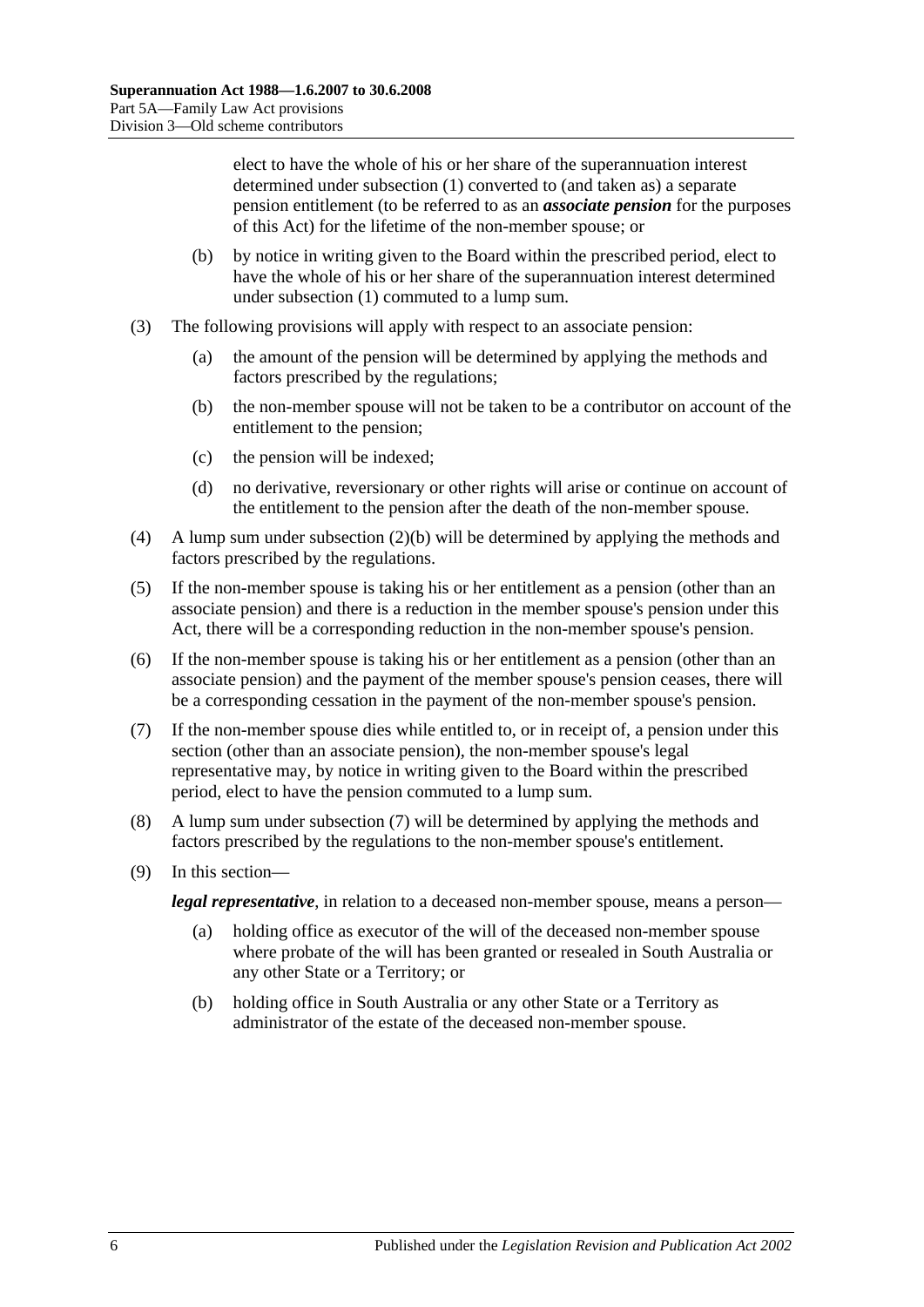## <span id="page-86-0"></span>**43AP—Payment of non-member spouse's entitlement**

- (1) If the interest of a non-member spouse created under this Division after service of a splitting instrument or after the commutation of a pension payable to the non-member spouse is a lump sum, the interest will, according to the election of the non-member spouse—
	- (a) be paid out to the extent (if any) that payment can be made in accordance with the SIS Act; or
	- (b) be rolled over to the credit of the non-member spouse in an account (which may need to be established) in the name of the non-member spouse in the Southern State Superannuation Fund; or
	- (c) be rolled over or transferred to some other superannuation fund or scheme approved by the Board.
- <span id="page-86-1"></span>(2) The Board must take the action required under [subsection](#page-86-0) (1) within 28 days after receiving the relevant election.
- (3) However, if an election is not made by the non-member spouse before the end of 28 days after the Board gives notice to the non-member spouse in the manner contemplated by the regulations, the Board must, subject to the regulations, roll over the interest to the credit of the non-member spouse under [subsection](#page-86-1)  $(1)(b)$ .
- (4) If the interest of a non-member spouse created under this Division after service of a splitting instrument is a pension (and the non-member spouse has not directed that the pension be commuted to a lump sum), the Board must split the relevant pension within the prescribed period after receipt of the splitting instrument (with effect from the relevant date), and begin to make the payments in accordance with the regulations (subject to any cessation of the payment of the member spouse's pension).

# **Division 4—Fees**

# <span id="page-86-2"></span>**43AQ—Fees**

- (1) The Board may fix fees in respect of matters in relation to which fees may be charged under regulation 59 of the Commonwealth regulations.
- (2) Any fee fixed under [subsection](#page-86-2) (1) that is payable by a member spouse or a non-member spouse and has not been paid within 1 month of the amount becoming payable may be deducted by the Board—
	- (a) if the outstanding fee is payable by a member spouse—
		- (i) from the member spouse's contribution account; or
		- (ii) from any benefit payable to the member spouse under this Act;
	- (b) if the outstanding fee is payable by a non-member spouse—
		- (i) from any interest that is to be rolled over or transferred to a fund for the benefit of the non-member spouse; or
		- (ii) from any other benefit payable to the non-member spouse under this Act.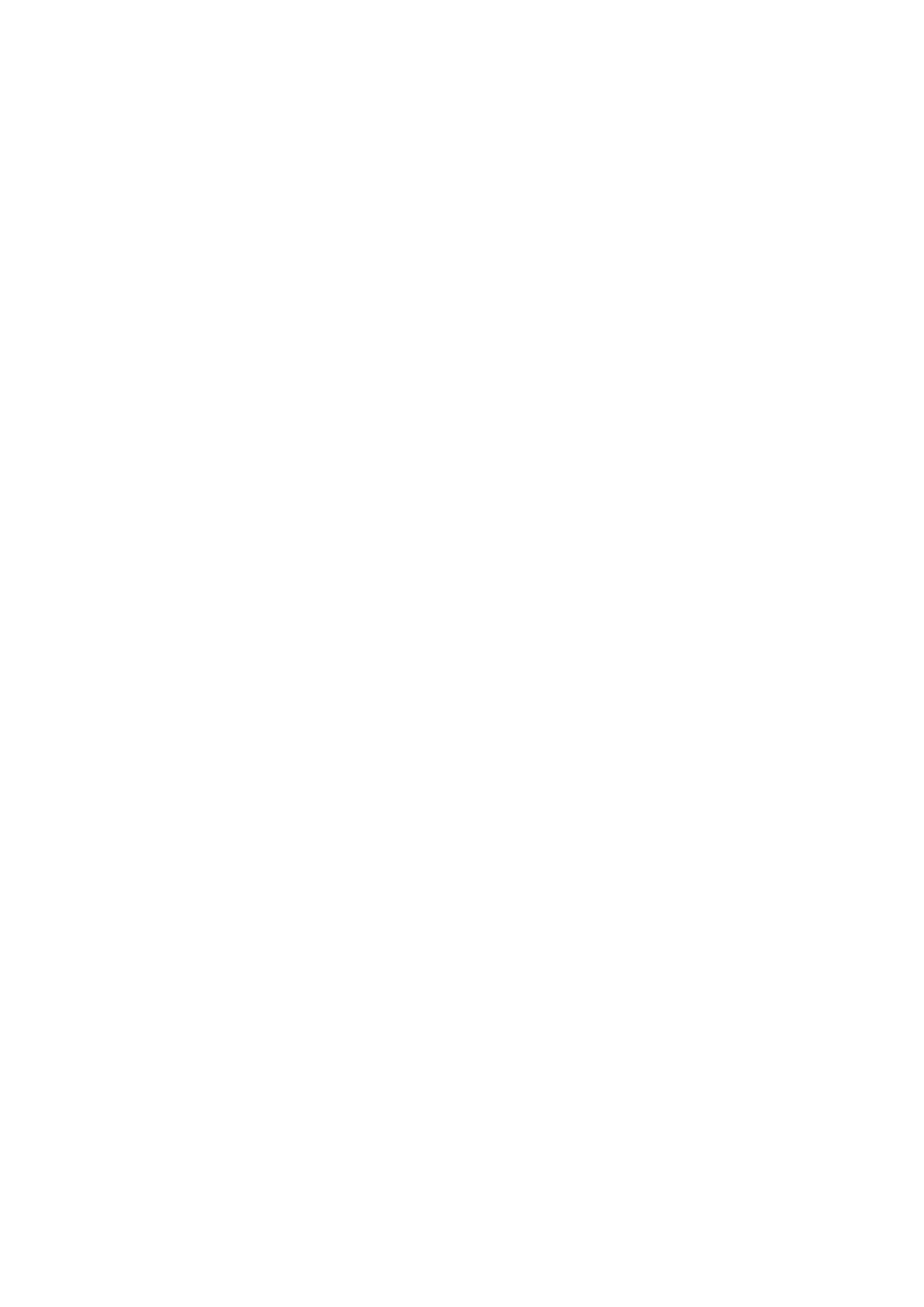# **Part 6—Miscellaneous**

# **43B—Exclusion of benefits under awards etc**

- (1) A person who employs a contributor in employment to which this Act applies cannot be required by or under the *[Industrial Relations Act \(S.A.\)](http://www.legislation.sa.gov.au/index.aspx?action=legref&type=act&legtitle=Industrial%20Relations%20Act%20(S.A.)%201972) 1972* or by an award, industrial agreement or contract of employment to make a payment or payments
	- in the nature of superannuation; or
	- (b) to a superannuation fund,

for the benefit of the contributor or for the benefit of some other person in respect of the contributor.

- (2) An award cannot be made or varied under the *[Industrial Relations](http://www.legislation.sa.gov.au/index.aspx?action=legref&type=act&legtitle=Industrial%20Relations%20Act%20(S.A.)%201972) Act (S.A.) 1972* on or after 1 July 1992 under which a person who employs, or has employed, a contributor is required to make a payment or payments in respect of a period of employment to which this Act applies occurring before that date—
	- (a) in the nature of superannuation; or
	- (b) to a superannuation fund,

for the benefit of the contributor or for the benefit of some other person in respect of the contributor.

#### **44—Review of the Board's decisions**

- (1) Any person who is dissatisfied with a decision of the Board under this Act may appeal to the Administrative and Disciplinary Division of the District Court or to the Board against the decision.
- (4) On an appeal to the Board, the Board may substitute another decision for its original decision or confirm its original decision.

#### <span id="page-88-1"></span>**45—Effect of workers compensation etc on pension**

- <span id="page-88-0"></span>(1) Where at any time during a financial year a contributor who is receiving, or would, but for this subsection, be entitled to receive, a pension under another provision of this Act is also receiving or entitled to receive—
	- (a) weekly payments of workers compensation; or
	- (b) in the case of a relevant contributor—income from remunerative activities engaged in by the contributor,

the following provisions apply:

- (c) the pension will be reduced by the amount of the workers compensation payments and if those payments equal or exceed the amount of the pension, the pension will be suspended;
- (d) if the contributor is a relevant contributor—
	- (i) the Board must estimate the income (if any) that the contributor is likely to receive during the financial year from remunerative activities engaged in by the contributor; and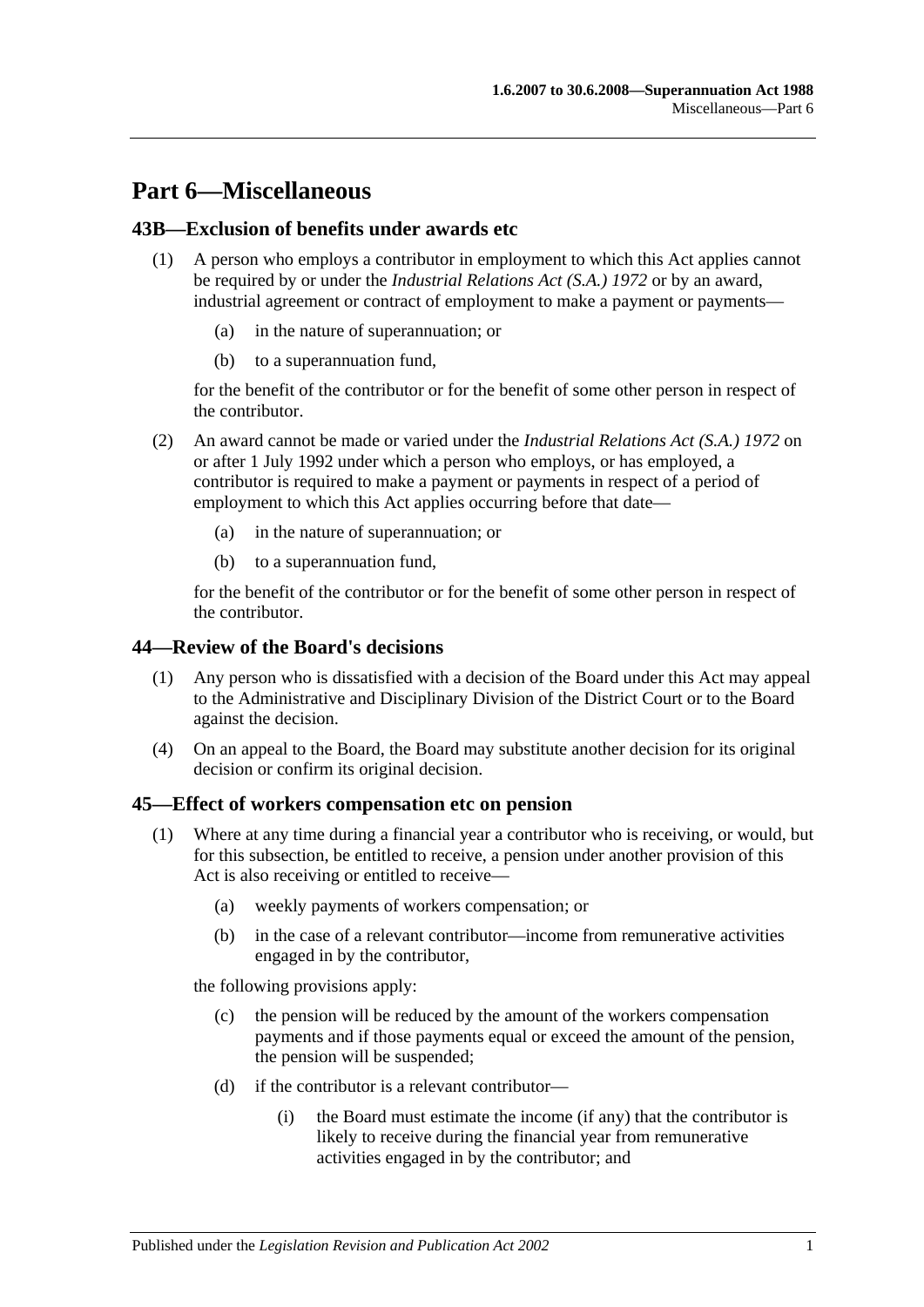- (ii) it must be assumed that the income estimated by the Board will be paid at a uniform rate throughout the financial year;
- <span id="page-89-2"></span><span id="page-89-0"></span>(f) if the aggregate of the pension and the workers compensation payments (if any) and, if the contributor is a relevant contributor, the income from remunerative activities (if any) (paid at the rate assumed, by [paragraph](#page-89-0)  $(d)(ii)$ ) exceeds the contributor's notional salary, the pension will be reduced by the amount of the excess and, if that amount equals or exceeds the amount of the pension, the pension will be suspended;
- (g) at the end of the financial year the Board must, if the contributor is a relevant contributor, determine the income from remunerative activities actually received by the contributor during that year and if, on the basis of the income actually received—
	- (i) the pension has been underpaid, an amount equivalent to the underpayment must be paid to the contributor or if the contributor has died, to his or her estate;
	- (ii) the pension has been overpaid, the amount overpaid may be deducted from future payments of pension or from any other amount to be paid to the contributor under this Act or, if the contributor has died, the amount overpaid is a debt due by the contributor's estate to the Treasurer.
- <span id="page-89-1"></span>(1a) Income of a kind referred to in [subsection](#page-88-0) (1)(a) and [\(b\)](#page-89-1) will—
	- (a) in the case of workers compensation payments—be taken to include payments lawfully made to some person other than the contributor;
	- (b) in the case of income from remunerative activities—be taken to include—
		- (i) the monetary value of income that is in a non-monetary form; and
		- (ii) income lawfully paid to some person other than the contributor.
- (2) Where—
	- (a) the spouse of a deceased contributor is receiving or would, but for this subsection, be entitled to receive, a pension under this Act; and
	- (b) the spouse is also receiving, or entitled to receive weekly workers compensation payments in consequence of the contributor's death,

the following provisions apply—

- (c) if the weekly workers compensation payments equal or exceed the amount of the pension, the pension will be suspended;
- (d) in any other case, the pension will be reduced so that the aggregate equals the pension that the spouse would have received if there had been no entitlement to workers compensation.
- (3) Where an eligible child of a deceased contributor is receiving or entitled to receive weekly workers compensation payments in consequence of the contributor's death, the following provisions apply—
	- (a) if the weekly workers compensation payments equal or exceed the amount of the pension, the pension will be suspended;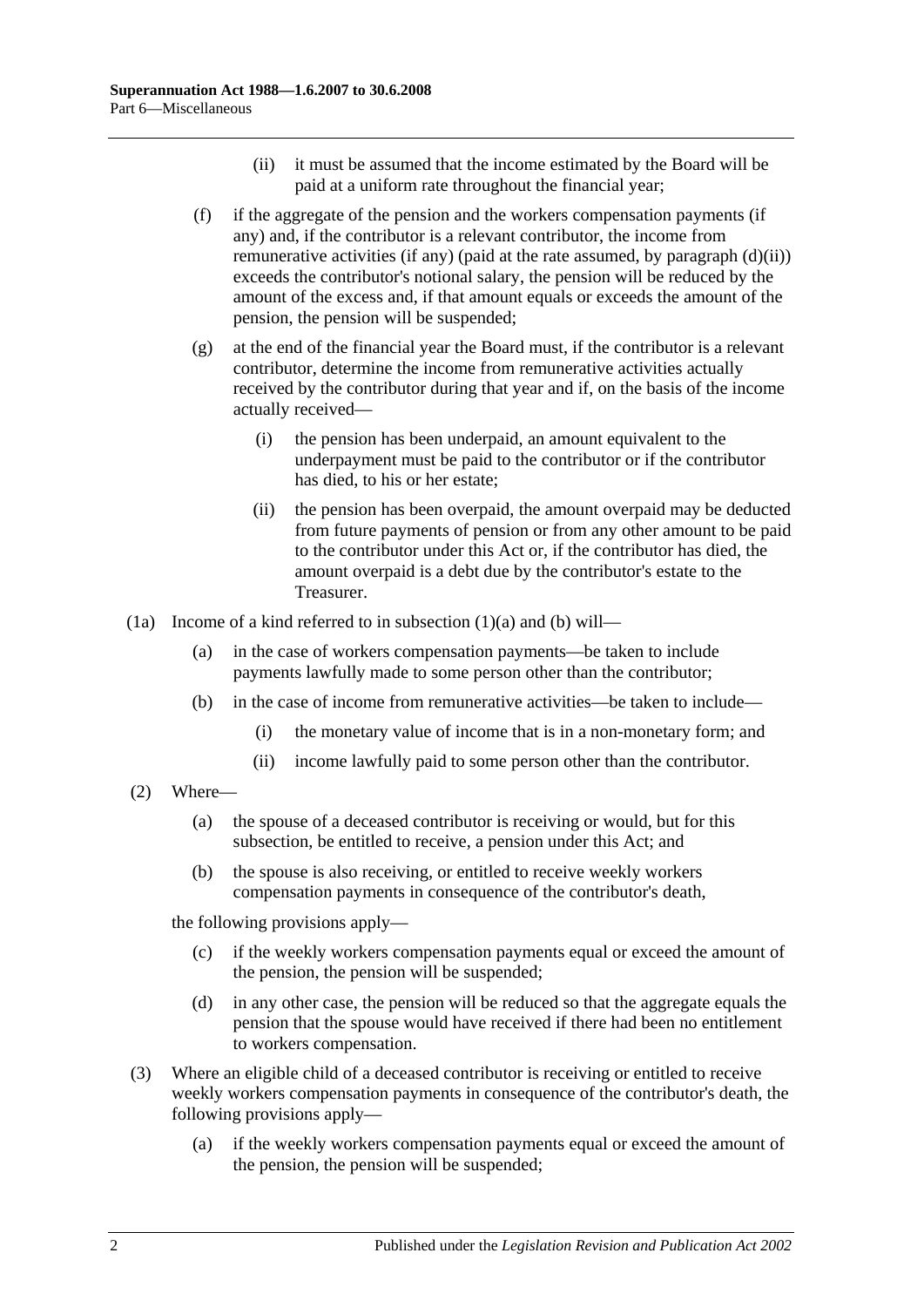- (b) in any other case, the pension will be reduced so that the aggregate equals the pension that the child would have received if there had been no entitlement to workers compensation.
- (4) Where a right to weekly workers compensation payments has been surrendered in whole or in part by commutation or by agreement, the person who would have been entitled to those payments if the right to them had not been surrendered will be taken, for the purposes of this section, to be receiving them unless—
	- (a) if the person is a contributor—the contributor has reached the age of retirement; or
	- (b) if the person is the spouse of a deceased contributor—the contributor would have reached the age of retirement if he or she were still alive.
- (5) Where a contributor whose pension is subject to suspension or reduction under this section dies, the suspension or reduction will be ignored in calculating any pension that becomes payable on the contributor's death to a spouse or eligible child of the contributor.
- (6) Where part of a retrenchment pension has been commuted
	- (a) the amount of the pension for the purposes of [subsection](#page-89-2)  $(1)(f)$  will be the amount of the pension that the contributor would have been receiving if part of it had not been commuted; and
	- (b) the amount (if any) by which the pension is to be reduced under [subsection](#page-89-2) (1)(f) must be deducted from the part of the pension that has not been commuted.
- (7) In this section—

*relevant contributor* means a contributor—

- (a) who has not reached the age of retirement; and
- (b) whose entitlement to receive a pension under another provision of this Act does not relate to a pension granted on the basis of his or her age.

# <span id="page-90-0"></span>**46—Division of benefit where deceased contributor is survived by lawful and putative spouses**

- <span id="page-90-1"></span>(1) If a deceased contributor is survived by a lawful spouse and a putative spouse, any benefit to which a surviving spouse is entitled under this Act will be divided between them in a ratio determined by reference to the relative length of the periods for which each of them cohabited with the deceased as his or her spouse.
- (2) Where a number of periods of cohabitation are to be aggregated for the purpose of determining an aggregate period of cohabitation for the purpose of [subsection](#page-90-1) (1), any separate period of cohabitation of less than three months will be disregarded.
- (3) A surviving spouse must, at the request of the Board, furnish it with any information that it requires for the purposes of making a division under [subsection](#page-90-1) (1).
- (4) A putative spouse is not entitled to any benefit under this section, unless the deceased contributor and that spouse were putative spouses as at the date of the contributor's death.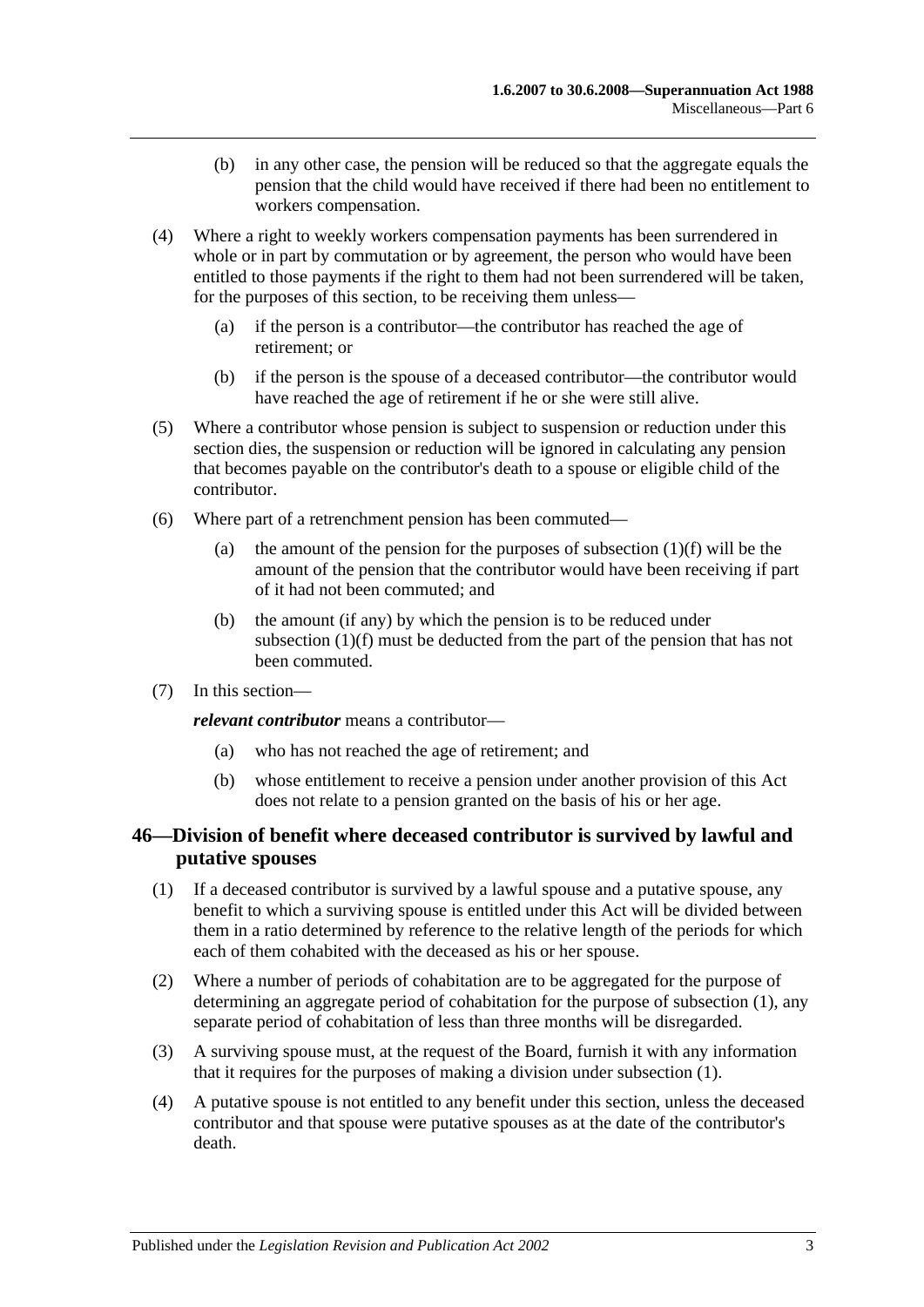#### (5) Where—

- (a) a deceased contributor is survived by a lawful and a putative spouse;
- (b) a benefit is paid to one of them on the assumption that he or she is the sole surviving spouse of the deceased,

the other spouse has no claim on the benefit insofar as it has been already paid unless that spouse gave the Board notice of his or her claim before the date of the payment.

## <span id="page-91-1"></span>**47—Adjustment of pensions**

- (1) Where a pension is expressed to be indexed, the Board must adjust the amount of the pension from the first payment of pension in each adjustment period to reflect—
	- (a) in the case of an April adjustment period—the percentage variation (rounded to two decimal places) between the Consumer Price Index for the immediately preceding December quarter and the Consumer Price Index for the immediately preceding June quarter; and
	- (b) in the case of an October adjustment period—the percentage variation (rounded to two decimal places) between the Consumer Price Index for the immediately preceding June quarter and the Consumer Price Index for the immediately preceding December quarter.
- (2) If on the first day of the relevant adjustment period, the pension has been payable for a period of less than six months, the extent of the adjustment will be reduced to reflect the proportion which the period of payment of the pension bears to six months.
- <span id="page-91-0"></span>(3) If the pension was partially commuted to a lump sum under the repealed Act and no further commutation has occurred under this Act, the variation will be based on the amount of the pension that would have been payable if the commutation had not occurred rather than on the actual pension.
- (4) To avoid a reduction in pensions the Treasurer may direct that [subsection](#page-91-1) (1) does not apply in relation to a particular adjustment period.
- (5) In that event an adjustment in the next adjustment period in relation to which [subsection](#page-91-1) (1) applies will be based on the variation between the Consumer Price Index for the June or December quarter (whichever is applicable) immediately preceding that period and the Consumer Price Index for the June or December quarter (whichever is applicable) immediately preceding the adjustment period in relation to which [subsection](#page-91-1) (1) last applied.
- (6) In this section—

*adjustment period* means the period of six months commencing at the commencement of 1 April and 1 October in each year;

*April adjustment period* means an adjustment period commencing at the commencement of 1 April in any year;

*October adjustment period* means an adjustment period commencing at the commencement of 1 October in any year.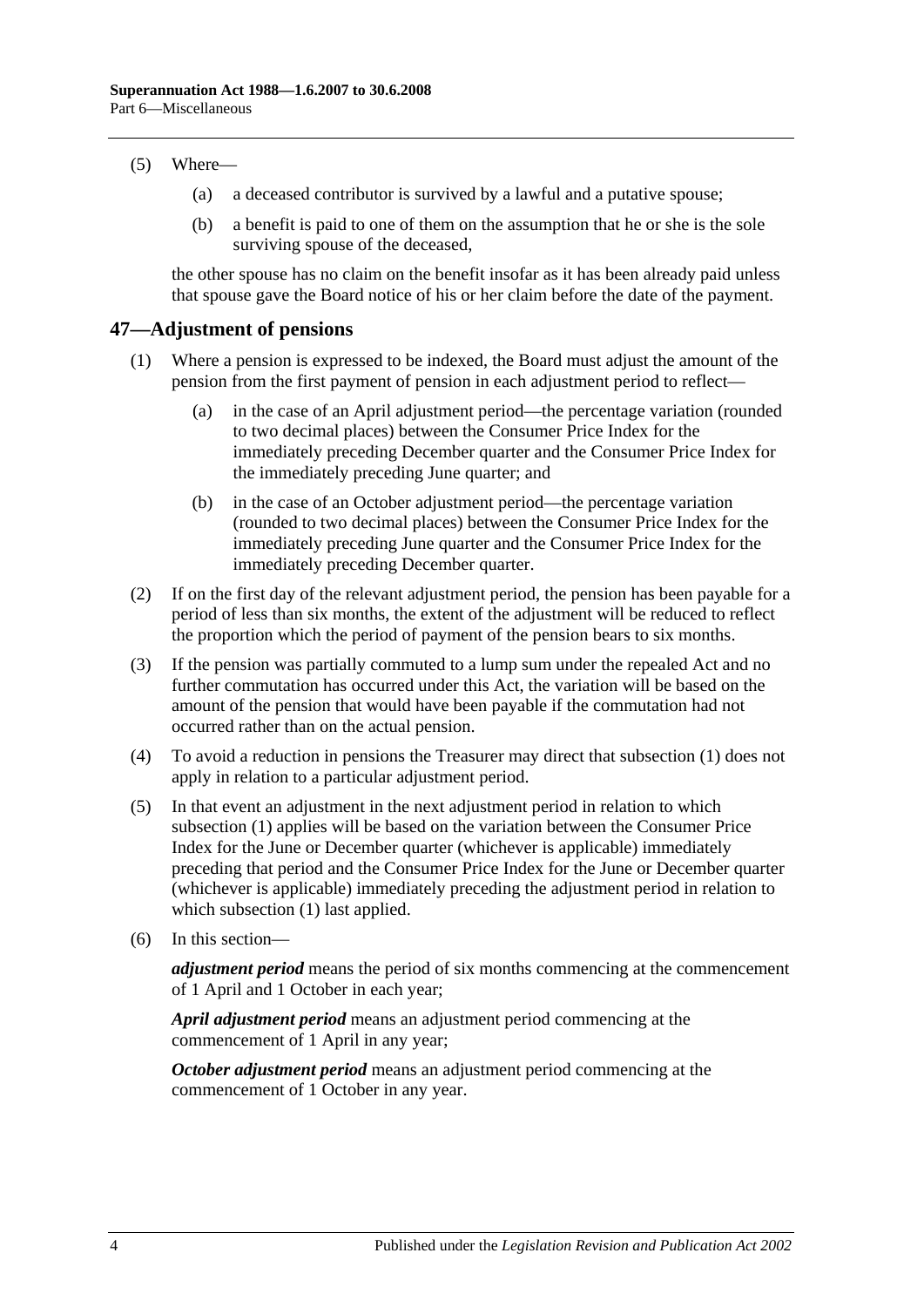#### **47A—Subsequent roll over of benefits to another fund or scheme**

A contributor who is entitled to benefits in the form of a lump sum that is preserved under this Act may, at any time before reaching the age of 55 years, require the Board to pay those benefits to some other superannuation fund or scheme approved by the Board.

#### **47B—Roll over of benefits from another fund or scheme**

The Board may, on such terms and conditions as it thinks fit, accept the payment of benefits on behalf of a contributor from another superannuation fund or scheme.

#### **48—Repayment of contribution account balance and minimum benefits**

- (1) Where—
	- (a) a contributor's employment has terminated or has been terminated; and
	- (b) no pension has been paid under this Act to or in relation to the contributor following termination of the employment; and
	- (c) no benefit is payable (either immediately or prospectively) under any other provision of this Act,

an amount equivalent to the balance standing to the contributor's contribution account will be paid to the contributor or the contributor's estate (and charged against that account).

- <span id="page-92-0"></span>(2) Where—
	- (a) a contributor's employment terminates or is terminated; and
	- (b) either immediately or after a period of preservation of the contributor's benefits—
		- (i) a pension is paid under this Act to the contributor; or
		- (ii) a pension is paid under this Act to the contributor and then, on the contributor's death, a pension is paid under this Act to the spouse of the contributor; or
		- (iii) the contributor's employment is terminated by death and a pension is paid under this Act to the spouse of the contributor; or
		- (iv) the contributor dies after a period of preservation before receiving a pension and a pension is paid under this Act to his or her spouse; and
	- (c) the pension, or the last of the pensions to be payable, ceases before the expiration of the period of 4.5 years after the pension, or the first of the pensions, commenced and no actual or prospective right to a pension exists and no other benefit is payable under this Act,

<span id="page-92-1"></span>an amount determined in accordance with [subsection](#page-93-0) (2a) is payable to the contributor's estate.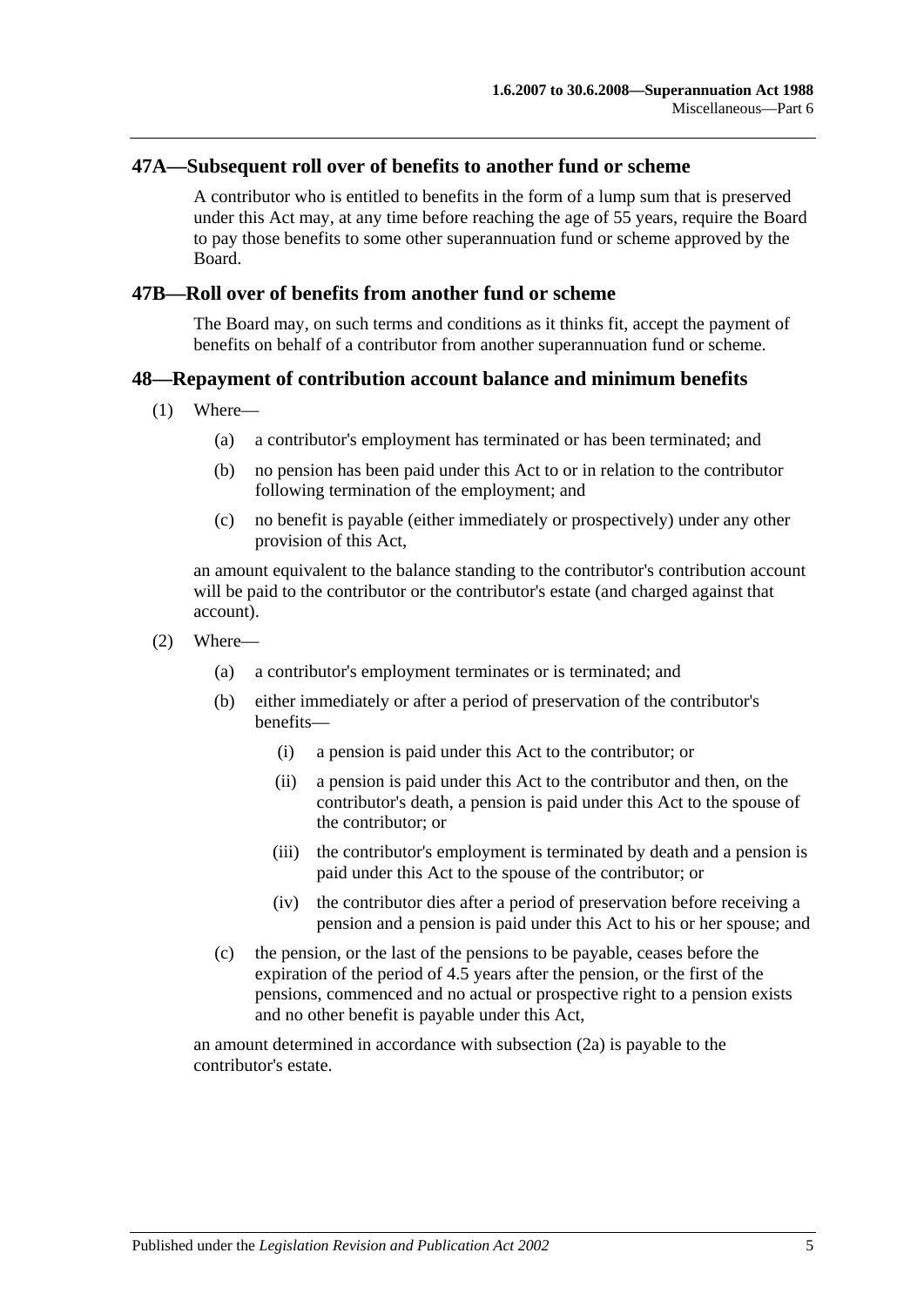- <span id="page-93-0"></span>(2a) The amount referred to in [subsection](#page-92-0) (2) is the amount of the pension or pensions that would have been payable to, or in relation to, the contributor during the period referred to in [subsection](#page-92-1) (2)(c) if the pension or pensions had not ceased, reduced  $bv$ —
	- (a) the amount of the lump sum, or the aggregate of the lump sums, (if any) paid on commutation of the pension or pensions; and
	- (b) the amount of the pension or pensions actually paid to, or in relation to, the contributor.
- (2b) When computing the amount of the pension or pensions that would have been payable during the period referred to in [subsection](#page-92-1)  $(2)(c)$ —
	- (a) it will be assumed that the pension or pensions were not reduced by commutation or reduced or suspended under [section](#page-88-1) 45; and
	- (b) the provisions of this Act for indexation of pensions will be ignored.
- (3) Where—
	- (a) a contributor's employment terminates or is terminated; and
	- (b) a pension becomes payable under this Act to or in relation to the contributor; and
	- (c) the amount standing to the credit of the contributor's contribution account exceeds what would have been the balance of the account if the contributor had contributed throughout his or her contribution period at the standard contribution rate,

the amount of the excess will be paid to the contributor or the contributor's estate (as the case requires).

#### **49—Special provision for payment in case of infancy or death**

- (1) Where a pension or monetary sum is payable under this Act to a child, the Board may, in its discretion, pay it—
	- (a) to the child; or
	- (b) to a parent, guardian or trustee on behalf of the child.
- (2) Where a person to whom money is payable under this Act dies, the Board may, in its discretion, pay the money to—
	- (a) the personal representative of the deceased; or
	- (b) the spouse of the deceased; or
	- (c) the children of the deceased.

#### **50—Pension not to be assignable**

- (1) A right to a pension under this Act cannot be assigned.
- (2) This section does not prevent the making of a garnishee order in relation to a pension.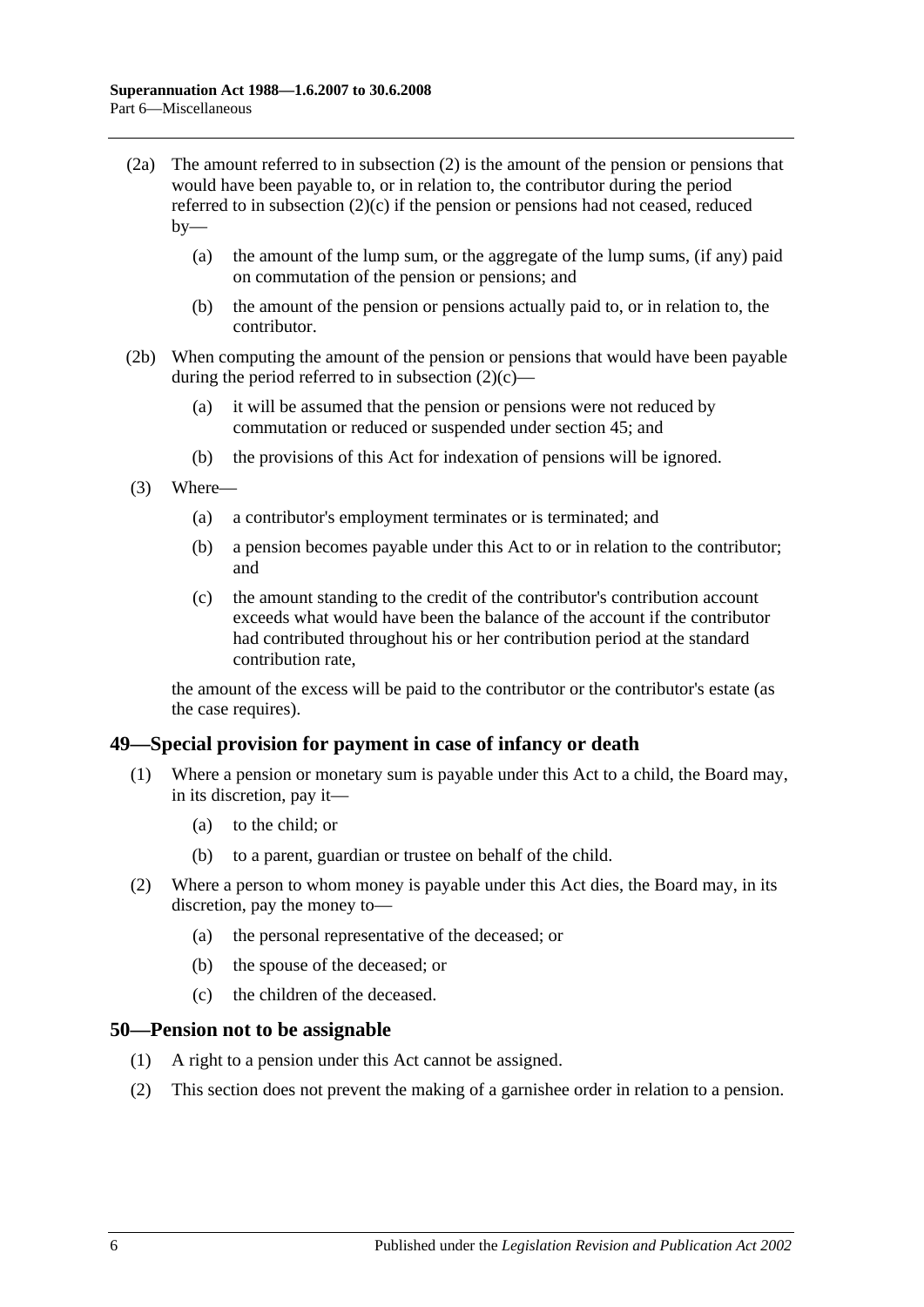## **51—Liabilities may be set off against benefits**

Any liability of a contributor arising under this Act or the repealed Act may be set off against any payment that is to be made to or in relation to the contributor under this Act.

## **51A—Method of making contributions**

- (1) Contributions to be made to the Treasurer by a contributor under [section](#page-26-0) 23 are to be deducted from the contributor's salary and paid to the Treasurer.
- (2) A contributor cannot make any contribution to the Scheme in addition to the contributions he or she makes under [section](#page-26-0) 23.

#### **52—Annuities**

- (1) The Board may, with the Minister's approval, provide annuities on terms and conditions fixed by the Board.
- (2) The Board can only undertake to provide an annuity—
	- (a) to, or in relation to, a contributor; or
	- (b) to, or in relation to, a person who is, or has been, a member of some other public sector superannuation scheme.

## **53—Continuation of the Voluntary Savings Account**

- (1) The Board may continue to maintain the Voluntary Savings Account for the benefit of contributors and such other persons as the Board determines.
- (2) The terms on which money is accepted on deposit in the Voluntary Savings Account will be as determined by the Board from time to time.
- (3) The cost of administering the Voluntary Savings Account will be paid from the income of that account.

#### <span id="page-94-0"></span>**54—Power to obtain information**

- (1) The Board may, from time to time, require an employing authority, workers compensation authority, employee, contributor or pensioner to supply the Board with any information that it reasonably requires for the purposes of this Act.
- (2) The Board may require an employee, contributor or pensioner to verify information supplied under this section by statutory declaration.
- (3) If a pensioner fails to comply with a requirement under this section, the Board may suspend payment of the pension until the requirement is complied with.
- <span id="page-94-1"></span>(4) A person who—
	- (a) fails to comply with a requirement under [subsection](#page-94-0) (1); or
	- (b) supplies information in response to such a requirement that is false or misleading in a material particular,

is guilty of an offence.

Penalty: \$10 000.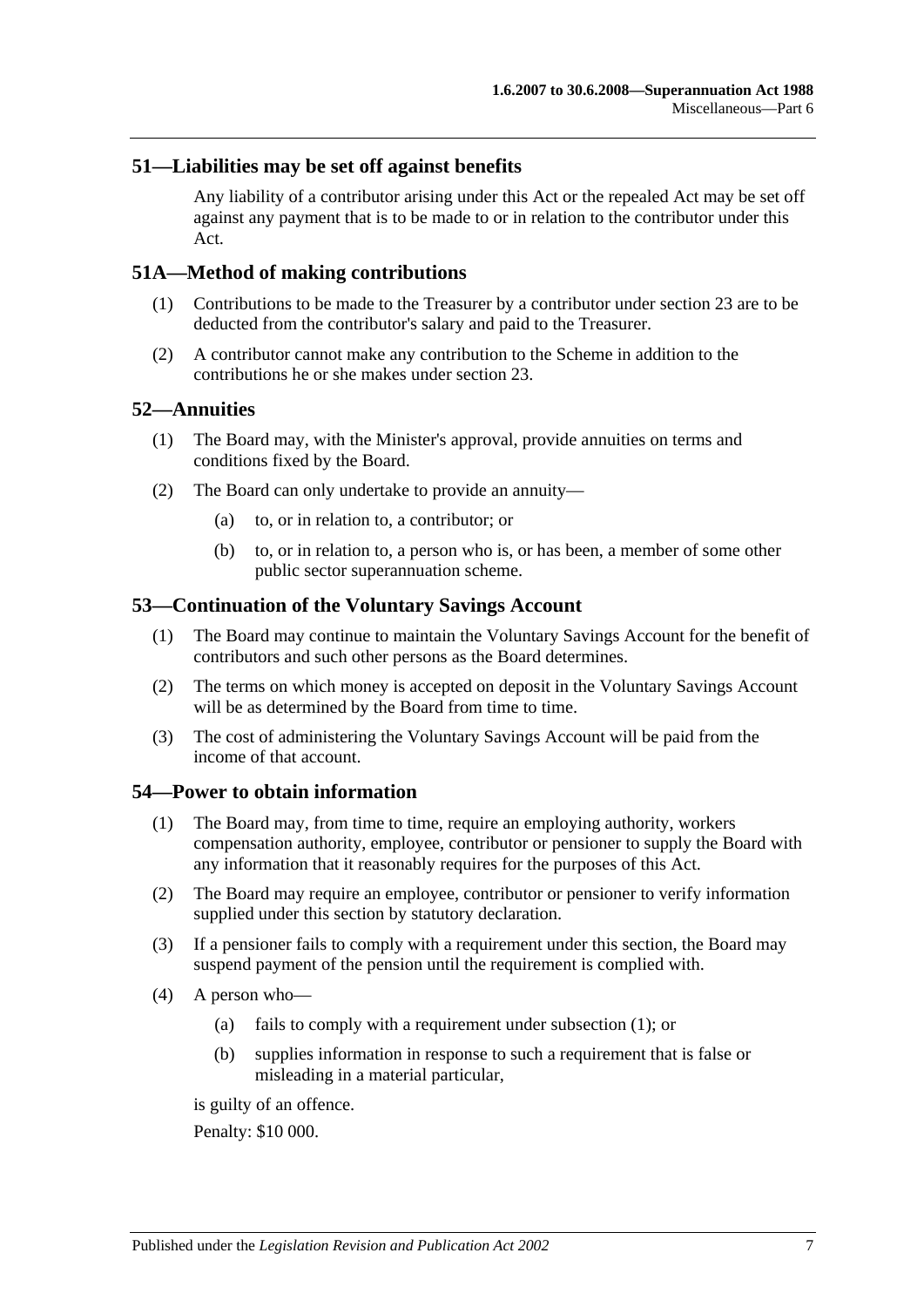- (5) Where a contributor commits an offence against [subsection](#page-94-1) (4), the Board may expel the contributor from membership of the Scheme and, in that event—
	- (a) the amount standing to the credit of the former contributor's contribution account will be repaid to the contributor; and
	- (b) no further benefit will be payable under this Act to or in relation to the former contributor.
- (6) For the purposes of any other Act or law, a workers compensation authority will be taken, when acting under this section, to be disclosing information in the course of official duties.
- (7) In this section—

*workers compensation authority* includes any person or authority with power to determine or manage claims for workers compensation.

# **55—Confidentiality**

- (1) A member or former member of the Board or the board of directors of the Superannuation Funds Management Corporation of South Australia, or a person employed or formerly employed in the administration of this Act, must not divulge information of a personal or private nature, or information as to the entitlements or benefits of any person under this Act (including under an administered scheme under [Schedule 3\)](#page-122-0) except—
	- (a) as required by or under any Act of the State or the Commonwealth; or
	- (b) to, or with the consent of, that person; or
	- (c) to that person's employer or employing authority; or
	- (d) to any other person for purposes related to the administration of this Act or, if relevant, an administered scheme under [Schedule 3;](#page-122-0) or
	- (e) as may be required by a court; or
	- (f) if relevant, as may be allowed under the rules of an administered scheme under [Schedule 3.](#page-122-0)

Penalty: \$10 000.

(1a) A member or former member of the Board or the board of directors of the Superannuation Funds Management Corporation of South Australia, or a person employed or formerly employed in the administration of this Act, must not divulge information if to do so is inconsistent with a requirement imposed on the trustee of an eligible superannuation plan under Part VIIIB of the *Family Law Act 1975* of the Commonwealth.

Maximum penalty: \$10 000.

(2) This section does not prevent the disclosure of statistical or other information related to a class or classes of persons (rather than to an individual).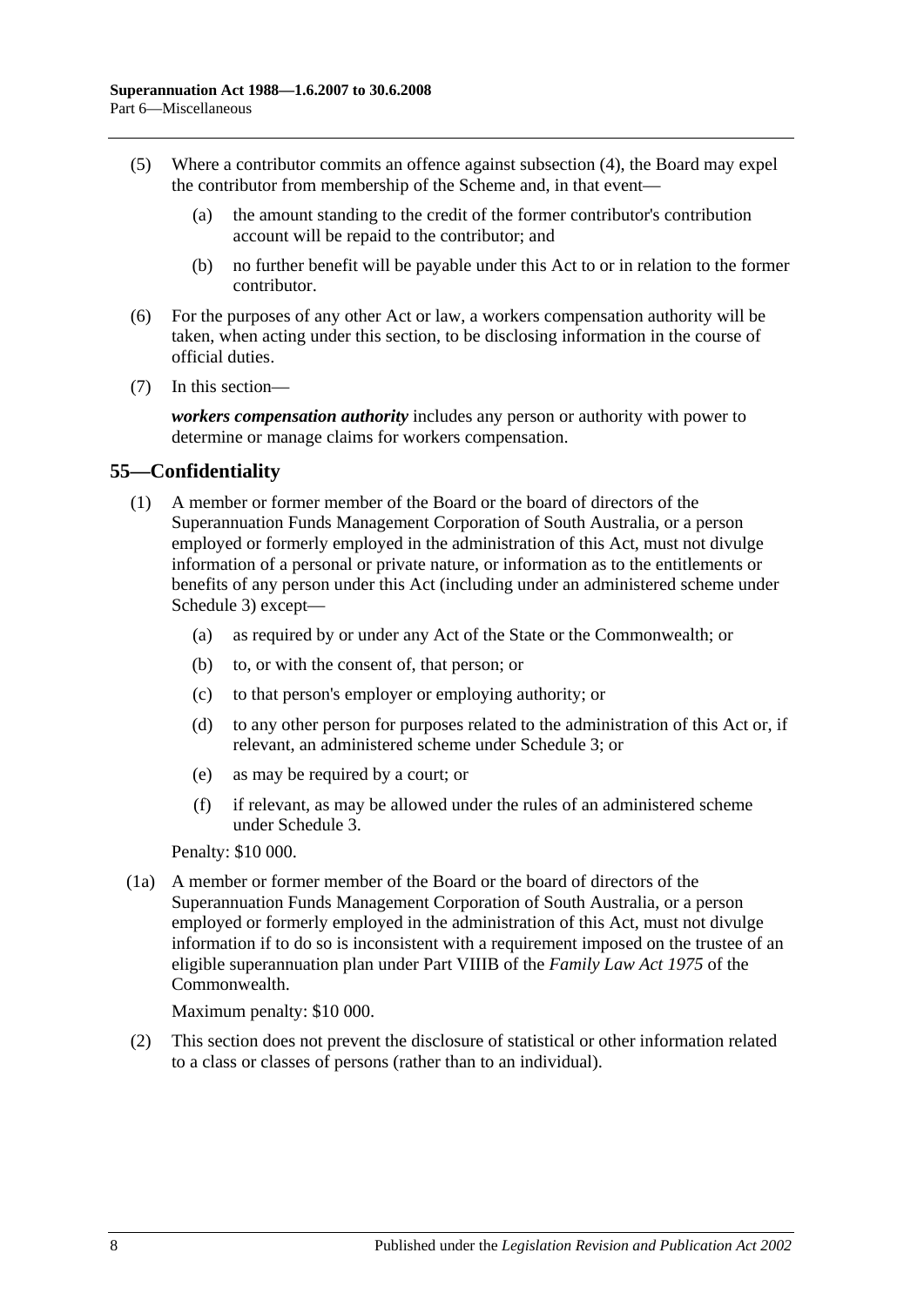# **56—Resolution of difficulties**

- (1) If, in the opinion of the Board, any doubt or difficulty arises in the application of this Act to particular circumstances or the provisions of this Act do not address particular circumstances that have arisen, the Board may give such directions as are reasonably necessary to resolve the doubt or difficulty or to address the circumstances (but only insofar as the Board determines it to be fair and reasonable in the circumstances) and any such direction will have effect according to its terms.
- <span id="page-96-2"></span><span id="page-96-1"></span><span id="page-96-0"></span>(2) If, in the opinion of the Board—
	- (a) a time limit under this Act should be extended in particular circumstances; or
	- (b) a procedural step under this Act should be waived in particular circumstances,

the Board may extend the time limit (even if it has already expired) or waive compliance with the procedural step.

- <span id="page-96-3"></span>(3) In determining whether to take action under [subsection](#page-96-0) (2), the Board should have regard to
	- (a) in a case under [subsection](#page-96-1)  $(2)(a)$ 
		- (i) the length of delay that has occurred; and
		- (ii) the explanation for the delay; and
		- (iii) any hardship that will occur if the time limit is not extended; and
		- (iv) the extent to which it will cause any unfairness if the time limit is not extended; and
		- (v) any other relevant factor;
	- (b) in a case under [subsection](#page-96-2)  $(2)(b)$ 
		- (i) the conduct of the person who would benefit from the action; and
		- (ii) any hardship that will occur if the procedural step is not waived; and
		- (iii) the extent to which it will cause any unfairness if the procedural step is not waived; and
		- (iv) any other relevant factor.
- (4) [Subsections](#page-96-0) (2) and [\(3\)](#page-96-3) do not derogate from any other provision of this Act or the regulations that makes specific provision for the extension of time.

#### **57—Summary offences**

An offence against this Act is a summary offence.

#### **58—Pensions payable in foreign currency**

- (1) Where—
	- (a) a lump sum or pension becomes payable to or in relation to a contributor;
	- (b) the contributor was immediately before the lump sum or pension became payable, employed outside Australia and paid a salary in a currency other than Australian currency,

the lump sum or pension will be paid in that other currency.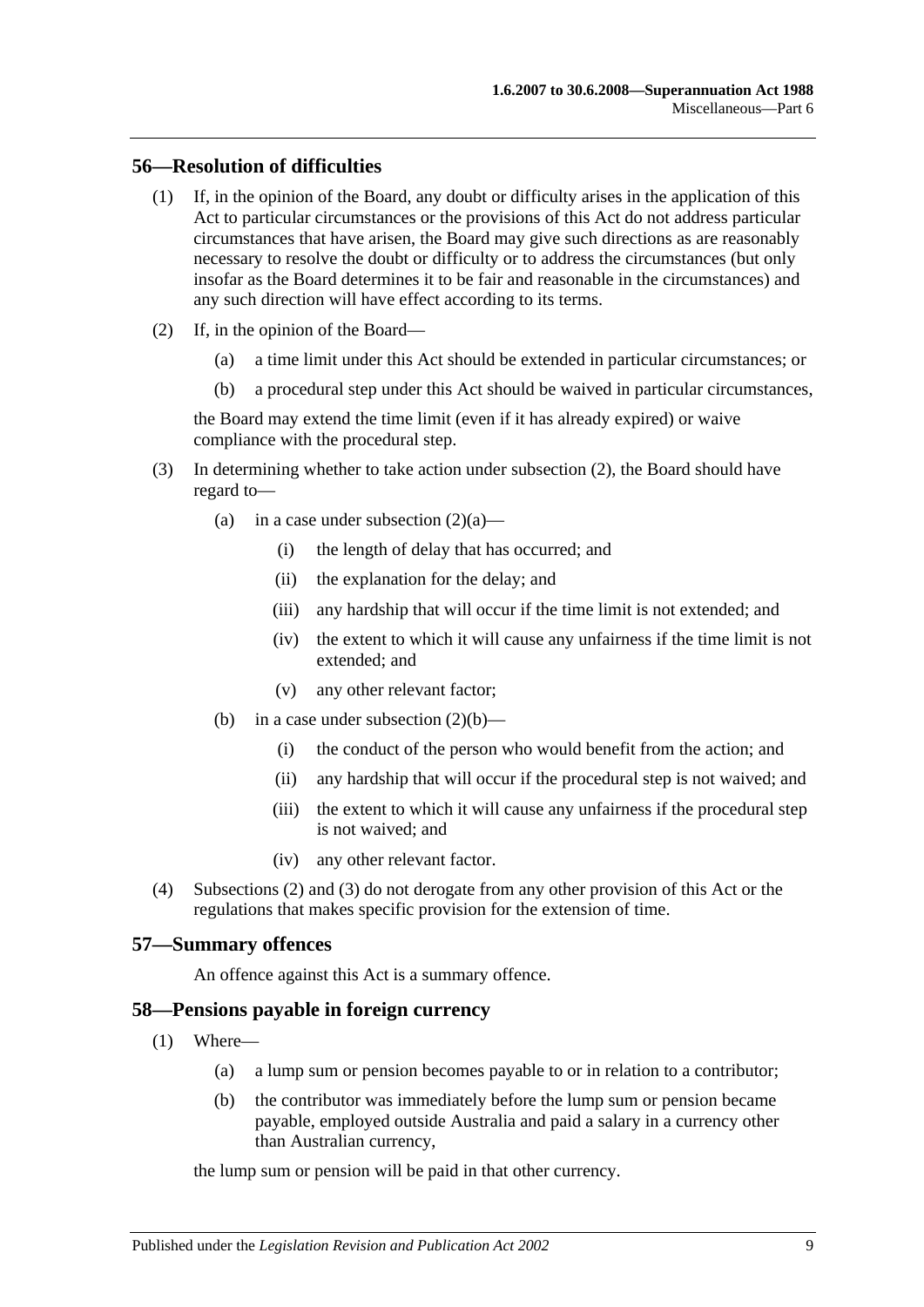(2) An indexed pension that is paid in some currency other than Australian currency may be indexed on some basis that the Board considers reasonable instead of by reference to the Consumer Price Index.

# **58A—Rounding off of contributions and benefits**

The Board may round off the amount of contributions and benefits under this Act to the nearest multiple of five cents.

#### **59—Regulations**

- (1) The Governor may make such regulations as are contemplated by this Act, or as are necessary or expedient for the purposes of this Act.
- (1a) In particular a regulation may—
	- (a) prescribe the salary, or an amount to be taken to be the salary, of a contributor for the purpose of determining contributions or benefits in relation to the contributor notwithstanding any provision to the contrary in this Act;
	- (b) where a contributor was previously a contributor to another superannuation scheme and money is paid in respect of the contributor from that other scheme to the scheme established by this Act—modify the provisions of this Act in their application to the contributor in order to comply with conditions under which the payment is made;
	- (c) make any provision that is necessary in view of the provisions of Part VIIIB of the *Family Law Act 1975* of the Commonwealth, including by modifying the operation of any provision of this Act in prescribed circumstances in order to ensure that this Act operates in a manner that is consistent with, and complementary to, the requirements of that Commonwealth Act;
	- (d) without limiting a preceding paragraph, provide that a specified provision of this Act does not apply in prescribed circumstances, subject to any condition to which the regulation is expressed to be subject.
- (2) Any such regulation may impose a penalty, not exceeding \$2 000, for breach of or non-compliance with a provision of the regulations.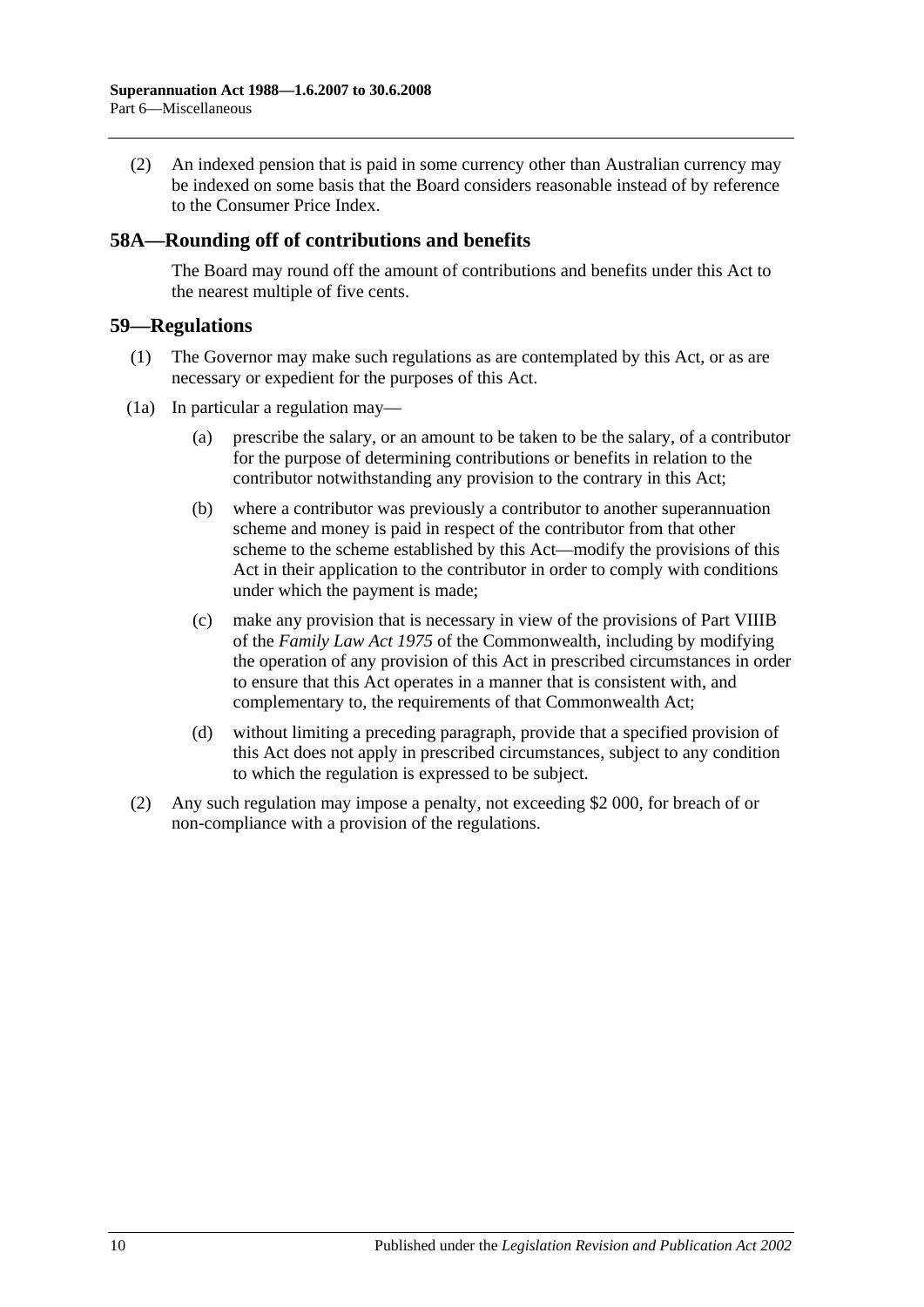# **Schedule 1—Transitional provisions**

# **1—Continuity of contributor status**

- (1) All employees who were, immediately before the commencement of this Act, contributors to the Scheme under the repealed Act continue as contributors under this Act.
- (2) All employees who were, immediately before the commencement of this Act, contributors to the Provident Account under the repealed Act—
	- (a) become, on the commencement of this Act, contributors to the Scheme; and
	- (b) will be classified for the purposes of this Act as old scheme contributors; and
	- (c) will, subject to [clause](#page-101-0) 6, be treated in the same way as other old scheme contributors.
- (2a) A person who, immediately before the commencement of this Act, was an employee of the Australian National Railways Commission and was also a contributor to the Fund or the Provident Account will be taken to be an employee for the purposes of this Act until he or she ceases to be an employee of the Australian National Railways Commission.
- (3) A new scheme contributor who was accepted as a contributor before the commencement of this Act may, within three months after the commencement of this Act, elect to resign from membership of the Fund and in that event—
	- (a) the balance standing to the credit of the contributor's contribution account will be refunded; and
	- (b) he or she will cease to be a contributor.

#### **2—Contributions by old scheme and certain new scheme contributors**

- (1) This clause applies to—
	- (a) old scheme contributors; and
	- (b) new scheme contributors who were accepted as contributors before the commencement of this Act.
- (2) For the purposes of this Act, the standard contribution rate for a contributor to which this clause applies is the percentage which—
	- (a) in the case of a higher benefit contributor (as defined in the repealed Act)—constituted the contributor's standard percentage of contribution for the purposes of the repealed Act;
	- (b) in the case of a lower benefit contributor (as defined in the repealed Act)—is equal to twice the percentage that constituted the contributor's standard percentage of contribution for the purposes of the repealed Act,

(but this subclause applies to new scheme contributors only until the date fixed by the Board under [subclause](#page-98-0) (3) when the standard contribution rate for such a contributor will become 6% of salary).

<span id="page-98-0"></span>(3) The amount contributed by a contributor to which this clause applies will continue to be governed by the repealed Act until a date fixed by the Board.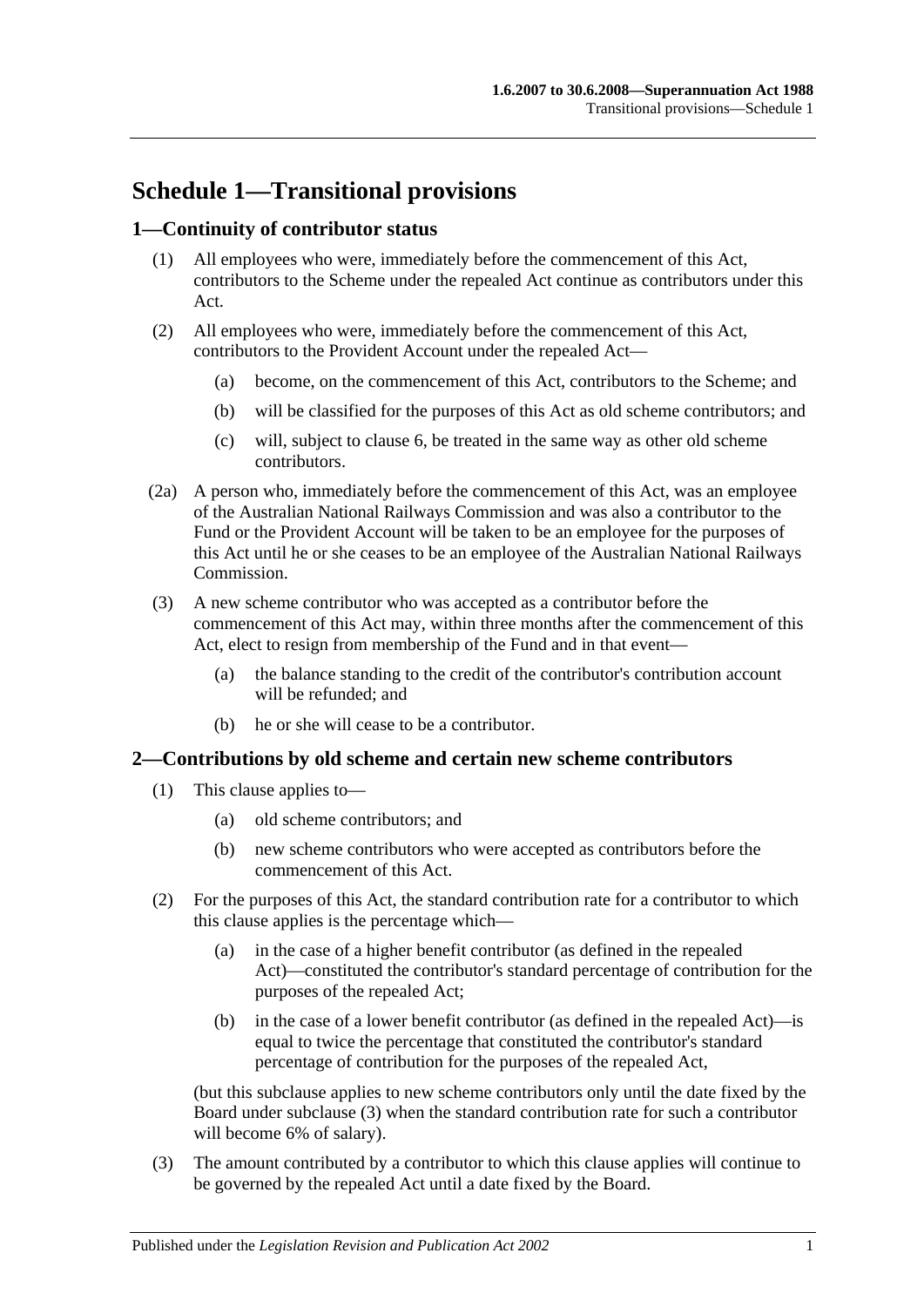## **3—Starting balance of contribution account of old scheme contributors**

- (1) The Board will establish a contribution account in the name of every old scheme contributor—
	- (a) who continues as a contributor under this Act; or
	- (b) to, or in relation to, whom a pension is being paid at the commencement of this Act.
- (2) The balance of the account, as at the commencement of this Act, of a contributor who was still in employment at the commencement of this Act will be an amount calculated in accordance with section 79 of the repealed Act as if the contributor had become entitled to a payment under that section on the commencement of this Act.
- (3) The balance of the account, as at the commencement of this Act, of a contributor whose employment had ceased before the commencement of this Act will be an amount calculated in accordance with section 81 of the repealed Act as if an entitlement to a payment under that section had arisen at the commencement of this Act.

## **3A—Starting balance for certain new scheme contributors**

- <span id="page-99-0"></span>(1) The contribution account of a new scheme contributor who was accepted as a contributor before the commencement of this Act will be credited with the following amounts:
	- (a) the aggregate amount of contributions made by the contributor before the commencement of this Act; and
	- (b) an amount determined by the Board to be the return attributable to the investment of those contributions before the commencement of this Act; and
	- (c) where the amount referred to in [paragraph](#page-99-0) (b) was not credited to the contributor's contribution account on 1 July, 1988, an amount determined by the Board to be the return that would have been attributable to the investment of that amount if it had been credited to the account on 1 July, 1988.
- <span id="page-99-1"></span>(2) The amount to be credited to a contribution account under [subclause](#page-99-0)  $(1)(b)$  and  $(c)$ must be debited against the unallocated portion of the old scheme division of the Fund.

#### **4—Special provision as to contribution period of certain contributors**

The contribution period of an old scheme contributor who was accepted as a contributor—

- (a) after reaching the age of 30 years; but
- (b) before the commencement of the repealed Act, will be taken to have commenced when the contributor reached the age of 30 years.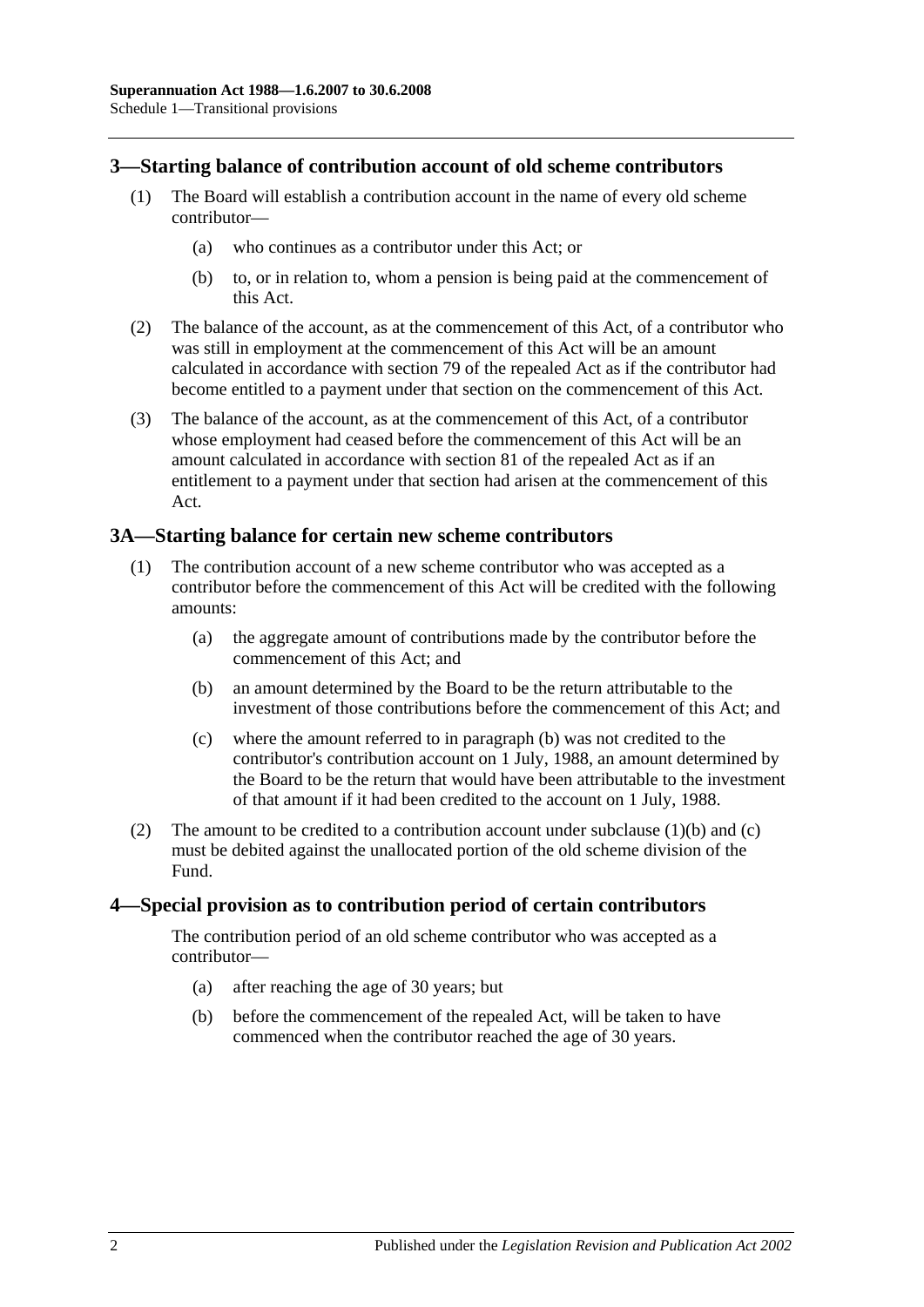#### **5—Superannuation points carried over by old scheme contributors**

- (1) To calculate the number of superannuation points of an old scheme contributor as at the commencement of this Act, proceed as follows:
	- (a) calculate the pension (ignoring any neglected unit reduction, fund share reduction or excess unit addition) to which the contributor would be, or would have been, entitled under the repealed Act on retirement at the age of retirement assuming that the contributor had retired, or were to retire, at that age and, in the case of a contributor under that age at the commencement of this Act—
		- (i) that the repealed Act remained in force; and
		- (ii) that the contributor's rate of contribution remained constant until the contributor attained that age; and
		- (iii) that the contributor's contribution salary (as defined in the repealed Act) were the contributor's actual salary and remained constant until the contributor retired at the age of retirement;
	- (b) express this pension as a proportion of the theoretical maximum pension;
	- (c) convert this proportion to the fraction with a denominator of 360;
	- (d) the number of points is then given by the following formula:

<span id="page-100-0"></span>
$$
P = x - m(p - n - q) - y
$$

Where—

*P* is the number of points

 $\boldsymbol{x}$  is the numerator of the fraction arrived at under [paragraph](#page-100-0) (c)

 $\boldsymbol{n}$  is—

- (a) in relation to a person who was accepted as a contributor under the repealed Act before the age of 30 years—the number of months from the date of acceptance to the age of 30 years or the commencement of this Act whichever is the earlier (and, if the period is not exactly divisible into whole months, any remainder will be treated as a whole month);
- (b) in any other case—0

*p* is the number of months (if any) by which the contributor's age, as at the commencement of this Act, falls short of the age of retirement or 360 (whichever is the lesser)

 $m$  is—

- (a) in relation to a contributor contributing for higher benefits under the repealed Act—1;
- (b) in relation to a contributor contributing for lower benefits under the repealed Act—½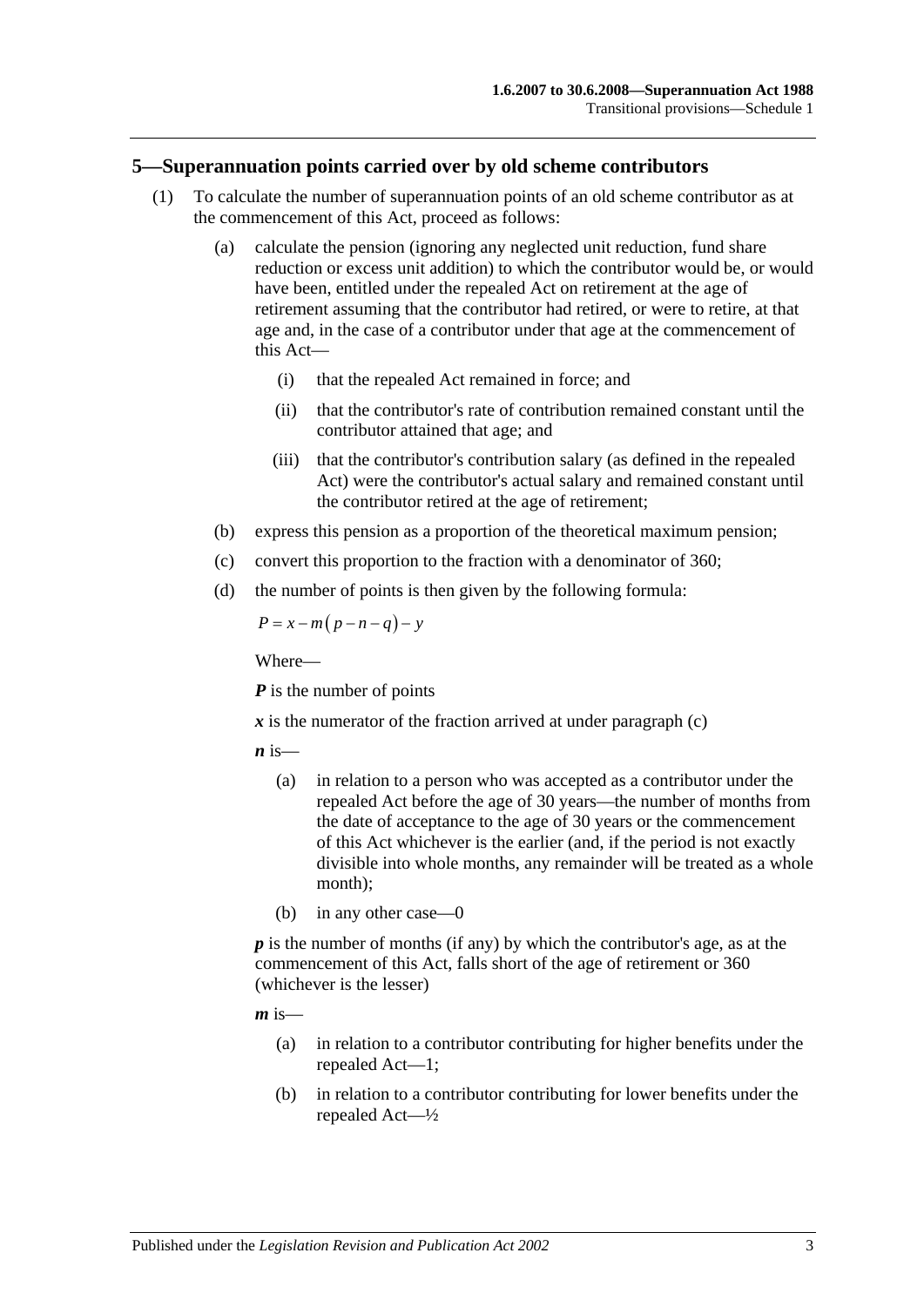*y* is—

(a) in relation to a person who became a higher benefit contributor by virtue of an election under section 57B of the repealed Act—

$$
n\left(1-\frac{x}{360}\right)
$$

(b) in any other case—0

*q* is the number of months (if any) by which the contributor's age, as at the commencement of this Act, exceeds the age of retirement.

(2) In this clause—

*theoretical maximum pension* in relation to a contributor means the pension that would be payable to the contributor on retirement at the age of retirement assuming—

- (a) that the repealed Act remained in force; and
- (b) that the contributor were employed throughout any future period of his or her employment at the contributor's contribution salary as it was immediately before the commencement of this Act; and
- (c) that the contributor were a new contributor (as defined in the repealed Act) and had elected for higher benefits; and
- (d) that the contributor attained 360 contribution months on or before attaining the age of retirement.

#### <span id="page-101-0"></span>**6—Special provisions for contributors to the Provident Account**

- (1) Where—
	- (a) a contributor was a contributor to the Provident Account under the repealed Act;
	- (b) the contributor's employment is terminated by death or on account of invalidity before the contributor reaches the age of retirement;
	- (c) the death or invalidity arises in circumstances or under conditions determined by the Board in relation to the contributor,

<span id="page-101-1"></span>the Board may determine not to pay, or to discontinue payment of, a pension or pensions under this Act to or in relation to the contributor and to pay instead a lump sum calculated as follows to the contributor or the contributor's estate:

$$
LS = A \times \frac{2}{3} \times FS \times Z + Pn \left( FS \times \frac{0.85}{450} \times M \right)
$$

Where—

*LS* is the amount of the lump sum

*A* is the lesser of the following:

- (a) unity;
- (b) the numerical value obtained by dividing the number of the contributor's accrued superannuation points by—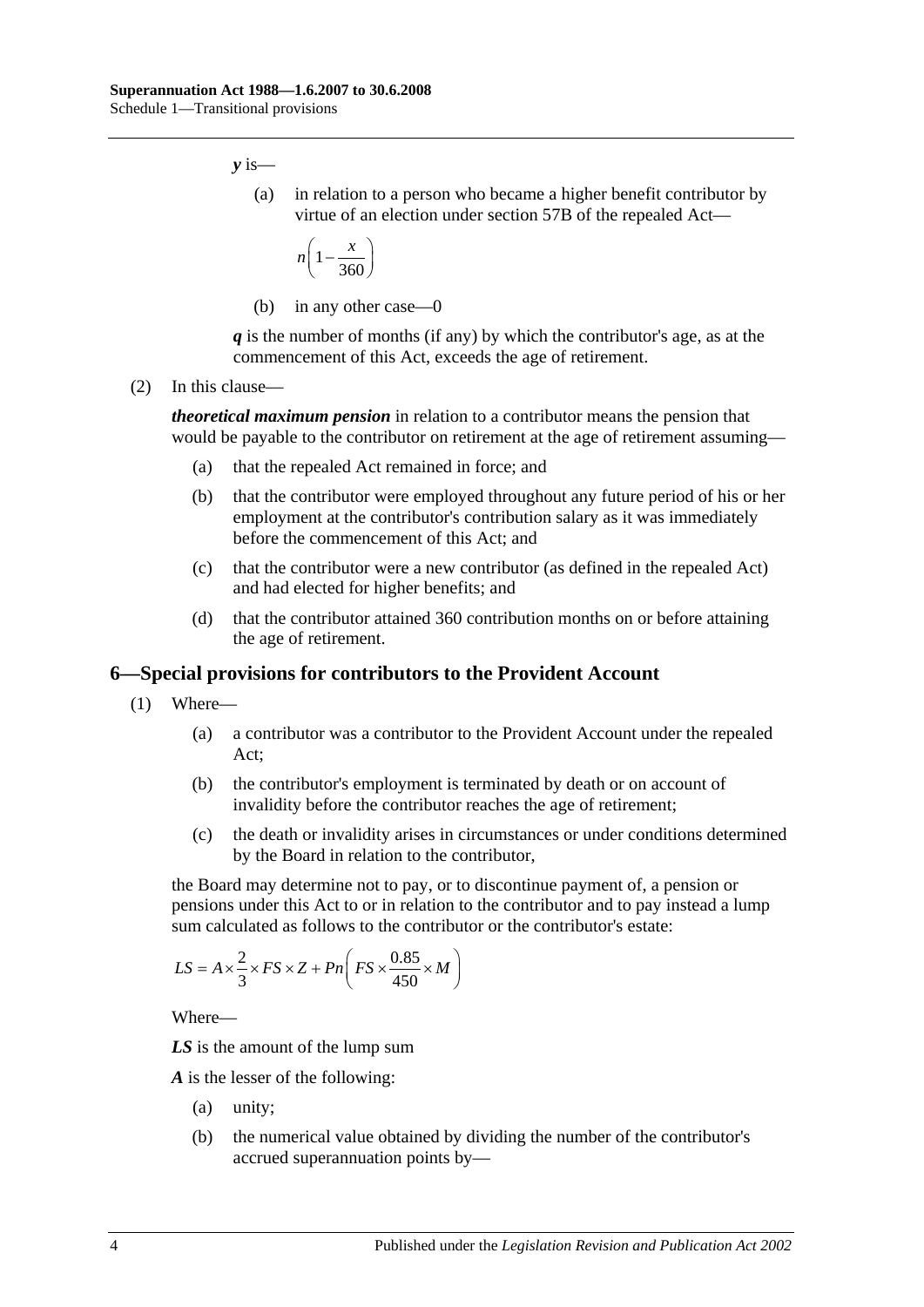- (i) in the case of a contributor who was accepted as a contributor under the repealed Act before reaching the age of 30 years—the number of months between the contributor's age as at the date of acceptance and the age of retirement;
- (ii) in any other case—360

*FS* is the contributor's actual or attributed salary immediately before termination of employment (expressed as an annual amount)

*Z* is—

- (a) in relation to a contributor who is 55 years of age or less—11.5;
- (b) in relation to a contributor who is over the age of 55 years—11.5 less 0.0167 for every month by which the contributor's age exceeds 55 years

*Pn* is—

- (a) in the case of a contributor who was in full-time employment during that part of the contribution period occurring after 31 December 1987—1;
- (b) in any other case—the numerical value arrived at by expressing the contributor's employment while an active contributor during that part of the contribution period as a proportion of full-time employment during that part of the contribution period

*M* is the number of months of the contributor's contribution period occurring after 31 December 1987.

(2) A determination for the purposes of [subclause](#page-101-1)  $(1)(c)$  must be made within three months after the commencement of this Act.

#### <span id="page-102-1"></span>**7—Limited benefit contributors**

- (1) Subject to [subclause](#page-102-0) (2), a contributor who was immediately before the commencement of this Act affected by conditions imposed under section 65 of the repealed Act remains subject to those conditions after the commencement of this Act.
- <span id="page-102-0"></span>(2) The Board will relax or revoke any such condition if satisfied by evidence provided by the contributor that there is proper cause to do so.
- (3) Where a contributor is entitled to the payment of a lump sum but is not entitled to a pension under this Act by virtue of conditions referred to in [subclause](#page-102-1) (1), the lump sum will be the aggregate of three and one-half times the balance standing to the credit of the contributor's contribution account and an amount calculated as follows:

$$
A = P n \bigg( FS \times \frac{0.85}{450} \times M \bigg)
$$

Where—

*A* is the amount

*Pn* is—

(a) in the case of a contributor who was in full-time employment during that part of the contribution period occurring after 31 December 1987—1;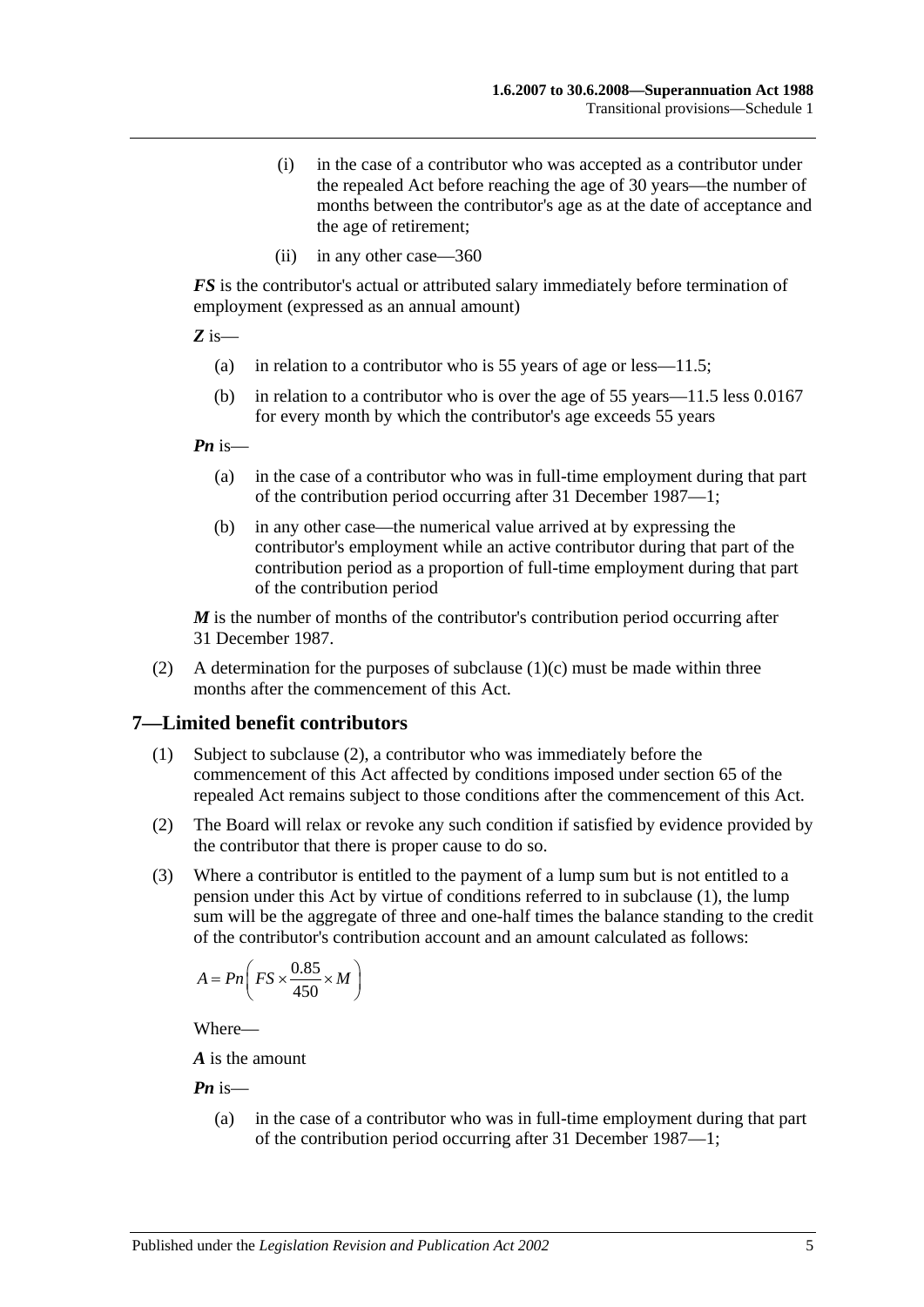(b) in any other case—the numerical value arrived at by expressing the contributor's employment while an active contributor during that part of the contribution period as a proportion of full-time employment during that part of the contribution period

*FS* is the contributor's actual or attributed salary (expressed as an annual amount) immediately before termination of employment

*M* is the number of months of the contributor's contribution period occurring after 31 December 1987.

#### **8—Preservation of excess unit addition**

Where—

- (a) a pension becomes payable to or in relation to an old scheme contributor after the commencement of this Act;
- (b) the pension would if the repealed Act had continued in operation be increased by an excess unit addition,

there will be a corresponding increase of the pension payable under this Act.

# **9—Neglected unit and fund share reduction**

- (1) Subject to this Act, where a pension to, or in relation to, an old scheme contributor would, if granted under the repealed Act, have been subject to a neglected unit reduction or a fund share reduction, the corresponding pension under this Act will be subject to a corresponding reduction.
- (1a) Where—
	- (a) an old scheme contributor resigns from employment and elects to preserve his or her accrued superannuation benefits; and
	- (b) the contributor was, before resignation, making pension maintenance payments or neglected unit maintenance payments, or purchasing contribution months by fortnightly contributions,

a pension that subsequently becomes payable to or in relation to the contributor will be reduced to an extent determined by the Board.

- (2) A contributor may reduce or eliminate a reduction of pension under this clause by payment to the Treasurer of a lump sum determined by the Board.
- (3) A contributor who desires to reduce or eliminate a reduction of pension under this clause must, within one month after first becoming entitled to receive the pension inform the Board in writing of his or her intention to do so, and must pay the appropriate lump sum within one month after receiving notification from the Board of the relevant amount.

#### **10—Pensions that commenced under previous enactments**

- (1) A pension that commenced under the repealed Act, or under a corresponding previous enactment, is, subject to this Act, payable as if this Act had been in force when the pension commenced.
- (2) This Act, apart from provisions relating to indexation, commutation and reduction or suspension of pensions, does not affect the amount of any such pension.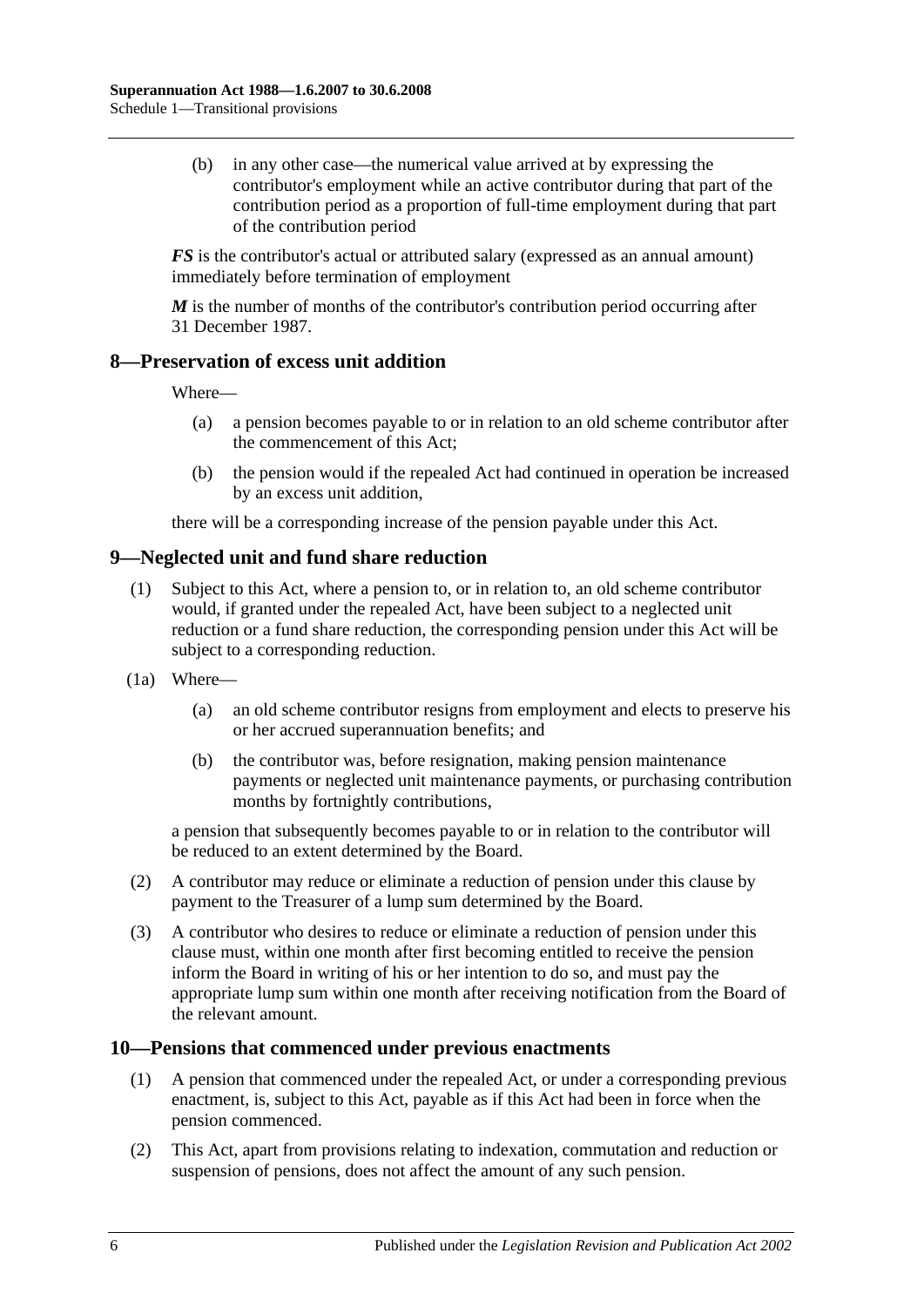## **11—Abolition of Provident Account, and Retirement Benefit Account**

- (1) The Provident Account and the Retirement Benefit Account established under section 99 of the repealed Act are abolished.
- (2) Any contributions to the Provident Account will be treated as contributions made in accordance with the Scheme.
- (3) The balance standing to the credit of any person in the Retirement Benefit Account will be returned to that person.

#### <span id="page-104-0"></span>**12—Continuation of superannuation arrangements**

- (1) Any arrangements in force under section 11 of the repealed Act immediately before the commencement of this Act will continue in force as if they had been made under [section](#page-14-0) 5 of this Act.
- (2) Money paid by an employer pursuant to an arrangement referred to in [subclause](#page-104-0) (1) and held by the Superannuation Funds Management Corporation of South Australia does not form part of the Fund and must be applied by the Superannuation Funds Management Corporation of South Australia in accordance with the arrangement.

#### **13—Continuation of membership of elected members of the Board**

- (1) Any members elected to the Board before the commencement of this Act continue in office subject to this Act as if it had been in force when they were elected and they had then been elected under it.
- (2) The offices of the other members of the Board become vacant on the commencement of this Act.

#### **14—Retrospective operation of preservation rights**

The rights conferred by [section](#page-64-0) 39 extend to a contributor who resigned before the commencement of this Act but on or after 1 January, 1988.

#### <span id="page-104-2"></span>**15—Benefits under [Parts 4](#page-30-0) and [5](#page-52-1)**

- <span id="page-104-1"></span>(1) Subject to [clause](#page-105-0) 15A, [Parts 4](#page-30-0) and [5](#page-52-1) as in force immediately before the commencement of the *[Superannuation \(Scheme Revision\) Amendment Act](http://www.legislation.sa.gov.au/index.aspx?action=legref&type=act&legtitle=Superannuation%20(Scheme%20Revision)%20Amendment%20Act%201992) 1992* continue to apply to and in relation to the following contributors:
	- (a) a contributor who was a contributor immediately before 1 July 1992 and in relation to whom benefits did not accrue under the Public Sector Employees Superannuation Scheme;
	- (b) a contributor who has received or is entitled to receive benefits under the Public Sector Employees Superannuation Scheme or in relation to whom such benefits have been paid or are payable;
	- (c) a contributor who would receive a higher benefit, or in relation to whom a higher benefit would be payable, under those provisions immediately before amendment by the *[Superannuation \(Scheme Revision\) Amendment Act](http://www.legislation.sa.gov.au/index.aspx?action=legref&type=act&legtitle=Superannuation%20(Scheme%20Revision)%20Amendment%20Act%201992) 1992*.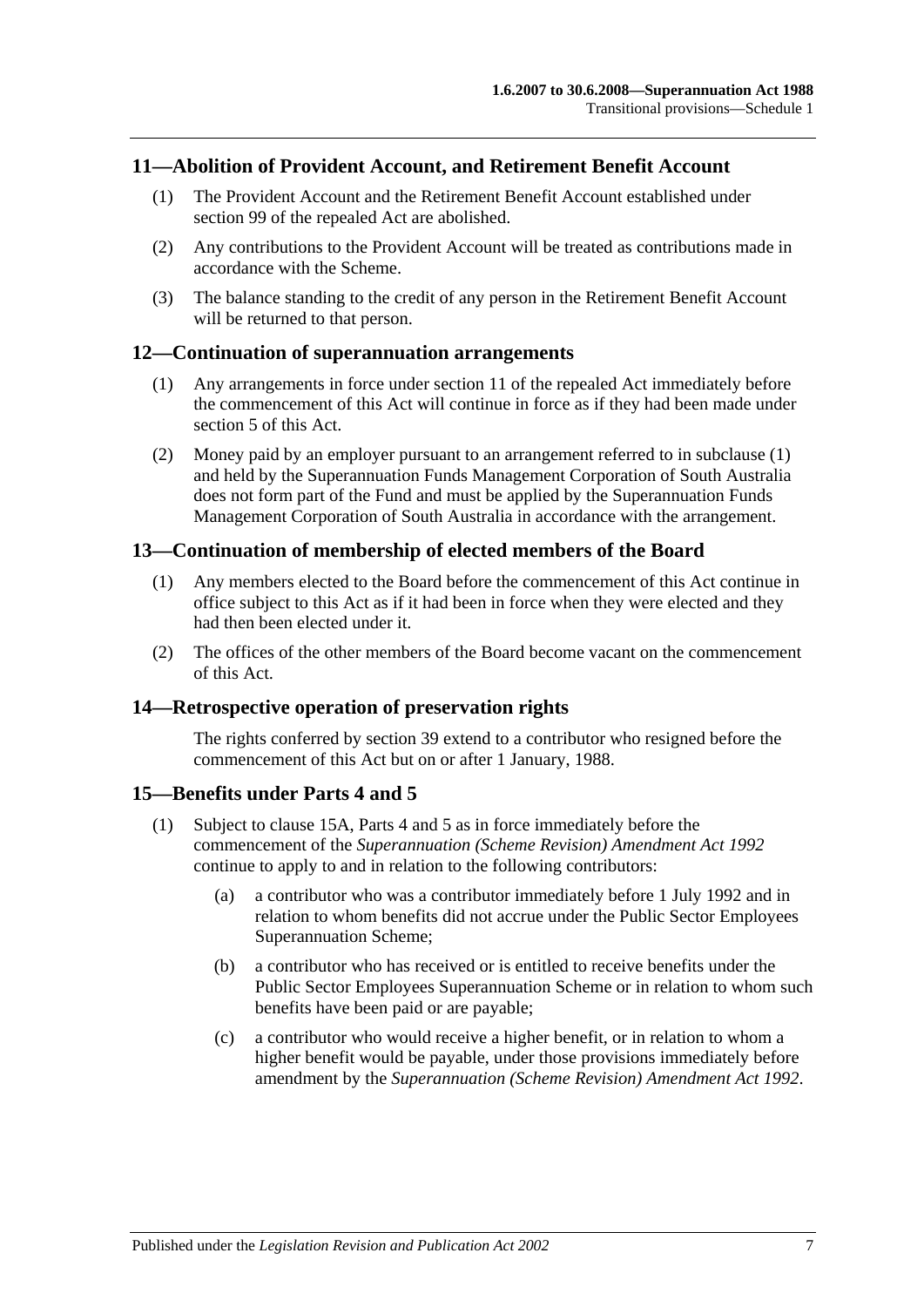- (2) A contributor whose employment terminates or is terminated on or after 1 July 1992 and who is entitled to a benefit under the Public Sector Employees Superannuation Scheme or a person who is entitled to such a benefit in relation to a contributor whose employment was terminated by death on or after 1 July 1992 may renounce the entitlement by instrument in writing to the Board within three months after becoming entitled or within three months after the Governor assents to the *[Superannuation](http://www.legislation.sa.gov.au/index.aspx?action=legref&type=act&legtitle=Superannuation%20(Scheme%20Revision)%20Amendment%20Act%201992)  [\(Scheme Revision\) Amendment Act](http://www.legislation.sa.gov.au/index.aspx?action=legref&type=act&legtitle=Superannuation%20(Scheme%20Revision)%20Amendment%20Act%201992) 1992*, whichever is later and upon renunciation the contributor or other person will be taken for the purposes of [subclause](#page-104-1) (1)(b) never to have been entitled.
- (3) Where benefits under the Public Sector Employees Superannuation Scheme have been credited to an account maintained by the Board in the name of a contributor under section 28 of the *[Superannuation \(Benefit Scheme\) Act](http://www.legislation.sa.gov.au/index.aspx?action=legref&type=act&legtitle=Superannuation%20(Benefit%20Scheme)%20Act%201992) 1992*, the contributor will be taken, for the purposes of [subclause](#page-104-1) (1)(b), to have received those benefits.

# <span id="page-105-0"></span>**15A—Early retirement benefit for certain contributors**

- (1) A contributor—
	- (a) who resigned from employment before 1 July 1992 after a contribution period of 120 months or more and preserved his or her accrued superannuation benefits under [section](#page-64-0) 39; and
	- (b) who, on or before reaching the age of retirement, requires the Board to commence paying a retirement pension,

<span id="page-105-1"></span>is entitled to the following benefits:

- (c) if the contributor was accepted as a contributor before the age of 30 years and before commencement of the repealed Act, the contributor is entitled to a pension in accordance with [section](#page-68-0) 39(7) and [\(8\)](#page-69-0) as in force immediately before the *[Superannuation \(Miscellaneous\) Amendment Act](http://www.legislation.sa.gov.au/index.aspx?action=legref&type=act&legtitle=Superannuation%20(Miscellaneous)%20Amendment%20Act%201994) 1994* came into operation;
- <span id="page-105-2"></span>(d) in any other case the contributor is entitled to a pension calculated as follows:

$$
P = AFS \times A \times \left(\frac{45.5}{100} + \frac{21.1 \times n_2}{100 \times 60}\right)
$$

Where—

*P* is the amount of the pension (expressed as an amount per fortnight)

*AFS* is the contributor's actual or attributed salary (expressed as an amount per fortnight) immediately before resignation adjusted to reflect changes in the Consumer Price Index between the date of resignation and the date on which the pension first became payable

*A* is the lesser of the following:

- (a) unity;
- (b) the numerical value obtained by dividing the number of the contributor's accrued contribution points by—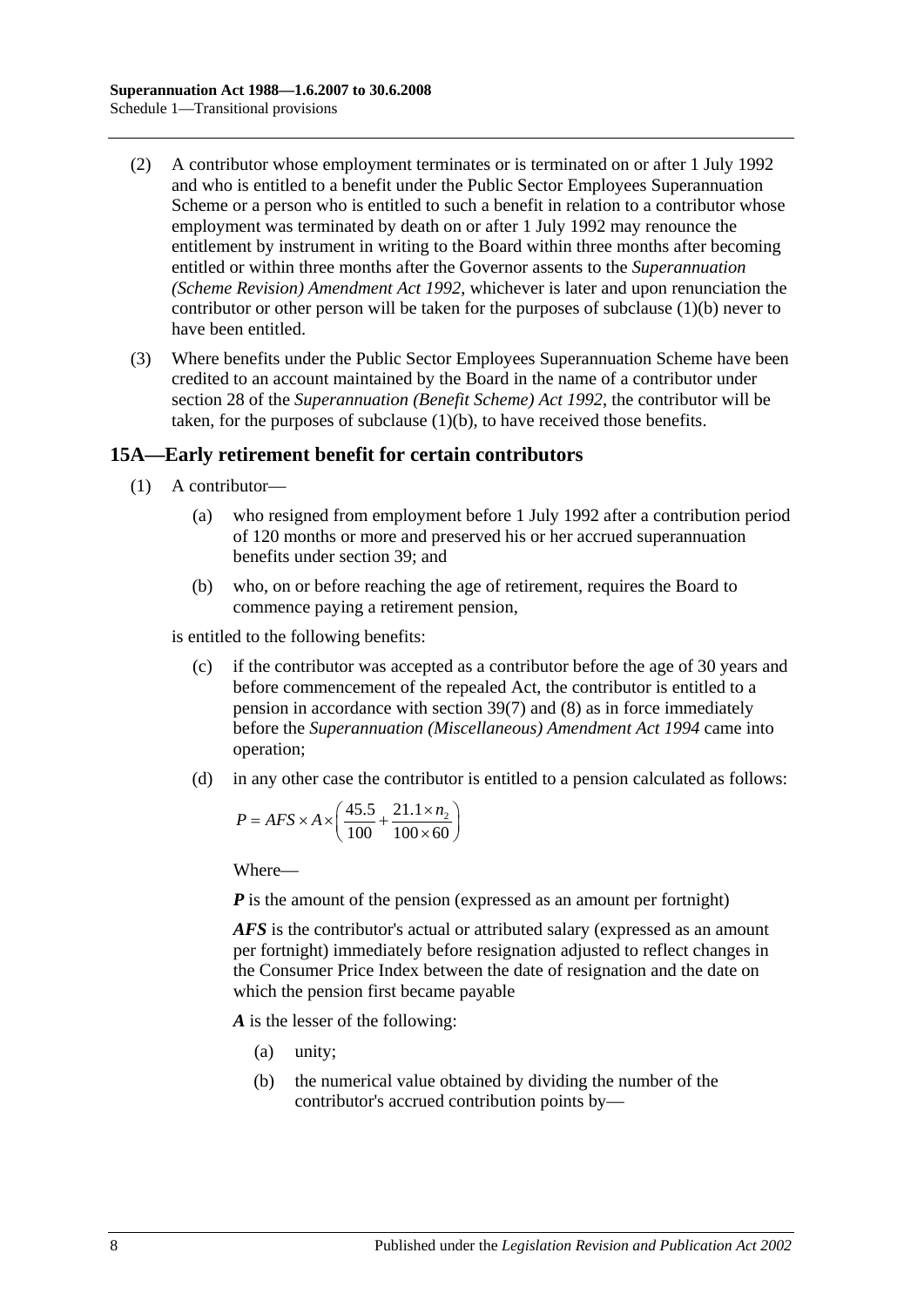- (i) in the case of a contributor who was accepted as a contributor under the repealed Act before reaching the age of 30 years—the number of months between the date of acceptance and the date on which the pension first became payable;
- (ii) in any other case—300 +  $n_2$

 $n_2$  is the number of months between the day on which the contributor reached the age of 55 years and the day on which the pension first became payable.

- (2) For the purpose of applying [section](#page-68-0) 39(7) as required by [subclause](#page-105-1) (1)(c), the factor "NP" in the formula in [section](#page-68-0) 39(7) is the amount of pension that would have been payable to the contributor if it were calculated under [subclause](#page-105-2) (1)(d).
- (3) A contributor referred to in [clause](#page-104-2) 15(1) who is an old scheme contributor and who retires on or after reaching the age of 55 years but before the age of retirement is entitled to a pension calculated as follows:

$$
P = FS \times A \times \left(\frac{45.5}{100} + \frac{21.1 \times n_2}{100 \times 60}\right)
$$

Where—

*P* is the amount of the pension (expressed as an amount per fortnight)

*FS* is the contributor's actual or attributed salary (expressed as an amount per fortnight) immediately before retirement

*A* is the lesser of the following:

- (a) unity;
- (b) the numerical value obtained by dividing the number of the contributor's accrued contribution points by—
	- (i) in the case of a contributor who was accepted as a contributor under the repealed Act before reaching the age of 30 years—the number of months between the date of acceptance and the date on which the pension first became payable;
	- (ii) in any other case—300 +  $n_2$

 $n_2$  is the number of months between the day on which the contributor reached the age of 55 years and the day on which the pension first became payable.

#### <span id="page-106-0"></span>**16—Transference from old scheme to new scheme**

- (1) Subject to [subclause](#page-107-0) (8), an old scheme contributor may, by notice in writing given to the Board on or before 31 December 1993, elect to become a contributor to the new scheme.
- (2) A contributor who makes an election under [subclause](#page-106-0) (1) will be taken to have become a new scheme contributor on 1 July 1992.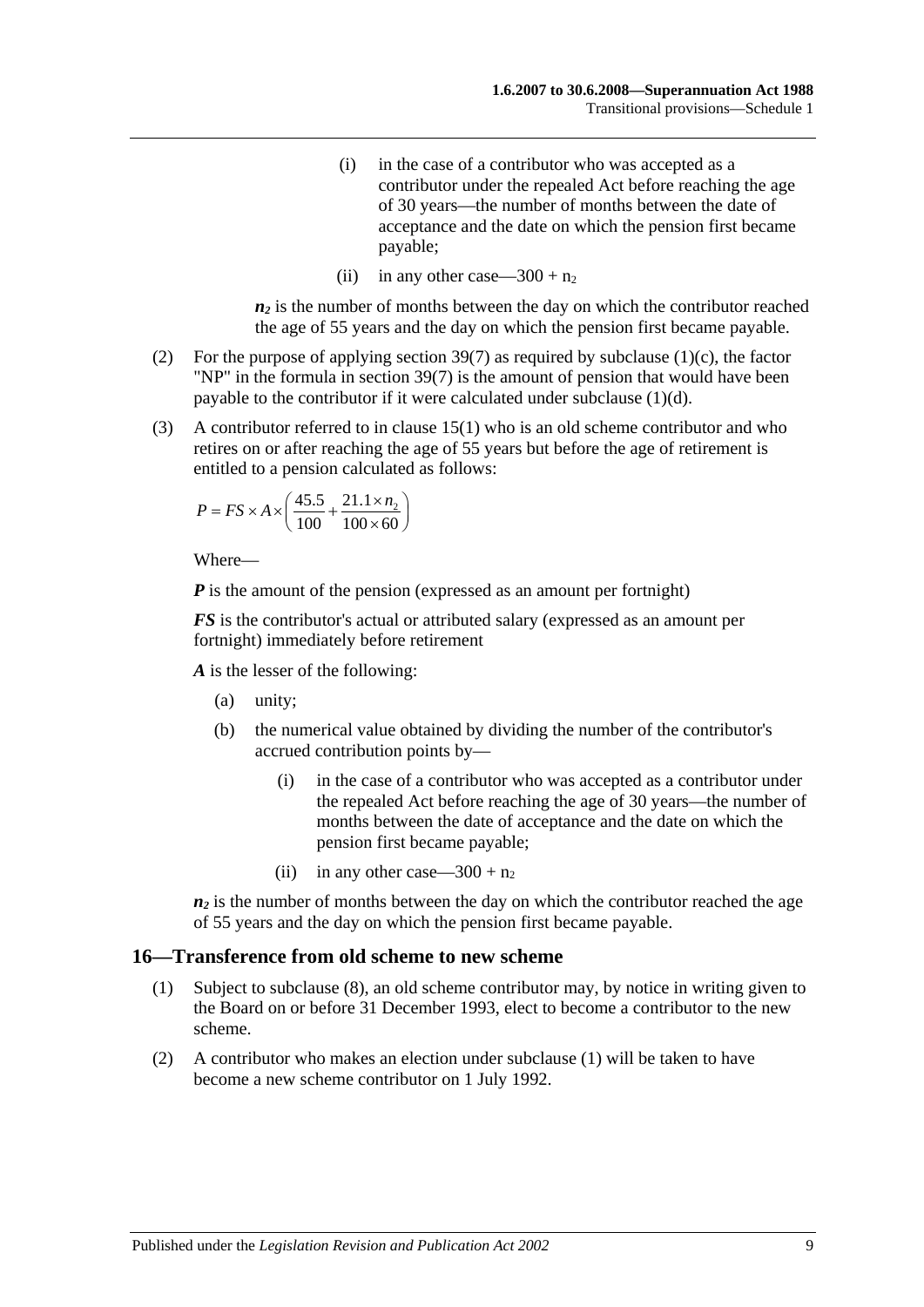- (3) Where conditions limiting the payment of benefits applied in relation to the contributor under the old scheme the same conditions will, if they can be applied without modification, apply in relation to the contributor under the new scheme, but if not the Board will apply conditions that are, in its opinion, appropriate limiting the payment of benefits to or in relation to, the contributor under the new scheme.
- <span id="page-107-1"></span>(4) For the purpose of determining the benefits payable to, or in relation to, the contributor under the old scheme and the time at which they are payable, the contributor will be taken to have resigned from employment on 30 June 1992 and to have elected to preserve his or her accrued superannuation benefits under [section](#page-64-0) 39.
- (5) Benefits that are preserved by virtue of [subclause](#page-107-1) (4) are not payable to the contributor while the contributor is employed in employment to which this Act applies.
- (6) For the purpose of calculating the contributor's benefits under the new scheme—
	- (a) contribution points accrued before 1 July 1992 and contribution months occurring before that date will be disregarded; and
	- (b) the Board will establish a new account in the name of the contributor as at 1 July 1992.
- (7) The standard contribution rate that applied in relation to the contributor before 1 July 1992 will continue to apply in relation to the contributor from 1 July 1992 until 30 June following the election made by the contributor under [subclause](#page-106-0) (1).
- <span id="page-107-0"></span>(8) This clause does not apply for the benefit of—
	- (a) an employee of the Australian National Railways Commission;
	- (b) a contributor who has reached the age of retirement.
- (9) In this clause—

*the new scheme* means the scheme of superannuation established by [Part 4](#page-30-0) of this Act;

*the old scheme* means the scheme of superannuation established by [Part 5](#page-52-1) of this Act.

#### **17—Payment of contributions while on leave without pay**

[Section](#page-13-0) 4(8) does not apply to a contributor who is on leave without pay when the *[Superannuation \(Miscellaneous\) Amendment Act](http://www.legislation.sa.gov.au/index.aspx?action=legref&type=act&legtitle=Superannuation%20(Miscellaneous)%20Amendment%20Act%201994) 1994* comes into operation in respect of that period of leave.

#### <span id="page-107-2"></span>**18—Repeal of contribution rate**

- (1) A contributor who was contributing at the rate of 1.5% at the commencement of the *[Superannuation \(Miscellaneous\) Amendment Act](http://www.legislation.sa.gov.au/index.aspx?action=legref&type=act&legtitle=Superannuation%20(Miscellaneous)%20Amendment%20Act%201998) 1998* is entitled to continue contributing at that rate until 1 July 1998.
- (2) A contributor referred to in [subclause](#page-107-2) (1) who fails to elect some other rate of contribution under [section](#page-26-0) 23 in respect of the 1998/1999 financial year will be taken to have elected to cease contributing in respect of that year.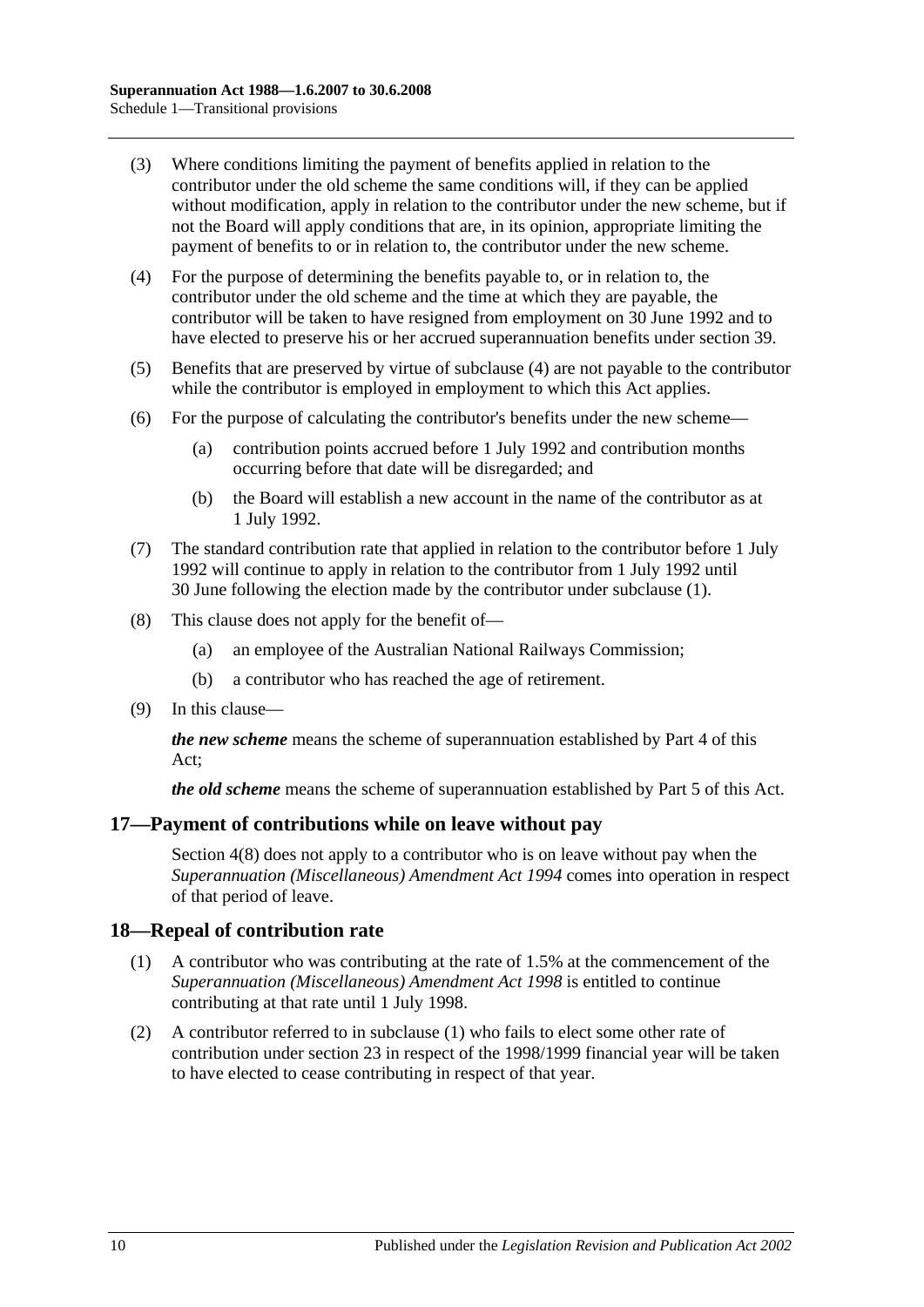#### **19—Operation of [sections](#page-32-0) 28(1f) and [39\(1db\)](#page-66-0)**

[Section](#page-32-0) 28(1f) and [39\(1db\)](#page-66-0) substituted by the *[Superannuation \(Miscellaneous\)](http://www.legislation.sa.gov.au/index.aspx?action=legref&type=act&legtitle=Superannuation%20(Miscellaneous)%20Amendment%20Act%201998)  [Amendment Act](http://www.legislation.sa.gov.au/index.aspx?action=legref&type=act&legtitle=Superannuation%20(Miscellaneous)%20Amendment%20Act%201998) 1998* operate in relation to the 1997/1998 and subsequent financial years and the provisions they replace operate in relation to the 1996/1997 and previous financial years.

#### **20—Election on retrenchment under [section](#page-36-0) 29**

A new scheme contributor who—

- (a) was retrenched one year or less before the commencement of the *[Superannuation \(Miscellaneous\) Amendment Act](http://www.legislation.sa.gov.au/index.aspx?action=legref&type=act&legtitle=Superannuation%20(Miscellaneous)%20Amendment%20Act%201998) 1998*; and
- (b) had not reached the age of 55 years at that time; and
- (c) had not made an election under [section](#page-36-1) 29(1) at that time,

is entitled to make the election within three months after the commencement of that Act.

## **21—Operation of amendments made by** *Statutes Amendment (Equal Superannuation Entitlements for Same Sex Couples) Act 2003*

An amendment made by the *[Statutes Amendment \(Equal Superannuation Entitlements](http://www.legislation.sa.gov.au/index.aspx?action=legref&type=act&legtitle=Statutes%20Amendment%20(Equal%20Superannuation%20Entitlements%20for%20Same%20Sex%20Couples)%20Act%202003)  [for Same Sex Couples\) Act 2003](http://www.legislation.sa.gov.au/index.aspx?action=legref&type=act&legtitle=Statutes%20Amendment%20(Equal%20Superannuation%20Entitlements%20for%20Same%20Sex%20Couples)%20Act%202003)* to a provision of this Act that provides for, or relates to, the payment of a pension, lump sum or other benefit to a person on the death of a contributor applies only if the death occurs on or after 3 July 2003.

# **Schedule 1A—Provisions relating to other public sector superannuation schemes**

- <span id="page-108-0"></span>1 (1) Subject to subclause (2), the Governor may make regulations—
	- (aaa) declaring a group of employees who are members of a public sector superannuation scheme to be contributors for the purposes of this Act;
	- (a) transferring all the assets and liabilities of a fund established for the purposes of a public sector superannuation scheme to the South Australian Superannuation Fund or transferring part of those assets and liabilities to that Fund and the remainder to an account to be kept at the Treasury pursuant to an arrangement under [section](#page-14-0) 5;
	- (b) modifying the provisions of this Act in their application to the group of employees referred to in [paragraph](#page-108-0) (aaa);
	- (c) providing for transitional matters upon the making of a declaration under [paragraph](#page-108-0) (aaa).
	- (2) The Governor must not make a regulation under subclause (1) unless the majority of the group of employees affected by the regulation and their employer have given their consent to the proposed regulation.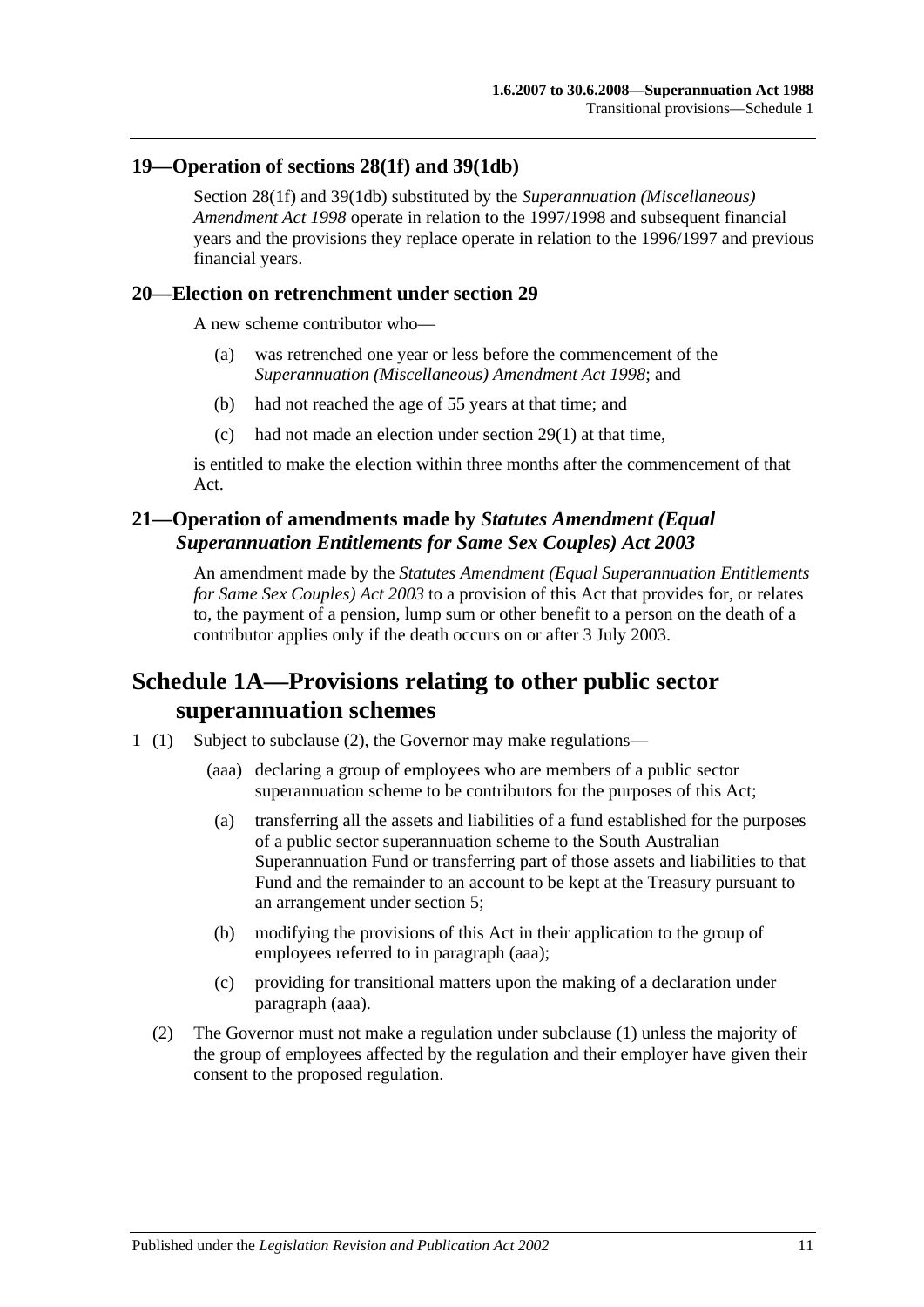- 2 (1) Where, pursuant to a law of the Commonwealth, tax is payable on the income of a fund established for the purposes of a public sector superannuation scheme, the Governor may, at the request of the trustees of the fund or the employer in relation to whom the scheme was established, make regulations reducing the benefits payable to, or in relation to, members of the scheme to offset the amount of the tax payable and making consequential alterations to any trust deed or other document establishing the scheme.
	- (2) A regulation whenever made under subclause (1) will, unless otherwise provided in the regulation, have effect from the time at which the tax referred to in subclause (1) first became payable.
- 3 In this Schedule—

*public sector superannuation scheme* means a superannuation scheme established for the benefit of employees of an instrumentality or agency of the Crown.

# **Schedule 1B—Transfer of certain members of the Electricity Industry Superannuation Scheme to the State Scheme**

# **Part 1—Preliminary**

## **1—Interpretation**

In this Schedule, unless the contrary intention appears—

*the contributory lump sum schemes* means Divisions 2 and 4 of the Electricity Industry Superannuation Scheme providing for contributions by members and lump sum benefits for members;

*Division 4* of the Electricity Industry Superannuation Scheme means the division of the Scheme formerly known as the "R.G. Scheme";

*the Electricity Industry pension scheme* means Division 3 of the Electricity Industry Superannuation Scheme providing for pension benefits;

*the Electricity Industry Superannuation Board* includes a subsequent trustee of the Electricity Industry Superannuation Scheme;

*the Electricity Industry Superannuation Scheme* means the ETSA Contributory and Non-Contributory Superannuation Schemes continued in existence as the Electricity Industry Superannuation Scheme by clause 3 of the Electricity Industry Superannuation Scheme Trust Deed appearing at the end of Schedule 1 of the *[Electricity Corporations Act](http://www.legislation.sa.gov.au/index.aspx?action=legref&type=act&legtitle=Electricity%20Corporations%20Act%201994) 1994*;

*the relevant day* means the day on which the approval of the Treasurer ceases to be required for the variation or replacement of the Rules of the Electricity Industry Superannuation Scheme;

*the State Scheme* means the scheme of superannuation established by this Act;

*Trustee* means the Electricity Industry Superannuation Board and includes subsequent trustees of the Electricity Industry Superannuation Scheme.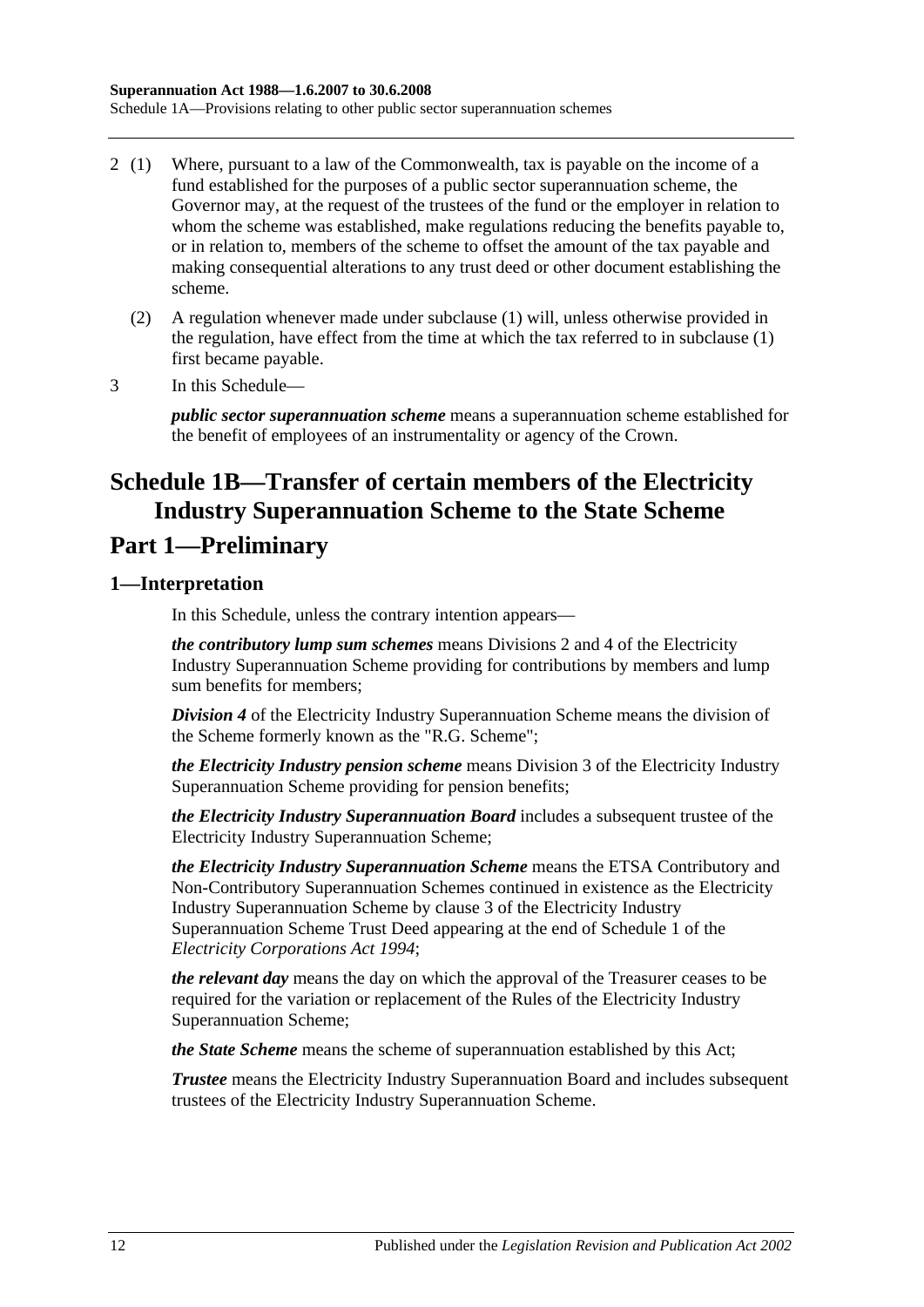#### **1.6.2007 to 30.6.2008—Superannuation Act 1988**

Transfer of certain members of the Electricity Industry Superannuation Scheme to the State Scheme—Schedule 1B

# **Part 2—Transfer of members**

#### <span id="page-110-0"></span>**2—Transfer of existing pensioners before the relevant day**

- (1) The Treasurer may, by notice to the Electricity Industry Superannuation Board and the South Australian Superannuation Board under [clause](#page-117-0) 7 before the relevant day, transfer a person who is in receipt of a pension under the Electricity Industry Superannuation Scheme from that scheme to the State Scheme.
- <span id="page-110-1"></span>(2) A person transferred under [subclause](#page-110-0) (1)—
	- (a) is entitled to a pension under this Act which, at the time of transfer, is of equivalent value to the pension he or she was receiving immediately before the transfer; and
	- (b) except in the case of a person entitled to a derivative benefit, will be taken to be an old scheme contributor; and
	- (c) in the case of a person who is entitled to a derivative benefit, will be taken to derive the benefit from an old scheme contributor.
- <span id="page-110-3"></span><span id="page-110-2"></span> $(3)$  If—
	- (a) an old scheme contributor referred to in [subclause](#page-110-1) (2) dies before the expiration of three years after he or she first became entitled to a pension under the Electricity Industry Superannuation Scheme; or
	- (b) a person—
		- (i) referred to in [subclause](#page-110-1) (2) who is entitled to a derivative benefit; or
		- (ii) who is entitled to a derivative benefit from an old scheme contributor referred to in [paragraph](#page-110-2) (a),

dies before the expiration of three years after the contributor from whom the benefit was derived—

- (iii) first became entitled to a pension under the Electricity Industry Superannuation Scheme; or
- (iv) died while still in employment without ever becoming entitled to such a pension,

<span id="page-110-4"></span>and—

- (c) in the case referred to in [paragraph](#page-110-2) (a), no one is entitled to a derivative benefit under this Act in respect of the contributor; or
- <span id="page-110-5"></span>(d) in the case referred to in [paragraph](#page-110-3) (b), all derivative entitlements have ceased before the expiration of that period,

the contributor's estate is entitled to a lump sum equivalent to—

(e) where [paragraph](#page-110-4) (c) applies—the aggregate of the pension payments that the contributor would have received between the date of death and the third anniversary of the commencement of the pension if he or she had survived; or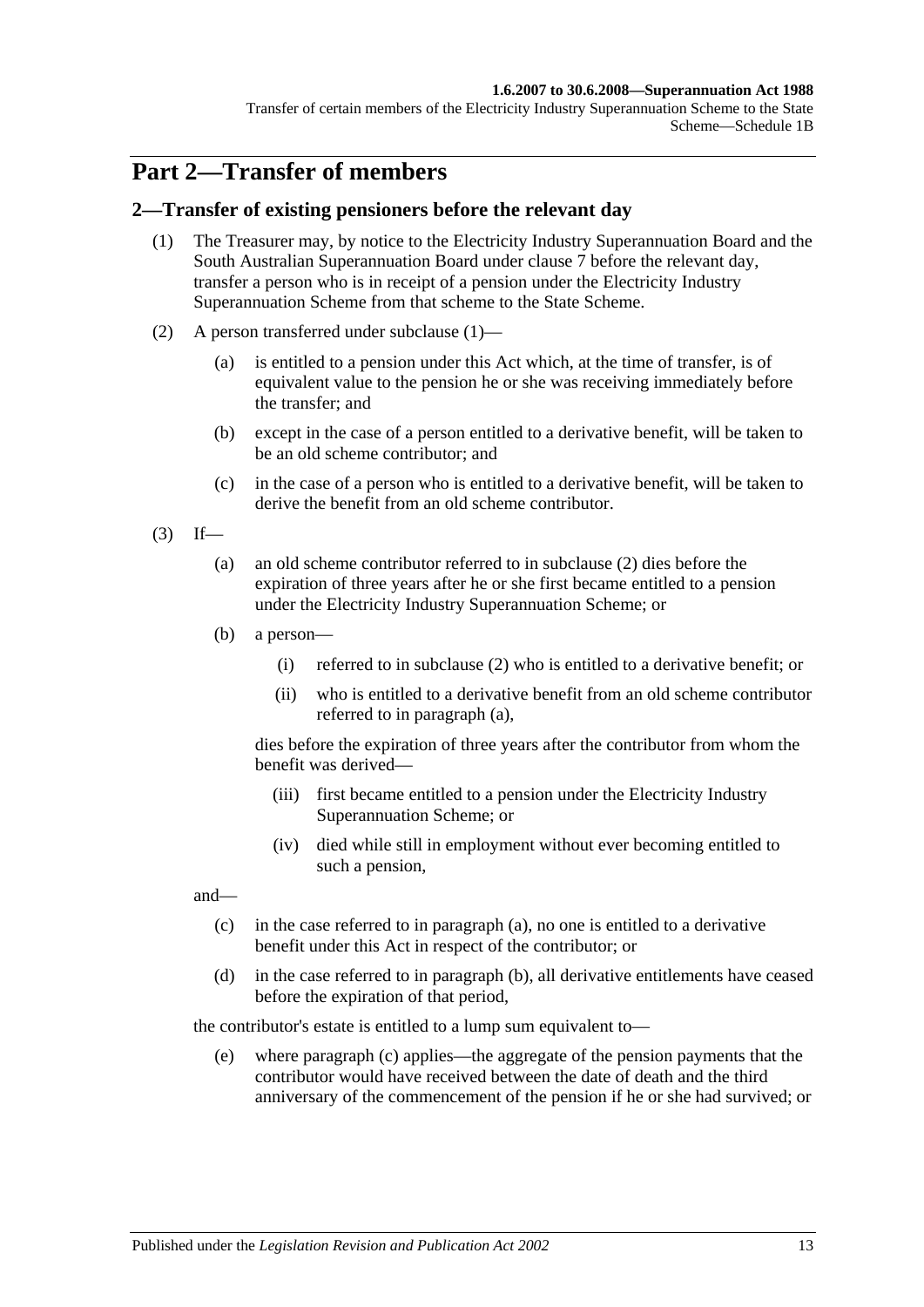#### **Superannuation Act 1988—1.6.2007 to 30.6.2008**

Schedule 1B—Transfer of certain members of the Electricity Industry Superannuation Scheme to the State Scheme

> (f) where [paragraph](#page-110-5) (d) applies—the aggregate of the pension payments that the contributor from whom the benefit was derived would have received between the date when the derivative entitlement, or the last of the derivative entitlements, ceased and the third anniversary of the commencement of the pension (or the date of the contributor's death) if the contributor had survived during that period,

(the lump sum will be determined on the assumption that the pension will not be adjusted under [section](#page-91-0) 47 during that period).

- (4) Where a person who is transferred under this clause was, immediately before the transfer, entitled to commute a part, or the whole, of his or her pension under the Electricity Industry Superannuation Scheme, he or she is entitled to commute the whole or a part of the pension in accordance with this Act within a period that terminates—
	- (a) when the period for commutation under the Electricity Industry Superannuation Scheme would have terminated; or
	- (b) at the expiration of three months after the transfer,

whichever is the later.

- <span id="page-111-0"></span>(5) An amount equivalent in value to that part of the Scheme assets of the Electricity Industry Superannuation Scheme that is attributable to the membership of the Scheme of a person transferred to the State Scheme under this clause, or of the contributor from whom a person transferred to the State Scheme under this clause derives benefits, (to be determined by an actuary appointed by the Treasurer) must be paid by the Trustee from the Scheme assets to the Treasurer.
- (6) The Treasurer must pay into the South Australian Superannuation Fund a contribution reflecting the amount paid to the Treasurer under [subclause](#page-111-0) (5).

### <span id="page-111-2"></span>**3—Transfer of existing and future pensioners after the relevant day**

- (1) After the relevant day, the Treasurer may, at the request of the Trustee, enter into an agreement with the Trustee under which a person or persons referred to in [subclause](#page-111-1) (2) may be transferred from the Electricity Industry Superannuation Scheme to the State Scheme.
- <span id="page-111-4"></span><span id="page-111-1"></span>(2) The following persons may be transferred pursuant to an agreement under [subclause](#page-111-2) (1):
	- (a) a person who is in receipt of a pension under the Electricity Industry Superannuation Scheme;
	- (b) a person who is a member of the Electricity Industry pension scheme and who is presently entitled to receive, but is not yet in receipt of, a pension following the termination of his or her employment;
	- (c) a person who is entitled to a pension as a derivative benefit under the Electricity Industry Superannuation Scheme but who is not yet in receipt of the pension.
- <span id="page-111-5"></span><span id="page-111-3"></span>(3) The Treasurer may, by notice to the Electricity Industry Superannuation Board and the South Australian Superannuation Board under [clause](#page-117-0) 7, transfer a person from the Electricity Industry Superannuation Scheme to the State Scheme in pursuance of an agreement referred to in [subclause](#page-111-2) (1).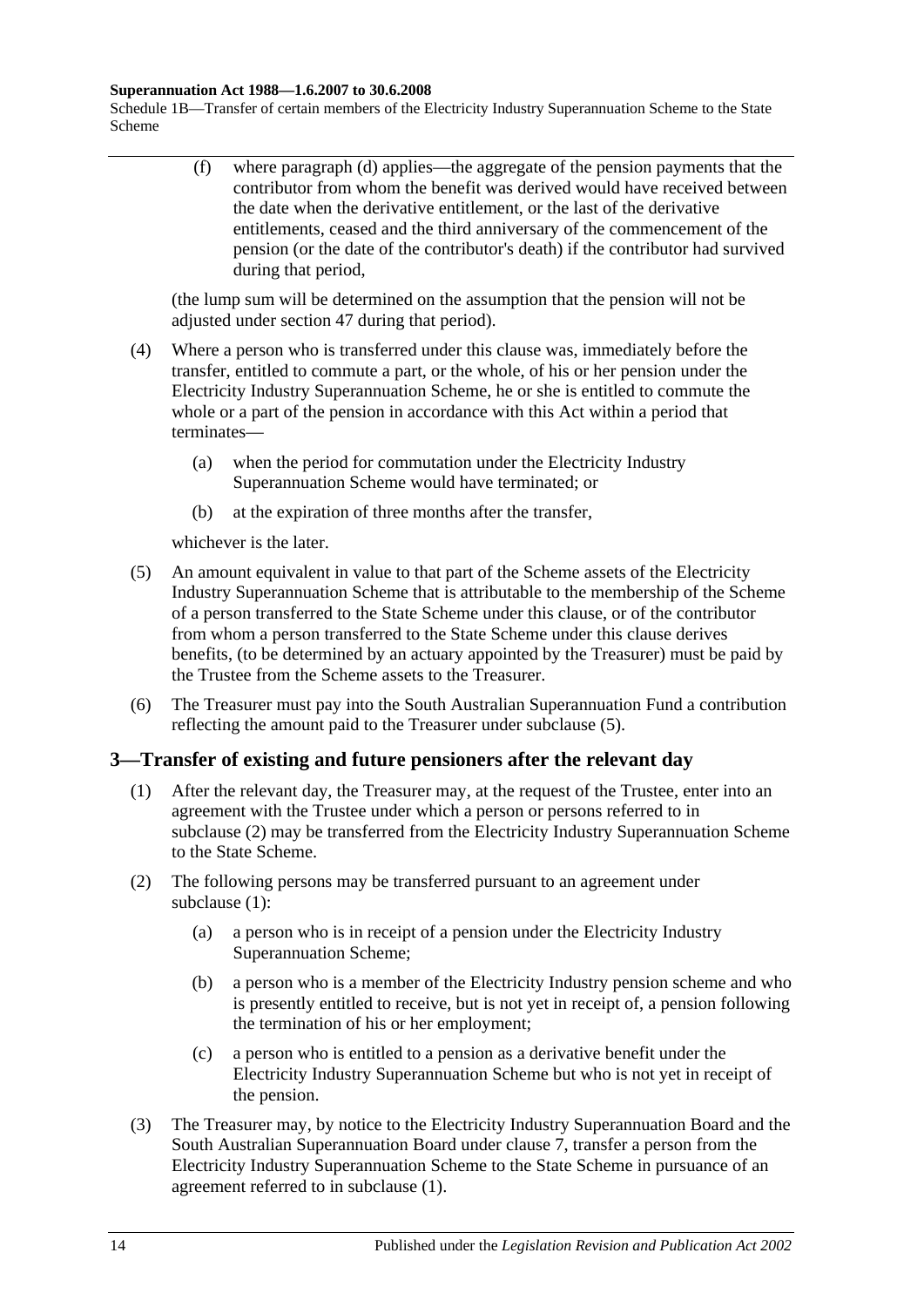#### **1.6.2007 to 30.6.2008—Superannuation Act 1988**

Transfer of certain members of the Electricity Industry Superannuation Scheme to the State Scheme—Schedule 1B

- <span id="page-112-0"></span>(4) A person transferred under [subclause](#page-111-3) (3)—
	- (a) is, in the case of a person who was in receipt of a pension at the time of transfer, entitled to a pension under this Act which, at the time of transfer, is of equivalent value to the pension he or she was receiving immediately before the transfer; and
	- (b) is, in the case of a person referred to in [subclause](#page-111-4) (2)(b) or [\(c\),](#page-111-5) entitled to a pension under this Act which, at the time of transfer, is of equivalent value to the initial pension that he or she would have received if he or she had not been transferred; and
	- (c) except in the case of a person entitled to a derivative benefit, will be taken to be an old scheme contributor; and
	- (d) in the case of a person who is entitled to a derivative benefit, will be taken to derive the benefit from an old scheme contributor.
- <span id="page-112-2"></span><span id="page-112-1"></span> $(5)$  If—
	- (a) an old scheme contributor referred to in [subclause](#page-112-0) (4) who was in receipt of, or was entitled to, a pension at the time of transfer, dies before the expiration of three years after he or she first became entitled to a pension under the Electricity Industry Superannuation Scheme; or
	- (b) a person—
		- (i) referred to in [subclause](#page-112-0) (4) who was in receipt of, or was entitled to, a derivative pension at the time of transfer; or
		- (ii) who is entitled to a derivative benefit from an old scheme contributor referred to in [paragraph](#page-112-1) (a),

dies before the expiration of three years after the contributor from whom the benefit was derived—

- (iii) first became entitled to a pension under the Electricity Industry Superannuation Scheme; or
- (iv) died while still in employment without ever becoming entitled to such a pension,

<span id="page-112-3"></span>and—

- (c) in the case referred to in [paragraph](#page-112-1) (a), no one is entitled to a derivative benefit under this Act in respect of the contributor; or
- <span id="page-112-4"></span>(d) in a case referred to in [paragraph](#page-112-2) (b), all derivative entitlements have ceased before the expiration of that period,

the contributor's estate is entitled to a lump sum equivalent to—

(e) where [paragraph](#page-112-3) (c) applies—the aggregate of the pension payments that the contributor would have received between the date of death and the third anniversary of the commencement of the pension if he or she had survived; or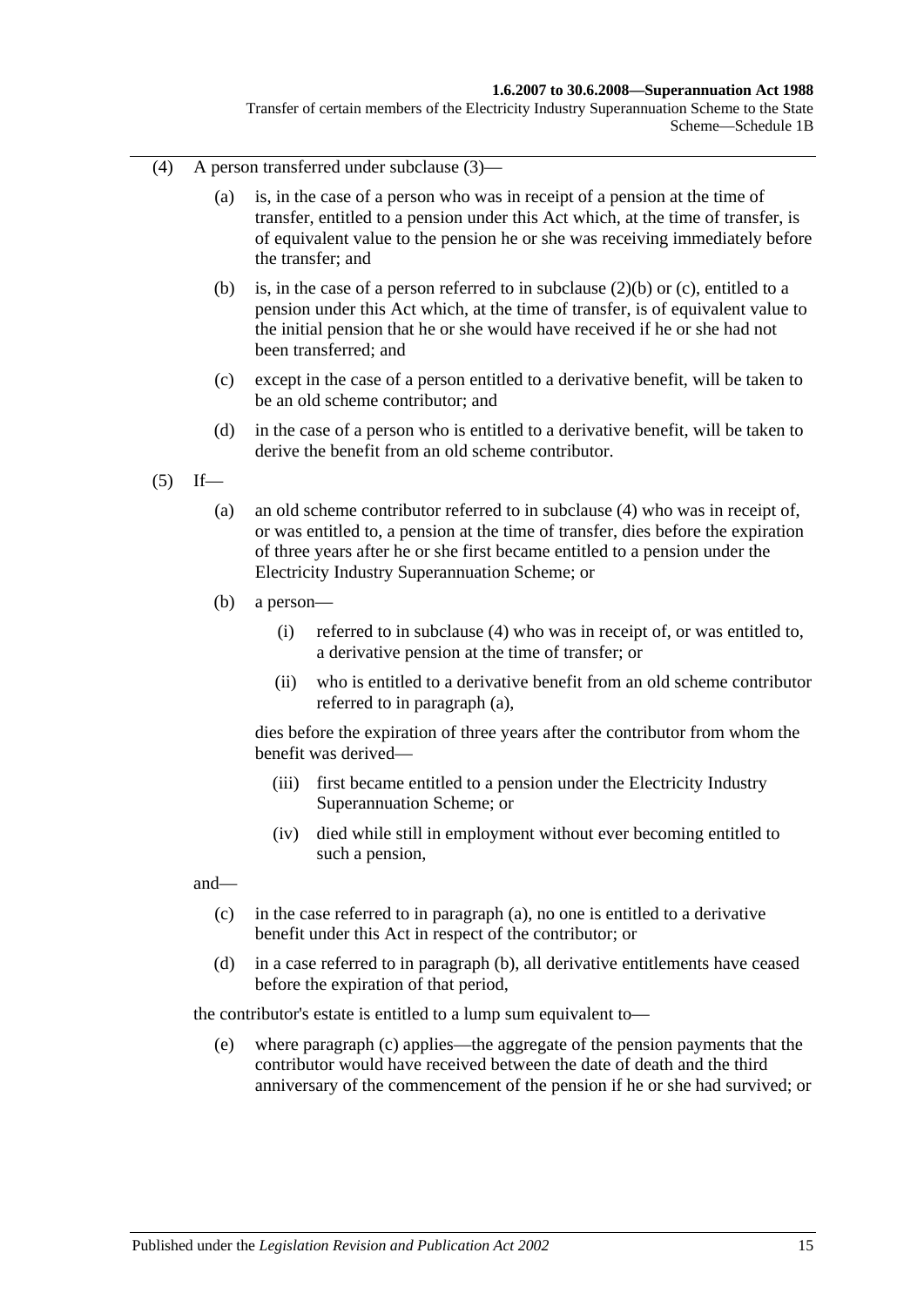#### **Superannuation Act 1988—1.6.2007 to 30.6.2008**

Schedule 1B—Transfer of certain members of the Electricity Industry Superannuation Scheme to the State Scheme

> (f) where [paragraph](#page-112-4) (d) applies—the aggregate of the pension payments that the contributor from whom the benefit was derived would have received between the date when the derivative entitlement, or the last of the derivative entitlements, ceased and the third anniversary of the commencement of the pension (or the date of the contributor's death) if the contributor had survived during that period,

(the lump sum will be determined on the assumption that the pension will not be adjusted under [section](#page-91-0) 47 during that period).

- (6) Where a person who is transferred under this clause was, immediately before the transfer, entitled to commute a part, or the whole, of his or her pension under the Electricity Industry Superannuation Scheme, he or she is entitled to commute the whole or a part of the pension in accordance with this Act within a period that terminates—
	- (a) when the period for commutation under the Electricity Industry Superannuation Scheme would have terminated; or
	- (b) at the expiration of three months after the transfer,

whichever is the later.

- <span id="page-113-0"></span>(7) An amount equivalent in value to that part of the Scheme assets of the Electricity Industry Superannuation Scheme that is attributable to the contributions (and the interest and other income and other accretions arising from investment of those contributions) to the Scheme of a person transferred to the State Scheme under this clause who was in receipt of, or entitled to, a pension at the time of transfer, or of the contributor from whom a person transferred to the State Scheme under this clause derives benefits, (to be determined by an actuary appointed by the Treasurer) must be paid by the Trustee from the Scheme assets to the Treasurer.
- (8) The Treasurer must pay into the South Australian Superannuation Fund a contribution reflecting the amount paid to the Treasurer under [subclause](#page-113-0) (7).
- (9) An amount equivalent in value to the aggregate value of the employer components of benefits payable under this Act to, or in respect of, persons transferred under this clause (to be determined by an actuary appointed by the Treasurer) must be paid by the Trustee from the Scheme assets of the Electricity Industry Superannuation Scheme to the Treasurer.

### <span id="page-113-2"></span>**4—Transfer of persons entitled to preserved benefits**

- (1) The Treasurer may, by notice to the Electricity Industry Superannuation Board and the South Australian Superannuation Board under [clause](#page-117-0) 7 before the relevant day, transfer a person referred to in [subclause](#page-113-1) (2) from the Electricity Industry Superannuation Scheme to the State Scheme.
- <span id="page-113-1"></span>(2) A person who—
	- (a) is a member of the Electricity Industry pension scheme or either of the contributory lump sum schemes; and
	- (b) is entitled to preserved benefits in the relevant scheme; and
	- (c) is not accruing benefits under any other division of the Electricity Industry Superannuation Scheme,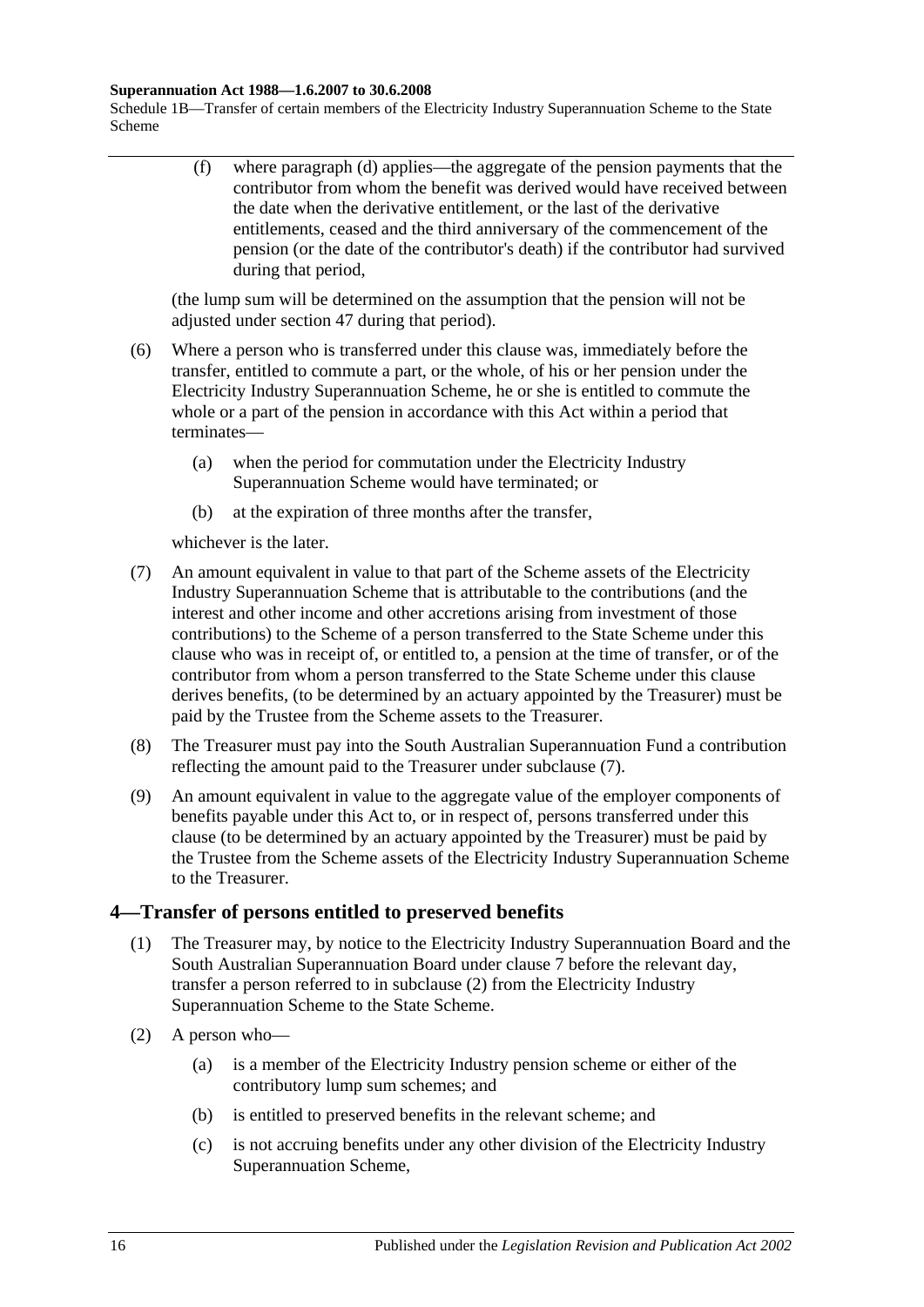Transfer of certain members of the Electricity Industry Superannuation Scheme to the State Scheme—Schedule 1B

may be transferred under this clause.

- (3) After the transfer—
	- (a) a person who had been a member of the Electricity Industry pension scheme will be taken to be an old scheme contributor under this Act; and
	- (b) a person who had been a member of either of the contributory lump sum schemes will be taken to be a new scheme contributor under this Act.
- <span id="page-114-0"></span>(4) The South Australian Superannuation Board must open a contribution account in the name of each person transferred under this clause and must credit to the account an amount equivalent to the amount standing to the credit of the person's contribution account in the Electricity Industry Superannuation Scheme immediately before the transfer.
- <span id="page-114-1"></span>(5) An amount equivalent to the aggregate of the amounts credited to contribution accounts under [subclause](#page-114-0) (4) must be paid by the Trustee from the Scheme assets of the Electricity Industry Superannuation Scheme to the Treasurer.
- (6) The Treasurer must pay into the South Australian Superannuation Fund a contribution reflecting the amount paid to the Treasurer under [subclause](#page-114-1) (5).
- <span id="page-114-3"></span><span id="page-114-2"></span>(7) Where—
	- (a) a person who was a member of the Electricity Industry pension scheme before being transferred to the State Scheme under [subclause](#page-113-2) (1) or the spouse or eligible child of such a person is entitled to a pension under [section](#page-67-0) 39(5), the pension will—
		- (i) in the case of a retirement pension or an invalid pension payable to the person—be equivalent to his or her notional pension;
		- (ii) in the case of a pension payable to a spouse or eligible child—be determined in accordance with [section](#page-61-0) 38 on the basis that the person's notional pension as defined in [subclause](#page-115-0) (8) is the notional pension referred to in [section](#page-61-0) 38;
	- (b) the estate of a person referred to in [paragraph](#page-114-2) (a) is entitled to a lump sum under section  $39(5)(e)$  or [\(f\),](#page-67-2) the lump sum will—
		- (i) where section  $39(5)(e)$  applies—be the amount stated in [section](#page-69-0) 39(8a);
		- (ii) where section  $39(5)(f)$  applies—be the aggregate of the following amounts:
			- (A) an employee component (to be charged against the person's contribution account) equivalent to the amount standing to the credit of that account; and
			- (B) an employer component being an amount equivalent to 1.8 times the employee component.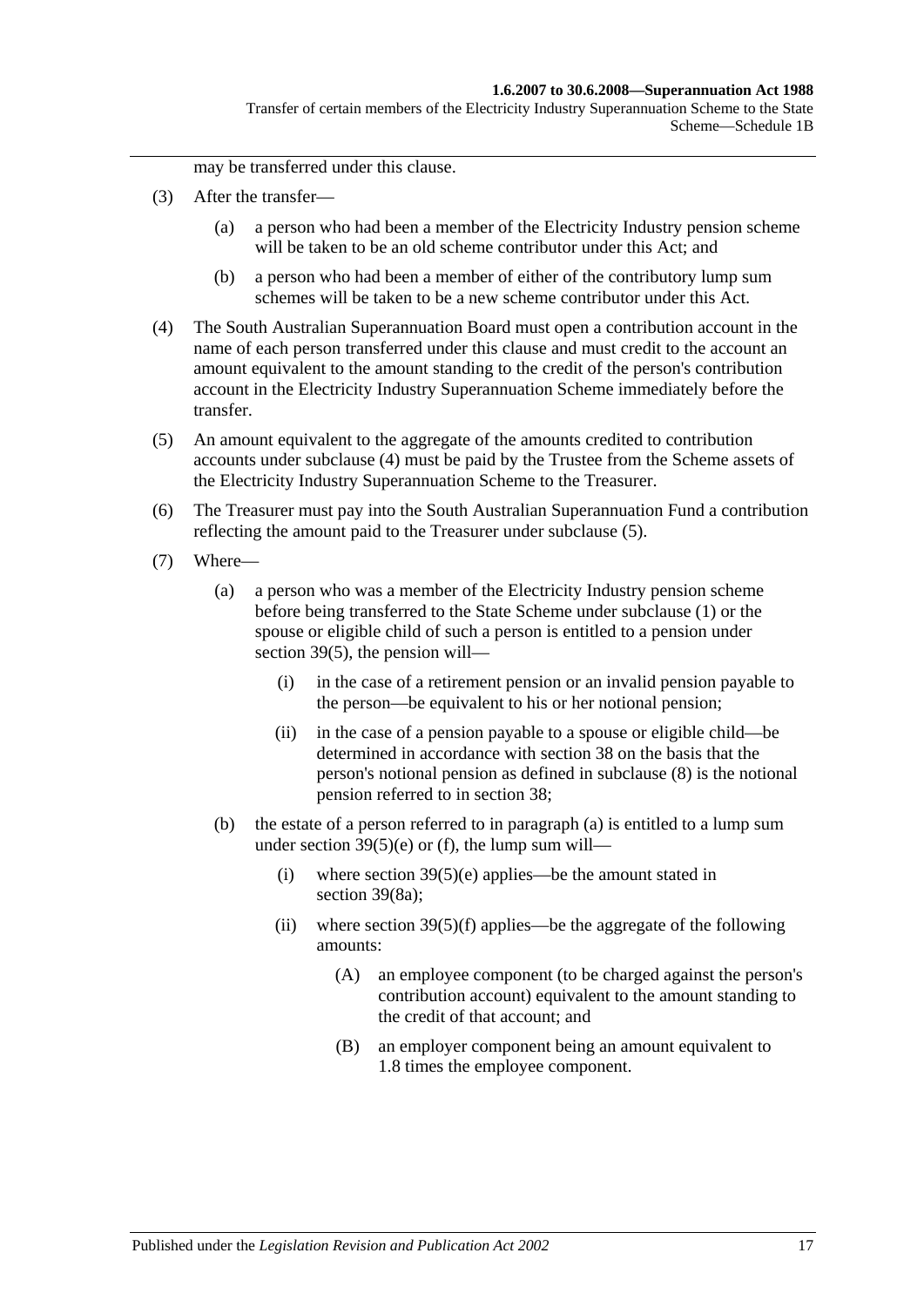#### **Superannuation Act 1988—1.6.2007 to 30.6.2008**

Schedule 1B—Transfer of certain members of the Electricity Industry Superannuation Scheme to the State Scheme

<span id="page-115-0"></span>(8) In [subclause](#page-114-3) (7)—

*notional pension* in relation to a person means the pension that the person would have been entitled to receive under the Electricity Industry pension scheme if he or she had become entitled to receive that pension immediately before being transferred to the State Scheme adjusted to reflect changes in the Consumer Price Index from the date on which the person was transferred;

*spouse* means a person referred to in section 38(1a).

- <span id="page-115-1"></span>(9) A person who was a member of either of the contributory lump sum schemes before being transferred to the State Scheme under [subclause](#page-113-2) (1) will (or, where the person has died, the spouse or estate of the person will) be entitled to a lump sum under [section](#page-32-1) 28(2) that is the aggregate of the following amounts:
	- (a) an employee component (to be charged against the person's contribution account) equivalent to the amount standing to the credit of that account; and
	- (b) the person's notional employer component adjusted to reflect changes in the Consumer Price Index from the date on which the person was transferred.
- $(10)$  In [subclause](#page-115-1)  $(9)$ —

*notional employer component* in relation to a person means the employer component that the person would have been entitled to receive under the contributory lump sum scheme if he or she had become entitled to receive that component immediately before being transferred to the State Scheme.

#### <span id="page-115-4"></span>**5—Transfer of certain other persons**

- (1) The Treasurer may, with the consent of the person, by notice to the Electricity Industry Superannuation Board and the South Australian Superannuation Board under [clause](#page-117-0) 7, transfer a person who is a member of the Electricity Industry Superannuation Scheme and who also falls within the definition of *employee* in [section](#page-6-0) 4 from that scheme to the State Scheme.
- (2) After the transfer—
	- (a) a person who had been a member of the Electricity Industry pension scheme will be taken to be an old scheme contributor under this Act; and
	- (b) a person who had been a member of either of the contributory lump sum schemes will be taken to be a new scheme contributor under this Act.
- <span id="page-115-2"></span>(3) The South Australian Superannuation Board must open a contribution account in the name of each person transferred under this clause and must credit to the account an amount equivalent to the amount standing to the credit of the person's contribution account in the Electricity Industry Superannuation Scheme immediately before the transfer.
- <span id="page-115-3"></span>(4) An amount equivalent to the aggregate of the amounts credited to contribution accounts under [subclause](#page-115-2) (3) must be paid by the Trustee from the Scheme assets of the Electricity Industry Superannuation Scheme to the Treasurer.
- (5) The Treasurer must pay into the South Australian Superannuation Fund a contribution reflecting the amount paid to the Treasurer under [subclause](#page-115-3) (4).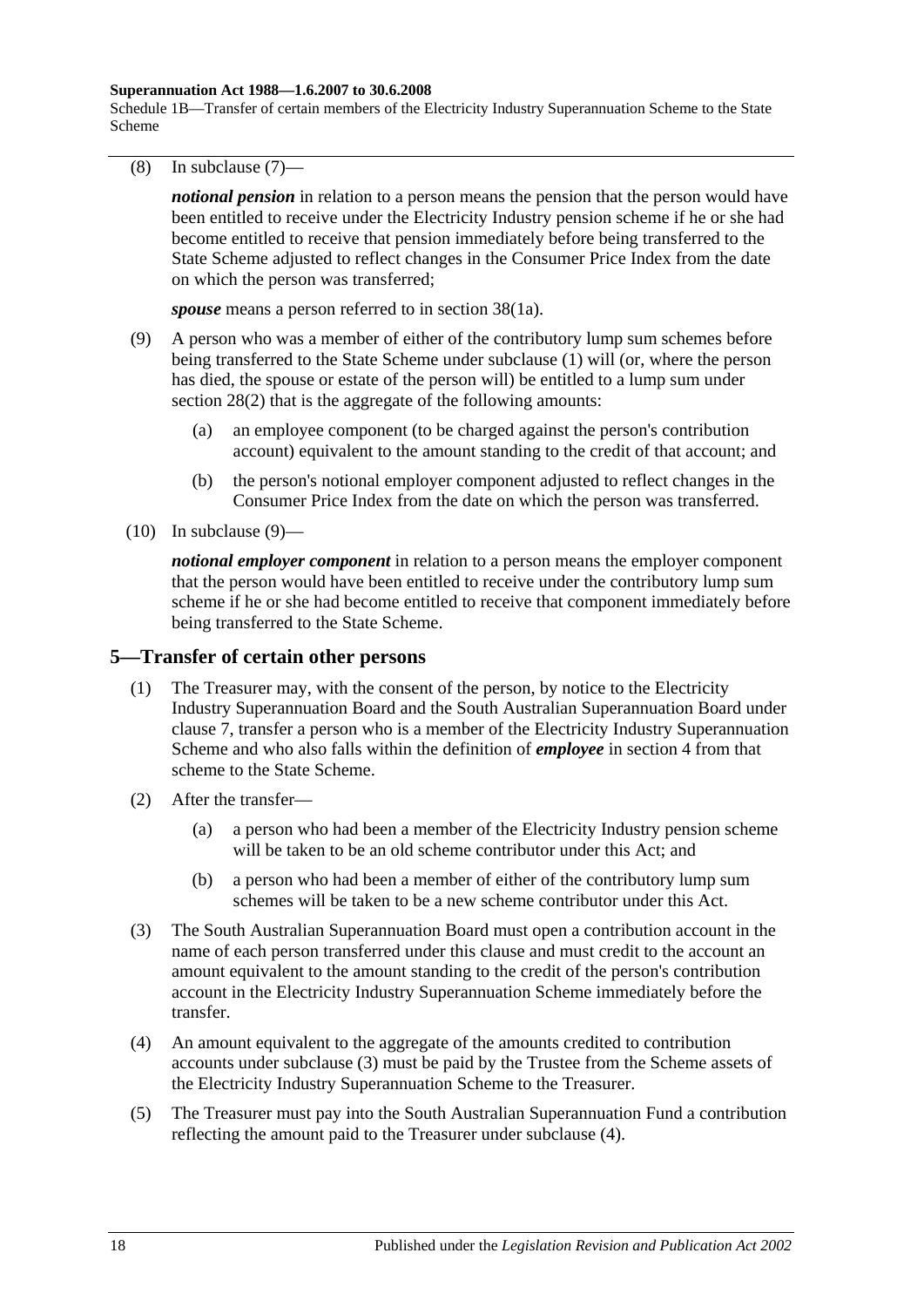#### **1.6.2007 to 30.6.2008—Superannuation Act 1988**

Transfer of certain members of the Electricity Industry Superannuation Scheme to the State Scheme—Schedule 1B

- <span id="page-116-0"></span>(6) An amount equivalent in value to the aggregate value of the employer components of those parts of benefits payable under this Act to, or in respect of, persons transferred under this clause that are attributable to contributors' employment up to the time of transfer (to be determined by an actuary appointed by the Treasurer) must be paid by the Trustee from the Scheme assets of the Electricity Industry Superannuation Scheme to the Treasurer.
- (7) The Minister must attribute to each person transferred under this clause (other than a person who was immediately before the transfer a member of Division 4 of the Electricity Industry Superannuation Scheme) a number of contribution points that is sufficient—
	- (a) to provide the person with an accrued entitlement under this Act at the time of transfer that is not less than his or her accrued entitlement under the Electricity Industry Superannuation Scheme immediately before the transfer; and
	- (b) in the case of a person who was entitled to defined benefits under the Electricity Industry Superannuation Scheme, to ensure that the level of benefits on retirement at age 60 that the person was to be entitled to under that Scheme are maintained.
- (8) The Treasurer must pay into the South Australian Superannuation Fund a contribution reflecting the amount paid to the Treasurer under [subclause](#page-116-0) (6) in respect of persons who were immediately before the transfer members of Division 4 of the Electricity Industry Superannuation Scheme, and the South Australian Superannuation Board must open an account under [section](#page-92-0) 47B in the name of each person transferred from Division 4 and credit to each account that part of the contribution paid by the Treasurer that is attributable to the person in whose name the account has been opened.
- (9) In the application of [Part 4](#page-30-0) in relation to a person transferred under this clause who was, immediately before the transfer, a member of Division 4 of the Electricity Industry Superannuation Scheme—
	- (a) the number "4.5" wherever appearing in a formula in that Part will be changed to "4.9"; and
	- (b) the number "3.86" wherever appearing in such a formula will be changed to "4.2"; and
	- (c) the number "420" wherever appearing in such a formula will be changed to "360".
- (10) Subject to an election under [subclause](#page-116-1) (11), a person transferred under this clause is required to contribute at the rate of 6 per cent of salary until he or she makes an election under [section](#page-26-0) 23 to contribute at some other rate.
- <span id="page-116-1"></span>(11) A person may, within 14 days after service of a notice under [clause](#page-117-1) 7(3), elect, in a manner approved by the Board, to contribute at any of the rates set out in [section](#page-26-0) 23.
- (12) The Board may, in a particular case, extend the period of 14 days referred to in [subclause](#page-116-1)  $(11)$ .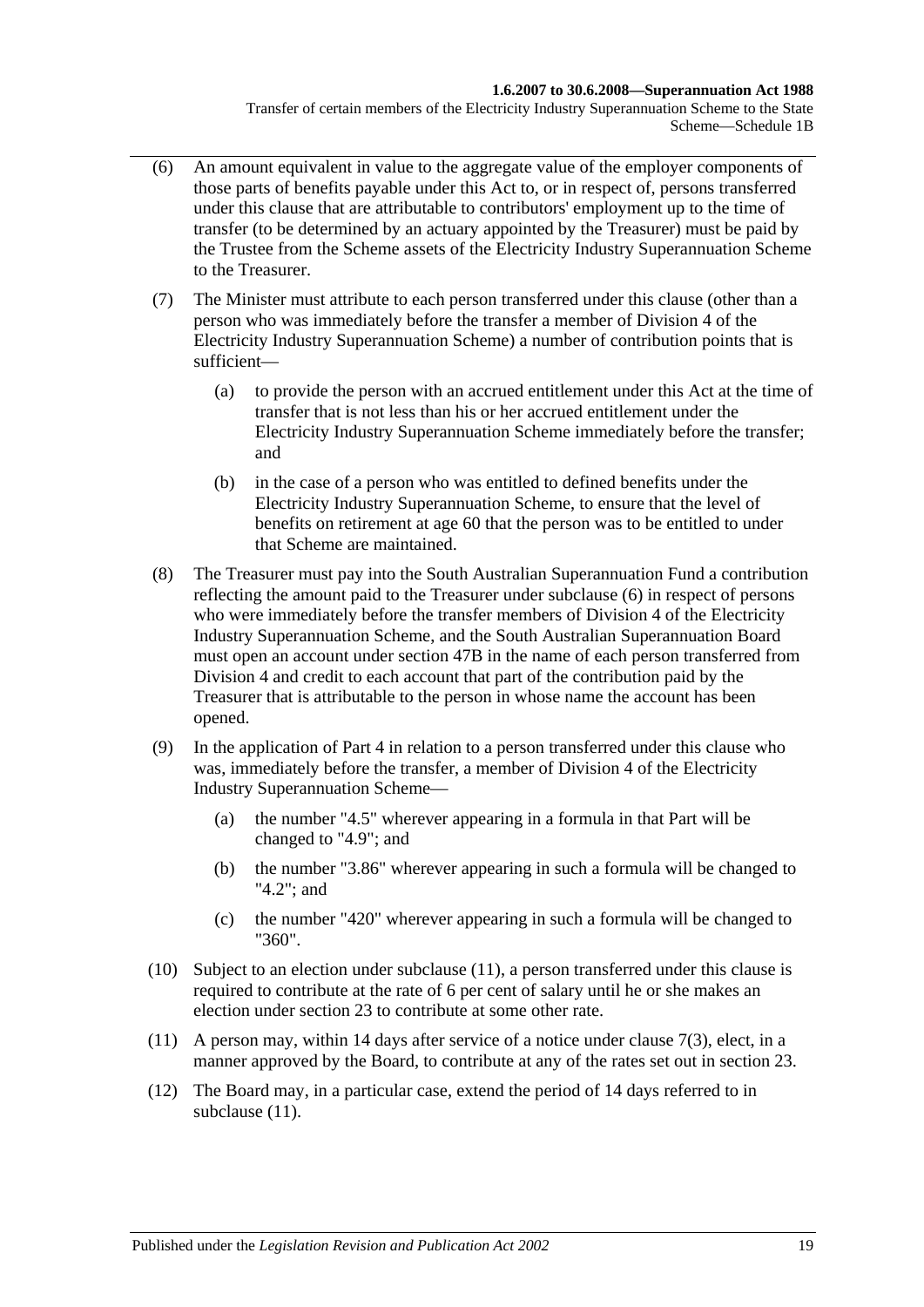#### **Superannuation Act 1988—1.6.2007 to 30.6.2008**

Schedule 1B—Transfer of certain members of the Electricity Industry Superannuation Scheme to the State Scheme

# **Part 3—General**

#### **6—Employer contributions**

- (1) Money standing to the credit of the fund or funds referred to in clause 18A of Schedule 1 of the *[Electricity Corporations Act](http://www.legislation.sa.gov.au/index.aspx?action=legref&type=act&legtitle=Electricity%20Corporations%20Act%201994) 1994* (before its repeal by the *[Electricity Corporations \(Restructuring and Disposal\) Act](http://www.legislation.sa.gov.au/index.aspx?action=legref&type=act&legtitle=Electricity%20Corporations%20(Restructuring%20and%20Disposal)%20Act%201999) 1999*) must be paid to the Treasurer.
- (2) The employer of a person who has been transferred to the State Scheme under [clause](#page-115-4) 5 will be taken to have entered into an arrangement with the Board under [section](#page-14-0) 5.
- (3) The terms of the arrangement will be determined by the Treasurer after consultation with the employer.

#### <span id="page-117-2"></span><span id="page-117-0"></span>**7—Notices**

- (1) The Treasurer may serve notice on the Electricity Industry Superannuation Board and the South Australian Superannuation Board transferring a member or members of the Electricity Industry Superannuation Scheme to the State Scheme under this Schedule.
- (2) The notice must—
	- (a) be in writing; and
	- (b) identify the member or members to whom it applies; and
	- (c) identify the clause of this Schedule in relation to which it will operate.
- <span id="page-117-1"></span>(3) On receipt of a notice under [subclause](#page-117-2) (1), the Electricity Industry Superannuation Board must give notice to each member transferred advising him or her of the transfer.

### **8—Cessation of entitlements under the Electricity Industry Superannuation Scheme**

On the transfer of a person to the State Scheme under this Schedule, his or her entitlements under the Electricity Industry Superannuation Scheme cease.

#### <span id="page-117-3"></span>**9—Power to obtain information**

- (1) The South Australian Superannuation Board may, from time to time, require the Electricity Industry Superannuation Board to provide it with information in its possession relating to persons transferred to the State Scheme under this Schedule.
- (2) Despite any other Act or law to the contrary, the Electricity Industry Superannuation Board must comply with a requirement under [subclause](#page-117-3) (1).

### **10—Transfer effective despite** *Electricity Corporations Act 1994*

Transfers under this Schedule have effect despite provisions of Schedule 1 of the *[Electricity Corporations Act](http://www.legislation.sa.gov.au/index.aspx?action=legref&type=act&legtitle=Electricity%20Corporations%20Act%201994) 1994* as to membership of the Electricity Industry Superannuation Scheme.

#### **11—Regulations may be made for transitional purposes**

(1) The Governor may, by regulation, make provisions of a transitional nature in relation to the transfer of persons under this Schedule to the State Scheme.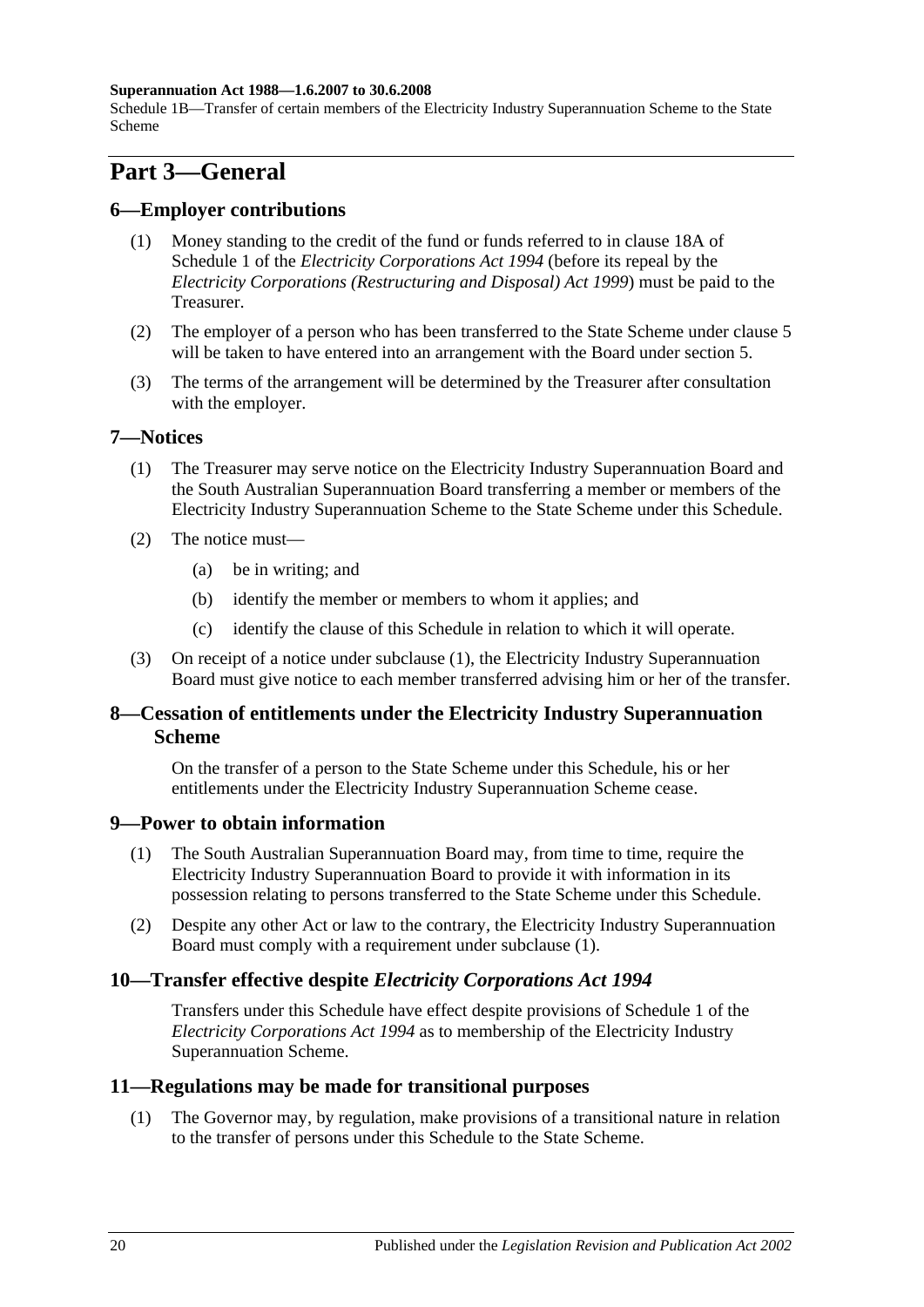#### **1.6.2007 to 30.6.2008—Superannuation Act 1988**

Transfer of certain members of the Electricity Industry Superannuation Scheme to the State Scheme—Schedule 1B

(2) A regulation made under this clause may—

- (a) modify the provisions of this Act in their application to a person transferred under this Schedule;
- (b) operate prospectively or retrospectively from a date specified in the regulation.

# **Schedule 2**

| Value of A       | Corresponding<br>Value of C | Value of A | Corresponding<br>Value of C | Value of A | Corresponding<br>Value of C |
|------------------|-----------------------------|------------|-----------------------------|------------|-----------------------------|
| $\boldsymbol{0}$ | 0.1378                      | 30         | 0.2150                      | 60         | 0.2890                      |
| $\mathbf{1}$     | 0.1404                      | 31         | 0.2175                      | 61         | 0.2914                      |
| $\mathfrak{2}$   | 0.1430                      | 32         | 0.2200                      | 62         | 0.2938                      |
| 3                | 0.1457                      | 33         | 0.2225                      | 63         | 0.2962                      |
| $\overline{4}$   | 0.1483                      | 34         | 0.2250                      | 64         | 0.2986                      |
| $\sqrt{5}$       | 0.1509                      | 35         | 0.2275                      | 65         | 0.3010                      |
| 6                | 0.1535                      | 36         | 0.2300                      | 66         | 0.3034                      |
| $\tau$           | 0.1561                      | 37         | 0.2325                      | 67         | 0.3058                      |
| $8\,$            | 0.1587                      | 38         | 0.2350                      | 68         | 0.3082                      |
| 9                | 0.1613                      | 39         | 0.2375                      | 69         | 0.3106                      |
| 10               | 0.1639                      | 40         | 0.2400                      | 70         | 0.3129                      |
| 11               | 0.1665                      | 41         | 0.2425                      | 71         | 0.3153                      |
| 12               | 0.1690                      | 42         | 0.2450                      | 72         | 0.3177                      |
| 13               | 0.1716                      | 43         | 0.2474                      | 73         | 0.3201                      |
| 14               | 0.1742                      | 44         | 0.2499                      | 74         | 0.3224                      |
| 15               | 0.1768                      | 45         | 0.2524                      | 75         | 0.3248                      |
| 16               | 0.1794                      | 46         | 0.2548                      | 76         | 0.3272                      |
| 17               | 0.1819                      | 47         | 0.2573                      | 77         | 0.3295                      |
| 18               | 0.1845                      | 48         | 0.2598                      | 78         | 0.3319                      |
| 19               | 0.1870                      | 49         | 0.2622                      | 79         | 0.3342                      |
| 20               | 0.1896                      | 50         | 0.2647                      | 80         | 0.3366                      |
| 21               | 0.1922                      | 51         | 0.2671                      | 81         | 0.3389                      |
| 22               | 0.1947                      | 52         | 0.2696                      | 82         | 0.3412                      |
| 23               | 0.1972                      | 53         | 0.2720                      | 83         | 0.3436                      |
| 24               | 0.1998                      | 54         | 0.2744                      | 84         | 0.3459                      |
| 25               | 0.2023                      | 55         | 0.2769                      | 85         | 0.3482                      |
| 26               | 0.2049                      | 56         | 0.2793                      | 86         | 0.3506                      |
| 27               | 0.2074                      | 57         | 0.2817                      | 87         | 0.3529                      |
| 28               | 0.2099                      | 58         | 0.2841                      | 88         | 0.3552                      |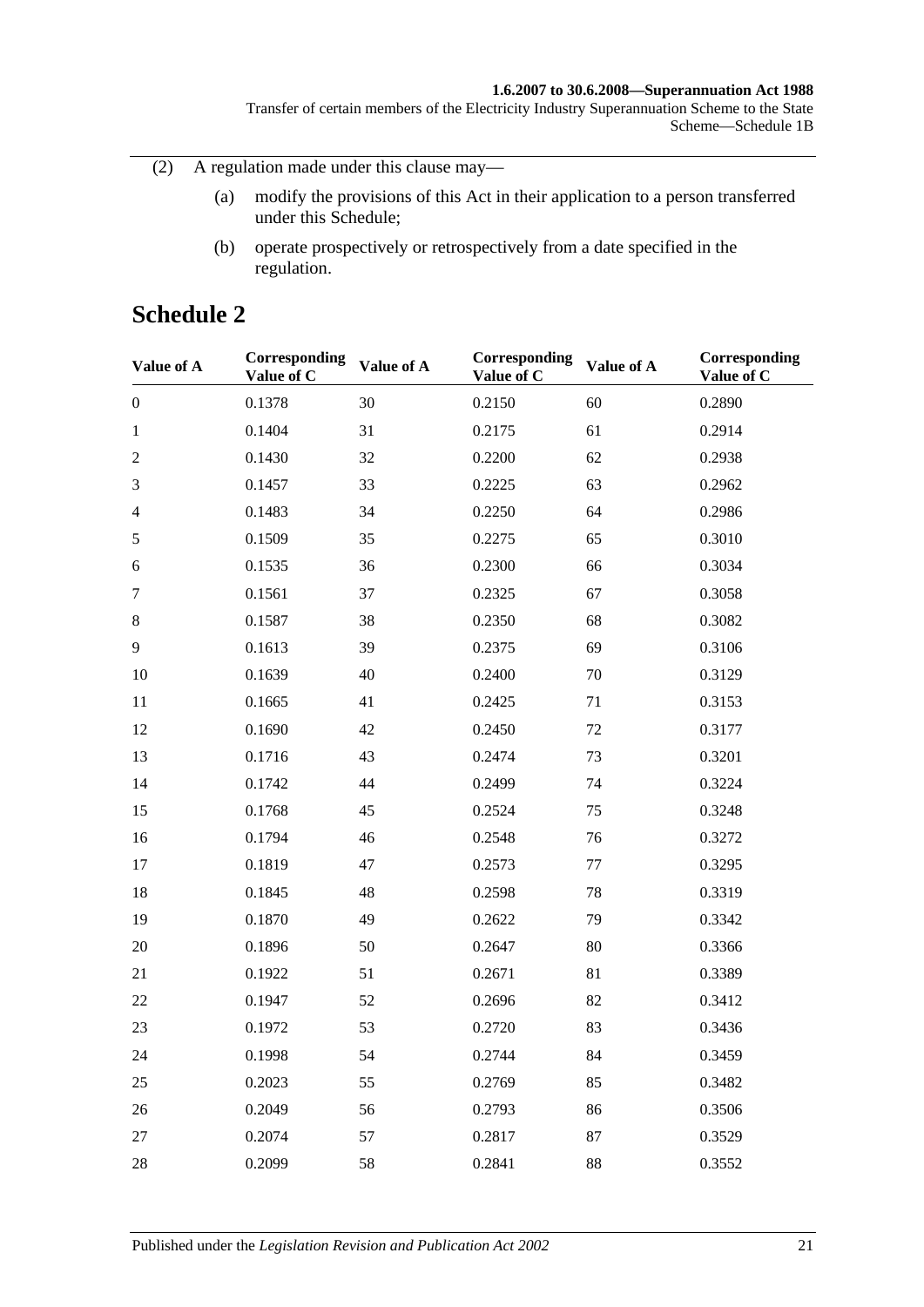| Value of A | Corresponding<br>Value of C | Value of A | Corresponding<br>Value of C | Value of A | Corresponding<br>Value of C |
|------------|-----------------------------|------------|-----------------------------|------------|-----------------------------|
| 29         | 0.2124                      | 59         | 0.2866                      | 89         | 0.3575                      |
| 90         | 0.3598                      | 120        | 0.4275                      | 150        | 0.4921                      |
| 91         | 0.3621                      | 121        | 0.4297                      | 151        | 0.4942                      |
| 92         | 0.3644                      | 122        | 0.4319                      | 152        | 0.4962                      |
| 93         | 0.3667                      | 123        | 0.4341                      | 153        | 0.4983                      |
| 94         | 0.3690                      | 124        | 0.4363                      | 154        | 0.5004                      |
| 95         | 0.3713                      | 125        | 0.4385                      | 155        | 0.5025                      |
| 96         | 0.3736                      | 126        | 0.4407                      | 156        | 0.5046                      |
| 97         | 0.3759                      | 127        | 0.4429                      | 157        | 0.5067                      |
| 98         | 0.3782                      | 128        | 0.4450                      | 158        | 0.5087                      |
| 99         | 0.3805                      | 129        | 0.4472                      | 159        | 0.5108                      |
| 100        | 0.3827                      | 130        | 0.4494                      | 160        | 0.5129                      |
| 101        | 0.3850                      | 131        | 0.4516                      | 161        | 0.5149                      |
| 102        | 0.3873                      | 132        | 0.4537                      | 162        | 0.5170                      |
| 103        | 0.3896                      | 133        | 0.4559                      | 163        | 0.5190                      |
| 104        | 0.3918                      | 134        | 0.4580                      | 164        | 0.5211                      |
| 105        | 0.3941                      | 135        | 0.4602                      | 165        | 0.5231                      |
| 106        | 0.3963                      | 136        | 0.4623                      | 166        | 0.5252                      |
| 107        | 0.3986                      | 137        | 0.4645                      | 167        | 0.5272                      |
| 108        | 0.4008                      | 138        | 0.4666                      | 168        | 0.5293                      |
| 109        | 0.4031                      | 139        | 0.4688                      | 169        | 0.5313                      |
| 110        | 0.4053                      | 140        | 0.4609                      | 170        | 0.5333                      |
| 111        | 0.4075                      | 141        | 0.4730                      | 171        | 0.5354                      |
| 112        | 0.4098                      | 142        | 0.4752                      | 172        | 0.5374                      |
| 113        | 0.4120                      | 143        | 0.4773                      | 173        | 0.5394                      |
| 114        | 0.4142                      | 144        | 0.4794                      | 174        | 0.5414                      |
| 115        | 0.4165                      | 145        | 0.4815                      | 175        | 0.5434                      |
| 116        | 0.4187                      | 146        | 0.4836                      | 176        | 0.5454                      |
| 117        | 0.4209                      | 147        | 0.4857                      | 177        | 0.5474                      |
| 118        | 0.4231                      | 148        | 0.4879                      | 178        | 0.5494                      |
| 119        | 0.4253                      | 149        | 0.4900                      | 179        | 0.5514                      |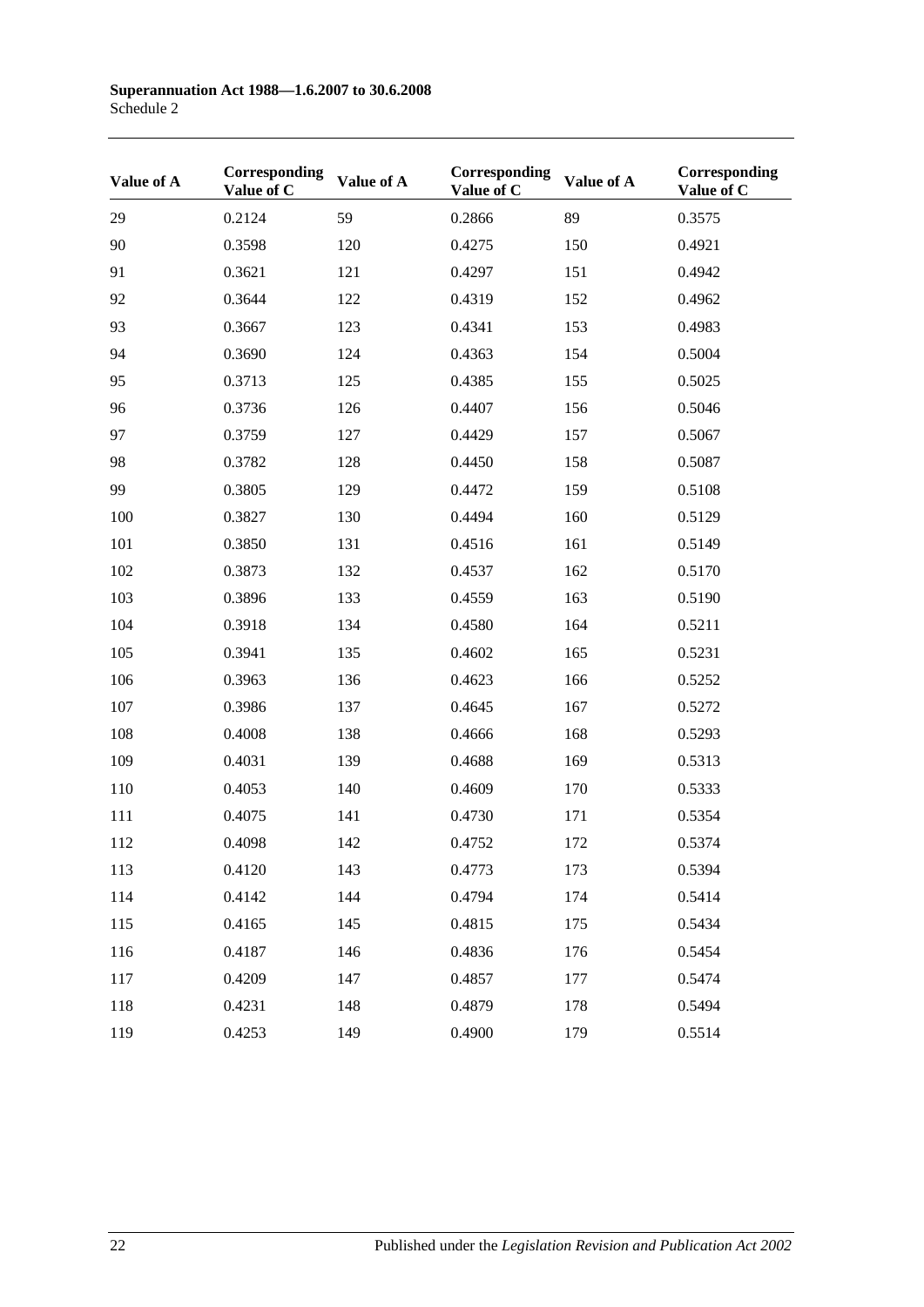| Value of A | Corresponding<br>Value of C | Value of A | Corresponding<br>Value of C | Value of A | Corresponding<br>Value of C |
|------------|-----------------------------|------------|-----------------------------|------------|-----------------------------|
| 180        | 0.5534                      | 210        | 0.6116                      | 240        | 0.6667                      |
| 181        | 0.5554                      | 211        | 0.6135                      | 241        | 0.6673                      |
| 182        | 0.5574                      | 212        | 0.6154                      | 242        | 0.6678                      |
| 183        | 0.5594                      | 213        | 0.6173                      | 243        | 0.6684                      |
| 184        | 0.5614                      | 214        | 0.6192                      | 244        | 0.6689                      |
| 185        | 0.5634                      | 215        | 0.6210                      | 245        | 0.6695                      |
| 186        | 0.5653                      | 216        | 0.6229                      | 246        | 0.6700                      |
| 187        | 0.5673                      | 217        | 0.6248                      | 247        | 0.6706                      |
| 188        | 0.5693                      | 218        | 0.6266                      | 248        | 0.6712                      |
| 189        | 0.5712                      | 219        | 0.6285                      | 249        | 0.6717                      |
| 190        | 0.5732                      | 220        | 0.6303                      | 250        | 0.6723                      |
| 191        | 0.5751                      | 221        | 0.6322                      | 251        | 0.6728                      |
| 192        | 0.5771                      | 222        | 0.6340                      | 252        | 0.6734                      |
| 193        | 0.5790                      | 223        | 0.6359                      | 253        | 0.6740                      |
| 194        | 0.5810                      | 224        | 0.6377                      | 254        | 0.6745                      |
| 195        | 0.5829                      | 225        | 0.6396                      | 255        | 0.6751                      |
| 196        | 0.5849                      | 226        | 0.6414                      | 256        | 0.6756                      |
| 197        | 0.5868                      | 227        | 0.6432                      | 257        | 0.6762                      |
| 198        | 0.5887                      | 228        | 0.6451                      | 258        | 0.6767                      |
| 199        | 0.5907                      | 229        | 0.6469                      | 259        | 0.6773                      |
| 200        | 0.5926                      | 230        | 0.6487                      | 260        | 0.6778                      |
| 201        | 0.5945                      | 231        | 0.6505                      | 262        | 0.6784                      |
| 202        | 0.5964                      | 232        | 0.6523                      | 262        | 0.6789                      |
| 203        | 0.5983                      | 233        | 0.6541                      | 263        | 0.6795                      |
| 204        | 0.6003                      | 234        | 0.6559                      | 264        | 0.6800                      |
| 205        | 0.6022                      | 235        | 0.6577                      | 265        | 0.6806                      |
| 206        | 0.6041                      | 236        | 0.6595                      | 266        | 0.6811                      |
| 207        | 0.6060                      | 237        | 0.6613                      | 267        | 0.6817                      |
| 208        | 0.6079                      | 238        | 0.6631                      | 268        | 0.6822                      |
| 209        | 0.6098                      | 239        | 0.6649                      | 269        | 0.6828                      |

Schedule 2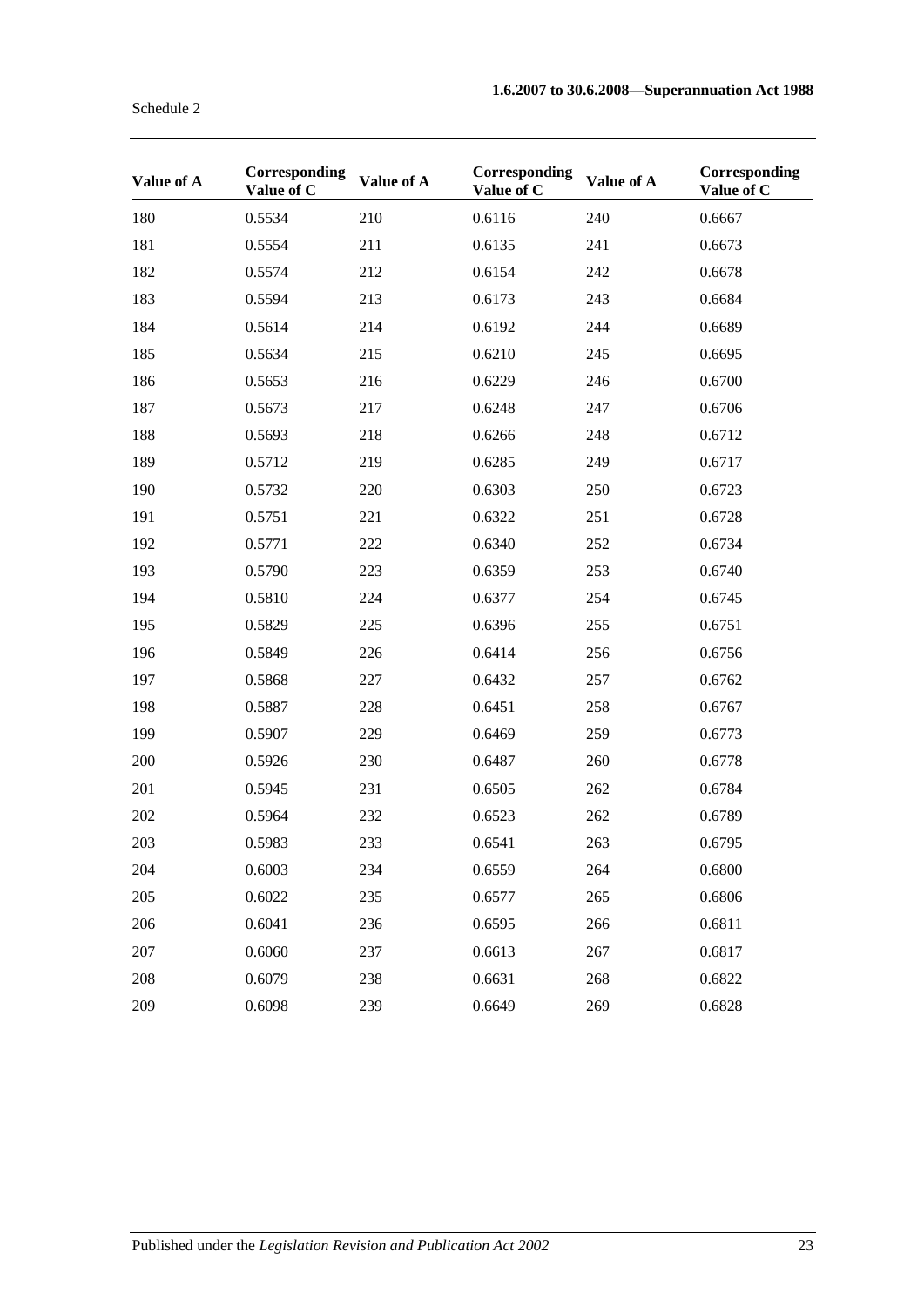| Value of A | Corresponding<br>Value of C | Value of A | Corresponding<br>Value of C | Value of A | Corresponding<br>Value of C |
|------------|-----------------------------|------------|-----------------------------|------------|-----------------------------|
| 270        | 0.6833                      | 300        | 0.7000                      | 330        | 0.7166                      |
| 271        | 0.6839                      | 301        | 0.7006                      | 331        | 0.7172                      |
| 272        | 0.6845                      | 302        | 0.7011                      | 332        | 0.7178                      |
| 273        | 0.6850                      | 303        | 0.7017                      | 333        | 0.7183                      |
| 274        | 0.6856                      | 304        | 0.7022                      | 334        | 0.7189                      |
| 275        | 0.6861                      | 305        | 0.7028                      | 335        | 0.7194                      |
| 276        | 0.6867                      | 306        | 0.7033                      | 336        | 0.7200                      |
| 277        | 0.6873                      | 307        | 0.7039                      | 337        | 0.7206                      |
| 278        | 0.6878                      | 308        | 0.7045                      | 338        | 0.7211                      |
| 279        | 0.6884                      | 309        | 0.7050                      | 339        | 0.7217                      |
| 280        | 0.6889                      | 310        | 0.7056                      | 340        | 0.7222                      |
| 281        | 0.6895                      | 311        | 0.7061                      | 341        | 0.7228                      |
| 282        | 0.6900                      | 312        | 0.7067                      | 342        | 0.7233                      |
| 283        | 0.6906                      | 313        | 0.7073                      | 343        | 0.7239                      |
| 284        | 0.6911                      | 314        | 0.7078                      | 344        | 0.7244                      |
| 285        | 0.6917                      | 315        | 0.7084                      | 345        | 0.7250                      |
| 286        | 0.6922                      | 316        | 0.7089                      | 346        | 0.7255                      |
| 287        | 0.6928                      | 317        | 0.7095                      | 347        | 0.7261                      |
| 288        | 0.6933                      | 318        | 0.7100                      | 348        | 0.7266                      |
| 289        | 0.6939                      | 319        | 0.7106                      | 349        | 0.7272                      |
| 290        | 0.6944                      | 320        | 0.7111                      | 350        | 0.7277                      |
| 291        | 0.6950                      | 321        | 0.7117                      | 351        | 0.7283                      |
| 292        | 0.6955                      | 322        | 0.7122                      | 352        | 0.7288                      |
| 293        | 0.6961                      | 323        | 0.7128                      | 353        | 0.7294                      |
| 294        | 0.6966                      | 324        | 0.7133                      | 354        | 0.7299                      |
| 295        | 0.6972                      | 325        | 0.7139                      | 355        | 0.7305                      |
| 296        | 0.6978                      | 326        | 0.7144                      | 356        | 0.7311                      |
| 297        | 0.6983                      | 327        | 0.7150                      | 357        | 0.7316                      |
| 298        | 0.6989                      | 328        | 0.7155                      | 358        | 0.7322                      |
| 299        | 0.6994                      | 329        | 0.7161                      | 359        | 0.7327                      |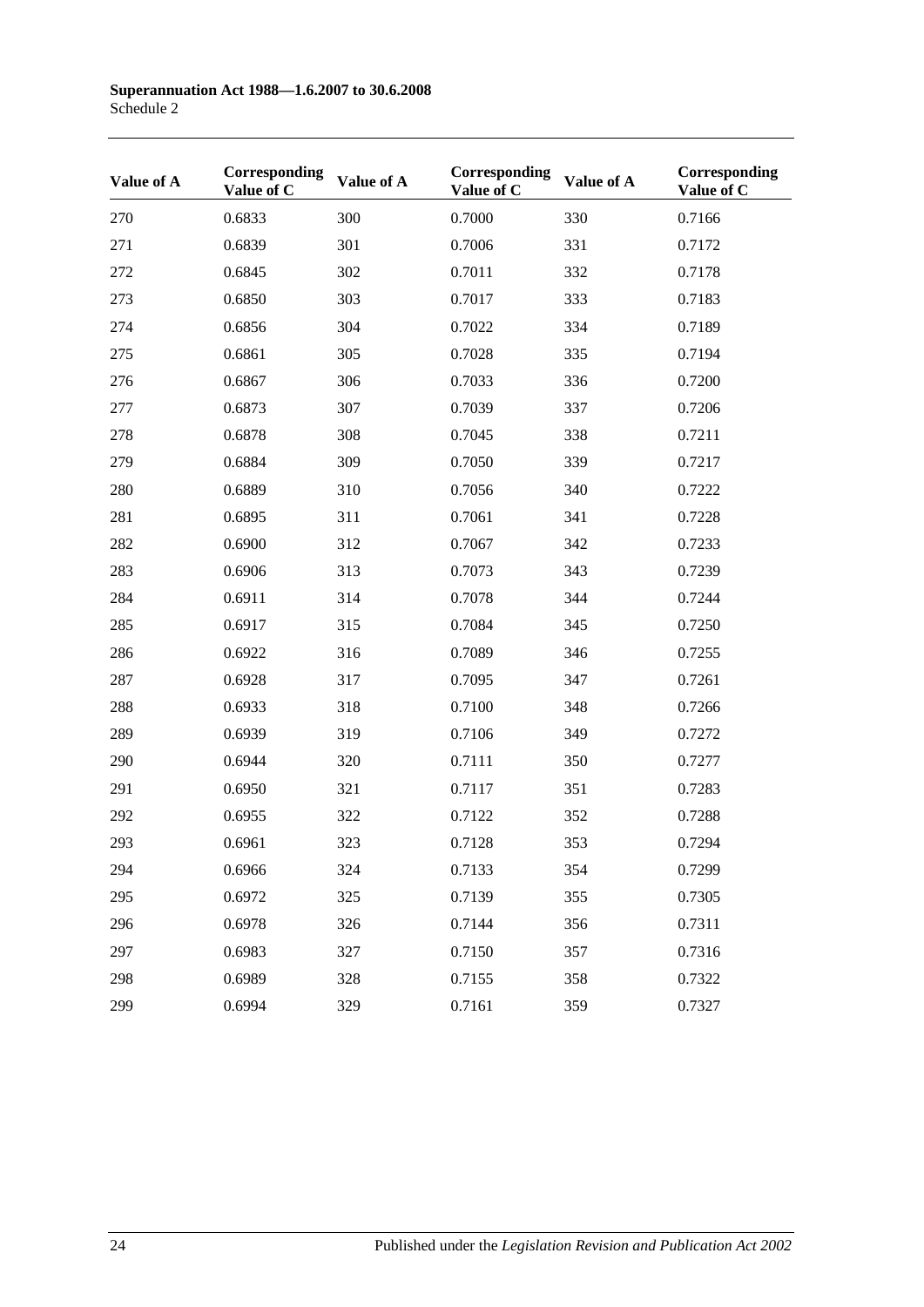# **Schedule 3—Administered schemes Part 1—Interpretation**

### **1—Interpretation**

(1) In this Schedule, unless the contrary intention appears—

*director* of a body corporate means a person who is a member of the governing body of the body corporate;

*rules*, in relation to a superannuation scheme, means any rules contained in a trust instrument or other document governing the establishment or operation of the superannuation scheme (subject to any provision made by this Schedule);

*special resolution* means—

- (a) in relation to the directors of a body corporate—a resolution passed by at least two-thirds of the votes cast by the directors of the body corporate voting with respect to the matter;
- (b) in relation to the trustees of a superannuation scheme—a resolution passed by at least two-thirds of the votes cast by the trustees of the superannuation scheme voting with respect to the matter;

*superannuation scheme* means a scheme (whether established within the private sector or the public sector) that—

- (a) is established for the purposes of providing superannuation or retirement benefits (and may provide for other benefits such as invalidity or death benefits); and
- (b) provides for an indefinitely continuing fund,

other than a scheme established under another part of this Act, or under another Act;

*Super SA* means the agency or body designated from time to time for the purposes of this Schedule by the Minister by notice in the Gazette as being the entity primarily involved in assisting in the administration of public sector superannuation schemes within the State:

*trustee*, in relation to a superannuation scheme, means—

- (a) if there is a trustee (within the ordinary meaning of that expression) of the superannuation scheme—the trustee; or
- (b) in any other case—the person who administers the superannuation scheme under the rules of the scheme.
- (2) For the purposes of this Schedule, an *administered scheme* is a superannuation scheme that is within the ambit of a declaration under [clause](#page-123-0) 2.
- (3) For the purposes of this Schedule, a *superannuation fund* is a pool of assets accumulated for the purposes of a superannuation scheme.
- (4) A reference in this Schedule to *rate of return* is a reference to a positive or a negative rate of return.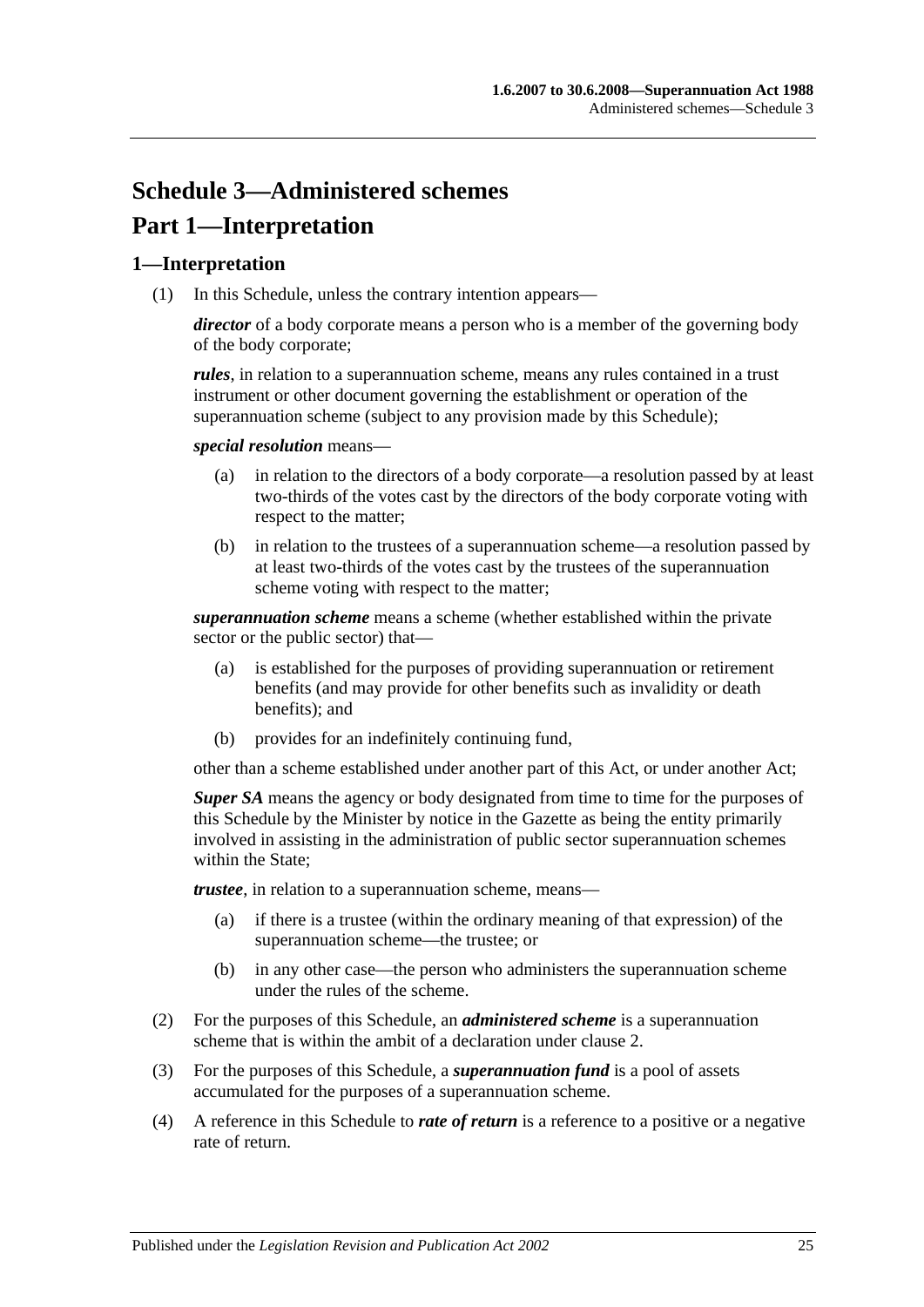# **Part 2—Management of schemes**

### <span id="page-123-1"></span><span id="page-123-0"></span>**2—Application of Schedule to schemes**

- <span id="page-123-6"></span><span id="page-123-5"></span>(1) The Minister may, by notice in the Gazette, declare that this Schedule applies to or in relation to a superannuation scheme in 1 or more of the following respects:
	- (a) that the superannuation scheme and its associated superannuation fund will be a scheme and fund established under this Act;
	- (b) that the superannuation scheme will be administered by Super SA;
	- (c) that the superannuation fund will be invested and managed by the Superannuation Funds Management Corporation of South Australia;
	- (d) that the superannuation scheme and its associated superannuation fund will have the Board as its trustee.
- <span id="page-123-8"></span><span id="page-123-7"></span><span id="page-123-4"></span><span id="page-123-3"></span><span id="page-123-2"></span>(2) The Minister may not make a declaration under [subclause](#page-123-1) (1) unless—
	- (a) the superannuation scheme is a qualifying scheme; and
	- (b) the Minister is acting on the basis of an application made by the trustee of the scheme.
- (3) The following provisions apply in connection with the operation of [paragraph](#page-123-2) (a) of [subclause](#page-123-3) (2):
	- (a) a superannuation scheme is a *qualifying scheme* if the operations of the employer of the members of the scheme are wholly or substantially funded by money provided by—
		- (i) the Government of the State; or
		- (ii) an agency or instrumentality of the Crown; or
		- (iii) some other public authority prescribed by the regulations for the purposes of this paragraph; and
	- (b) once a declaration has been made under [subclause](#page-123-1) (1) in relation to a superannuation scheme, it is irrelevant if the scheme ceases to be a qualifying scheme (and the Minister may, if due application has been made, make a further declaration under [subclause](#page-123-1) (1) on the basis that [paragraph](#page-123-2) (a) of [subclause](#page-123-3) (2) no longer applies).
- (4) The following provisions apply in connection with the operation of [paragraph](#page-123-4) (b) of [subclause](#page-123-3) (2):
	- (a) an application under that paragraph must be made in a manner and form determined by the Minister and be accompanied by such information as the Minister thinks fit; and
	- $(b)$
- (i) if the trustee of the superannuation scheme is a body corporate with 3 or more directors—an application under that paragraph must be made pursuant to a special resolution of the directors of the body corporate;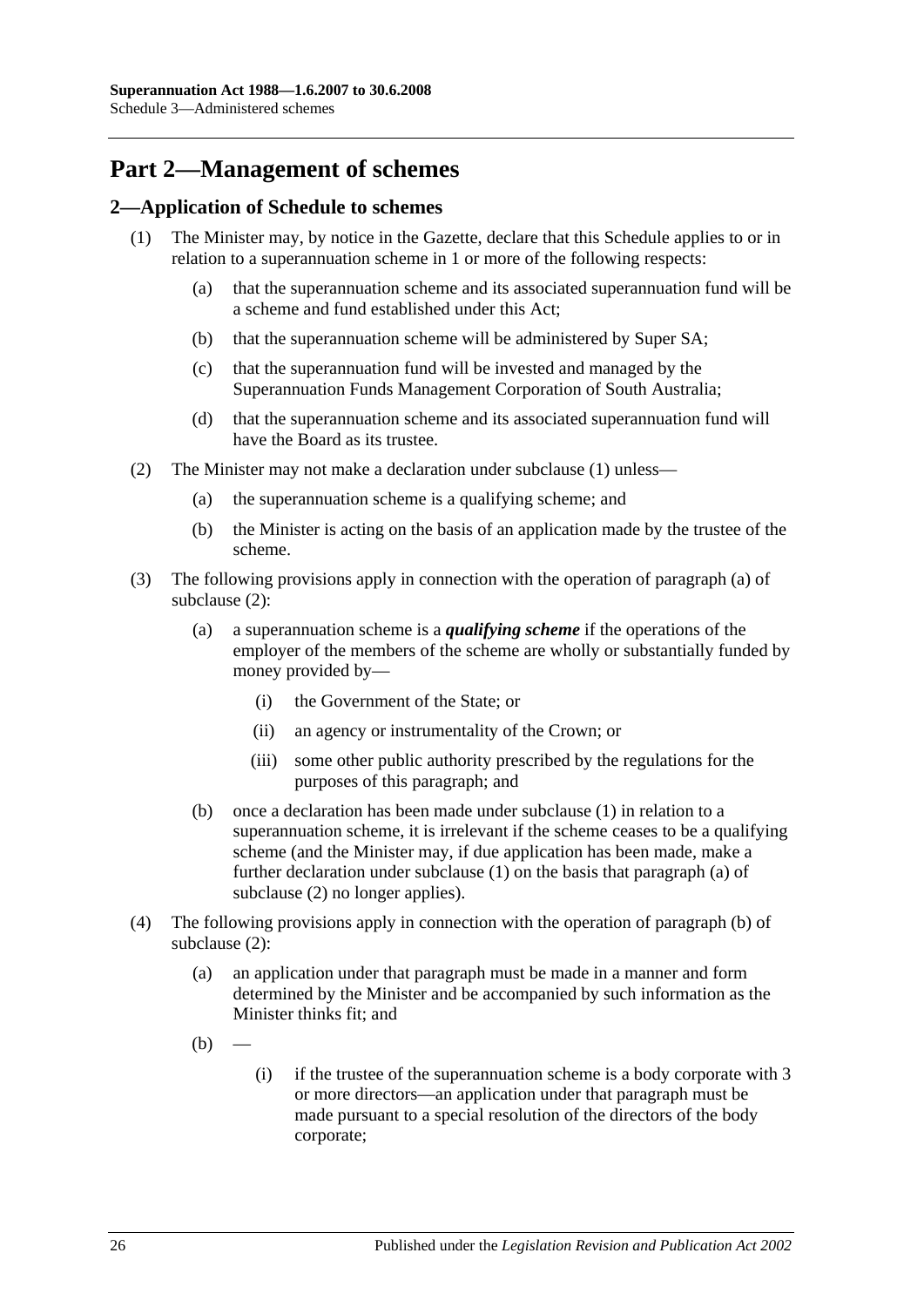- (ii) if the superannuation scheme has 3 or more trustees—an application under that paragraph must be made pursuant to a special resolution of the trustees.
- (5) A declaration under [subclause](#page-123-1) (1)—
	- (a) will have effect according to its terms; and
	- (b) will take effect on a day fixed by the Minister by notice in the Gazette (either as part of the declaration or by a separate notice published at a later time).
- (6) If a declaration is made under [subclause](#page-123-5)  $(1)(a)$ , the declaration will have the effect of establishing a new scheme in place of the scheme and fund to which the declaration relates—
	- (a) with the same assets, subject to any provision as to their administration or management under [subclause](#page-123-6)  $(1)(b)$  or  $(c)$  and to the operation of any other provision of this Schedule and subject to future variations; and
	- (b) with the same trustee or trustees, subject to the operation of a declaration under [subclause](#page-123-8) (1)(d) and subject to future changes in arrangements made in accordance with any relevant provision in the trust deed for the scheme; and
	- (c) with the same members and benefits, subject to the operation of any other provision of this Schedule or the trust deed or rules of the scheme and subject to future changes in membership or variations to that trust deed or rules; and
	- (d) with a trust deed and rules applying (from time to time) under [clause](#page-124-0) 3.
- (7) If a declaration is made under [subclause](#page-123-8)  $(1)(d)$ , the Board will, if the Minister so determines—
	- (a) indemnify a trustee of the superannuation scheme holding office before the declaration against any liabilities that the trustee was indemnified against before the making of the declaration;
	- (b) be subrogated to the rights of a trustee of the superannuation scheme holding office before the declaration.

#### <span id="page-124-0"></span>**3—Arrangements as to trust deed and rules**

- (1) Each administered scheme is to have—
	- (a) a trust deed; and
	- (b) a set of rules.
- <span id="page-124-1"></span>(2) The trust deed and the rules will be contained in instruments recognised by the Minister by notice in the Gazette.
- <span id="page-124-2"></span>(3) The Minister must not publish a notice under [subclause](#page-124-1) (2) unless the Minister—
	- (a) is acting on the basis of an application made by the trustee of the relevant superannuation scheme; and
	- (b) is satisfied that the trust deed and rules of the administered scheme confer on members of the scheme equivalent rights to the rights that members had under the original fund in respect of benefits.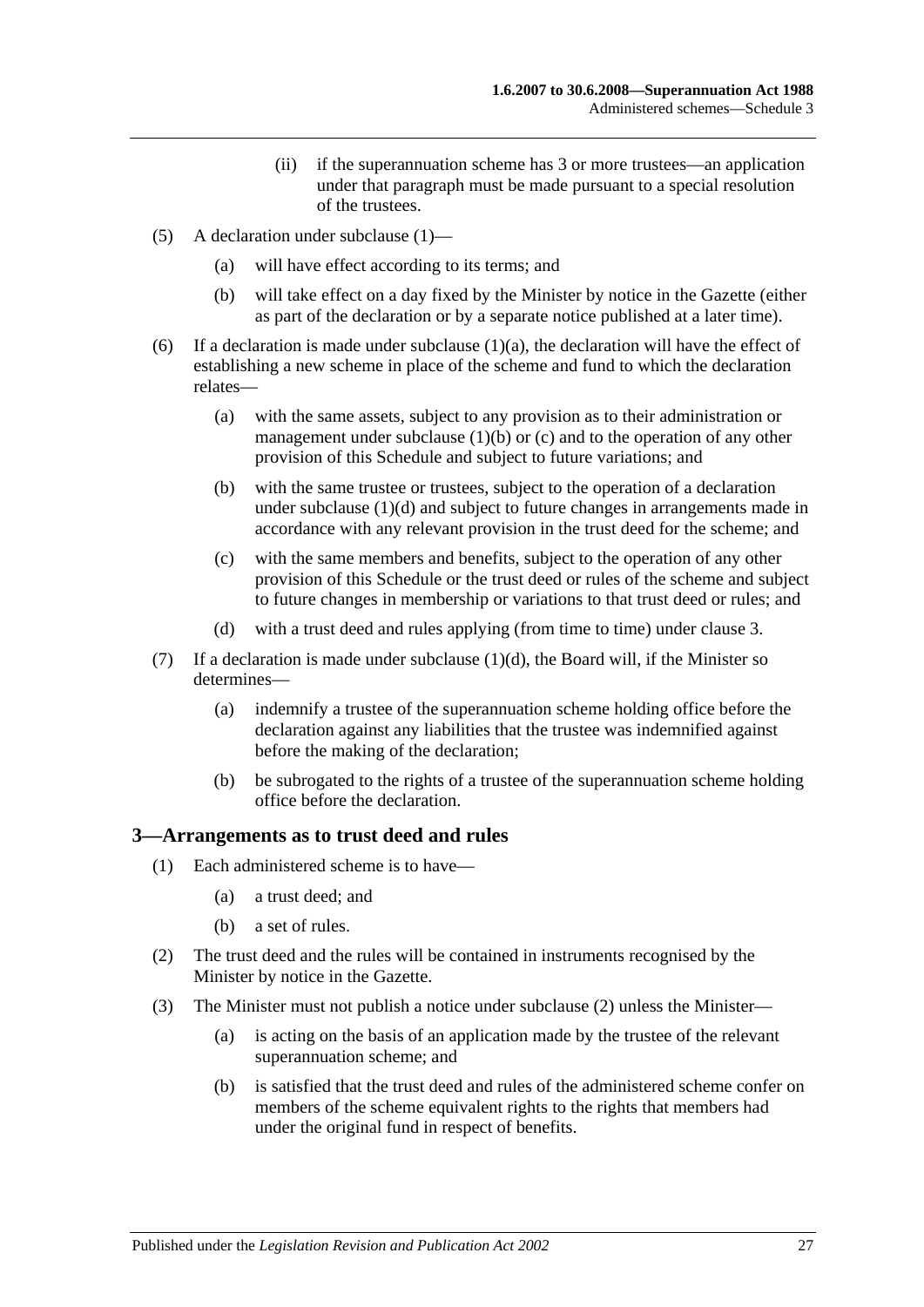- (4) A trust deed or rules may be varied in accordance with the terms of the trust deed or rules and [subclauses](#page-124-1) (2) and [\(3\)](#page-124-2) will apply to any variation in the same manner as they applied to the original trust deed or rules (as the case requires).
- (5) For the purposes of [subclause](#page-124-2) (3), if the application is made—
	- (a) by a body corporate that has 3 or more directors—the application must be made pursuant to a special resolution of the directors of the body corporate;
	- (b) by the trustees of a superannuation scheme that has 3 or more trustees—the application must be made pursuant to a special resolution of the trustees.

#### <span id="page-125-0"></span>**4—Arrangements as to assets**

- (1) Where a declaration has been made under [clause](#page-123-0) 2, the trustee of the relevant superannuation scheme may, by instrument in writing, transfer any assets of the scheme to the Superannuation Funds Management Corporation of South Australia so that those assets may be invested and managed under this Schedule.
- (2) Any monetary asset received under [subclause](#page-125-0) (1) must be paid into a fund established for the purposes of the administered scheme under Part 3.
- (3) Super SA or the Superannuation Funds Management Corporation of South Australia may also receive and hold records and other information that have been created or obtained in connection with the operation of an administered scheme.

# **Part 3—Establishment of funds and contribution accounts**

### **Division 1—Establishment of funds**

#### **5—Establishment of funds**

- (1) The Superannuation Funds Management Corporation of South Australia must establish a fund for the purposes of an administered scheme that is the subject of a declaration under clause [2\(1\)\(c\).](#page-123-7)
- (2) The assets of a fund established under this clause must be held for the benefit of the relevant superannuation scheme and the beneficiaries of that scheme, and will not belong to the Crown.
- (3) A fund established under this clause will be subject to the management of the Corporation.
- (4) Subject to the following subclauses, a fund established under this clause will be invested by the Corporation and accordingly the Corporation may enter into transactions affecting the fund—
	- (a) for the purposes of investment; or
	- (b) for purposes incidental, ancillary or otherwise related to investment.
- (5) The Corporation must consult with the trustee of the relevant superannuation scheme to determine the risk/return objectives and strategic asset allocation policies to be adopted with respect to the management and investment of the fund.
- (6) Subject to [subclause](#page-126-0) (7), the trustee of the scheme will be ultimately responsible for setting the risk/return objectives and the Corporation will be ultimately responsible for determining the strategic asset allocation policies.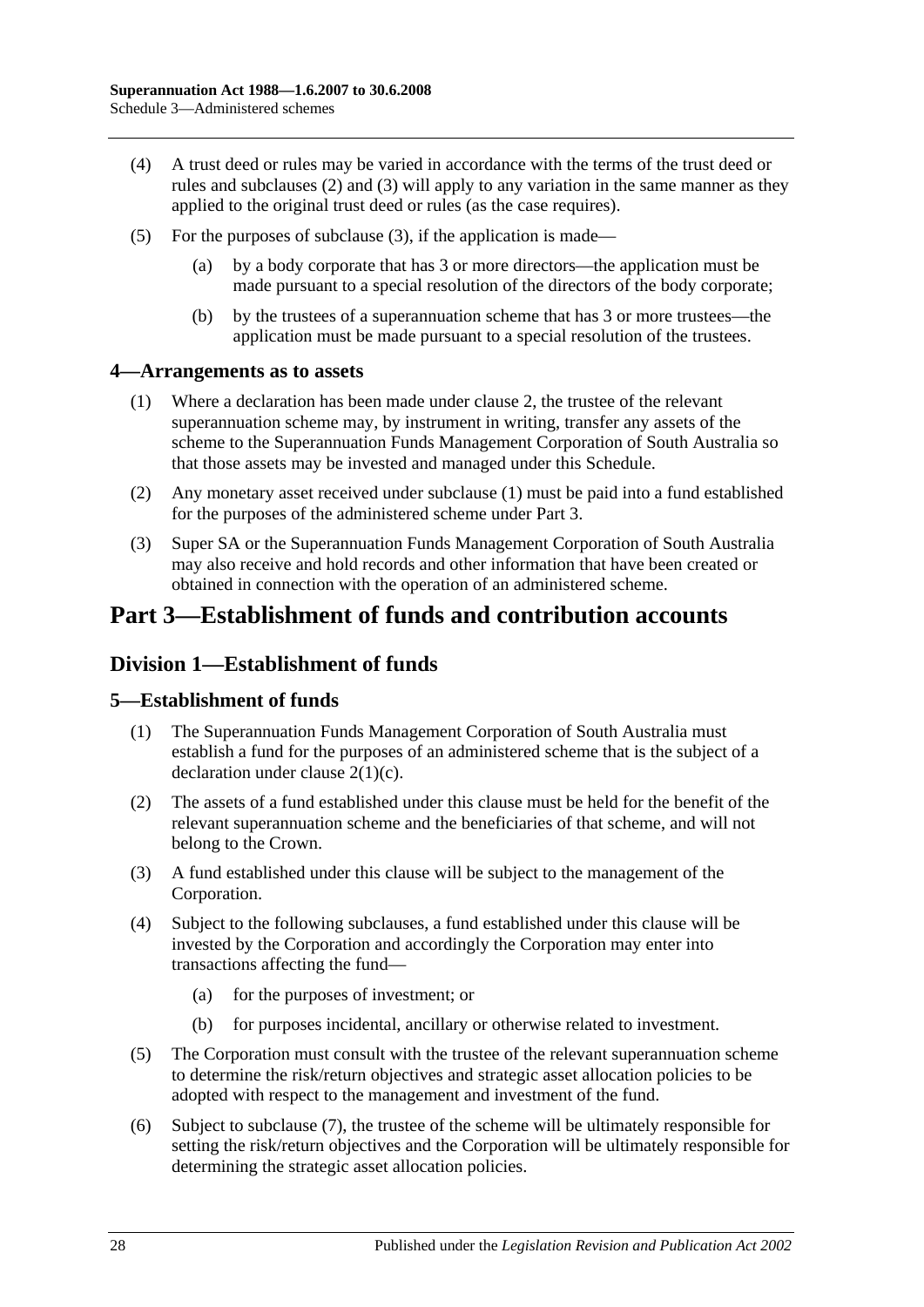- <span id="page-126-0"></span>(7) If a disagreement arises between the trustee and the Corporation with respect to the investment of the fund, the matter must be referred to the Treasurer and a decision of the Treasurer will determine the matter (and will have effect according to its terms).
- (8) If a fund is established under this clause then, subject to any other arrangements under the rules of the relevant superannuation scheme, or approved by the trustee of the relevant superannuation scheme—
	- (a) Super SA must pay into the fund all contributions received for the purposes of the relevant superannuation scheme; and
	- (b) all interest and accretions arising from the investment of the fund must be paid into the fund; and
	- (c) all benefits under the relevant superannuation scheme must be paid from the fund.
- (9) The Corporation will also pay from a fund established under this clause—
	- (a) administrative costs and other expenses related to the management and investment of the fund by the Corporation; and
	- (b) if relevant, administrative charges payable under [clause](#page-128-0) 11; and
	- (c) any other amount payable in connection with the management or operation of the relevant superannuation scheme determined to be payable from the fund pursuant to the rules of the scheme or a determination of the trustee of the scheme.
- (10) The Corporation must determine the value of a fund established under this clause as at the end of each financial year.

### **6—Division of funds into distinct parts**

- (1) The Superannuation Funds Management Corporation of South Australia must, at the request of the trustee of the administered scheme—
	- (a) divide a fund established for the purposes of an administered scheme into 2 or more distinct divisions; and
	- (b) further divide a distinct division into subdivisions.
- (2) Different divisions or subdivisions of a fund may be invested in different ways (and different rates of return may apply to different divisions or subdivisions).

# **Division 2—Contribution accounts**

#### **7—Contribution accounts**

- (1) Super SA may, for the purposes of an administered scheme (insofar as may be relevant), establish and maintain contribution accounts—
	- (a) in the names of the members of the scheme;
	- (b) in the name of the employer of the members of the scheme.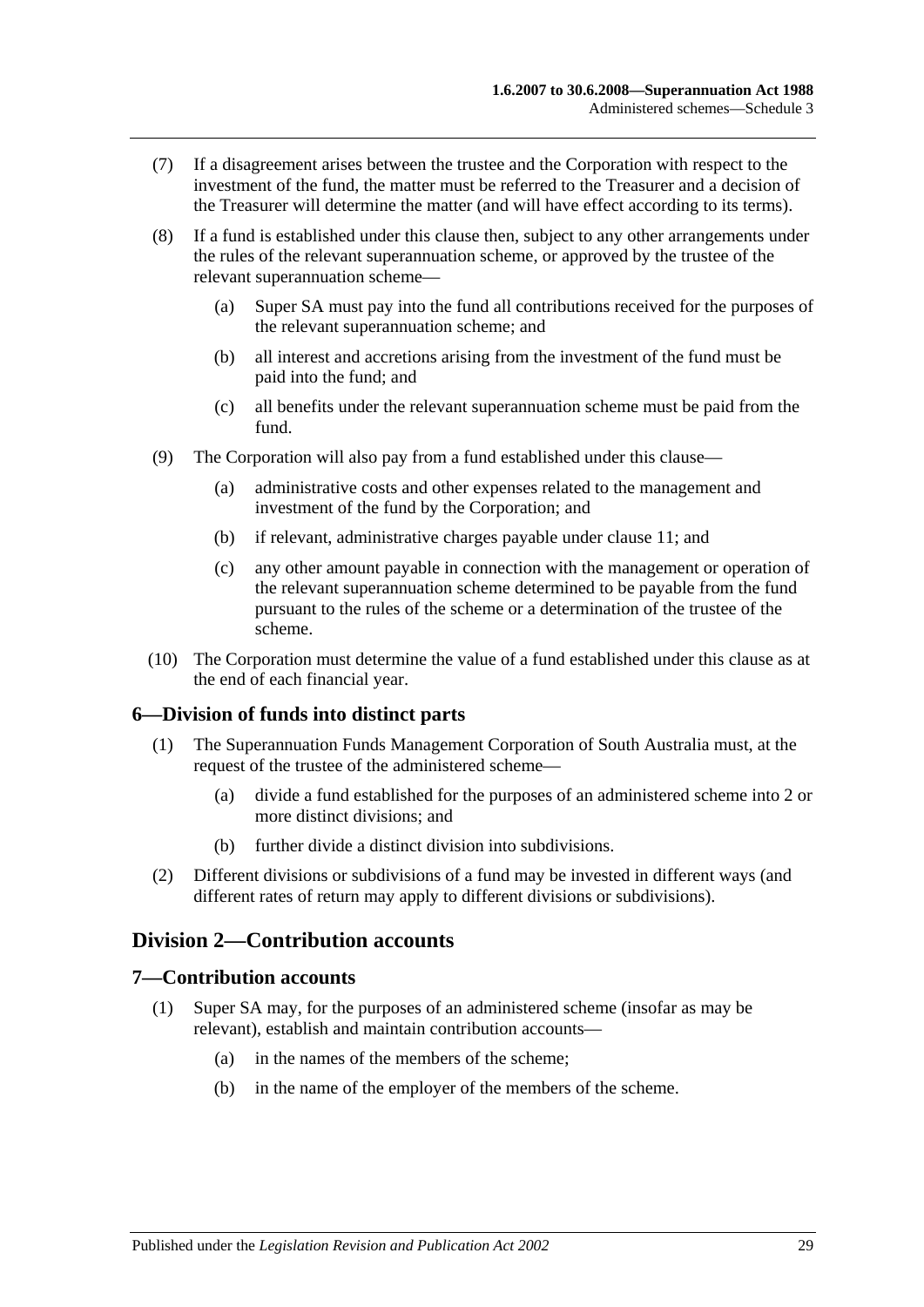- (2) Super SA may—
	- (a) credit and debit contribution accounts in accordance with the terms of the relevant superannuation scheme or otherwise to reflect the operation of this Schedule;
	- (b) provide for rates of return to be reflected in contribution accounts on the basis of a determination of the trustee of the scheme after taking into account the relevant rates of return that apply to the investment of a fund established under Division 1.

# **Part 4—Miscellaneous**

#### **8—Insurance arrangements**

- (1) Super SA may, with the approval of the Minister, establish (and maintain) arrangements that provide members of one or more administered schemes with death, disability or other forms of insurance.
- (2) The terms and conditions of insurance established under this clause (including as to any premiums to be paid by members of administered schemes or, if it is so determined, by the employer of the members of the scheme) may be—
	- (a) included in the rules of an administered scheme; or
	- (b) prescribed by regulations made for the purposes of this provision.
- (3) Super SA may, in establishing and maintaining insurance under this clause—
	- (a) establish a pool of funds or other assets that relate to more than 1 administered scheme;
	- (b) invest any funds or other assets as it thinks fit;
	- (c) enter into insurance or re-insurance arrangements with other entities;
	- (d) establish arrangements, provide or offer benefits, or set premiums or other terms or conditions, that vary between different administered schemes, or different classes of members of administered schemes;
	- (e) undertake any activity through the Minister (as a body corporate), the Board, the Superannuation Funds Management Corporation of South Australia, or any other entity determined by Super SA after consultation with the Minister;
	- (f) take such other action that is necessary or expedient for the purposes of providing insurance under this clause.
- (4) Any funds or other assets relating to insurance arrangements established under this clause may be held separately from any funds or other assets administered under Part 2 and Part 3.

### <span id="page-127-0"></span>**9—Accounts and audit**

- (1) Super SA must, in respect of each financial year for which it is the manager of an administered scheme, in respect of each administered scheme—
	- (a) maintain proper accounts of amounts paid to Super SA for the purposes of the scheme; and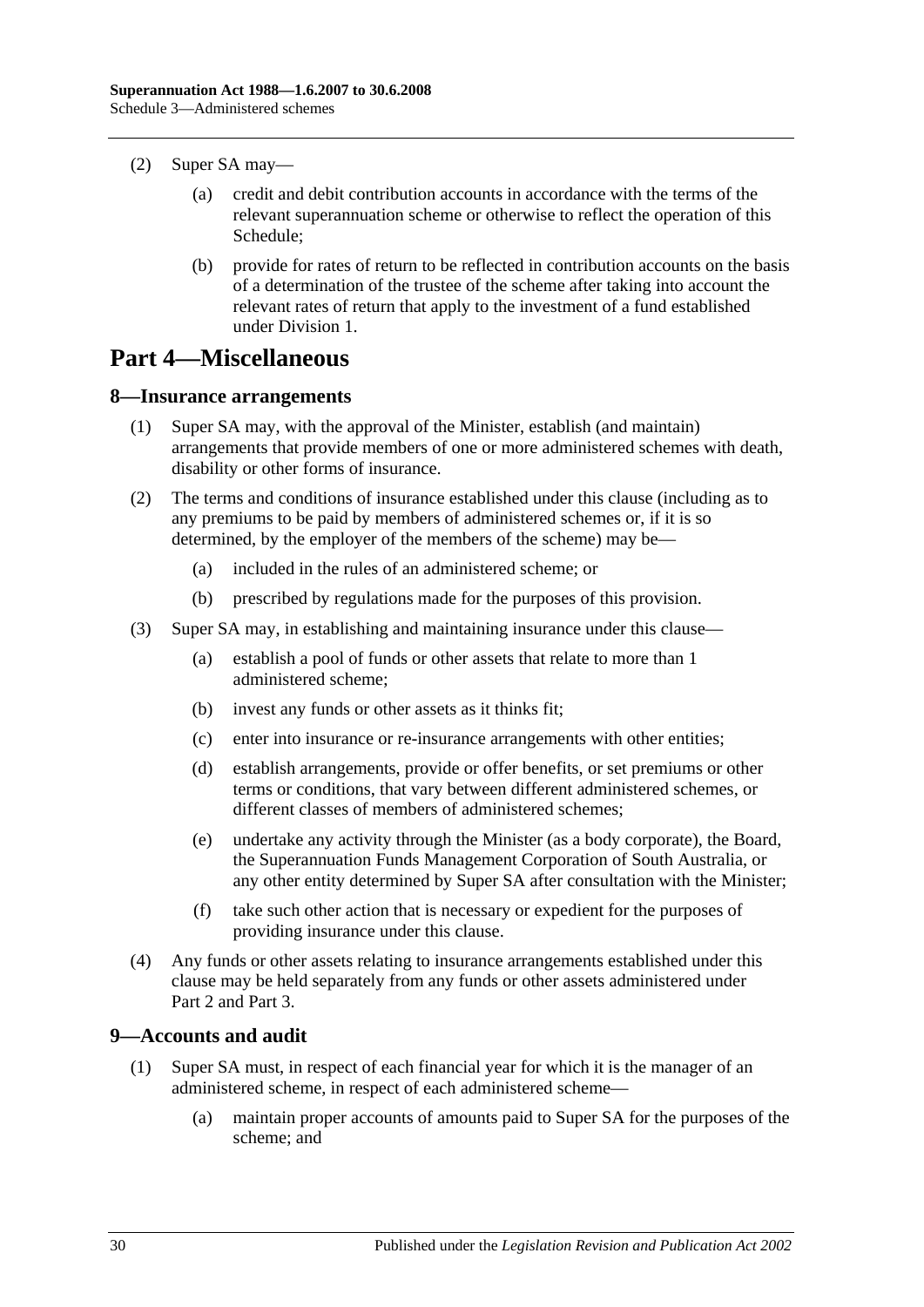- (b) maintain proper accounts of payments to, on behalf of, or in respect of, members of the scheme; and
- (c) maintain proper accounts of any other associated receipts or payments; and
- (d) prepare financial statements in relation to those receipts and payments.
- (2) Subject to [subclause](#page-128-1) (3), the Auditor-General must, on an annual basis, audit—
	- (a) the accounts and financial statements referred to in [subclause](#page-127-0) (1); and
	- (b) any other accounts or financial statements of an administered scheme.
- <span id="page-128-1"></span>(3) The Auditor-General may, as the Auditor-General thinks fit, appoint or authorise another person to conduct an audit on behalf of, or instead of, the Auditor-General.
- (4) The Auditor-General may, at any other time, audit the accounts and financial statements of Super SA under this Schedule, or of an administered scheme within the scope of this Schedule.

#### <span id="page-128-2"></span>**10—Reports**

- (1) Super SA must, in conjunction with each annual report of the Board under this Act, provide a report on the operation of this Schedule in relation to any administered scheme that is within the ambit of a declaration under clause  $2(1)(b)$  during the financial year to which the annual report relates.
- (2) A report under [subclause](#page-128-2) (1) must include—
	- (a) a copy of any accounts or financial statements that are required to be audited under this Schedule in respect of each relevant scheme for the financial year; and
	- (b) if a fund has been in existence under Part 3 Division 1 in respect of any part of the relevant financial year—a copy of the audited accounts and financial statements for that fund provided by the Superannuation Funds Management Corporation of South Australia.
- (3) In addition, the trustee of an administered scheme that is within the ambit of a declaration that does not extend beyond clause [2\(1\)\(a\)](#page-123-5) must, on or before 31 October in each year, furnish to the Minister the trustee's annual report for the scheme for the financial year ending on 30 June in that year.
- (4) The Minister must, within 6 sitting days after receiving a report under this clause, have copies of the report laid before both Houses of Parliament.
- (5) Super SA must also report in accordance with any requirements imposed on Super SA under the rules of an administered scheme, or under the regulations.

#### <span id="page-128-3"></span><span id="page-128-0"></span>**11—Fees**

- (1) The Minister may establish and impose an administrative charge in connection with Super SA acting as manager of an administered scheme under this Schedule.
- <span id="page-128-4"></span>(2) The Board may, after consultation with the Minister, establish and impose an administrative charge in connection with the Board acting as trustee of an administered scheme under this Schedule.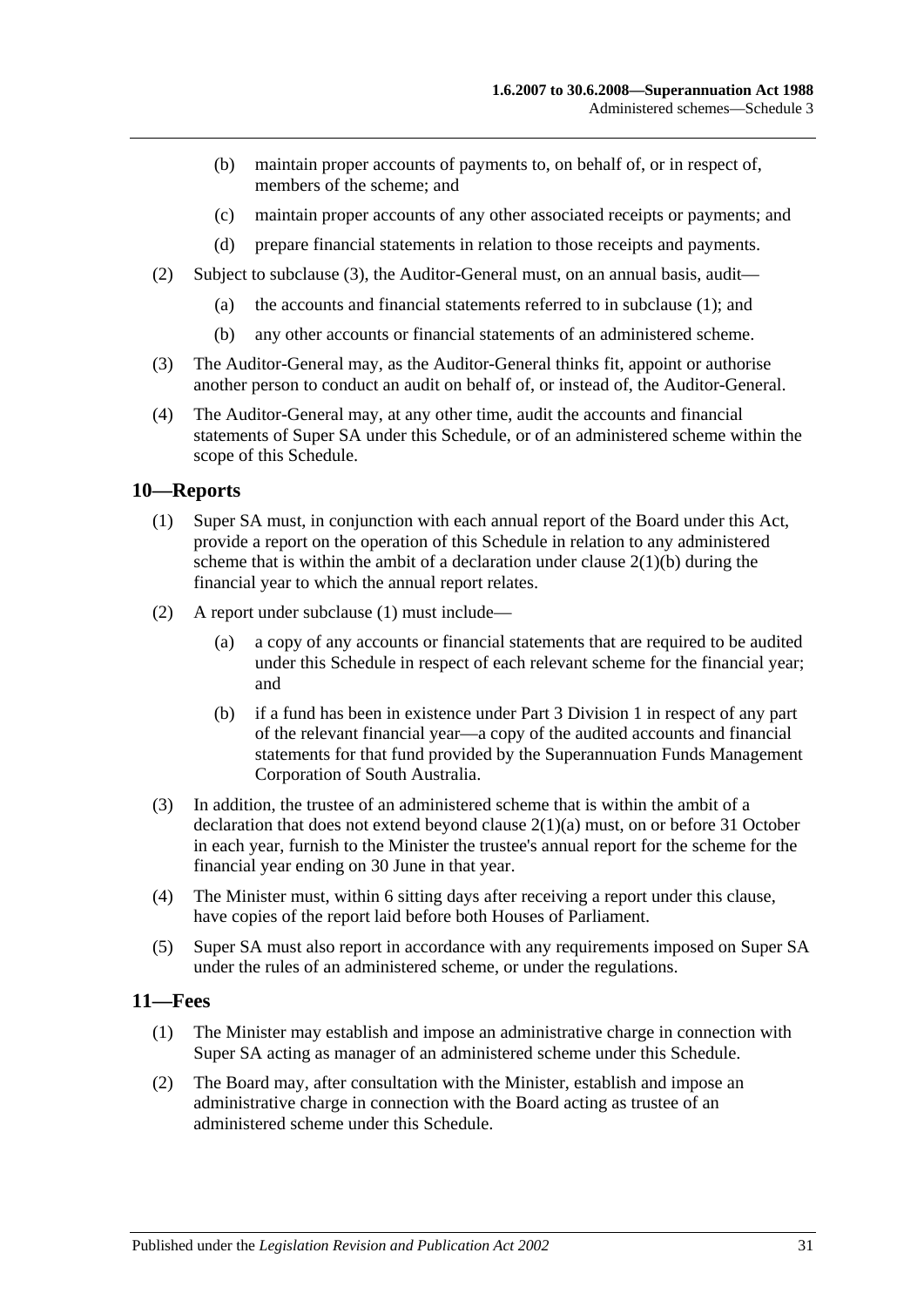- (3) The Minister or the Board may, in connection with the operation of [subclause](#page-128-3) (1) or  $(2)$ —
	- (a) fix different charges with respect to different funds or different circumstances;
	- (b) recover any charge imposed under this clause from any fund of an administered scheme or, if the trust deed of the administered scheme so provides, from any employer of any members of an administered scheme;
	- (c) arrange for any contribution account to be debited to reflect any charge imposed under this clause;
	- (d) vary a charge from time to time.

## **12—Cessation of scheme**

- (1) The Minister may, by notice in the Gazette, revoke a declaration relating to an administered scheme under this Schedule.
- (2) The Minister may, by notice in the Gazette, transfer any assets of the relevant fund in order to give effect to the change in circumstances.

## <span id="page-129-0"></span>**13—Stamp duty**

- (1) No stamp duty is payable under a law of this State in respect of any transfer of assets connected with, or arising out of, the operation of this Schedule.
- (2) No person has an obligation under the *[Stamp Duties Act](http://www.legislation.sa.gov.au/index.aspx?action=legref&type=act&legtitle=Stamp%20Duties%20Act%201923) 1923* to lodge a statement or return relating to a matter referred to in [subclause](#page-129-0) (1), or to include in a statement or return a record or information relating to such a matter.

### <span id="page-129-1"></span>**14—Transitional provisions**

- (1) The Governor may, by regulation, make provisions of a saving or transitional nature in relation to a declaration of the Minister under this Schedule.
- (2) A regulation made under [subclause](#page-129-1) (1) may—
	- (a) modify the provisions of this Schedule in their application to a particular scheme;
	- (b) operate prospectively or retrospectively from a date specified in the regulation.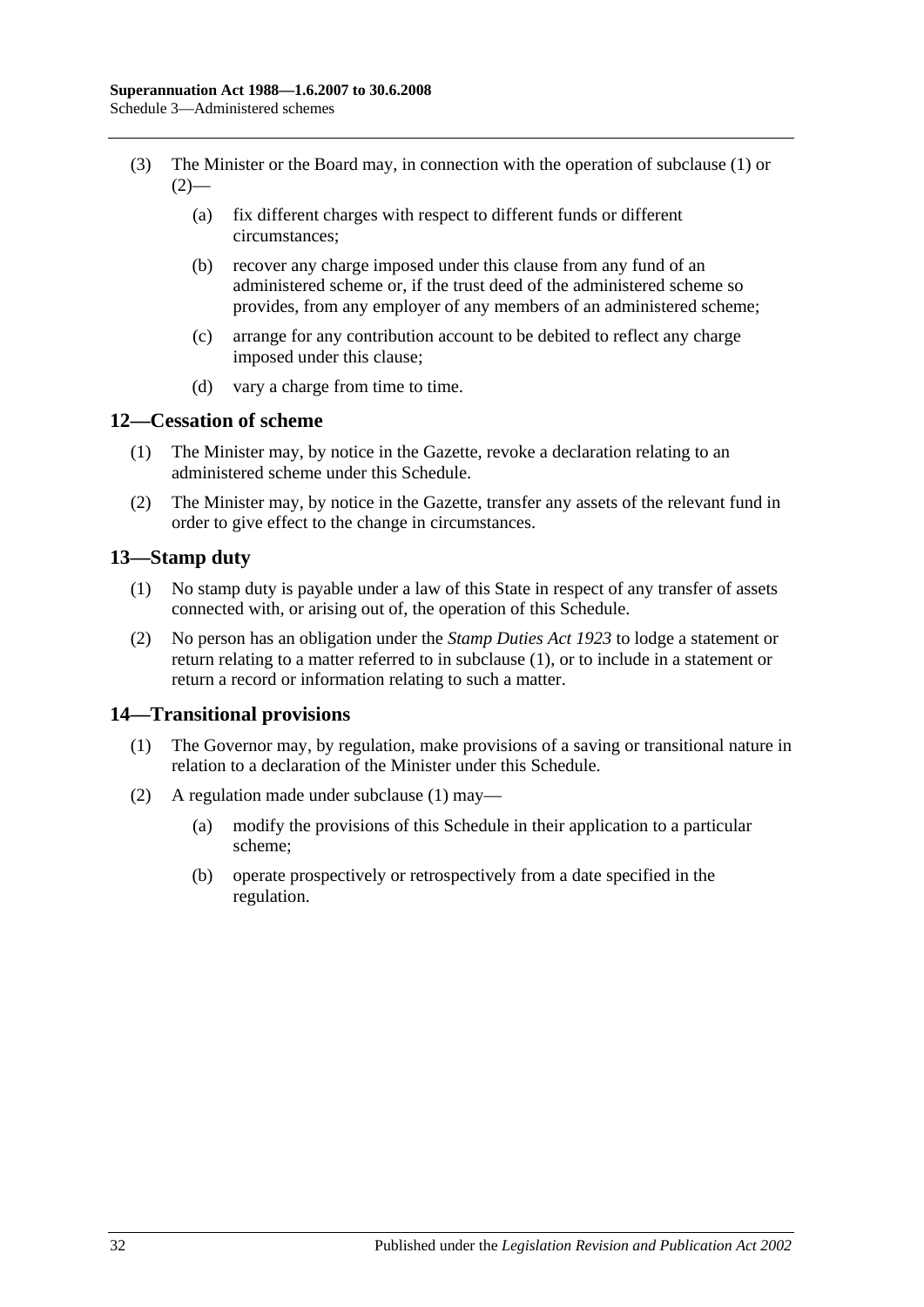# **Legislative history**

## **Notes**

• This version is comprised of the following:

| Part 1    | 1.6.2007  |
|-----------|-----------|
| Part 2    | 23.6.2006 |
| Part 3    | 19.8.2004 |
| Part 4    | 19.8.2004 |
| Part 5    | 1.6.2007  |
| Part 5A   | 23.6.2006 |
| Part 6    | 23.6.2006 |
| Schedules | 23.6.2006 |

- Amendments of this version that are uncommenced are not incorporated into the text.
- Please note—References in the legislation to other legislation or instruments or to titles of bodies or offices are not automatically updated as part of the program for the revision and publication of legislation and therefore may be obsolete.
- Earlier versions of this Act (historical versions) are listed at the end of the legislative history.
- For further information relating to the Act and subordinate legislation made under the Act see the Index of South Australian Statutes or www.legislation.sa.gov.au.

# **Legislation repealed by principal Act**

The *Superannuation Act 1988* repealed the following:

*Superannuation Act 1974*

# **Principal Act and amendments**

New entries appear in bold.

| Year No |     | Title                                                      | Assent     | Commencement                                                                  |
|---------|-----|------------------------------------------------------------|------------|-------------------------------------------------------------------------------|
| 1988    | -37 | <b>Superannuation Act 1988</b>                             | 28.4.1988  | 1.7.1988 (Gazette 19.5.1988 p1246)                                            |
| 1989    | 9   | <b>Superannuation Act Amendment</b><br>Act 1989            | 30.3.1989  | 20.4.1989 (Gazette 13.4.1989 p1006)<br>except s 9(b) & $14-1.7.1988$ : s 2(2) |
| 1989 54 |     | <b>Superannuation Act Amendment Act</b><br>$(No. 2)$ 1989  | 19.10.1989 | 19.10.1989                                                                    |
| 1990    | 78  | <b>Superannuation Act Amendment</b><br>Act 1990            | 20.12.1990 | 17.1.1991 (Gazette 17.1.1991 p182)                                            |
| 1991    | -67 | Superannuation (Miscellaneous)<br>Amendment Act 1991       | 5.12.1991  | 19.12.1991 (Gazette 19.12.1991 p1905)<br>except s $15-17.1.1991$ : s $2(1)$   |
| 1992    | -69 | Statutes Amendment (Public Actuary) 19.11.1992<br>Act 1992 |            | 10.12.1992 (Gazette 10.12.1992 p1752)                                         |
| 1992 91 |     | Superannuation (Scheme Revision)<br>Amendment Act 1992     | 10.12.1992 | 1.7.1992 except s 8(b) $&$<br>$(c)$ —10.12.1992: s 2                          |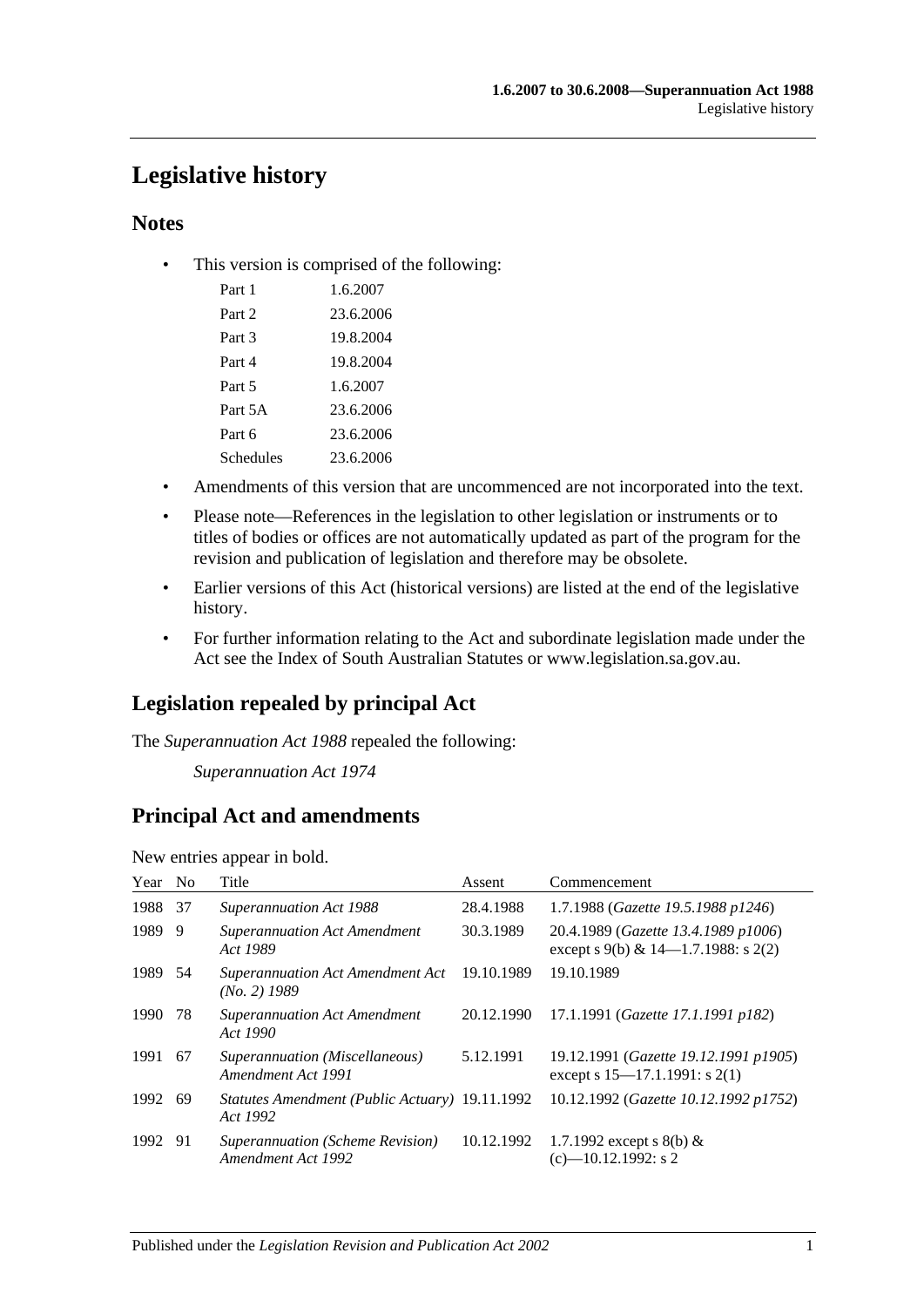| 1993    | -12            | Police Superannuation<br>(Superannuation Guarantee)<br>Amendment Act 1993                                  | 25.3.1993  | $s$ 9–19.12.1991: s 2                                                        |
|---------|----------------|------------------------------------------------------------------------------------------------------------|------------|------------------------------------------------------------------------------|
| 1993    | 44             | Superannuation (Voluntary<br>Separation) Amendment Act 1993                                                | 20.5.1993  | 27.5.1993 (Gazette 27.5.1993 p1753)                                          |
| 1994    | 30             | Passenger Transport Act 1994                                                                               | 26.5.1994  | Sch 4-1.7.1994 (Gazette 30.6.1994<br>p1843)                                  |
| 1994    | 37             | Superannuation (Miscellaneous)<br><b>Amendment Act 1994</b>                                                | 2.6.1994   | 2.6.1994 (Gazette 2.6.1994 p1524) except<br>s 14(i)-5.6.1992: s 2(2)         |
| 1994    | 46             | Statutes Amendment (Closure of<br>Superannuation Schemes) Act 1994 as<br>amended by 53/1994 and 57/1994    | 9.6.1994   | Pt 2 (ss 4 & 5)-3.5.1994 and Pt 4<br>$(s 8)$ —21.10.1994: s 2                |
| 1994    | 53             | <b>Statutes Amendment (Closure of</b><br>Superannuation Schemes) (Extension<br>of Time) Amendment Act 1994 | 15.9.1994  | $30.9.1994$ : s 2                                                            |
| 1994    | 57             | <b>Statutes Amendment (Closure of</b><br><b>Superannuation Schemes)</b> Amendment<br>Act 1994              | 20.10.1994 | 20.10.1994: s 2                                                              |
| 1995    | 38             | <b>Superannuation Funds Management</b><br>Corporation of South Australia<br>Act 1995                       | 27.4.1995  | 1.7.1995 (Gazette 25.5.1995 p2199)                                           |
| 1995    | 97             | Superannuation (Contracting Out)<br>Amendment Act 1995                                                     | 7.12.1995  | 14.12.1995 (Gazette 14.12.1995 p1642)                                        |
| 1997    | 9              | Superannuation (Employee Mobility)<br>Amendment Act 1997                                                   | 20.3.1997  | 20.3.1997                                                                    |
| 1997    | 45             | Superannuation (Miscellaneous)<br>Amendment Act 1997                                                       | 24.7.1997  | 24.7.1997 except s 8—1.7.1992: s 2                                           |
| 1998    | 20             | Statutes Amendment (Adjustment of<br>Superannuation Pensions) Act 1998                                     | 2.4.1998   | Pt 5 (s 7)-1.10.1997 : s 2                                                   |
| 1998    | -24            | Superannuation (Miscellaneous)<br><b>Amendment Act 1998</b>                                                | 2.4.1998   | 16.4.1998 (Gazette 16.4.1998 p1707)<br>except s $18(h)$ —1.7.1994 : s $2(2)$ |
| 1999    | 23             | Statutes Amendment (Commutation for1.4.1999<br>Superannuation Surcharge) Act 1999                          |            | 1.4.1999                                                                     |
| 1999    | 36             | <b>Electricity Corporations</b><br>(Restructuring and Disposal) Act 1999                                   | 1.7.1999   | Sch 3(Pt 3)-1.12.1999 (Gazette<br>23.9.1999 p1214)                           |
| 1999 57 |                | Superannuation (Voluntary<br>Separation Packages) Amendment<br>Act 1999                                    | 12.8.1999  | 1.7.1999: s2                                                                 |
| 2000    | $\overline{4}$ | District Court (Administrative and<br>Disciplinary Division) Amendment<br>Act 2000                         | 20.4.2000  | Sch 1 (cl 41)-1.6.2000 (Gazette<br>18.5.2000 p2554)                          |
| 2000    | 41             | Superannuation (Miscellaneous)<br>Amendment Act 2000                                                       | 13.7.2000  | 17.8.2000 (Gazette 17.8.2000 p498)<br>except s $13-1.7.1988$ : s $2(2)$      |
| 2001    | 12             | Police Superannuation<br>(Miscellaneous) Amendment Act 2001                                                | 12.4.2001  | 1.7.2001 (Gazette 14.6.2001 p2220)                                           |
| 2001    | 40             | <b>Statutes Amendment (Indexation of</b><br>Superannuation Pensions) Act 2001                              | 3.8.2001   | Pt 6 (s 9)-1.1.2002 : s 2                                                    |
| 2003    | 13             | Statutes Amendment (Equal<br><b>Superannuation Entitlements for Same</b><br>Sex Couples) Act 2003          | 12.6.2003  | Pt 5 (ss $11-13-3.7.2003$ (Gazette<br>3.7.2003 p2877)                        |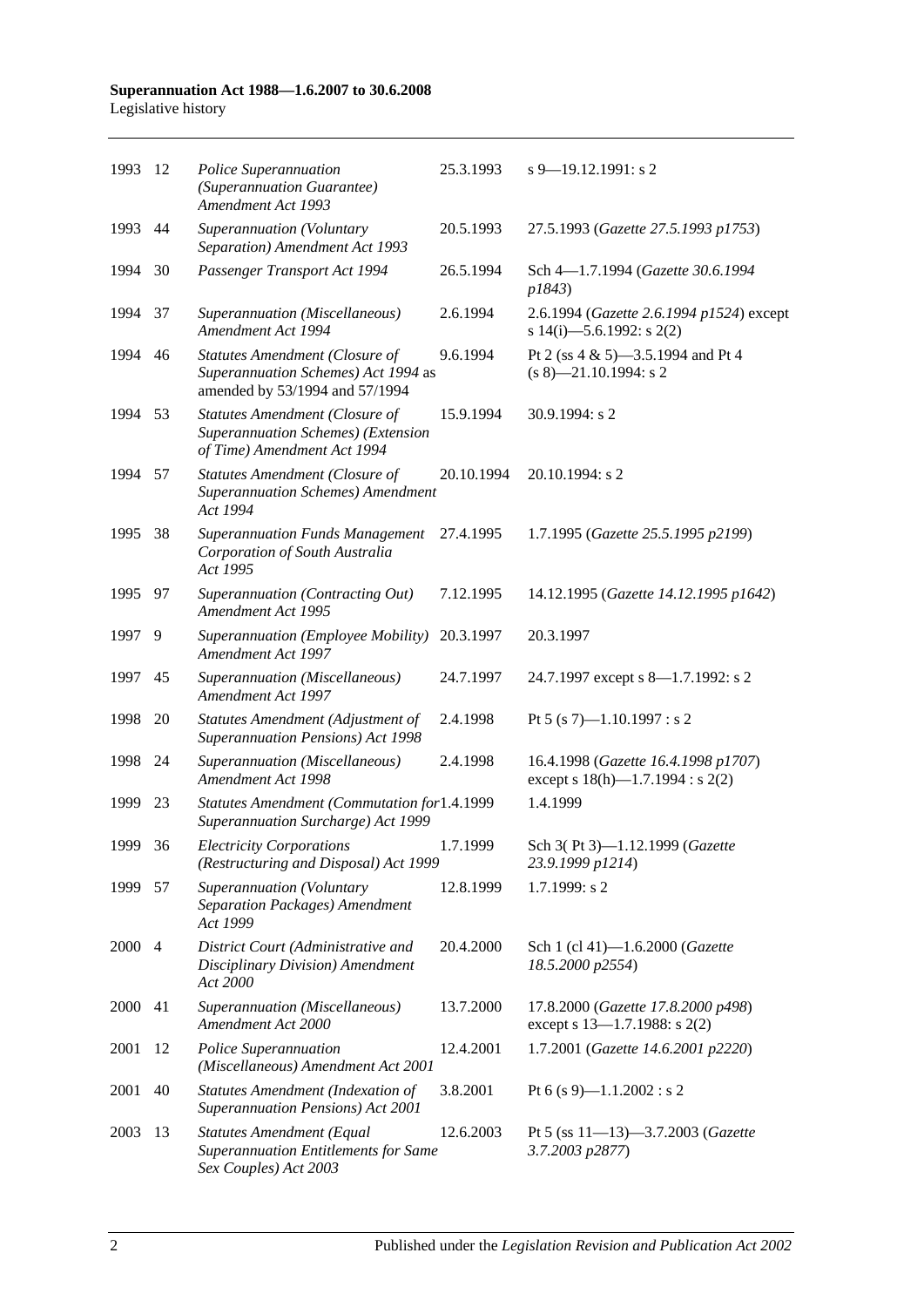| 2003    | 21 | Statutes Amendment (Notification of 17.7.2003<br><b>Superannuation Entitlements</b> )<br>Act 2003 |            | Pt 4 (ss $8-11$ )-17.8.2003: s 2                                                      |
|---------|----|---------------------------------------------------------------------------------------------------|------------|---------------------------------------------------------------------------------------|
| 2003    | 44 | <b>Statute Law Revision Act 2003</b>                                                              | 23.10.2003 | Sch 1-24.11.2003 (Gazette 13.11.2003)<br>p4048)                                       |
| 2003    | 49 | Statutes Amendment (Division of<br>Superannuation Interests under<br>Family Law Act) Act 2003     | 20.11.2003 | Pt 6 (s $28 - 33$ ) - 18.12.2003 ( <i>Gazette</i><br>18.12.2003 p4527)                |
| 2003 54 |    | Passenger Transport (Dissolution of<br>Passenger Transport Board)<br>Amendment Act 2003           | 4.12.2003  | Sch 1 (cl 4)-1.1.2004 (Gazette<br>18.12.2003 p4525)                                   |
| 2004 37 |    | Statutes Amendment (Miscellaneous<br><b>Superannuation Measures) Act 2004</b>                     | 5.8.2004   | Pt 4 (ss $16 - 21$ ) -19.8.2004 (Gazette<br>19.8.2004 p3280)                          |
| 2004 51 |    | <b>Statutes Amendment (Miscellaneous</b><br>Superannuation Measures No 2) Act<br>2004             | 16.12.2004 | Pt 6 (s 46)–3.7.2003: s 2(3); Pt 6<br>(ss 40-45)-13.1.2005 (Gazette<br>13.1.2005 p69) |
| 2006 5  |    | Superannuation (Administered<br>Schemes) Amendment Act 2006                                       | 23.6.2006  | Pt 2 (ss $3-10$ ) & Sch 1 (cll 5 &<br>$6 - 23.6.2006$                                 |
| 2006    | 43 | <b>Statutes Amendment (Domestic</b><br>Partners) Act 2006                                         | 14.12.2006 | Pt 83 (ss $206 - 209 - 1.6.2007$ (Gazette<br>26.4.2007 p1352)                         |
| 2008 4  |    | <b>Statutes Amendment (Transition to</b><br>Retirement-State Superannuation)<br>Act 2008          | 13.3.2008  | Pt 3 (ss 9—18) & Sch 1—1.7.2008<br>(Gazette 26.6.2008 p2554)                          |

# **Provisions amended**

New entries appear in bold.

Entries that relate to provisions that have been deleted appear in italics.

| Provision                    | How varied                                           | Commencement |
|------------------------------|------------------------------------------------------|--------------|
| Long title                   | amended by $44/2003$ s $3(1)$ (Sch 1)                | 24.11.2003   |
| Pt <sub>1</sub>              |                                                      |              |
| ss 2 and 3                   | deleted by $44/2003$ s $3(1)$ (Sch 1)                | 24.11.2003   |
| s <sub>4</sub>               |                                                      |              |
| s(4(1))                      |                                                      |              |
| actuary                      | inserted by $69/1992$ s 25                           | 10.12.1992   |
| co-contribution              | inserted by $51/2004$ s $40(1)$                      | 13.1.2005    |
| co-contribution<br>account   | inserted by $51/2004$ s $40(1)$                      | 13.1.2005    |
| Act                          | the Commonwealth inserted by $91/1992$ s 3(a)        | 1.7.1992     |
| contracting out<br>agreement | inserted by $97/1995$ s 3(a)                         | 14.12.1995   |
|                              | contribution month substituted by $24/1998$ s $3(a)$ | 16.4.1998    |
| contributor                  | amended by $54/1989$ s 10 (Sch)                      | 19.10.1989   |
|                              | amended by $5/2006$ s 3(1)                           | 23.6.2006    |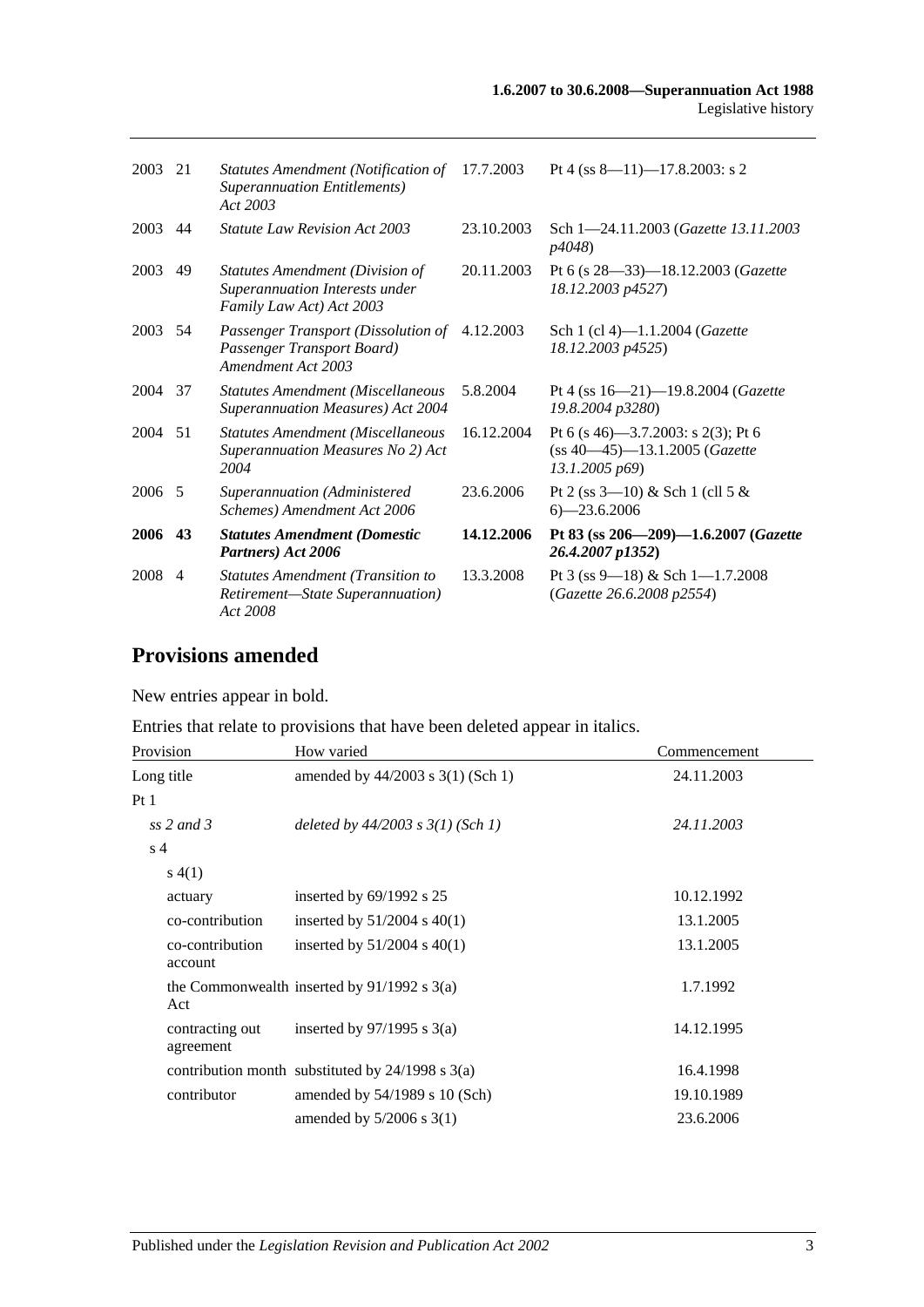| deferred<br>superannuation<br>contributions<br>surcharge                           | inserted by $37/2004$ s $16(1)$               | 19.8.2004  |
|------------------------------------------------------------------------------------|-----------------------------------------------|------------|
| employee                                                                           | amended by $30/1994$ Sch 4 cl 2(c)(i)         | 1.7.1994   |
|                                                                                    | amended by 54/2003 Sch 1 cl 4                 | 1.1.2004   |
| month                                                                              | substituted by $24/1998$ s $3(b)$             | 16.4.1998  |
| new scheme<br>contributor                                                          | amended by 54/1989 s 10 (Sch)                 | 19.10.1989 |
| notional salary                                                                    | amended by $9/1989$ s $3(a)$                  | 20.4.1989  |
|                                                                                    | outplaced employee inserted by 97/1995 s 3(b) | 14.12.1995 |
| pensioner                                                                          | amended by $5/2006$ s $3(2)$                  | 23.6.2006  |
| private sector<br>employer                                                         | inserted by $97/1995$ s 3(c)                  | 14.12.1995 |
| <b>Public Sector</b><br>Employees<br>Superannuation<br>Scheme                      | inserted by $91/1992$ s $3(b)$                | 1.7.1992   |
| putative spouse                                                                    | inserted by 13/2003 s 11                      | 3.7.2003   |
|                                                                                    | substituted by 43/2006 s 206                  | 1.6.2007   |
| salary                                                                             | inserted by $41/2000$ s $3(a)$                | 17.8.2000  |
| salary (second<br>occurring)                                                       | amended by 9/1989 s 3(b), (c)                 | 20.4.1989  |
|                                                                                    | amended by $41/2000$ s $3(b)$ , (c)           | 17.8.2000  |
| the Scheme                                                                         | inserted by 54/1989 s 10 (Sch)                | 19.10.1989 |
|                                                                                    | amended by $5/2006$ s 3(3)                    | 23.6.2006  |
| Southern State<br>Superannuation<br>Fund                                           | inserted by $51/2004$ s $40(2)$               | 13.1.2005  |
| special deposit<br>account                                                         | inserted by $24/1998$ s $3(c)$                | 16.4.1998  |
| Superannuation<br><b>Contributions Tax</b><br>Act                                  | inserted by 37/2004 s 16(2)                   | 19.8.2004  |
| <b>Funds Management</b><br>Corporation of<br>South Australia or<br>the Corporation | the Superannuation inserted by 38/1995 Sch 2  | 1.7.1995   |
| surcharge notice                                                                   | inserted by 37/2004 s 16(3)                   | 19.8.2004  |
| TEC contract                                                                       | inserted by $41/2000$ s $3(d)$                | 17.8.2000  |
| Triple S scheme                                                                    | inserted by $51/2004$ s $40(3)$               | 13.1.2005  |
| the Trust                                                                          | deleted by 38/1995 Sch 2                      | 1.7.1995   |
| s(4(2a))                                                                           | inserted by $24/1998$ s $3(d)$                | 16.4.1998  |
| s $4(2b)$ — $(2f)$                                                                 | inserted by $41/2000$ s 3(e)                  | 17.8.2000  |
| s(4(3))                                                                            | amended by $41/2000$ s 3(f)                   | 17.8.2000  |
| s(4)                                                                               | amended by 54/1989 s 10 (Sch)                 | 19.10.1989 |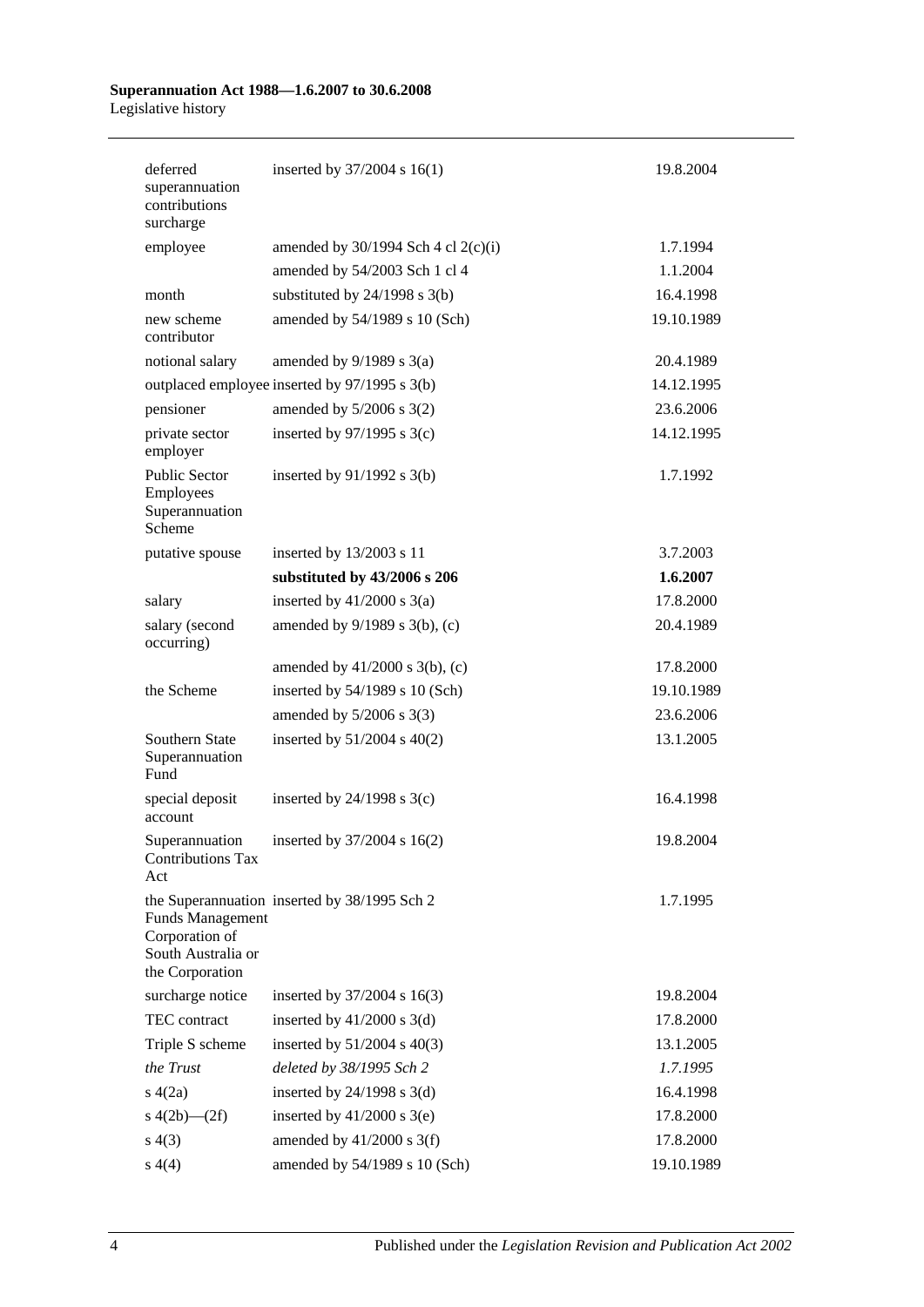|                | amended by $91/1992$ s 3(c)         | 1.7.1992   |
|----------------|-------------------------------------|------------|
| s(4(5))        | inserted by $9/1989$ s 3(d)         | 20.4.1989  |
|                | amended by $45/1997$ s $3(a)$       | 24.7.1997  |
| $\, {\bf P}$   | inserted by $45/1997$ s 3(b)        | 24.7.1997  |
| s(4(6)         | inserted by $9/1989$ s 3(d)         | 20.4.1989  |
|                | amended by $91/1992$ s 3(d)         | 1.7.1992   |
|                | amended by $37/1994$ s $3(a)$       | 2.6.1994   |
| s(4(7))        | inserted by $91/1992$ s 3(e)        | 1.7.1992   |
| $s\ 4(8)$ (10) | inserted by $37/1994$ s $3(b)$      | 2.6.1994   |
| $s$ 4A         | inserted by 13/2003 s 12            | 3.7.2003   |
| s 4A(1)        | substituted by 43/2006 s 207        | 1.6.2007   |
| $s$ 4B         | inserted by 13/2003 s 12            | 3.7.2003   |
| s <sub>5</sub> |                                     |            |
| s 5(1)         | amended by 54/1989 ss 2, 10 (Sch)   | 19.10.1989 |
| $s\,5(1a)$     | inserted by $91/1992$ s $4(a)$      | 1.7.1992   |
| $s\ 5(1b)$     | inserted by $41/2000$ s $4(a)$      | 17.8.2000  |
| $s\ 5(2a)$     | inserted by $41/2000$ s $4(b)$      | 17.8.2000  |
| $s\,5(3)$      | inserted by $91/1992$ s $4(b)$      | 1.7.1992   |
|                | amended by $41/2000$ s $4(c)$ , (d) | 17.8.2000  |
| $s\ 5(4)$ (7)  | inserted by $41/2000$ s $4(e)$      | 17.8.2000  |
| Pt 2           |                                     |            |
| Pt 2 Div 1     |                                     |            |
| s 7            |                                     |            |
| $s \, 7(2)$    | amended by 54/1989 s 10 (Sch)       | 19.10.1989 |
|                | deleted by $46/1994 s 4$            | 3.5.1994   |
| s <sub>8</sub> |                                     |            |
| s(1)           | amended by $45/1997$ s $4(a)$       | 24.7.1997  |
| s(2)           | amended by 69/1992 s 26             | 10.12.1992 |
|                | amended by $45/1997$ s $4(b)$       | 24.7.1997  |
| s 8(4)         | amended by 24/1998 s 4              | 16.4.1998  |
| s(7)           | inserted by 37/1994 s 4             | 2.6.1994   |
|                | amended by 45/1997 s 4(c)           | 24.7.1997  |
| s 9            |                                     |            |
| $s\,9(4a)$     | inserted by 24/1998 s 5             | 16.4.1998  |
| s 10A          | inserted by 91/1992 s 5             | 1.7.1992   |
| Pt 2 Div 2     | amended by 54/1989 ss 3, 4          | 19.10.1989 |
|                | amended by 69/1992 s 27             | 10.12.1992 |
|                | amended by 37/1994 s 5              | 2.6.1994   |
|                | deleted by 38/1995 Sch 2            | 1.7.1995   |
| Pt 2 Div 3     |                                     |            |
| s 17           | substituted by 54/1989 s 5          | 19.10.1989 |
| $s\ 17(3)$     | amended by 38/1995 Sch 2            | 1.7.1995   |
| s 17(4)        | substituted by $51/2004$ s $41(1)$  | 13.1.2005  |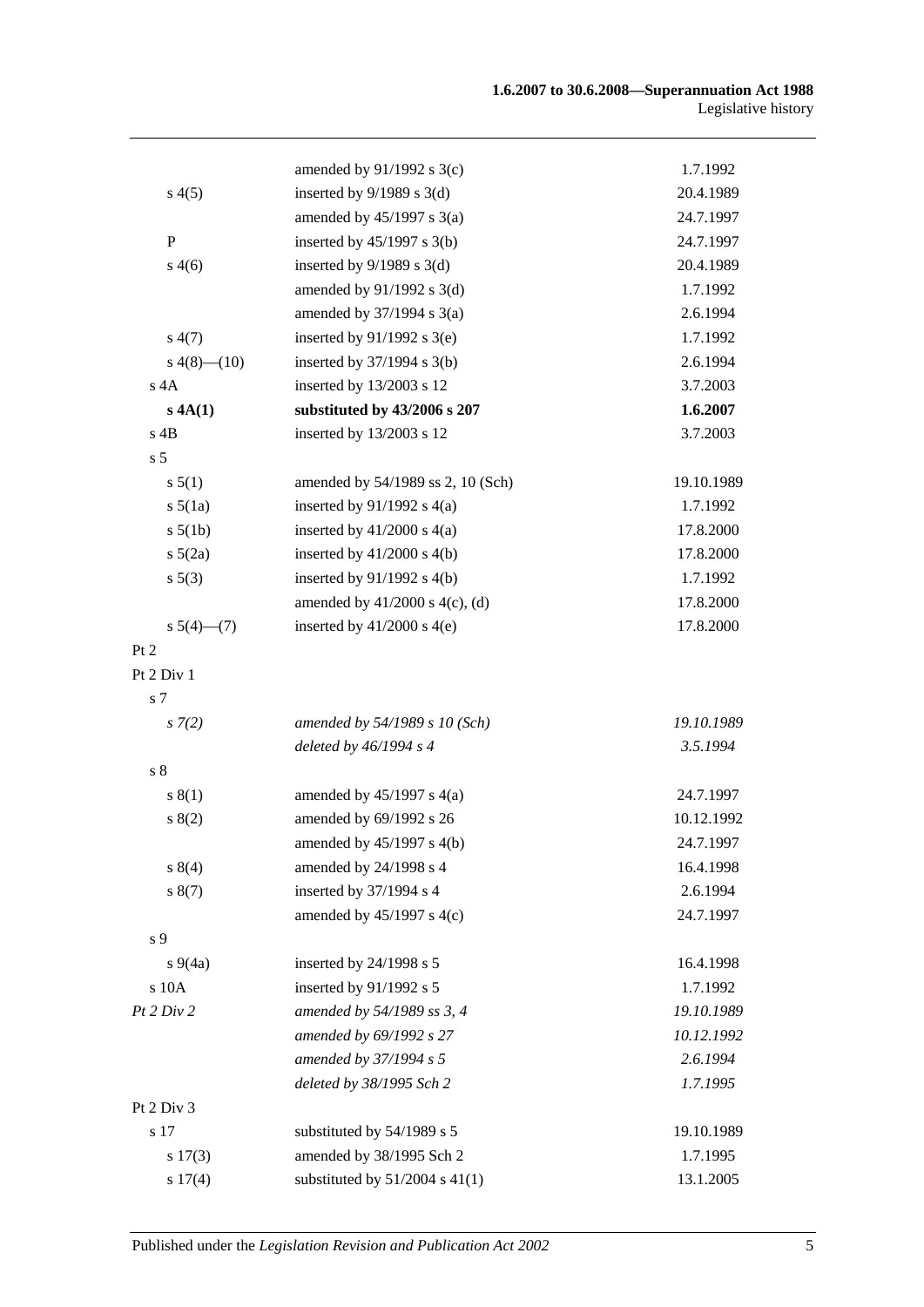| s 17(6)             | amended by $51/2004$ s $41(2)$ —(4)                    | 13.1.2005  |
|---------------------|--------------------------------------------------------|------------|
| s 17(7)             | amended by 24/1998 s 6                                 | 16.4.1998  |
| s 17(8)             | amended by 38/1995 Sch 2                               | 1.7.1995   |
| s 18                | amended by 9/1989 s 4                                  | 20.4.1989  |
|                     | deleted by 54/1989 s 6                                 | 19.10.1989 |
| s 19                |                                                        |            |
| s $19(1)$ and $(2)$ | amended by 38/1995 Sch 2                               | 1.7.1995   |
| $s\,19(3)$          | substituted by $37/1994 s 6(a)$                        | 2.6.1994   |
|                     | deleted by 38/1995 Sch 2                               | 1.7.1995   |
| $s$ 19 $(3a)$       | inserted by $37/1994 s 6(a)$                           | 2.6.1994   |
|                     | deleted by 38/1995 Sch 2                               | 1.7.1995   |
| s 19(4)             | amended by $37/1994 s 6(b)$                            | 2.6.1994   |
|                     | deleted by 38/1995 Sch 2                               | 1.7.1995   |
| s 20                | amended by 78/1990 s 3                                 | 17.1.1991  |
|                     | deleted by 38/1995 Sch 2                               | 1.7.1995   |
| Pt 2 Div 3A         | inserted by 54/1989 s 7                                | 19.10.1989 |
|                     | heading substituted by $44/2003$ s $3(1)$ (Sch 1)      | 24.11.2003 |
| s 20A               |                                                        |            |
| $s \, 20A(1)$       | amended by 91/1992 s 6                                 | 1.7.1992   |
| $s \, 20A(3)$       | amended by $45/1997$ s $5(a)$                          | 24.7.1997  |
| $s \ 20A(4)$        | amended by 37/2004 s 17(1)                             | 19.8.2004  |
|                     | s $20A(4a)$ and $(4b)$ inserted by $37/2004$ s $17(2)$ | 19.8.2004  |
| $s \, 20A(6)$       | substituted by 24/1998 s 7                             | 16.4.1998  |
| $s$ 20A(6a)         | inserted by 24/1998 s 7                                | 16.4.1998  |
| $s \, 20A(7)$       | inserted by $45/1997$ s $5(b)$                         | 24.7.1997  |
| s 20ABA             | inserted by 51/2004 s 42                               | 13.1.2005  |
| s 20AB              | inserted by 91/1992 s 7                                | 1.7.1992   |
| Pt 2 Div 3B         | inserted by 54/1989 s 7                                | 19.10.1989 |
|                     | heading substituted by $44/2003$ s $3(1)$ (Sch 1)      | 24.11.2003 |
| s 20 <sub>B</sub>   |                                                        |            |
| $s \ 20B(1)$        | amended by $24/1998$ s $8(a)$                          | 16.4.1998  |
|                     | amended by 49/2003 s 28                                | 18.12.2003 |
| $s$ 20B $(2)$       | amended by 24/1998 s 8(b)                              | 16.4.1998  |
|                     | amended by 41/2000 s 5                                 | 17.8.2000  |
| $s$ 20B(3)          | inserted by 51/2004 s 43                               | 13.1.2005  |
| $s \ 20B(4)$        | inserted by 5/2006 s 4                                 | 23.6.2006  |
| Pt 2 Div 4          |                                                        |            |
| s 21                |                                                        |            |
| $s 2I(2)$ and (3)   | deleted by 38/1995 Sch 2                               | 1.7.1995   |
| $s \, 21(4)$        | amended by 78/1990 s 4                                 | 17.1.1991  |
|                     | substituted by 69/1992 s 28                            | 10.12.1992 |
|                     | amended by 41/2000 s 6                                 | 17.8.2000  |
| $s \ 21(4a)$        | inserted by 69/1992 s 28                               | 10.12.1992 |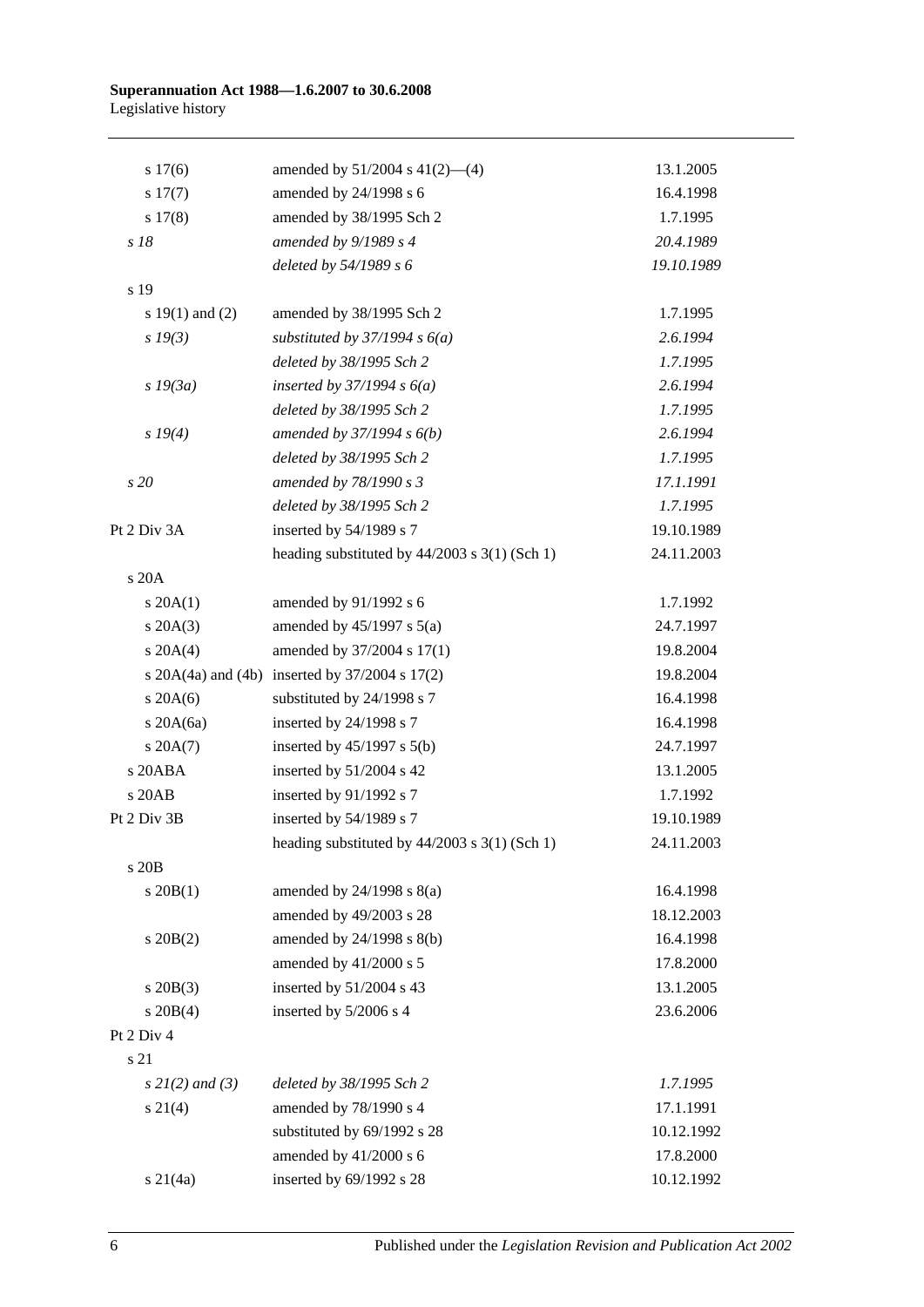#### Pt 3

s 22

| $s\,22(1)$                              | amended by 54/1989 s 10 (Sch)                                  | 19.10.1989 |
|-----------------------------------------|----------------------------------------------------------------|------------|
| $s\,22(5)$                              | substituted by $91/1992$ s $8(a)$                              | 1.7.1992   |
| $s\,22(5a)$                             | inserted by 91/1992 s 8(b)                                     | 10.12.1992 |
| $s\,22(6)$                              | amended by 78/1990 s 5                                         | 17.1.1991  |
| $s\,22(7)$                              | substituted by $91/1992$ s $8(c)$                              | 10.12.1992 |
| $s\,22(8)$                              | amended by 54/1989 s 10 (Sch)                                  | 19.10.1989 |
| $s\ 22(9)$                              | inserted by $91/1992$ s $8(d)$                                 | 1.7.1992   |
| $s\,22(10)$                             | inserted by 46/1994 s 5                                        | 3.5.1994   |
|                                         | amended by $46/1994$ s $8(a)$ as substituted by<br>57/1994 s 3 | 21.10.1994 |
| s $22(11)$ and $(12)$                   | inserted by 46/1994 s 5                                        | 3.5.1994   |
| $s\,22(13)$                             | inserted by 46/1994 s 8(b) as substituted by<br>57/1994 s 3    | 21.10.1994 |
| $s\,22(14)$                             | inserted by 9/1997 s 2                                         | 20.3.1997  |
|                                         | amended by 36/1999 Sch 3 (Pt 3 cl 3(a))                        | 1.12.1999  |
| s $22(15)$ and $(16)$                   | inserted by 9/1997 s 2                                         | 20.3.1997  |
| s $22(17)$ and $(18)$                   | inserted by 9/1997 s 2                                         | 20.3.1997  |
|                                         | amended by 36/1999 Sch 3 (Pt 3 cl 3(a))                        | 1.12.1999  |
| $s$ 22(19)                              | inserted by 9/1997 s 2                                         | 20.3.1997  |
| <b>ETSA</b><br>superannuation<br>scheme | deleted by $36/1999$ Sch 3 (Pt 3 cl $3(b)$ )                   | 1.12.1999  |
| s 23                                    |                                                                |            |
| $s\,23(1)$                              | amended by 54/1989 s 10 (Sch)                                  | 19.10.1989 |
| $s\,23(2)$                              | amended by 54/1989 s 10 (Sch)                                  | 19.10.1989 |
|                                         | amended by $24/1998$ s $9(a)$                                  | 16.4.1998  |
|                                         | amended by $41/2000$ s $7(a)$                                  | 17.8.2000  |
| s $23(2a)$ (2b)                         | inserted by $41/2000$ s $7(b)$                                 | 17.8.2000  |
| $s\,23(3)$                              | amended by $91/1992$ s $9(a)$                                  | 1.7.1992   |
| $s\,23(3a)$                             | inserted by 91/1992 s 9(b)                                     | 1.7.1992   |
| s 23(4)                                 | amended by 78/1990 s 6                                         | 17.1.1991  |
|                                         | amended by 24/1998 s 9(b)                                      | 16.4.1998  |
| $s\,23(6)$                              | amended by $37/1994$ s $7(a)$                                  | 2.6.1994   |
|                                         | amended by 24/1998 s 9(c)                                      | 16.4.1998  |
| $s$ 23 $(6a)$                           | inserted by 37/1994 s 7(b)                                     | 2.6.1994   |
| $s\,23(7)$                              | amended by 9/1989 s 5                                          | 20.4.1989  |
|                                         | amended by 54/1989 s 10 (Sch)                                  | 19.10.1989 |
|                                         | substituted by $24/1998$ s $9(d)$                              | 16.4.1998  |
| s 24                                    |                                                                |            |
| $s\,24(1)$                              | amended by 54/1989 s 10 (Sch)                                  | 19.10.1989 |
| $s\,24(4)$                              | amended by 78/1990 s 7                                         | 17.1.1991  |
| s 25                                    |                                                                |            |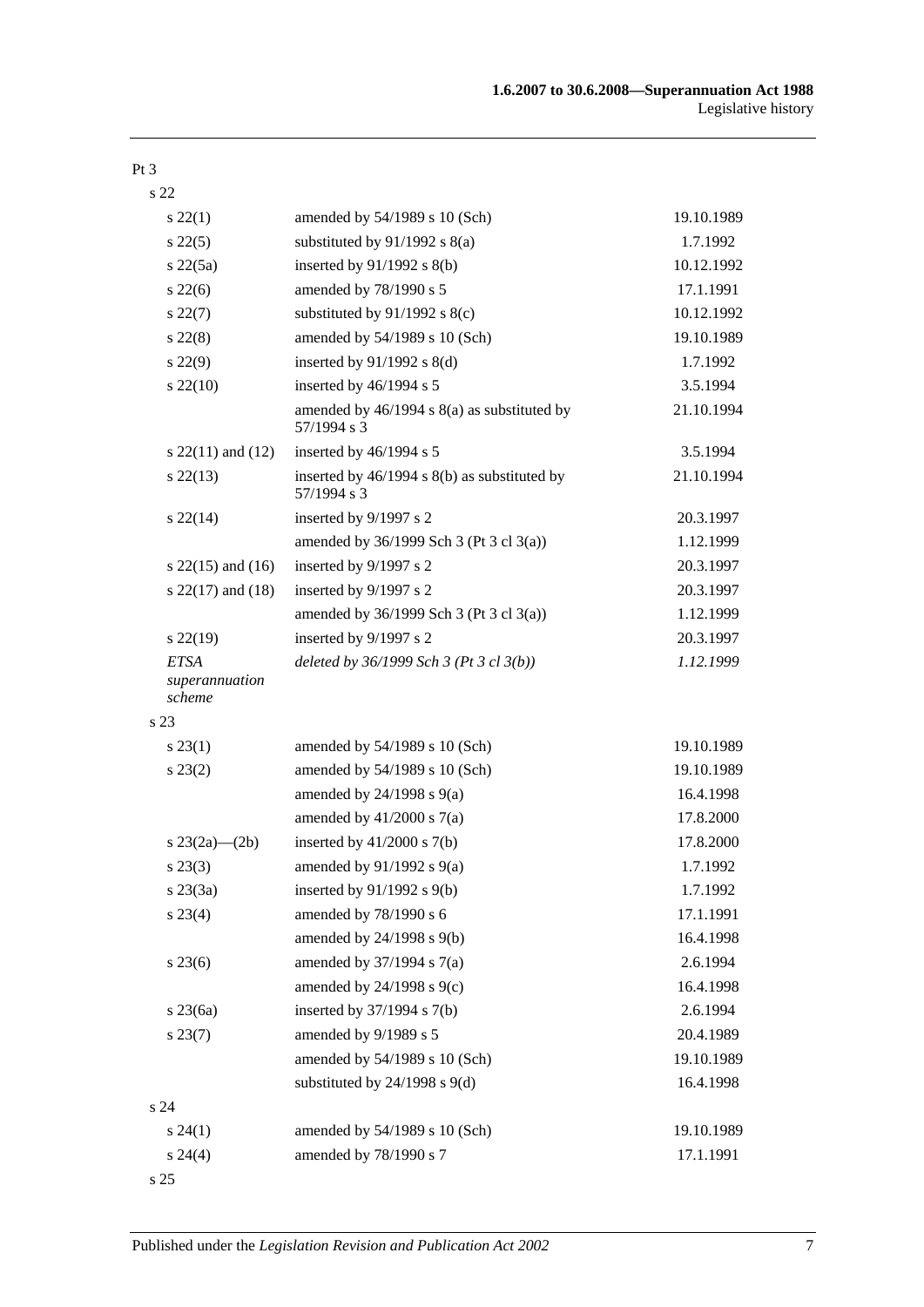| s 25(2)                | substituted by 78/1990 s 8                       | 17.1.1991  |
|------------------------|--------------------------------------------------|------------|
| Pt 4                   |                                                  |            |
| s 27                   |                                                  |            |
| $s \, 27(1)$           | amended by 54/1989 s 10 (Sch)                    | 19.10.1989 |
| $s\,27(2)$             | substituted by 91/1992 s 10                      | 1.7.1992   |
| $s \, 27(4)$           | inserted by 97/1995 s 4                          | 14.12.1995 |
| s 28                   |                                                  |            |
| $s\,28(1)$             | amended by 54/1989 s 10 (Sch)                    | 19.10.1989 |
|                        | amended by 45/1997 s 6                           | 24.7.1997  |
| s $28(1a)$ and $(1b)$  | inserted by 78/1990 s 9                          | 17.1.1991  |
| $s$ 28(1c)             | inserted by $91/1992$ s $11(a)$                  | 1.7.1992   |
|                        | amended by $24/1998$ s $10(a)$                   | 16.4.1998  |
|                        | amended by $21/2003$ s $8(a)$                    | 17.8.2003  |
| $s \, 28(1d)$          | inserted by $91/1992$ s $11(a)$                  | 1.7.1992   |
|                        | amended by $37/1994$ s $8(a)$                    | 2.6.1994   |
| $s$ 28(1e)             | inserted by $37/1994$ s $8(b)$                   | 2.6.1994   |
| $s \, 28(1f)$          | inserted by $37/1994$ s $8(b)$                   | 2.6.1994   |
|                        | substituted by $24/1998$ s $10(b)$               | 16.4.1998  |
| $s\,28(2)$             | amended by 54/1989 s 10 (Sch)                    | 19.10.1989 |
|                        | amended by $24/1998$ s $10(c)$                   | 16.4.1998  |
|                        | amended by 21/2003 s 8(b)                        | 17.8.2003  |
| $s\,28(3)$             | amended by 54/1989 s 10 (Sch)                    | 19.10.1989 |
| $s\,28(4)$             | substituted by 67/1991 s 3                       | 19.12.1991 |
|                        | substituted by $91/1992$ s $11(b)$               | 1.7.1992   |
| $s\,28(5)$             | amended by 54/1989 s 10 (Sch)                    | 19.10.1989 |
|                        | amended by $91/1992$ s $11(c)$                   | 1.7.1992   |
| $s\,28(6)$             | amended by 54/1989 s 10 (Sch)                    | 19.10.1989 |
|                        | deleted by $91/1992 s 11(d)$                     | 1.7.1992   |
| s 28(7)                | amended by 24/1998 s 10(d)                       | 16.4.1998  |
| $s\,28(8)$             | inserted by 97/1995 s 5                          | 14.12.1995 |
| s 28A                  | inserted by 44/1993 s 3                          | 27.5.1993  |
| s 28A(3)               | substituted by 57/1999 s 3                       | 1.7.1999   |
| s $28A(3a)$ and $(3b)$ | inserted by $57/1999$ s 3                        | 1.7.1999   |
| s $28A(3c)$            | inserted by 57/1999 s 3                          | 1.7.1999   |
|                        | amended by 21/2003 s 9                           | 17.8.2003  |
|                        | s $28A(3d)$ and $(3e)$ inserted by $57/1999$ s 3 | 1.7.1999   |
| ss 28B and 28C         | inserted by 97/1995 s 6                          | 14.12.1995 |
| s 29                   |                                                  |            |
| s 29(1)                | amended by $24/1998$ s $11(a)$                   | 16.4.1998  |
| s $29(1a)$ and $(1b)$  | inserted by 24/1998 s 11(b)                      | 16.4.1998  |
| $s\,29(2)$             | amended by 54/1989 s 10 (Sch)                    | 19.10.1989 |
|                        | amended by $91/1992$ s $12(a)$                   | 1.7.1992   |
| $s\,29(3)$             | amended by 54/1989 s 10 (Sch)                    | 19.10.1989 |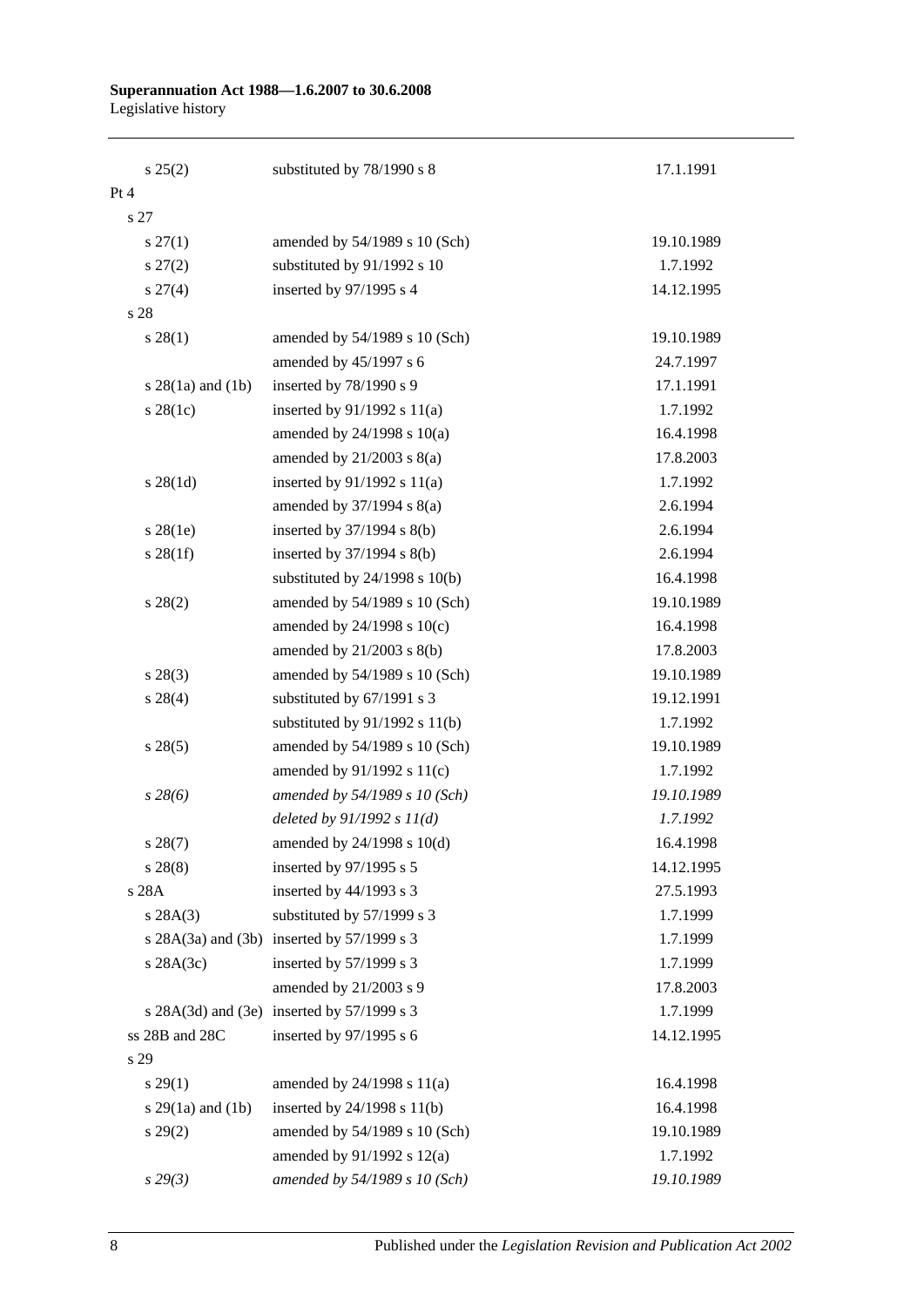#### **1.6.2007 to 30.6.2008—Superannuation Act 1988** Legislative history

|                   | deleted by $91/1992 s 12(b)$       | 1.7.1992   |
|-------------------|------------------------------------|------------|
| s 30              |                                    |            |
| $s \ 30(3)$       | amended by 9/1989 s 6              | 20.4.1989  |
| $s \ 30(8)$       | amended by 54/1989 s 10 (Sch)      | 19.10.1989 |
| s 30A             | inserted by 78/1990 s 10           | 17.1.1991  |
| s 31              |                                    |            |
| $s \, 31(1)$      | amended by 54/1989 s 10 (Sch)      | 19.10.1989 |
|                   | substituted by $37/1994$ s $9(a)$  | 2.6.1994   |
| $s \, 31(2)$      | amended by 91/1992 s 13(a)         | 1.7.1992   |
| A                 | amended by 78/1990 s 11(a)         | 17.1.1991  |
|                   | amended by 67/1991 s 4             | 19.12.1991 |
| Pn                | inserted by 91/1992 s 13(b)        | 1.7.1992   |
| M                 | inserted by $91/1992$ s $13(c)$    | 1.7.1992   |
| $s \frac{31}{2a}$ | inserted by $78/1990$ s $11(b)$    | 17.1.1991  |
| $s \, 31(2b)$     | inserted by 37/1994 s 9(b)         | 2.6.1994   |
|                   | amended by 24/1998 s 12            | 16.4.1998  |
| s $31(2c)$        | inserted by 37/1994 s 9(b)         | 2.6.1994   |
| $s \ 31(3)$       | substituted by $78/1990$ s $11(c)$ | 17.1.1991  |
|                   | amended by 45/1997 s 7             | 24.7.1997  |
| $s \ 31(4)$       | substituted by $78/1990$ s $11(c)$ | 17.1.1991  |
| s 32              |                                    |            |
| $s \, 32(1)$      | amended by $67/1991$ s $5(a)$      | 19.12.1991 |
| $s \, 32(2)$      | amended by 54/1989 s 10 (Sch)      | 19.10.1989 |
|                   | amended by 91/1992 s 14(a)         | 1.7.1992   |
| A                 | amended by $67/1991$ s $5(b)$      | 19.12.1991 |
| Pn                | inserted by $91/1992$ s $14(b)$    | 1.7.1992   |
| M                 | inserted by 91/1992 s 14(b)        | 1.7.1992   |
| $s \frac{32}{2a}$ | inserted by 49/2003 s 29           | 18.12.2003 |
| $s \, 32(3)$      |                                    |            |
| A                 | amended by $67/1991$ s $5(c)$      | 19.12.1991 |
| $s \frac{32}{3a}$ | inserted by $67/1991$ s $5(d)$     | 19.12.1991 |
|                   | substituted by $91/1992$ s $14(c)$ | 1.7.1992   |
|                   | amended by 24/1998 s 13            | 16.4.1998  |
| $s \, 32(5)$      | amended by 54/1989 s 10 (Sch)      | 19.10.1989 |
|                   | amended by $67/1991$ s $5(e)$      | 19.12.1991 |
|                   | amended by 91/1992 s 14(d)         | 1.7.1992   |
| s 32A             | inserted by 91/1992 s 15           | 1.7.1992   |
| $s \, 32A(2)$     | amended by 24/1998 s 14            | 16.4.1998  |
| ss 32B-32D        | inserted by 37/2004 s 18           | 18.9.2004  |
| $Pt\,5$           |                                    |            |
| s 34              | amended by 9/1989 s 7              | 20.4.1989  |
|                   | amended by 54/1989 s 10 (Sch)      | 19.10.1989 |
|                   | amended by 69/1992 s 29            | 10.12.1992 |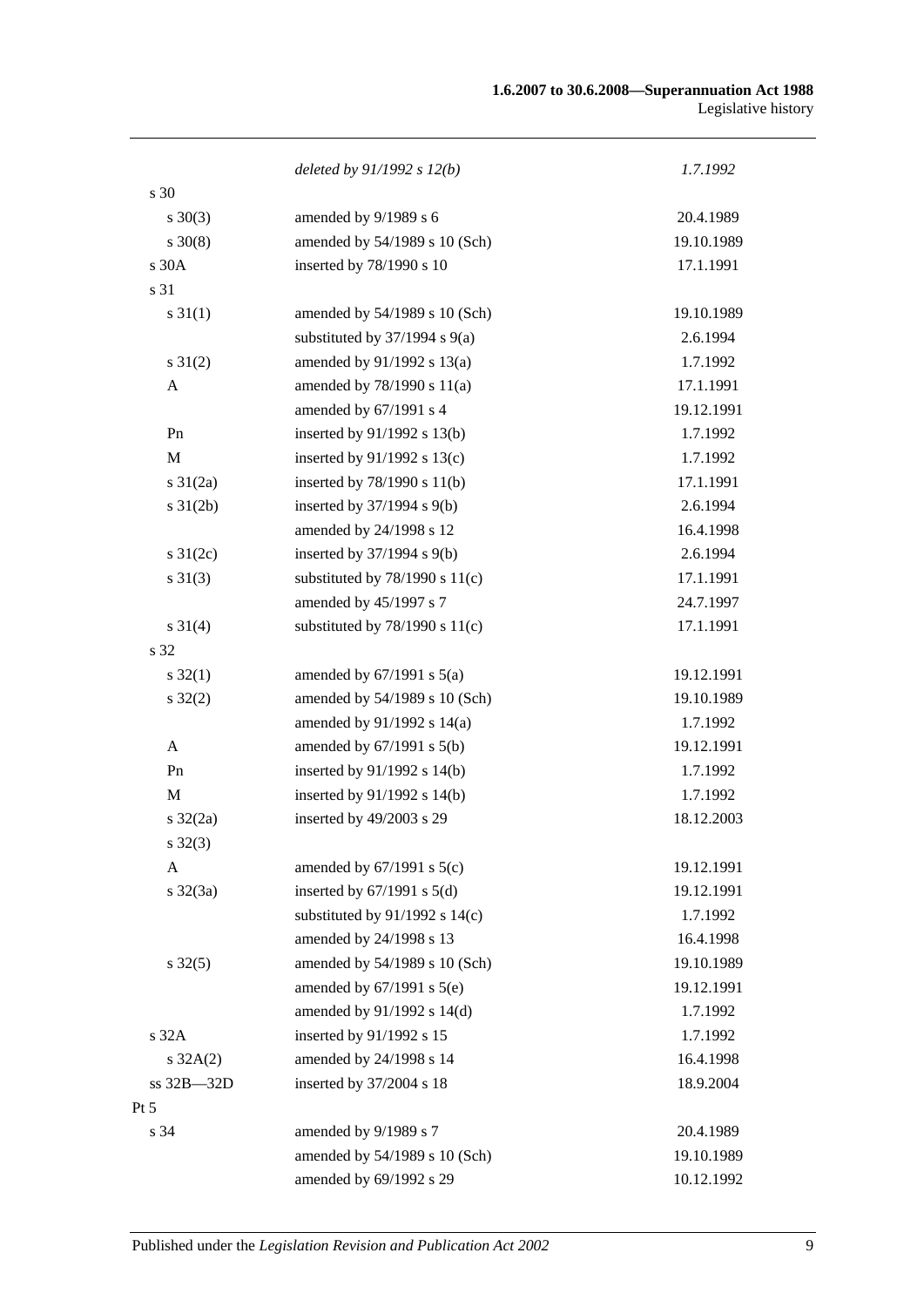|                       | substituted by 91/1992 s 16        | 1.7.1992   |
|-----------------------|------------------------------------|------------|
| $s \; 34(1)$          | amended by $41/2000$ s $8(a)$      | 17.8.2000  |
| n                     | amended by 45/1997 s 8             | 1.7.1992   |
| $s \; 34(2)$          | amended by $34/2000$ s $8(b)$      | 1.6.2000   |
| B                     | amended by 37/1994 s 10(a)         | 2.6.1994   |
| n                     | amended by 45/1997 s 8             | 1.7.1992   |
| $s \; 34(5)$          | inserted by 37/1994 s 10(b)        | 2.6.1994   |
| $s \frac{34(6)}{2}$   | inserted by $37/1994$ s $10(b)$    | 2.6.1994   |
|                       | amended by 24/1998 s 15            | 16.4.1998  |
| $s \frac{34(7)}{2}$   | inserted by 97/1995 s 7            | 14.12.1995 |
| s 35                  |                                    |            |
| $s \, 35(1)$          | amended by 91/1992 s 17(a)         | 1.7.1992   |
| $s \; 35(2)$          |                                    |            |
| A                     | amended by $67/1991$ s $6(a)$      | 19.12.1991 |
| $s \frac{35(2a)}{2}$  | inserted by $67/1991$ s $6(b)$     | 19.12.1991 |
| $s \, 35(2b)$         | inserted by 91/1992 s 17(b)        | 1.7.1992   |
| $s \; 35(4)$          | amended by $91/1992$ s $17(c)$     | 1.7.1992   |
|                       | amended by 37/1994 s 11(a)         | 2.6.1994   |
| $s \, 35(5)$          | amended by 54/1989 s 10 (Sch)      | 19.10.1989 |
|                       | amended by 91/1992 s 17(d)         | 1.7.1992   |
| Pn                    | inserted by $91/1992$ s $17(e)$    | 1.7.1992   |
| <b>FS</b>             | inserted by $91/1992$ s $17(e)$    | 1.7.1992   |
| $\mathbf{M}$          | inserted by $91/1992$ s $17(e)$    | 1.7.1992   |
| $s \; 35(6)$          | inserted by 37/1994 s 11(b)        | 2.6.1994   |
| s 36                  |                                    |            |
| $s \; 36(1)$          | substituted by $9/1989$ s $8(a)$   | 20.4.1989  |
| $s \; 36(3)$          | amended by $9/1989$ s $8(b)$       | 20.4.1989  |
| $s \; 36(8)$          | amended by 54/1989 s 10 (Sch)      | 19.10.1989 |
| s 36A                 | inserted by 78/1990 s 12           | 17.1.1991  |
| s 37                  |                                    |            |
| $s \frac{37(1)}{2}$   | substituted by $37/1994$ s $12(a)$ | 2.6.1994   |
| $s \frac{37(2)}{2}$   | amended by 67/1991 s 7(a)          | 19.12.1991 |
|                       | substituted by 91/1992 s 18        | 1.7.1992   |
| $s \frac{37}{2a}$     | inserted by $67/1991$ s $7(b)$     | 19.12.1991 |
| $s \frac{37(3a)}{2}$  | inserted by 37/1994 s 12(b)        | 2.6.1994   |
|                       | amended by 24/1998 s 16            | 16.4.1998  |
| s $37(3b)$ and $(3c)$ | inserted by 37/1994 s 12(b)        | 2.6.1994   |
| s $37(4)$ and $(5)$   | substituted by 78/1990 s 13        | 17.1.1991  |
| s 38                  |                                    |            |
| $s \ 38(1)$           | amended by $67/1991$ s $8(a)$      | 19.12.1991 |
|                       | amended by $12/1993$ s $9(a)$      | 19.12.1991 |
|                       | amended by $45/1997$ s $9(a)$      | 24.7.1997  |
|                       | amended by 43/2006 s 208(1)        | 1.6.2007   |
|                       |                                    |            |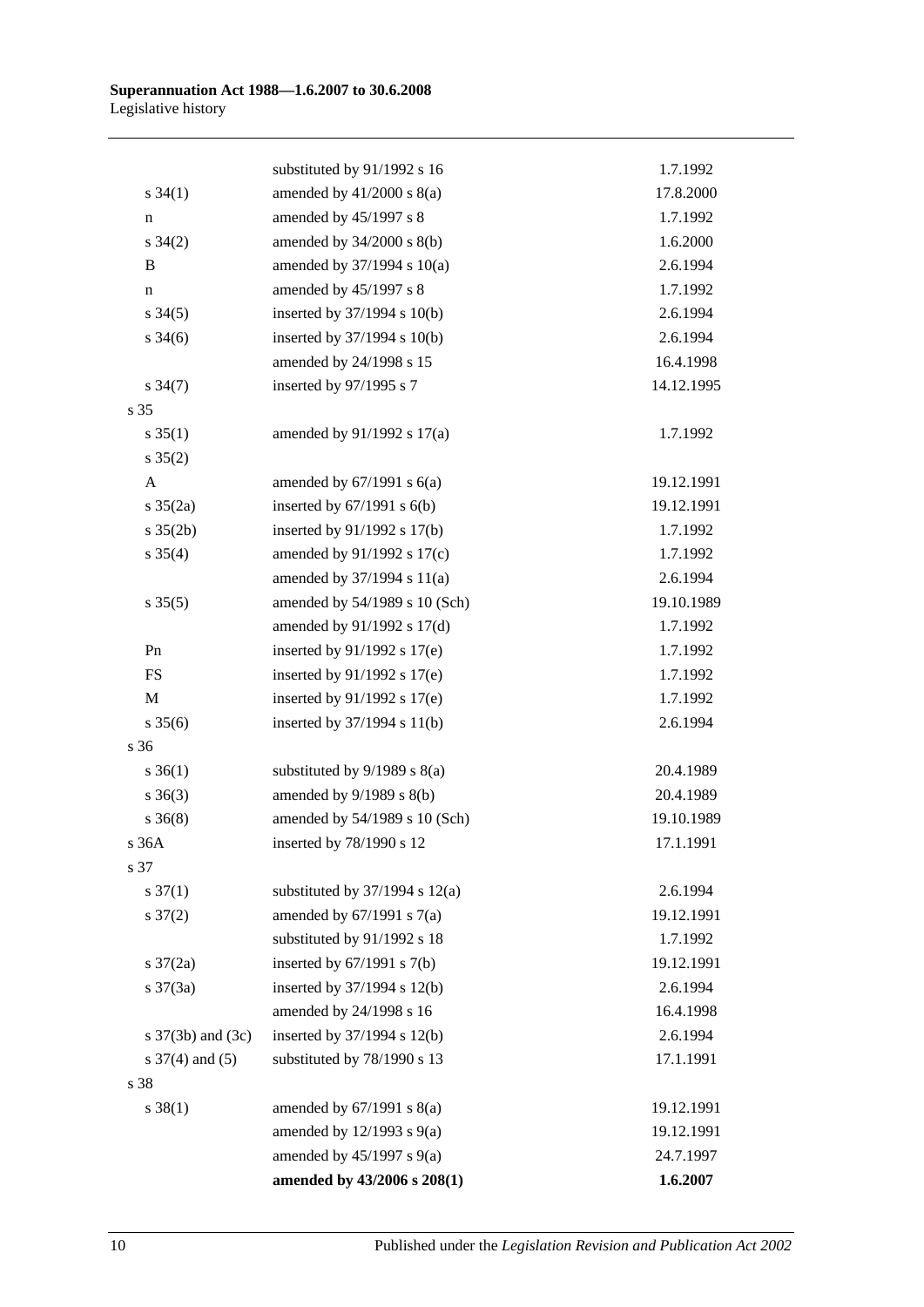| $s\,38(1a)$           | inserted by $45/1997 s 9(b)$                            | 24.7.1997  |
|-----------------------|---------------------------------------------------------|------------|
|                       | amended by 13/2003 s 13                                 | 3.7.2003   |
|                       | deleted by 43/2006 s 208(2)                             | 1.6.2007   |
| $s \frac{38}{1b}$     | inserted by 49/2003 s 30                                | 18.12.2003 |
| $s \, 38(4)$          | amended by 54/1989 s 10 (Sch)                           | 19.10.1989 |
|                       | amended by 67/1991 s 8(b), (c)                          | 19.12.1991 |
|                       | amended by 37/1994 s 13                                 | 2.6.1994   |
| $s \, 38(6)$          | inserted by $67/1991$ s $8(d)$                          | 19.12.1991 |
|                       | amended by 24/1998 s 17                                 | 16.4.1998  |
| $s \, 38(7)$          | inserted by $67/1991$ s $8(d)$                          | 19.12.1991 |
|                       | amended by $91/1992$ s $19(a)$                          | 1.7.1992   |
|                       | amended by 12/1993 s 9(b)                               | 19.12.1991 |
| $\mathbf X$           | substituted by 91/1992 s 19(b)                          | 1.7.1992   |
| Pn                    | inserted by 91/1992 s 19(b)                             | 1.7.1992   |
| M                     | inserted by 91/1992 s 19(b)                             | 1.7.1992   |
| s 39                  |                                                         |            |
| $s \, 39(1)$          | amended by 54/1989 s 10 (Sch)                           | 19.10.1989 |
|                       | amended by 78/1990 s 14(a)                              | 17.1.1991  |
|                       | amended by 37/1994 s 14(a)                              | 2.6.1994   |
| s $39(1a)$ and $(1b)$ | inserted by $78/1990$ s $14(b)$                         | 17.1.1991  |
| $s \, 39(1c)$         | inserted by $91/1992$ s $20(a)$                         | 1.7.1992   |
|                       | amended by 24/1998 s 18(a), (b)                         | 16.4.1998  |
|                       | amended by $21/2003$ s $10(a)$                          | 17.8.2003  |
|                       | (a)—(d) redesignated as (b)—(e) by $24/1998$<br>s 18(a) | 16.4.1998  |
| $s \, 39(1d)$         | inserted by $91/1992$ s $20(a)$                         | 1.7.1992   |
|                       | amended by 37/1994 s 14(b), (c)                         | 2.6.1994   |
| $s \frac{39(1da)}{2}$ | inserted by $37/1994$ s $14(d)$                         | 2.6.1994   |
| $s \frac{39(1db)}{2}$ | inserted by 37/1994 s 14(d)                             | 2.6.1994   |
|                       | substituted by $24/1998$ s $18(c)$                      | 16.4.1998  |
| $s\,39(1e)$           | inserted by $91/1992 s 20(a)$                           | 1.7.1992   |
|                       | deleted by $24/1998 s 18(d)$                            | 16.4.1998  |
| $s \, 39(2)$          | amended by 78/1990 s 14(c)                              | 17.1.1991  |
|                       | amended by 24/1998 s 18(e)                              | 16.4.1998  |
|                       | amended by 21/2003 s 10(b)                              | 17.8.2003  |
| $s \, 39(3)$          | amended by 54/1989 s 10 (Sch)                           | 19.10.1989 |
|                       | amended by 91/1992 s 20(b)                              | 1.7.1992   |
| $s \, 39(4)$          | amended by 54/1989 s 10 (Sch)                           | 19.10.1989 |
|                       | amended by 37/1994 s 14(e)                              | 2.6.1994   |
| $s \, 39(5)$          | amended by 54/1989 s 10 (Sch)                           | 19.10.1989 |
|                       | amended by $67/1991$ s $9(a)$                           | 19.12.1991 |
|                       | amended by 24/1998 s 18(f)                              | 16.4.1998  |
|                       | amended by 21/2003 s 10(c)                              | 17.8.2003  |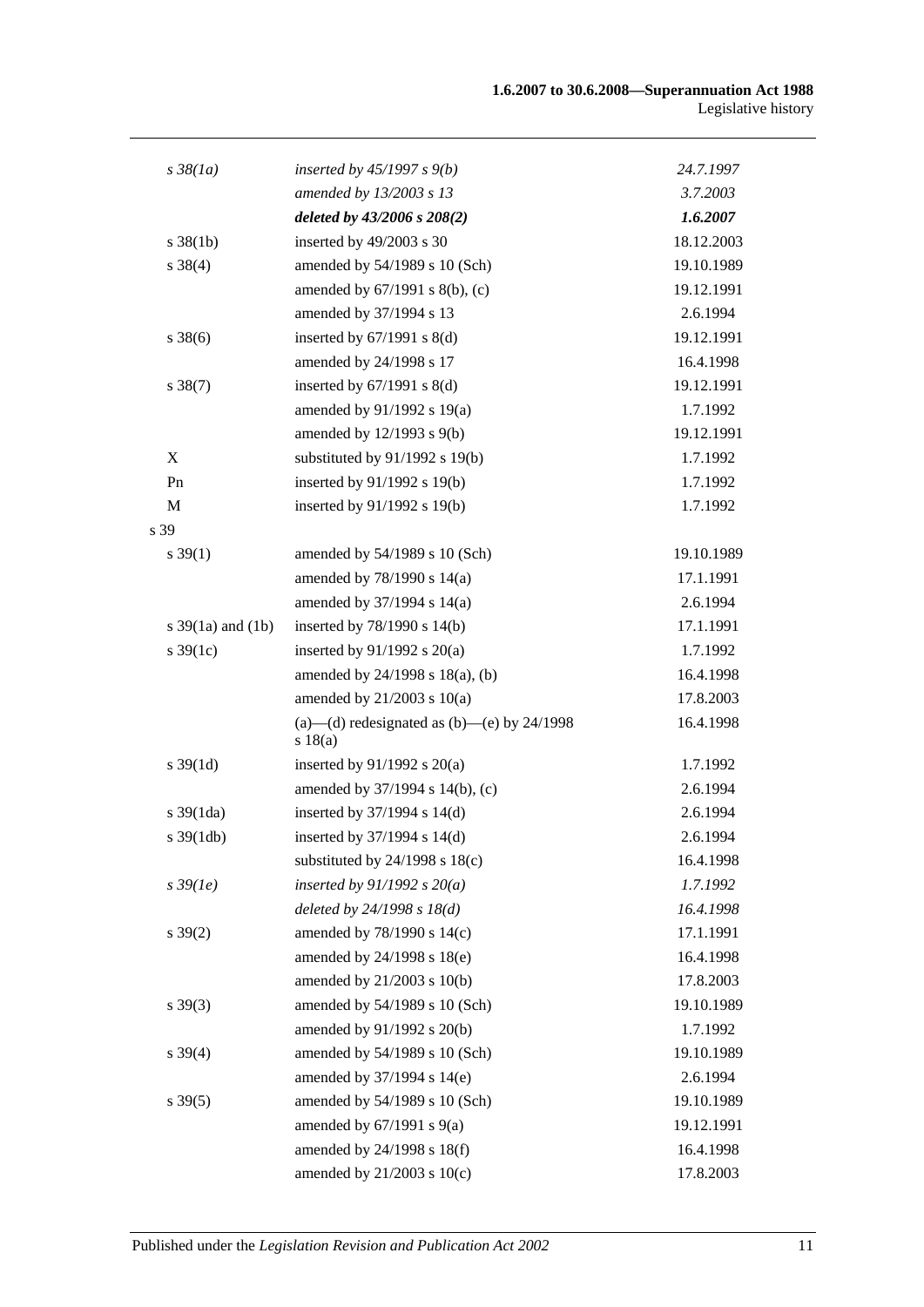| $s \, 39(6)$         | amended by $9/1989$ s $9(a)$                    | 20.4.1989  |
|----------------------|-------------------------------------------------|------------|
|                      | amended by 54/1989 s 10 (Sch)                   | 19.10.1989 |
|                      | amended by 24/1998 s 18(g)                      | 16.4.1998  |
| $s \frac{39(7)}{2}$  | amended by 54/1989 s 10 (Sch)                   | 19.10.1989 |
|                      | amended by 91/1992 s 20(c), (d)                 | 1.7.1992   |
|                      | substituted by $37/1994$ s $14(f)$              | 2.6.1994   |
|                      | amended by $41/2000$ s $9(a)$                   | 17.8.2000  |
| $\mathbf M$          | substituted by $41/2000$ s $9(b)$               | 17.8.2000  |
| $\rm{NM}$            | amended by 45/1997 s 10                         | 24.7.1997  |
|                      | substituted by $41/2000$ s $9(c)$               | 17.8.2000  |
| ${\bf S}$            | amended by $41/2000$ s $9(d)$                   | 17.8.2000  |
| $s \frac{39(7a)}{2}$ | inserted by $41/2000$ s $9(e)$                  | 17.8.2000  |
| $s \, 39(8)$         | amended by 54/1989 s 10 (Sch)                   | 19.10.1989 |
|                      | amended by $37/1994$ s $14(g)$                  | 2.6.1994   |
| $s \frac{39(8a)}{2}$ | inserted by $67/1991$ s $9(b)$                  | 19.12.1991 |
| $s \, 39(8b)$        | inserted by $67/1991$ s $9(b)$                  | 19.12.1991 |
|                      | amended by 91/1992 s 20(e)                      | 1.7.1992   |
| X                    | substituted by $91/1992$ s $20(f)$              | 1.7.1992   |
| Pn                   | inserted by $91/1992$ s $20(f)$                 | 1.7.1992   |
| M                    | inserted by $91/1992$ s $20(f)$                 | 1.7.1992   |
| $s \, 39(8c)$        | inserted by $91/1992$ s $20(g)$                 | 1.7.1992   |
|                      | amended by 37/1994 s 14(h)                      | 2.6.1994   |
| $s \, 39(9)$         | inserted by $9/1989$ s $9(b)$                   | 1.7.1988   |
| $s \, 39(10)$        | inserted by $37/1994$ s $14(i)$                 | 5.6.1994   |
|                      | s 39(10a) and (10b) inserted by 24/1998 s 18(h) | 1.7.1994   |
| $s \frac{39(11)}{2}$ | inserted by 97/1995 s 8                         | 14.12.1995 |
| s39A                 | inserted by $44/1993$ s 4                       | 27.5.1993  |
| s 39A(1)             | amended by 37/1994 s 15(a)                      | 2.6.1994   |
| $s \, 39A(2)$        | substituted by $37/1994$ s $15(b)$              | 2.6.1994   |
| $s \, 39A(3)$        | substituted by 57/1999 s 4                      | 1.7.1999   |
| s $39A(3a)$ (3c)     | inserted by 57/1999 s 4                         | 1.7.1999   |
| $s$ 39A $(3d)$       | inserted by 57/1999 s 4                         | 1.7.1999   |
|                      | amended by 21/2003 s 11                         | 17.8.2003  |
| s $39A(3e)$ (3g)     | inserted by 57/1999 s 4                         | 1.7.1999   |
| s 39A(4)             | substituted by $37/1994$ s $15(c)$              | 2.6.1994   |
| s 39A(5)             | amended by 37/1994 s 15(d)                      | 2.6.1994   |
| ss 39B and 39C       | inserted by 97/1995 s 9                         | 14.12.1995 |
| s 40                 |                                                 |            |
| $s\ 40(4)$           | inserted by 67/1991 s 10                        | 19.12.1991 |
| s 40A                | inserted by 23/1999 s 6                         | 1.4.1999   |
| $s\ 40A(2)$          | amended by 37/2004 s 19(1)                      | 19.8.2004  |
| $s\ 40A(3)$          | amended by 37/2004 s 19(2)                      | 19.8.2004  |
| $s\ 40A(4)$          | amended by 37/2004 s 19(3)                      | 19.8.2004  |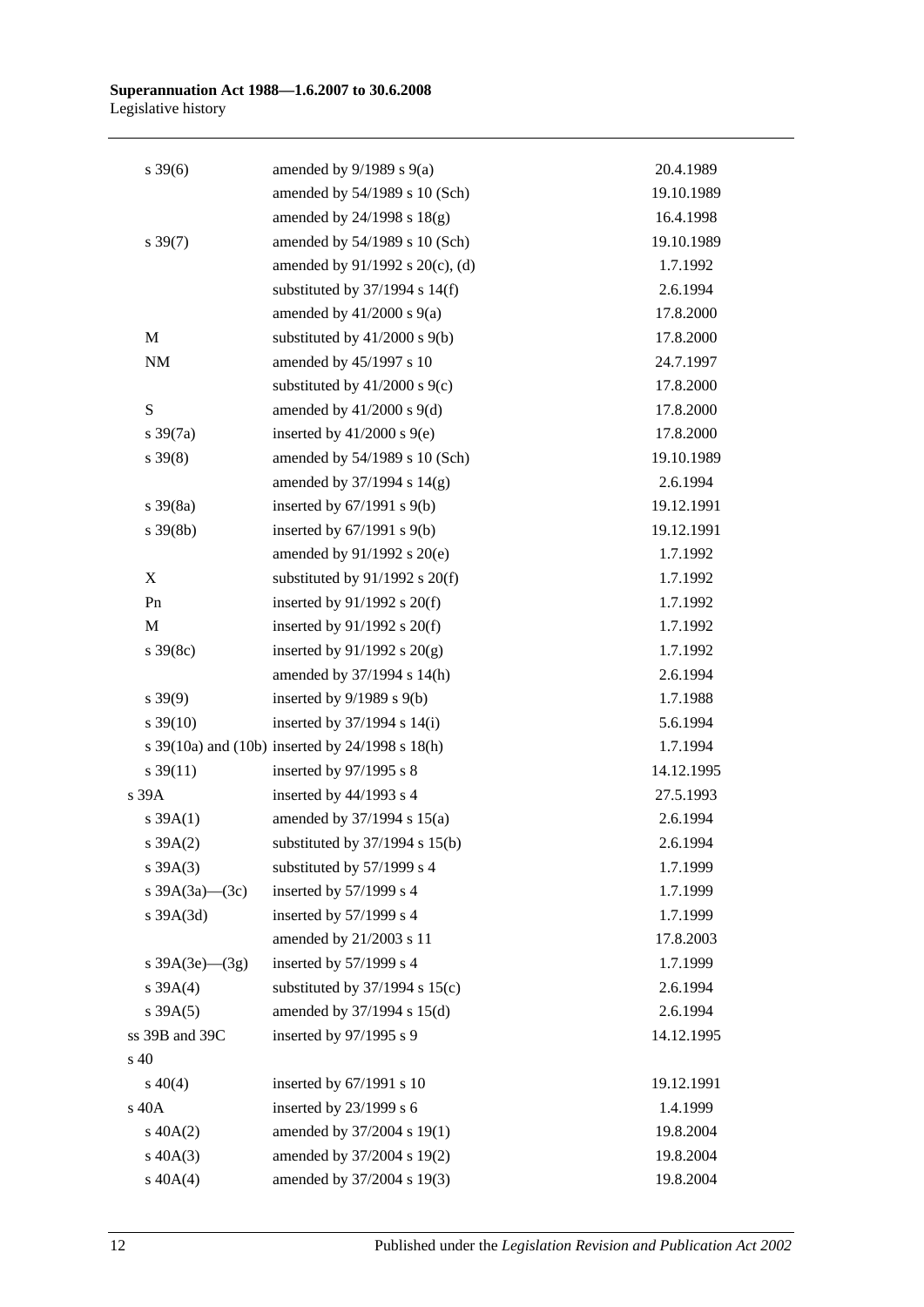| $s\,40A(8)$                                     | deleted by 37/2004 s 19(4)                       | 19.8.2004  |
|-------------------------------------------------|--------------------------------------------------|------------|
| s 42A                                           | inserted by $41/2000$ s 10                       | 17.8.2000  |
| s 43                                            | amended by 78/1990 s 15                          | 17.1.1991  |
|                                                 | substituted by 67/1991 s 11                      | 19.12.1991 |
| s 43A                                           | inserted by 54/1989 s 8                          | 19.10.1989 |
|                                                 | amended by 37/1994 s 16                          | 2.6.1994   |
|                                                 | substituted by 41/2000 s 11                      | 17.8.2000  |
| s 43AA                                          | inserted by 41/2000 s 12                         | 17.8.2000  |
| Pt $5A$                                         | inserted by 49/2003 s 31                         | 18.12.2003 |
| $s$ 43AB                                        | amended by 5/2006 s 5                            | 23.6.2006  |
| s 43AC                                          |                                                  |            |
| Southern State<br>Superannuation<br><b>Fund</b> | deleted by $51/2004$ s 44                        | 13.1.2005  |
| s 43AG                                          | substituted by 51/2004 s 45                      | 13.1.2005  |
| Pt $6$                                          |                                                  |            |
| s 43B                                           | inserted by 91/1992 s 21                         | 1.7.1992   |
| $s\,43B(1)$                                     | s 43B redesignated as $s$ 43B(1) by 37/1994 s 17 | 2.6.1994   |
| $s\,43B(2)$                                     | inserted by 37/1994 s 17                         | 2.6.1994   |
| s 44                                            |                                                  |            |
| $s\,44(1)$                                      | amended by $37/1994$ s $18(a)$                   | 2.6.1994   |
|                                                 | amended by 24/1998 s 19                          | 16.4.1998  |
|                                                 | amended by $4/2000$ s $9(1)$ (Sch 1 cl $41(a)$ ) | 1.6.2000   |
| $s\,44(2)$                                      | amended by 37/1994 s 18(b)                       | 2.6.1994   |
|                                                 | deleted by $4/2000 s 9(1)$ (Sch 1 cl $41(b)$ )   | 1.6.2000   |
| $s\,44(3)$                                      | deleted by $4/2000 s 9(1)$ (Sch 1 cl $41(c)$ )   | 1.6.2000   |
| $s\,44(4)$                                      | inserted by $37/1994$ s $18(c)$                  | 2.6.1994   |
|                                                 | amended by $4/2000$ s $9(1)$ (Sch 1 cl $41(d)$ ) | 1.6.2000   |
| s <sub>45</sub>                                 |                                                  |            |
| $s\,45(1)$                                      | amended by 9/1989 s 10                           | 20.4.1989  |
|                                                 | amended by $41/2000$ s $13(a)$ —(c)              | 1.7.1988   |
|                                                 | amended by $37/2004$ s $20(1)$ —(6)              | 19.8.2004  |
|                                                 | (e) deleted by 37/2004 s 20(3)                   | 19.8.2004  |
| $s\,45(1a)$                                     | inserted by $24/1998$ s $20(a)$                  | 16.4.1998  |
|                                                 | substituted by $41/2000$ s $13(d)$               | 1.7.1988   |
|                                                 | amended by 37/2004 s 20(7)                       | 19.8.2004  |
| $s\,45(2)$                                      | amended by 24/1998 s 20(b)                       | 16.4.1998  |
|                                                 | amended by $41/2000$ s $13(e)$                   | 1.7.1988   |
|                                                 | (ba) deleted by 37/2004 s 20(8)                  | 19.8.2004  |
| $s\,45(4)$                                      | substituted by 67/1991 s 12                      | 19.12.1991 |
|                                                 | amended by 37/2004 s 20(9)                       | 19.8.2004  |
| $s\,45(6)$                                      | inserted by 37/1994 s 19                         | 2.6.1994   |
|                                                 | amended by 41/2000 s 13(f)                       | 1.7.1988   |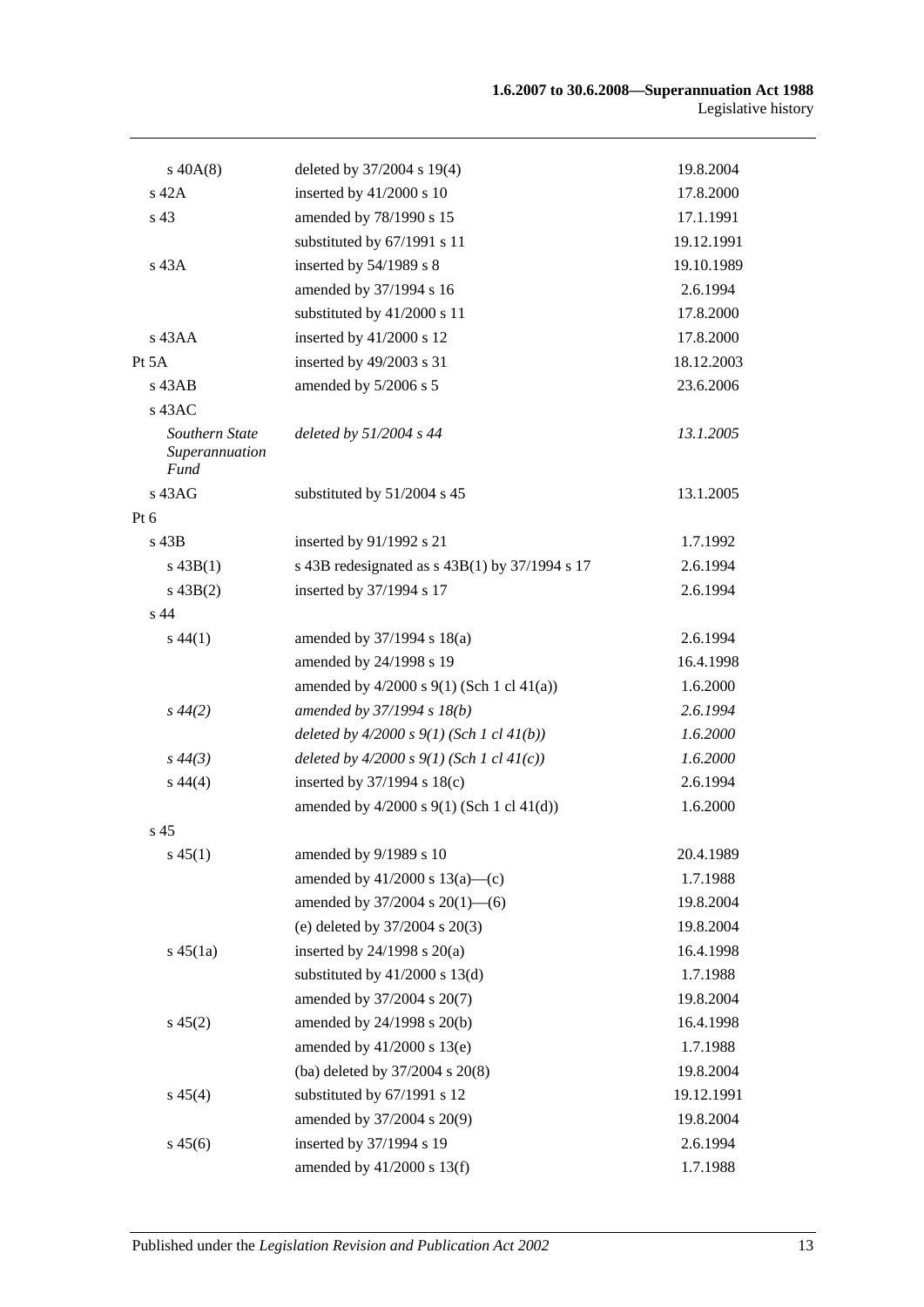| $s\,45(7)$             | inserted by 37/2004 s 20(10)                                            | 19.8.2004  |
|------------------------|-------------------------------------------------------------------------|------------|
| s <sub>46</sub>        |                                                                         |            |
| $s\ 46(4)$ and (5)     | inserted by 9/1989 s 11                                                 | 20.4.1989  |
| s 47                   |                                                                         |            |
| $s\,47(1)$             | amended by 78/1990 s 16                                                 | 17.1.1991  |
|                        | substituted by $20/1998$ s $7(a)$                                       | 1.10.1997  |
|                        | amended by $40/2001$ s $9(a)$                                           | 1.1.2002   |
| $s\,47(2)$             | amended by 20/1998 s 7(b)                                               | 1.10.1997  |
|                        | substituted by $40/2001$ s $9(a)$                                       | 1.1.2002   |
| $s\,47(4)$             | inserted by $20/1998$ s $7(c)$                                          | 1.10.1997  |
|                        | amended by 40/2001 s 9(b)                                               | 1.1.2002   |
| $s\,47(5)$             | inserted by $20/1998$ s $7(c)$                                          | 1.10.1997  |
|                        | amended by $40/2001$ s $9(c)$ , (d)                                     | 1.1.2002   |
| $s\,47(6)$             | inserted by $20/1998$ s $7(c)$                                          | 1.10.1997  |
|                        | substituted by $40/2001$ s $9(e)$                                       | 1.1.2002   |
| ss 47A and 47B         | inserted by 24/1998 s 21                                                | 16.4.1998  |
| s 48                   |                                                                         |            |
| $s\,48(1)$             | substituted by $9/1989$ s $12(a)$                                       | 20.4.1989  |
|                        | amended by 54/1989 s 10 (Sch)                                           | 19.10.1989 |
| $s\ 48(2)$             | amended by 9/1989 s 12(b)                                               | 20.4.1989  |
|                        | amended by 54/1989 s 10 (Sch)                                           | 19.10.1989 |
|                        | substituted by 41/2000 s 14                                             | 17.8.2000  |
|                        | substituted by 12/2001 s 26                                             | 1.7.2001   |
| $s\ 48(2a)$ and $(2b)$ | inserted by 41/2000 s 14                                                | 17.8.2000  |
| $s\,48(3)$             | inserted by $9/1989$ s $12(c)$                                          | 20.4.1989  |
| s 51A                  | inserted by $41/2000$ s 15                                              | 17.8.2000  |
| s 54                   |                                                                         |            |
| s 54(1)                | amended by 37/2004 s 21(1)                                              | 19.8.2004  |
| $s\,54(5)$             | amended by $54/1989$ s 10 (Sch)                                         | 19.10.1989 |
| s $54(6)$ and $(7)$    | inserted by 37/2004 s 21(2)                                             | 19.8.2004  |
| s 55                   |                                                                         |            |
| s 55(1)                | amended by 38/1995 Sch 2                                                | 1.7.1995   |
|                        | amended by 24/1998 s 22                                                 | 16.4.1998  |
|                        | (a)—(d) redesignated as (b)—(e) by $24/1998$<br>s 22                    | 16.4.1998  |
|                        | amended by $5/2006$ s $6(1)$ — $(5)$                                    | 23.6.2006  |
| s 55(1a)               | inserted by 49/2003 s 32                                                | 18.12.2003 |
| s 55(2)                | substituted by $5/2006$ s $6(6)$                                        | 23.6.2006  |
| s 56                   |                                                                         |            |
| s 56(1)                | s 56 substituted by 24/1998 s 23                                        | 16.4.1998  |
|                        | s 56 amended and redesignated as $s$ 56(1) by<br>$5/2006$ s $7(1)$ —(4) | 23.6.2006  |
| $s\,56(2)$ —(4)        | inserted by $5/2006$ s $7(4)$                                           | 23.6.2006  |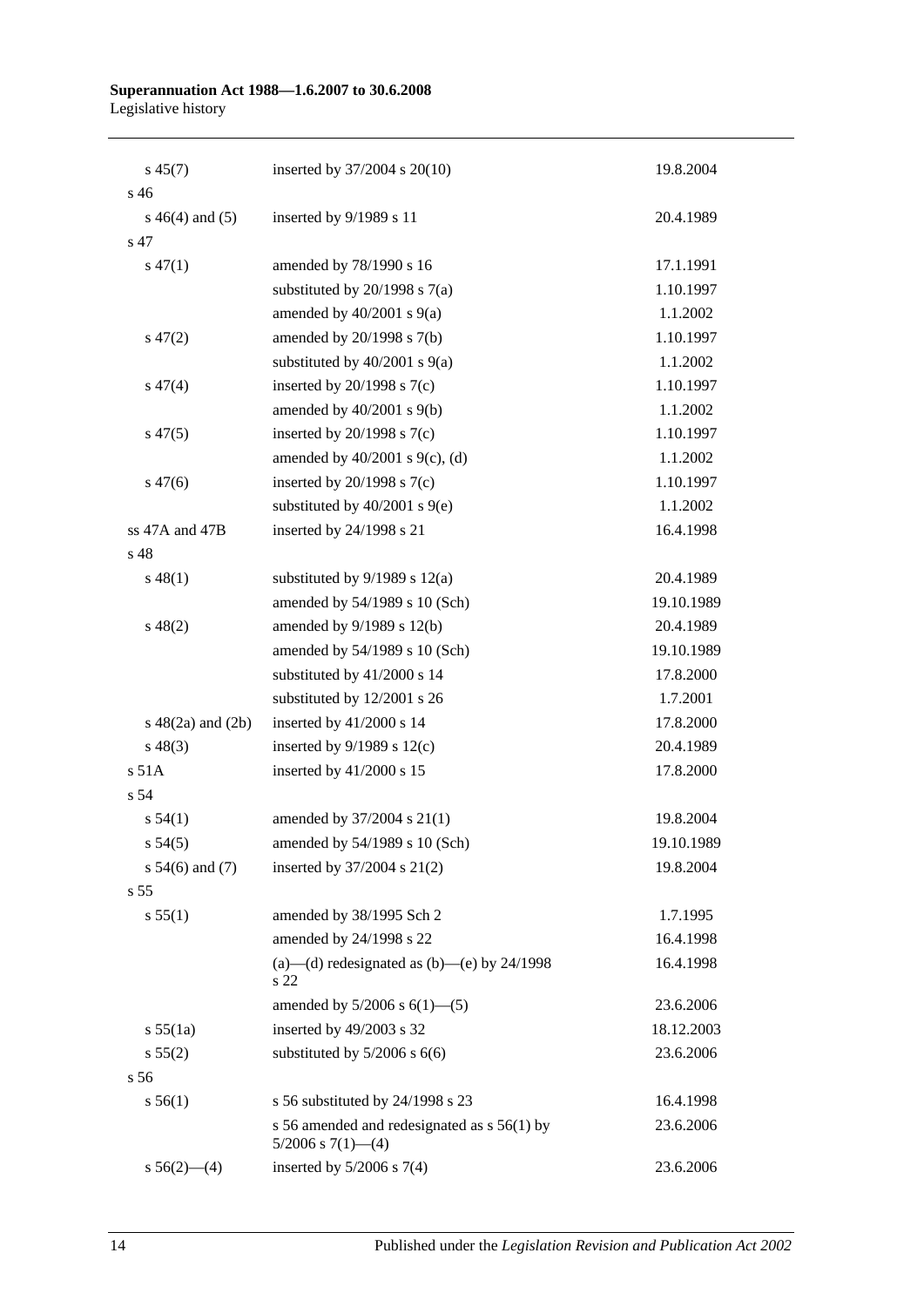#### **1.6.2007 to 30.6.2008—Superannuation Act 1988** Legislative history

| s 58A               | inserted by 91/1992 s 22           | 1.7.1992   |
|---------------------|------------------------------------|------------|
| s 59                |                                    |            |
| s 59(1a)            | inserted by 78/1990 s 17           | 17.1.1991  |
|                     | amended by 67/1991 s 13            | 19.12.1991 |
|                     | amended by 49/2003 s 33            | 18.12.2003 |
|                     | amended by 5/2006 s 8              | 23.6.2006  |
| $\overline{s}$ 60   | inserted by 9/1989 s 13            | 20.4.1989  |
|                     | deleted by 54/1989 s 9             | 19.10.1989 |
| Sch 1               |                                    |            |
| cl <sub>1</sub>     |                                    |            |
| cl $1(1)$ and $(2)$ | amended by 54/1989 s 10 (Sch)      | 19.10.1989 |
| cl $1(2a)$          | inserted by 9/1989 s 14            | 1.7.1988   |
| cl <sub>2</sub>     |                                    |            |
| cl $2(1)$           | amended by 54/1989 s 10 (Sch)      | 19.10.1989 |
| cl 2(4)             | amended by 54/1989 s 10 (Sch)      | 19.10.1989 |
|                     | amended by 67/1991 s 14            | 19.12.1991 |
|                     | deleted by $24/1998 s 24(a)$       | 16.4.1998  |
| cl 3A               | inserted by 78/1990 s 18           | 17.1.1991  |
| cl <sub>4</sub>     | amended by 54/1989 s 10 (Sch)      | 19.10.1989 |
| cl <sub>5</sub>     |                                    |            |
| cl $5(1)$           | amended by 54/1989 s 10 (Sch)      | 19.10.1989 |
| cl <sub>6</sub>     |                                    |            |
| cl $6(1)$           | amended by $9/1989$ s $15(a)$      | 20.4.1989  |
|                     | amended by 37/1994 s 20(a)         | 2.6.1994   |
| FS                  | substituted by $37/1994$ s $20(b)$ | 2.6.1994   |
| Ζ                   | inserted by $9/1989$ s $15(b)$     | 20.4.1989  |
| Pn                  | inserted by $37/1994$ s $20(c)$    | 2.6.1994   |
| M                   | inserted by $37/1994$ s $20(c)$    | 2.6.1994   |
| cl 7                |                                    |            |
| cl $7(3)$           | inserted by $91/1992$ s $23(a)$    | 1.7.1992   |
| cl <sub>9</sub>     |                                    |            |
| cl $9(1a)$          | inserted by $9/1989$ s $16(a)$     | 20.4.1989  |
|                     | amended by 54/1989 s 10 (Sch)      | 19.10.1989 |
|                     | amended by $69/1992$ s $30(a)$     | 10.12.1992 |
| cl $9(2)$           | amended by 54/1989 s 10 (Sch)      | 19.10.1989 |
|                     | amended by 69/1992 s 30(b)         | 10.12.1992 |
| cl $9(3)$           | inserted by $9/1989$ s $16(b)$     | 20.4.1989  |
|                     | amended by 69/1992 s 30(c)         | 10.12.1992 |
|                     | amended by 91/1992 s 23(b)         | 1.7.1992   |
| cl 10               | substituted by 9/1989 s 17         | 20.4.1989  |
| cl 11               |                                    |            |
| cl $11(2)$          | amended by 54/1989 s 10 (Sch)      | 19.10.1989 |
| cl 12               |                                    |            |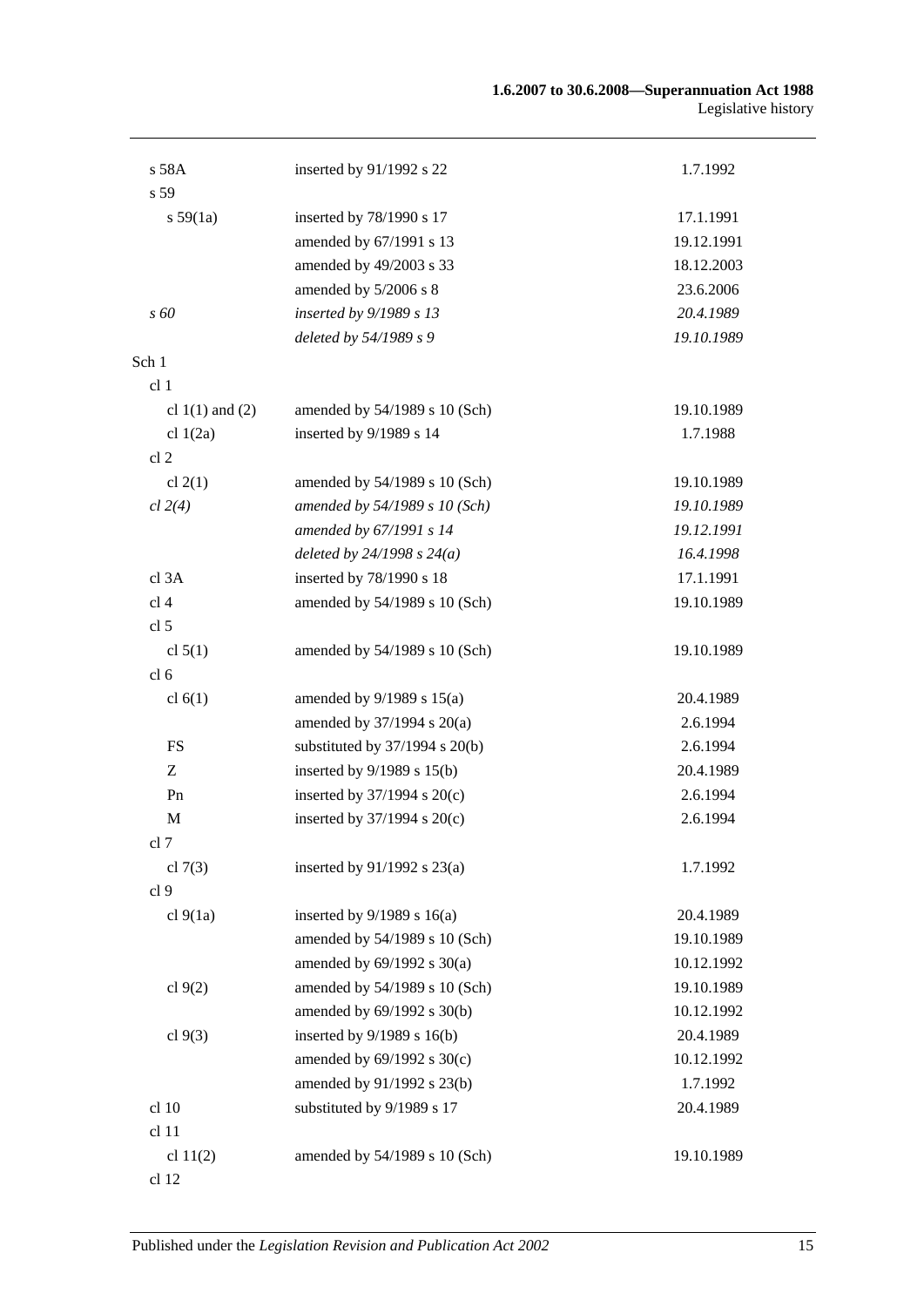#### **Superannuation Act 1988—1.6.2007 to 30.6.2008** Legislative history

| cl $12(2)$         | inserted by $54/1989$ s 10 (Sch)                                      | 19.10.1989 |
|--------------------|-----------------------------------------------------------------------|------------|
|                    | amended by 38/1995 Sch 2                                              | 1.7.1995   |
| cl 15              | inserted by $91/1992$ s $23(c)$                                       | 1.7.1992   |
| cl $15(1)$         | amended by 37/1994 s 20(d)                                            | 2.6.1994   |
| cl $15(3)$         | inserted by $37/1994$ s $20(e)$                                       | 2.6.1994   |
| $cl$ 15A           | inserted by $37/1994$ s $20(f)$                                       | 2.6.1994   |
| cl 16              | inserted by $91/1992$ s $23(c)$                                       | 1.7.1992   |
| cl 17              | inserted by $37/1994$ s $20(g)$                                       | 2.6.1994   |
| cll 18-20          | inserted by 24/1998 s 24(b)                                           | 16.4.1998  |
| cl 21              | inserted by 51/2004 s 46                                              | 3.7.2003   |
| Sch 1A             | inserted by 78/1990 s 19                                              | 17.1.1991  |
| cl <sub>1</sub>    |                                                                       |            |
| cl $1(1)$          | amended by 37/1994 s 21                                               | 2.6.1994   |
| cl $1(2)$          | amended by 67/1991 s 15(a)                                            | 17.1.1991  |
|                    | amended by $30/1994$ Sch 4 cl $2(c)(ii)$                              | 1.7.1994   |
|                    | substituted by 5/2006 s 9                                             | 23.6.2006  |
| cl <sub>2</sub>    |                                                                       |            |
| cl $2(1)$          | cl 2 amended and redesignated as cl $2(1)$ by<br>67/1991 s 15(b), (c) | 17.1.1991  |
| cl $2(2)$          | inserted by $67/1991$ s $15(c)$                                       | 17.1.1991  |
| Sch 1B             | inserted by 36/1999 Sch 3 (Pt 3 cl 3(c))                              | 1.12.1999  |
| cl <sub>4</sub>    |                                                                       |            |
| cl $4(7)$          | substituted by 41/2000 s 16                                           | 17.8.2000  |
| cl $4(8)$ — $(10)$ | inserted by $41/2000$ s 16                                            | 17.8.2000  |
| Sch <sub>3</sub>   | deleted by 91/1992 s 24                                               | 1.7.1992   |
|                    | inserted by 5/2006 s 10                                               | 23.6.2006  |

# **Transitional etc provisions associated with Act or amendments**

## *Statutes Amendment (Division of Superannuation Interests under Family Law Act) Act 2003, Sch 1*

#### **1—Interpretation**

In this Schedule—

*relevant Act* means an Act amended by this Act;

*relevant authority* means—

- (a) the Police Superannuation Board; or
- (b) the South Australian Parliamentary Superannuation Board; or
- (c) the South Australian Superannuation Board; or
- (d) the Treasurer.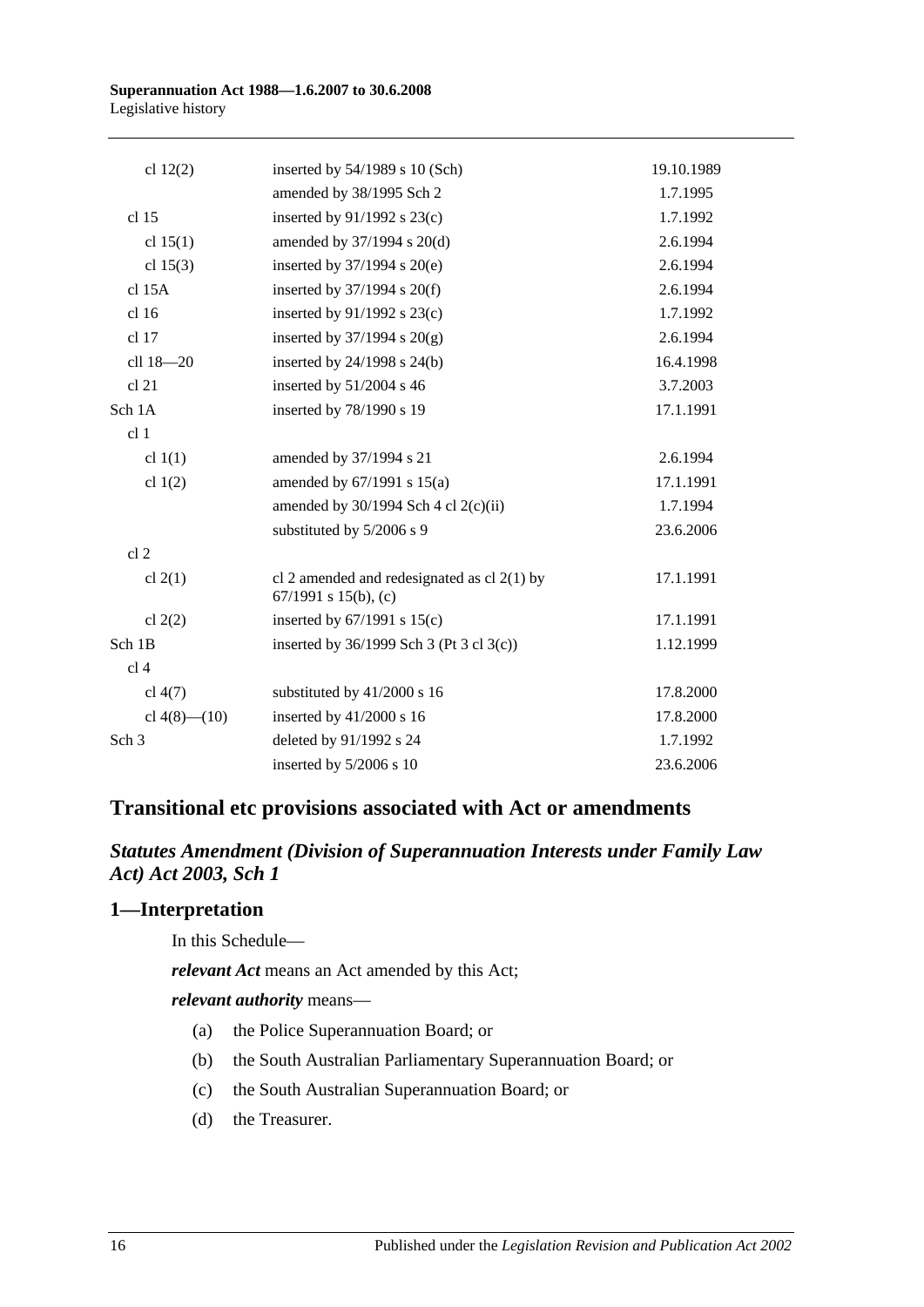## **2—Prior action**

Any step taken by a relevant authority before a section of this Act is brought into operation that corresponds to a step that may be taken by the relevant authority under a relevant Act after this Act is brought into operation will be taken to be valid and effectual for the purposes of a relevant Act as if it had been taken after the commencement of this Act.

#### **3—Instruments**

Any splitting instrument, or other instrument, lodged with a relevant authority before the commencement of this Act may take effect for the purposes of a relevant Act after the commencement of this Act.

### **4—Other matters**

- (1) The Governor may, by regulation, make additional provisions of a saving or transitional nature consequent on the enactment of this Act.
- (2) A provision of a regulation under subclause (1) may, if the regulation so provides, take effect from the commencement of this Act or from an earlier day, but not before 28 December 2002.
- (3) To the extent to which a provision takes effect under subclause (2) from a day earlier than the day of the regulation's publication in the Gazette, the provision does not operate to the disadvantage of a person by—
	- (a) decreasing the person's rights; or
	- (b) imposing liabilities on the person.
- (4) The *[Acts Interpretation Act](http://www.legislation.sa.gov.au/index.aspx?action=legref&type=act&legtitle=Acts%20Interpretation%20Act%201915) 1915* will, except to the extent of any inconsistency with the provisions of this Schedule (or regulations made under this Schedule), apply to any amendment effected by this Act.

#### *Superannuation (Administered Schemes) Amendment Act 2006, Sch 1*

#### **5—Interpretation**

In this Part—

*principal Act* means the *[Superannuation Act](http://www.legislation.sa.gov.au/index.aspx?action=legref&type=act&legtitle=Superannuation%20Act%201988) 1988*.

#### **6—Transitional provision**

Subsections (2) and (3) of section 56 of the principal Act (as enacted by this Act) do not apply with respect to a matter where the relevant time limit expired, or the procedural step was required to be taken, before the commencement of this clause unless the South Australian Superannuation Board is satisfied, on application by a person seeking to obtain the benefit of this clause, that the failure to comply with the time limit or procedural step was attributable to a person's physical or mental disability at the relevant time.